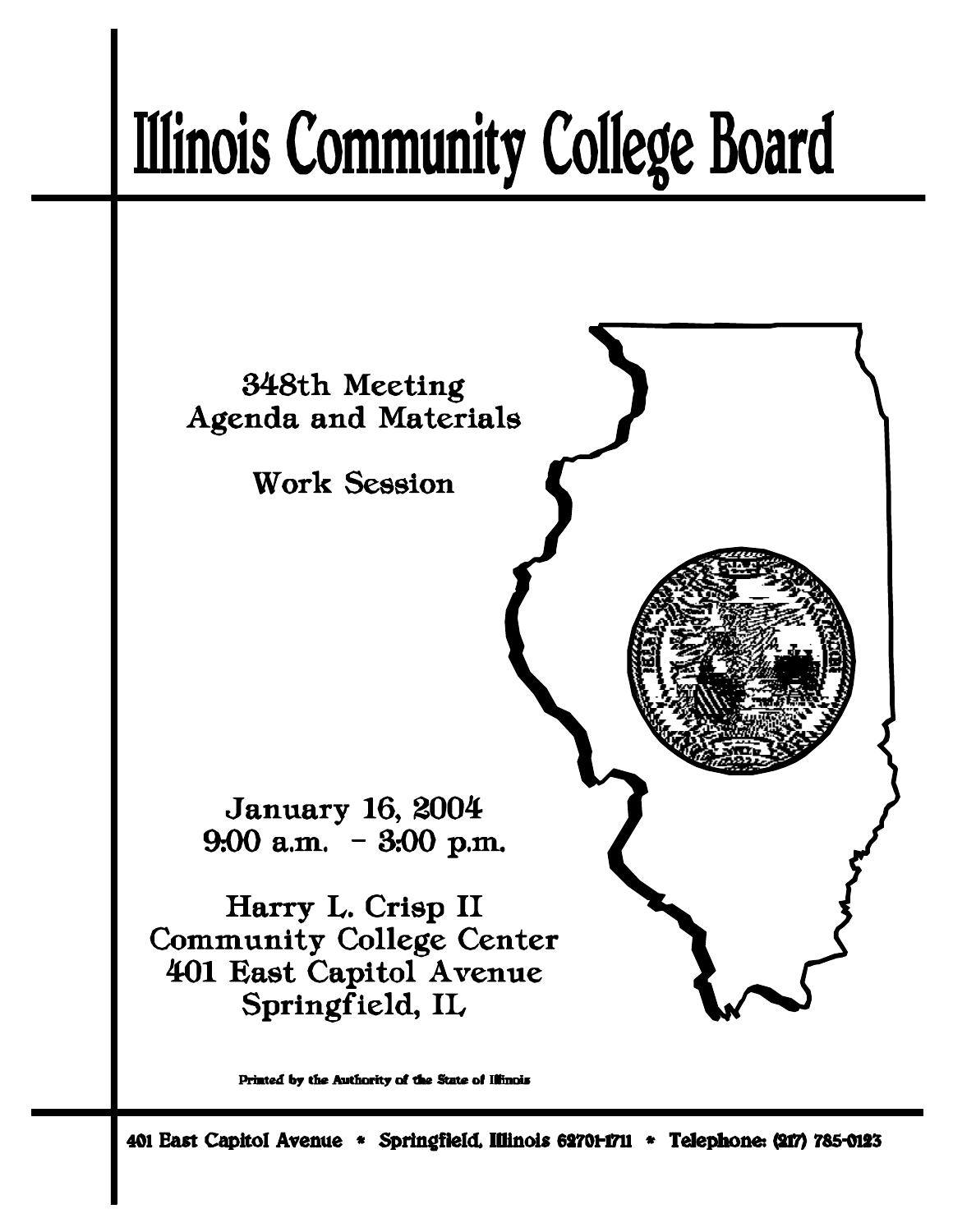Agenda 348th Meeting of the Illinois Community College Board Work Session Harry L. Crisp II Community College Center 401 East Capitol Avenue Springfield, Illinois

> January 16, 2004 9:00 a.m. - 3:00 p.m.

|    |                                                                                                                                                                                                                                                                                                                                                                                | Page                                                                        |
|----|--------------------------------------------------------------------------------------------------------------------------------------------------------------------------------------------------------------------------------------------------------------------------------------------------------------------------------------------------------------------------------|-----------------------------------------------------------------------------|
| 1. | Roll Call and Declaration of Quorum                                                                                                                                                                                                                                                                                                                                            |                                                                             |
| 2. | Announcements and Remarks by Guy Alongi, Chair                                                                                                                                                                                                                                                                                                                                 |                                                                             |
| 3. | Recognition of Members of the Illinois Community<br>College Board for their Service to the Illinois<br><b>Community College System</b>                                                                                                                                                                                                                                         |                                                                             |
|    | 3.1<br>Edward T. Duffy, Mundelein<br>3.2<br>Joseph J. Neely, Metropolis<br>3.3<br>Martha Olsson, Peoria<br>3.4<br>Gwendolyn Rogers, Chicago<br>3.5<br>Edward J. Welk, Rochester<br>3.6<br>James K. Zerkle, Springfield                                                                                                                                                         |                                                                             |
| 4. | Remarks by Joseph J. Cipfl, President/CEO                                                                                                                                                                                                                                                                                                                                      |                                                                             |
| 5. | Illinois Community College Board Appointment to the<br>Midwestern Higher Education Commission                                                                                                                                                                                                                                                                                  | $\mathbf{1}$                                                                |
| 6. | Illinois Community College Board Appointment to the<br><b>Joint Education Commission</b>                                                                                                                                                                                                                                                                                       | $\overline{2}$                                                              |
| 7. | <b>Consent Agenda</b>                                                                                                                                                                                                                                                                                                                                                          |                                                                             |
|    | 7.1<br>Minutes of the October 17, 2003 Meeting<br>7.2<br>Minutes of the November 13-14, 2003 Meeting<br>7.3<br>Minutes of the November 18, 2003 Meeting<br>Minutes of the December 8, 2003 Meeting<br>7.4<br><b>Review of Executive Session Minutes</b><br>7.5<br>New Units of Instruction<br>7.6<br>The Illinois Articulation Initiative Recommendation<br>7.7<br>for Physics | $3 - 11$<br>$12 - 13$<br>$14 - 15$<br>$16 - 17$<br>18<br>19-24<br>$25 - 29$ |

8. Break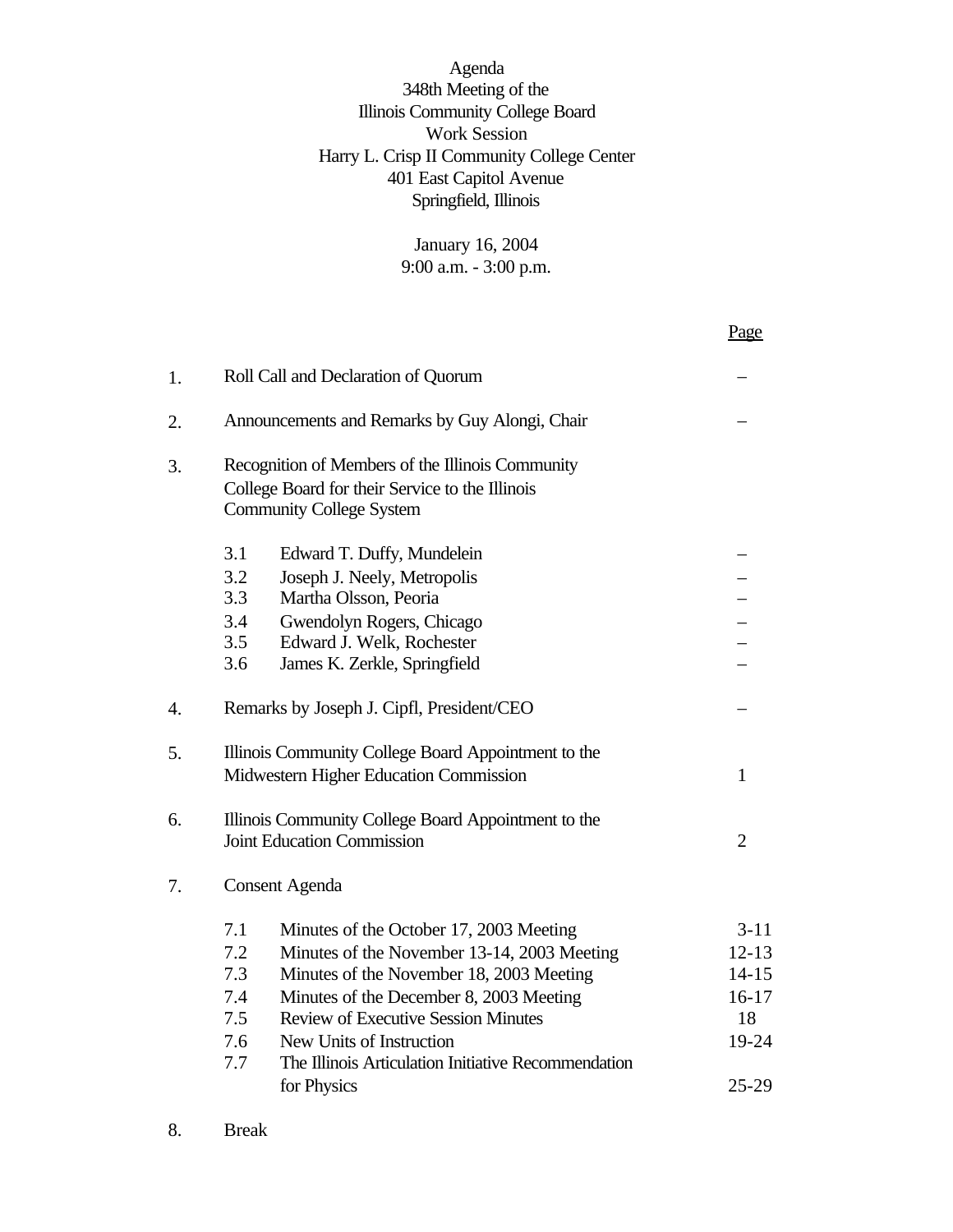## Agenda 348th Meeting of the Illinois Community College Board

|     |                                                                                                           | Page      |
|-----|-----------------------------------------------------------------------------------------------------------|-----------|
| 9.  | <b>Rock Valley College Recognition Status</b>                                                             | $30 - 33$ |
| 10. | Fiscal Year 2005 Illinois Community College Board<br><b>System Budget Requests</b>                        |           |
|     | 10.1<br>Fiscal Year 2005 Community College System<br><b>Operating Budget Request</b>                      | 34-41     |
|     | 10.2<br>Fiscal Year 2005 Community College System<br><b>Capital Budget Request</b>                        | 42-95     |
|     | 10.3<br>Fiscal Year 2005 Adult Education and Family<br><b>Literacy System Operating Budget Request</b>    | 96-98     |
|     | Fiscal Year 2005 Career and Technical Education<br>10.4<br><b>System Operating Budget Request</b>         | 99-100    |
| 11. | Fiscal Year 2005 Illinois Community College Board<br><b>Office Budget Request</b>                         |           |
| 12. | <b>Information Items</b>                                                                                  |           |
|     | 12.1<br>Student Enrollment and Completions in the<br>Illinois Community College System - Fiscal Year 2003 | 101-106   |
| 13. | <b>Work Session</b>                                                                                       |           |
| 14. | Other                                                                                                     |           |
| 15. | Adjournment                                                                                               |           |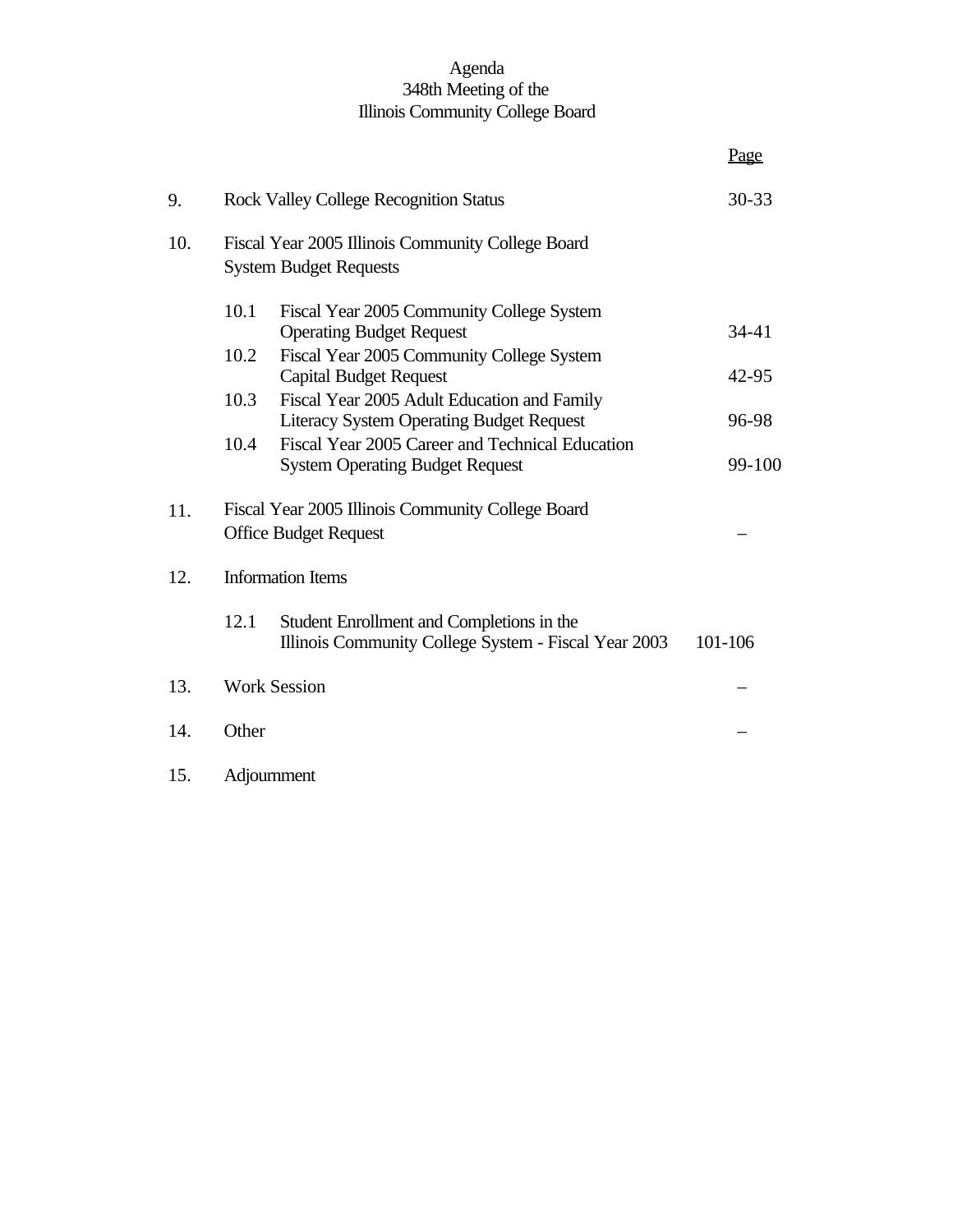#### Illinois Community College Board

## **ILLINOIS COMMUNITY COLLEGE BOARD APPOINTMENT TO THE MIDWESTERN HIGHER EDUCATION COMMISSION**

The ICCB is required each year to appoint/reappoint one of its members to served on the Midwestern Higher Education Commission. Martha Olsson served as the ICCB's representative to the Commission. Ms. Olsson's term has ended and a new appointment is recommended in the following action.

#### **RECOMMENDED ACTION**

(Oral nominations will be received from the Board.)

**BACKGROUND.** The Midwestern Higher Education Commission is composed of ten states (Illinois, Indiana,Kansas,Michigan,Minnesota,Missouri, Nebraska, NorthDakota, Ohio and Wisconsin) withfive resident members from each state. The Commission's purpose is to provide greater higher education opportunities and services in the Midwestern region. UnderChapter 45 of the Illinois Compiled Statutes Act 155 Section 2, Illinois is represented by a member of the Illinois Community College Board, a member of the Illinois Board of Higher Education, a member of the Illinois House of Representatives, a member of the Illinois State Senate and the Governor of Illinois.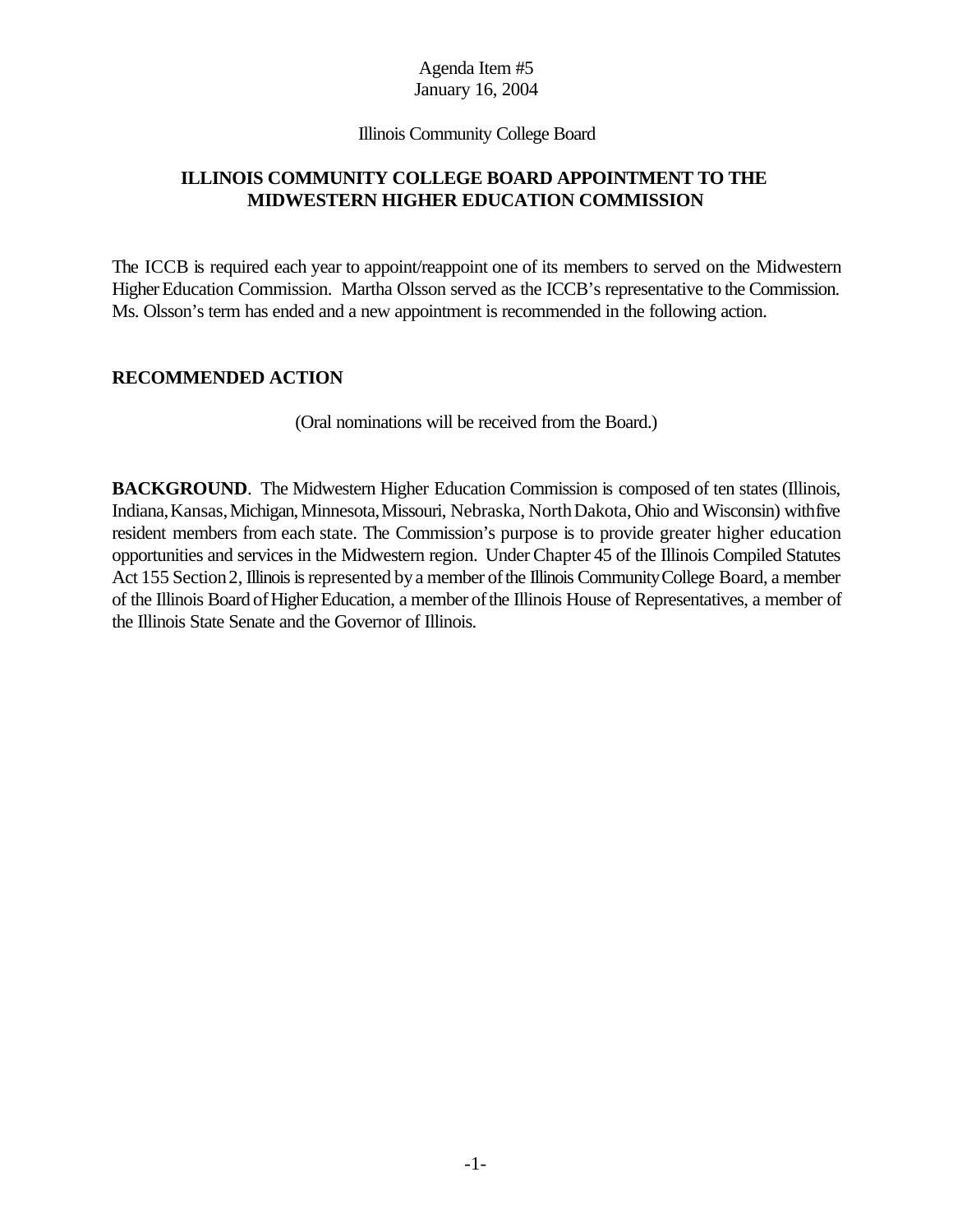#### Illinois Community College Board

# **ILLINOIS COMMUNITY COLLEGE BOARD APPOINTMENTS TO THE JOINT EDUCATION COMMITTEE**

By Statute, the Joint Education Committee (JEC) is composed of two members each of the Illinois State Board of Education, Illinois Community College Board, Illinois Board of Higher Education, and the Illinois Workforce Investment Board.

JudithRake currently serves as one memberrepresenting the Illinois CommunityCollege Board at the Joint Education Committee meetings. One additional member is requested to be named on January 16, 2004, to replace former ICCB Chair Ed Duffy who served on the JEC.

Additionally, one alternate member is requested to be named to represent the Illinois Community College Board in the event the two regular members are unable to represent the ICCB.

# **RECOMMENDED ACTION**

It is recommended that the following motion be adopted:

(Oral appointments of one regular member and one alternate members will be recommended to the Board.)

**BACKGROUND.** Statute assigns the Joint Education Committee responsibility for "developing policy onmatters ofmutualconcernto elementary, secondary and higher educationsuchas Career and Technical Education, Teacher Preparation and Certificate, Educational Finance, Articulation between Elementary, Secondary and Higher Education and Research and Planning." Statute requires that it meet "at least quarterly."

The Joint EducationCommittee serves as the state's official P-16 Partnership governing body. The three constituent boards have endorsed the goals and directions the P-16 Partnership should take; and, the Joint Education Committee sets the state-level P-16 agenda and coordinates strategies for its implementation. The Joint Education Committee is the formal mechanism for recommending new or revised P-16 Partnership policies, goals and directions to the individualboards when individual board action is needed. It also serves as the forum for developing consensus among agencies when disagreements arise.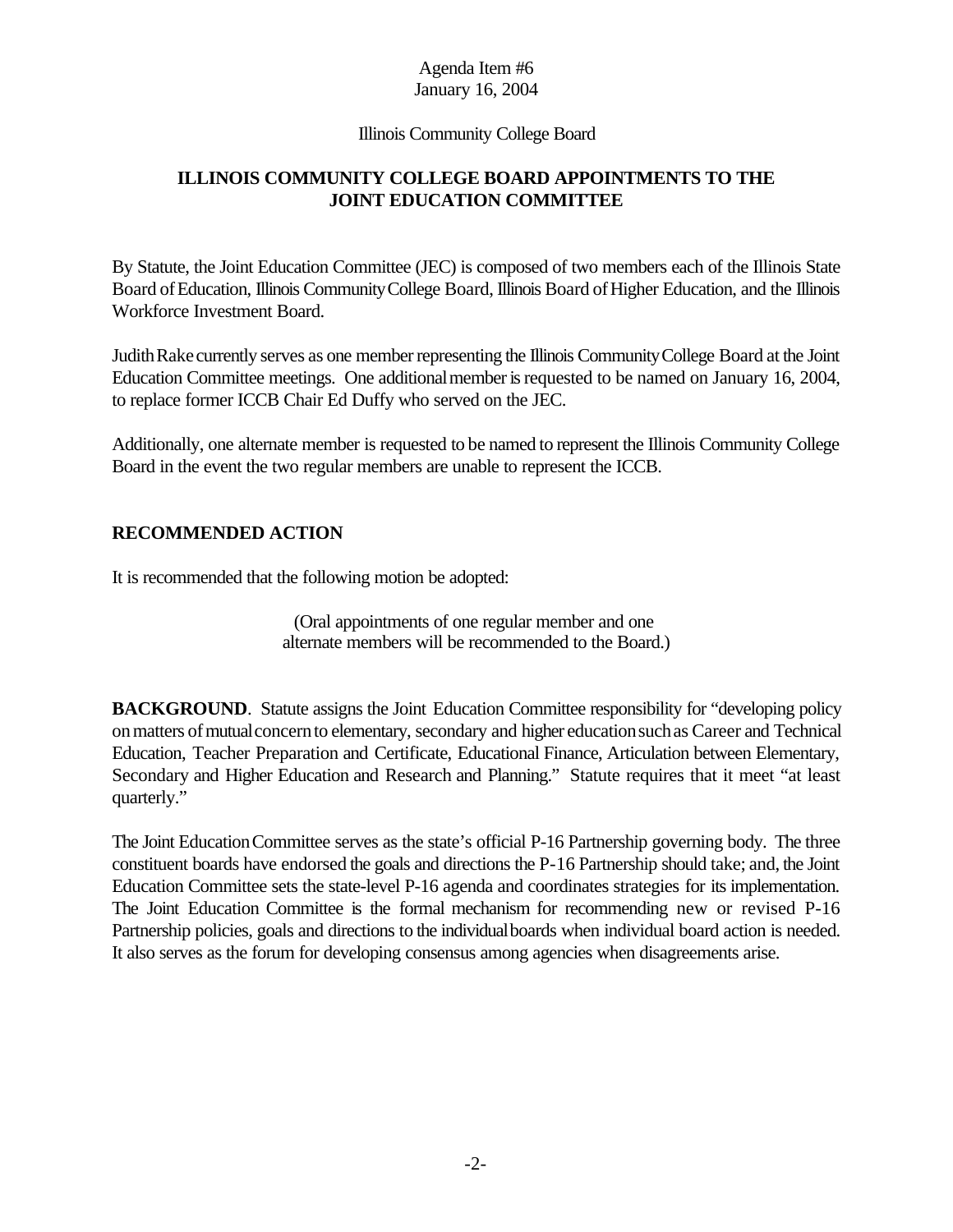#### UNAPPROVED

Minutes of the 344th Meeting of the Illinois Community College Board October 17, 2003 Danville Area Community College Vermilion Hall - Third Floor Board Room 2000 East Main Street Danville, Illinois

#### Item #1 - Roll Call and Declaration of Quorum

Chairman Edward Duffy called the meeting to order at 9:00 a.m. Roll call was taken with the following members present: Guy Alongi, James Berkel, Marjorie Cole, Edward Duffy, James Frommeyer, Martha Olsson, GwendolynRogers, Edward Welk, and James Zerkle. Laurna Godwin, Rudolph Papa, and Judith Rake were absent.

#### Item #2 - Announcements and Remarks by Chairman Duffy

Chairman Duffy thanked Danville officials for hosting the meeting and made welcoming remarks.

ChairmanDuffyintroducedRepresentativeBillBlack and Senator RickWinkel. Representative Black and Senator Winkel addressed the Board.

# Item #3 - Remarks by Dr. Alice Marie Jacobs, President, Danville Area Community College

President Jacobs made welcoming remarks in her address to the Board and guests.

Dr. Jacobs also thanked Representative Black and Senator Winkel for their services and support to the Danville Area Community College District.

Also introduced were Illinois EasternCommunityColleges Executive OfficerTerryBruce and Lake Land College President Robert Luther.

#### Item #4 - Recognition of Joseph J. Neely for his Service to the Illinois Community College Board

Former Board member Joe Neely is unable to attend today's meeting; therefore, ICCB's recognition of Mr. Neely will be delayed until the January 16 meeting of the Illinois Community College Board.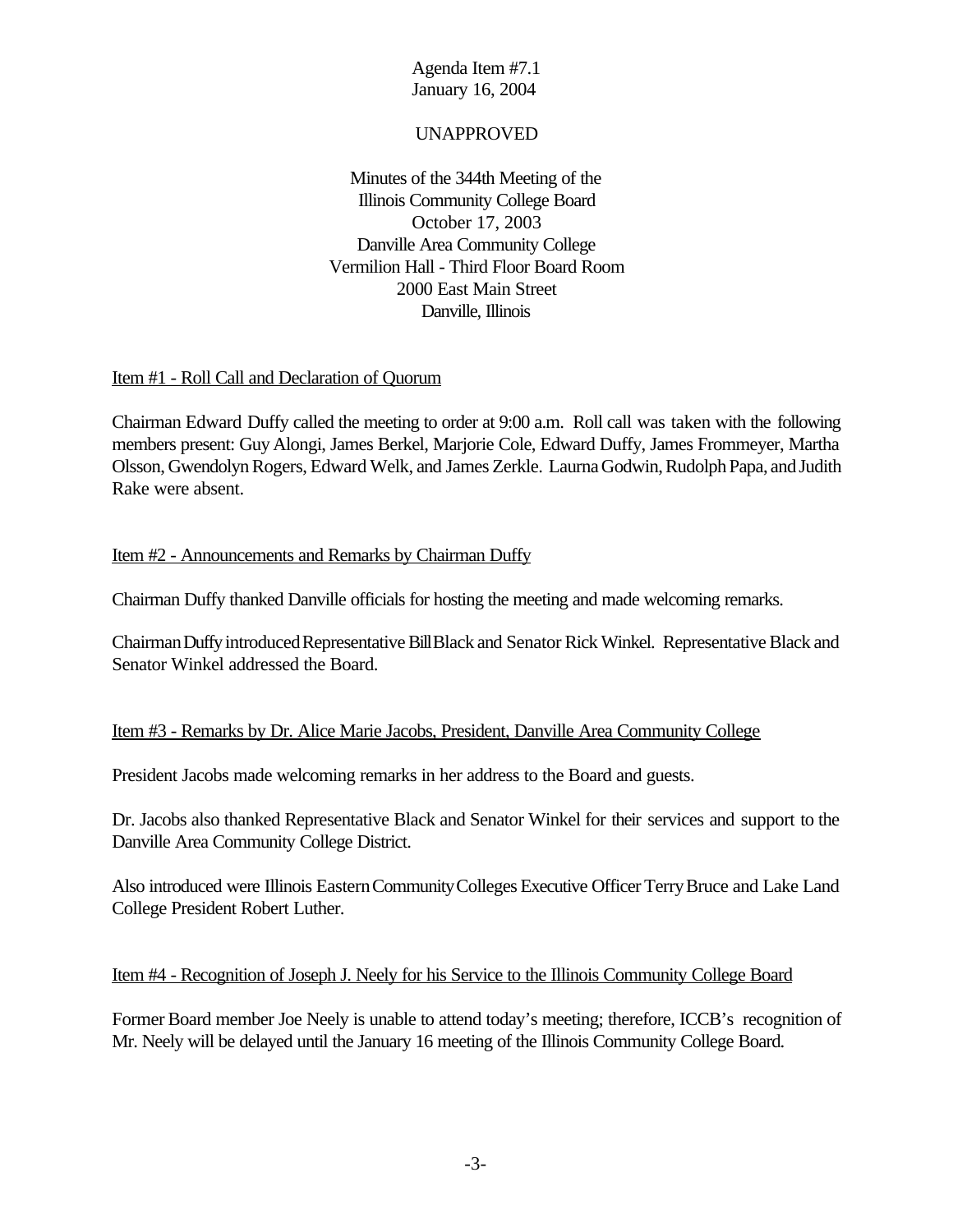#### Item #5 - Recognition of Delores S. Ray for her Service to the Illinois Community College Board

James Berkel made a motion, which was seconded by Gwendolyn Rogers, to adopt the following Resolution:

We, the members of the Illinois Community College Board, express our enduring appreciation of Delores S. Ray for her singular service to the students, parents, taxpayers, and the entire community college system during her 23 years on the Illinois Community College Board.

Ms. Ray's service has extended over a period of unprecedented growth and change in the Illinois Community College System. Her thoughtful voice, hard work, and dedication to her position as a member of the ICCB, especially in her long-lived term since initial appointment in 1980. Ms. Ray has been a forthright champion of community college students and of securing the funding necessary for community colleges to properly service their communities.

During her tenure on the ICCB, Ms. Ray was a member of the Board's Accountability and Cost EffectivenessCommittee and Funding StudyEquityCommittee. She also served as a member of a previous Executive Director Search Committee. Ms. Ray has brought deliberative thinking and sound judgement to her role as a Board member and all the endeavors in which she was involved in that capacity.

We especially appreciate Ms. Ray's leadership style. She set an example for all Board members with the thorough preparation, discipline and focus she has brought to the Illinois Community College Board. Her support and encouragement of the Board's staff has reinforced the professional respect she has garnered over the course of her term on the ICCB.

The Illinois Community College Board and the entire higher education community have benefitted from Delores Ray's experience, knowledge of the educational system, and advocacy for excellence in education delivery that every Illinois community college student deserves.

WE, the members of the Illinois Community College Board, salute Delores Ray for her strength of character, her public spiritedness, and her commitment to the Illinois Community College System and the people of the State of Illinois.

The motion was approved by unanimous voice vote. Student advisory vote: Yes.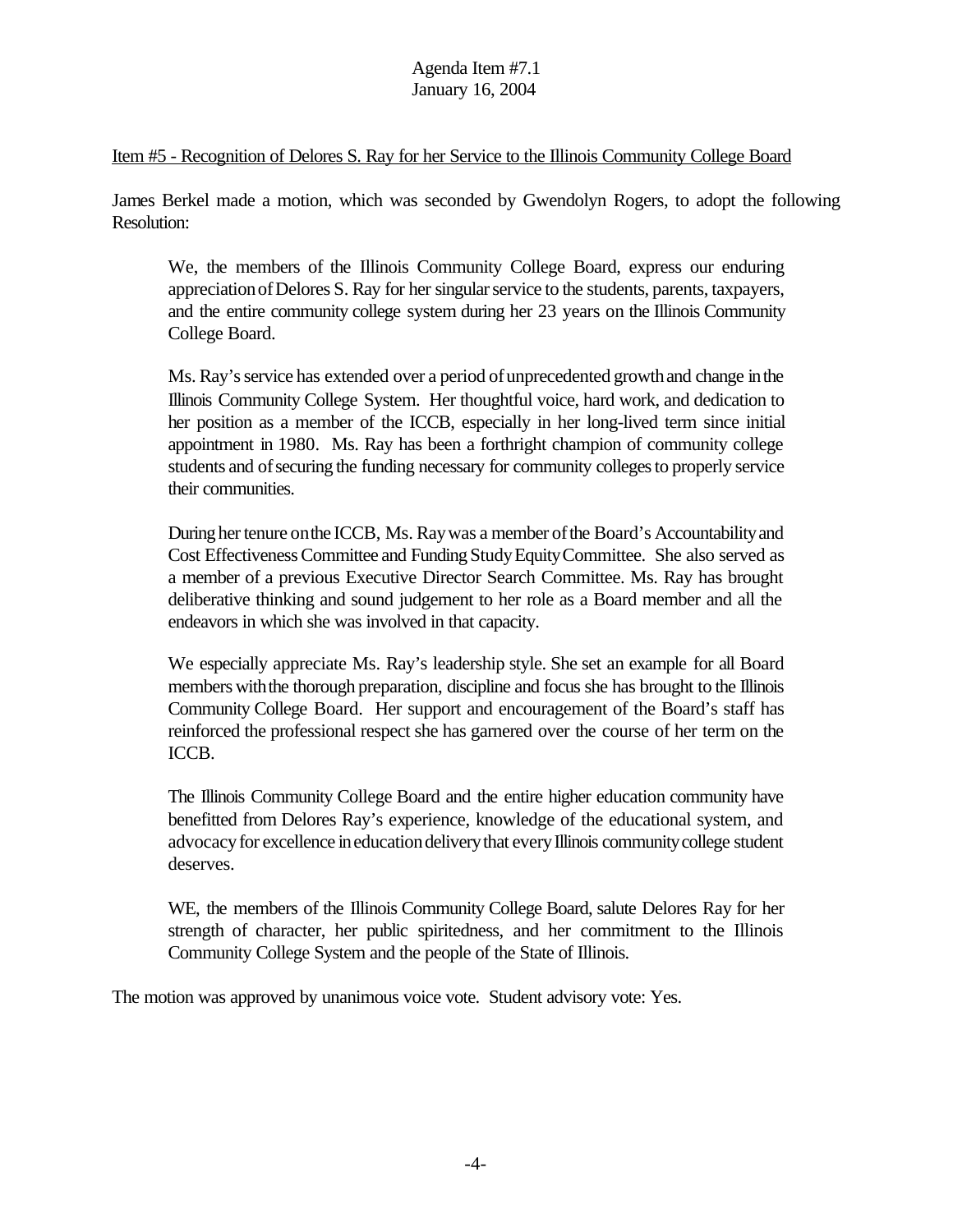#### Item #6 - Awards for Excellence in Learning-Centered Instruction

Awards for Excellence in Learning-Centered Instruction were presented to Harry S Truman College of the City Colleges of Chicago, Lake Land College and Moraine Valley Community College.

#### Item #7 - Committee Reports

#### Item #7.1 - Adult Education Transition Committee

James Berkel provided background information on the Adult Education and Family Literacy Funding Task Force and onthe Adult Educationand Family Literacy Advisory Council. Reports from the Adult Education and Family Literacy Advisory Council will be included with other reporting from advisory organizations at future ICCB meetings.

Sarah Hawker, ICCB Vice President for Workforce Development and Adult Education, and Jennifer Foster, ICCB Senior Director for Adult Education, will report on adult education initiatives later in the agenda.

#### Item #7.2 - Budget and Finance Committee

Martha Olsson reported the Committee met this morning and reviewed fiscal years 2003 and 2004 financial statements. The fiscal year 2004 Illinois CommunityCollege Board office administration expenditures were reviewed in more detail. Administrative dollars are down 2 percent, but the Board has implemented cost saving measures. State agencies under direct administration of the Governor have been required by the Governor's Office to hold 2 percent of their budgets in reserve. The ICCBwas notrequired to do so at this time, but is closelymonitoring its expenditures in the event we are asked to reserve the funds.

#### Item #8 - President/CEO Report

Joe Cipfl reported on his presentation to a Latino Caucus Hearing held on October 16 at Triton College. Dr. Cipfl provided highlights of his presentation which addressed various community college cooperative efforts.

ChairmanDuffyand Joe Cipflmet with Director of the Office of Budget and Management John Filan and Ginger Ostro of the Governor's staff on October 14 to discuss the Illinois Community College System budget. The needs and priorities of the community college system in regard to operation and capital were presented. The higher education budget process will be delayed until after January 2004.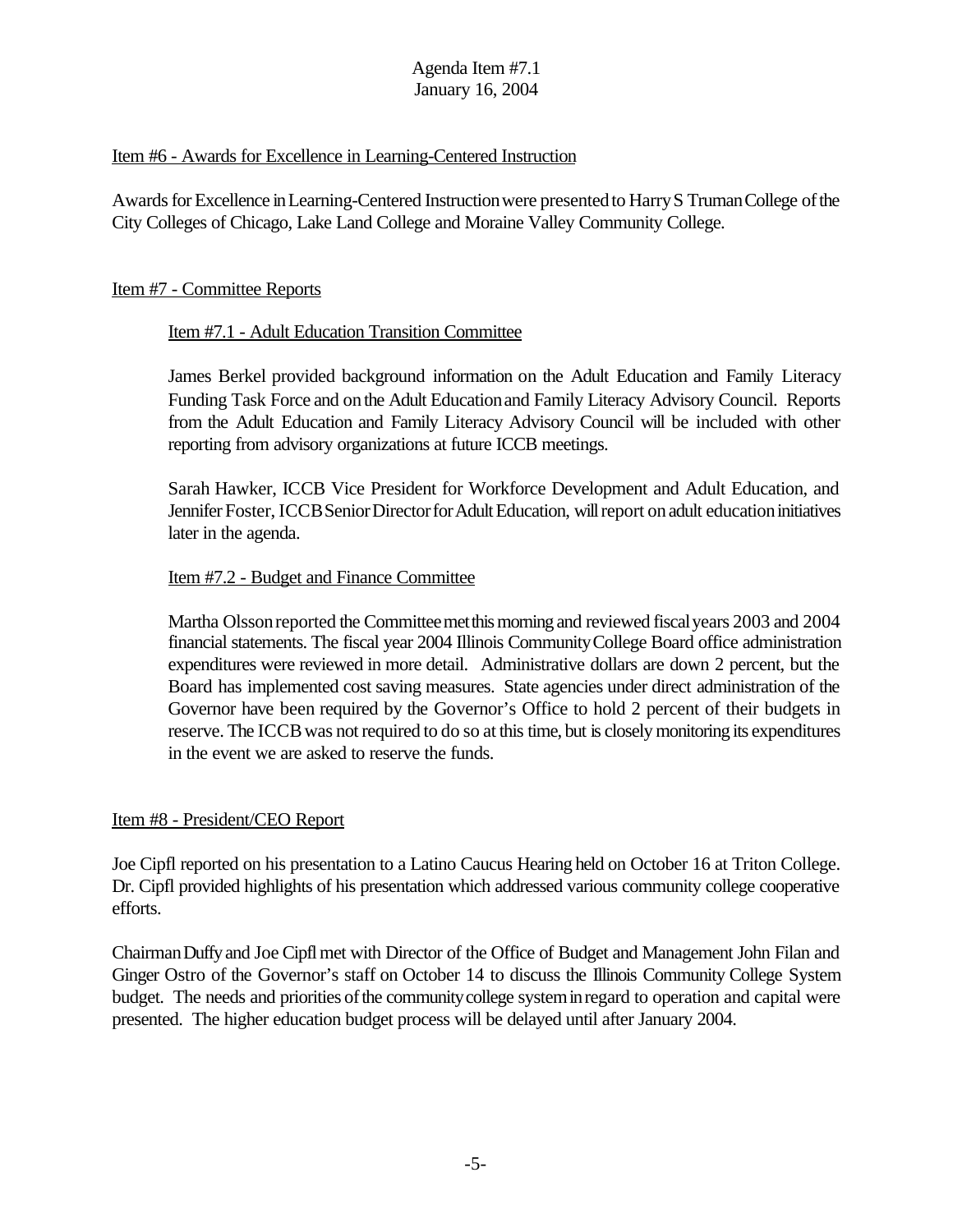Also on October 16, the Illinois House Higher Education Appropriations Committee, chaired by Representative Ricca Sloane, held a hearing in Chicago on capital priorities in Illinois higher education. Tom Ryder, Vice President for External Affairs, represented the Illinois Community College System, along with Steve Morse, Director for Marketing and Public Information, and Ed Smith, Senior Director for System Finances. Tom Ryder briefed the Board on the process used by the ICCB in its recommendation for prioritizing capital projects. Another hearing is anticipated in November during Veto Session.

Joe Cipfl will meet with the Faculty Executive Committee next week prior to the October 24 Teaching/Learning Conference.

ICCB Member Marjorie Cole will represent the ICCB at the College of DuPage's upcoming Installation of President Sunil Chand.

#### Item #9 - Advisory Organizations

Item #9.1 - Presidents Council

Dr. Alice Jacobs reported on behalf of Dr. Terry Ludwig, president of the Presidents Council. Issues discussed at the Council's Retreat held on October 9 and 10 at Rend Lake College including finance and allocation of resources, transition, legislation and workforce development were reported.

On September 12, the Presidents Council nominated Joe Cipfl to receive the American Association of Community Colleges Leadership Award.

# Item #9.2 - Illinois Community College Faculty Association

Libby Roeger reported on the itinerary and schedule of events for the Teaching and Learning Excellence Conference which will be held on October 24 at the Springfield Renaissance Hotel.

#### Item #9.3 - Student Advisory Committee (SAC)

James Frommeyer reported on current SAC activities. Planning is underway for Student Lobby Day in 2004.

The SAC will have two representatives participate in the advisory groups meeting with candidates for the next ICCB President/CEO search on November 13.

The next meeting of SAC is scheduled for November 14 in Chicago.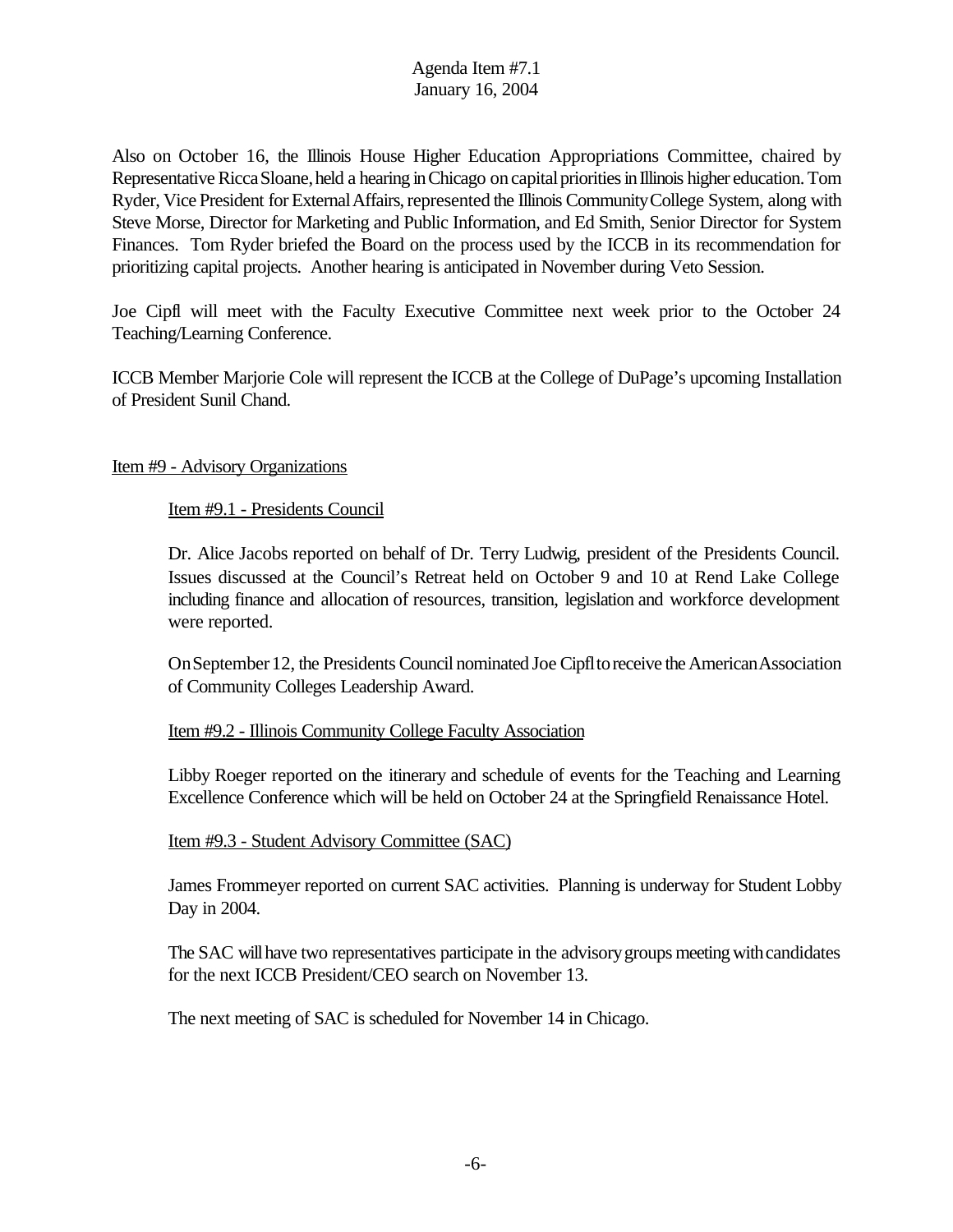#### Item #9.4 - Illinois Community College Trustees Association

Mike Monaghan reported 39 new trustees have recently been elected. This evening a new trustee seminar will be held in Springfield and Joe Cipfl will participate. In April 2005, a new trustee election process will be initiated.

The Trustees will continue to promote findings in the Economic Impact Study, as well as promote community colleges.

The next Trustees Association meeting will be held at the Swissotel in Chicago on November 14.

#### Item #9.5 - Adult Education and Family Literacy Advisory Council

ICCB Senior Director for Adult Education Jennifer Foster represented Kathy Lively, the current chair ofthe Council. Expressions of appreciation were made that the Adult Educationand Family Literacy Advisory Council will be placed on future ICCB agendas to report with other advisory organizations.

The charge of the Council is to advise the ICCB of issues related to adult education. The Council is representative of community-based organizations, community colleges, regional offices of education, school districts, corrections and members of state agencies.

A report to the Board included activities and initiatives of the Council. On September 18, the Council reviewed its vision and goals document. Issues on the November 6 upcoming meeting agenda were reported.

#### Item #10 - Consent Agenda

Gwendolyn Laroche made the following motion, which was seconded by Guy Alongi:

#### Item #10.1 - Minutes of the September 19, 2003 Meeting

The Illinois Community College Board hereby approves the minutes of the September 19, 2003 meeting as recorded.

#### Item #10.2 - New Units of Instruction

The Illinois Community College Board hereby approves the following new units of instruction for the community colleges listed below: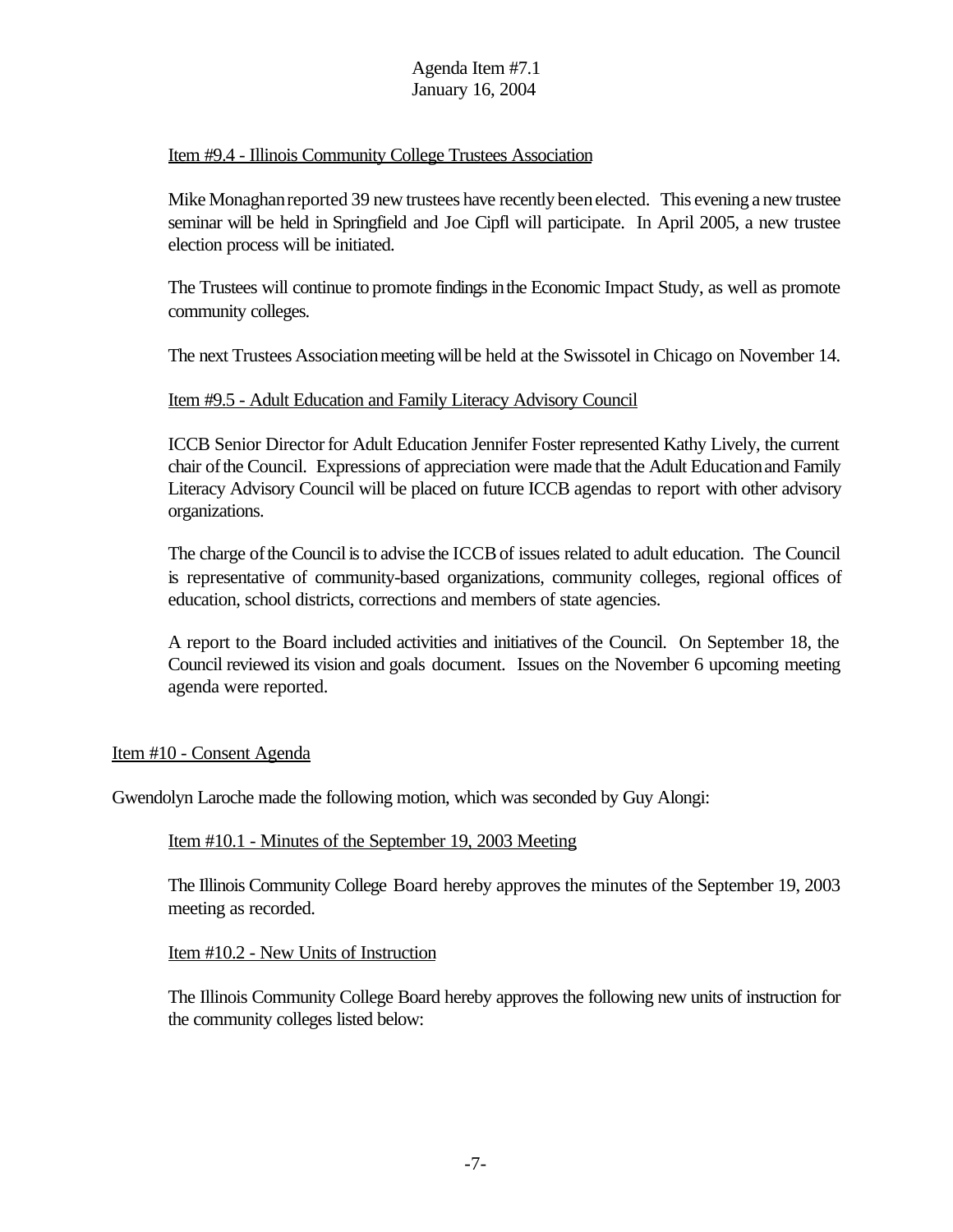#### **PERMANENT PROGRAM APPROVAL**

Illinois Central College

< Emergency Medical Services A.A.S. degree (64 semester credit hours)

#### **TEMPORARY TO PERMANENT PROGRAM APPROVAL**

The following colleges were approved to offer their programs on a temporary basis for a period of three years and now request permanent approval of the following programs.

College of DuPage

< Technical Communications Certificate (32 semester credit hours)

#### Kennedy-King College

< L'Art de la Patisserie (The Art of French Pastry) Certificate (24 semester credit hours)

#### Rend Lake College

< Therapeutic Massage Certificate (24 semester credit hours)

Richard J. Daley College

< Computerized Commercial Graphics Certificate (31 semester credit hours)

#### Richland Community College

- < CISCO Certified Network Associate (CCNA) Preparation Certificate (12 semester credit hours)
- < A+ Preparation Certificate (12 semester credit hours)

The motion was approved by unanimous voice vote. Student advisory vote: Yes.

#### Item #11 - Adult Education

#### Item #11.1 - Status Report on Adult Education Funding Task Force

Sarah Hawker reported on the progress of the Adult Education Funding Task Force and commended system colleagues for their support. A report was made on several key issues that are being reviewed following system feedback.

ICCB members Judith Rake and James Berkel are members of the Task Force. Mr. Berkel expressed hope that the Task Force can complete its work by the end of this year. The next meeting of the Task Force is scheduled for October 29.

#### Item #11.2 - Status Report on GED Testing

Sarah Hawker provided the Board an update to the September 19 report on GED testing issues. State Board of Education funds for the GED testing will be exhausted on January 1, 2004, so there is an immediate need to identify alternative funding to maintain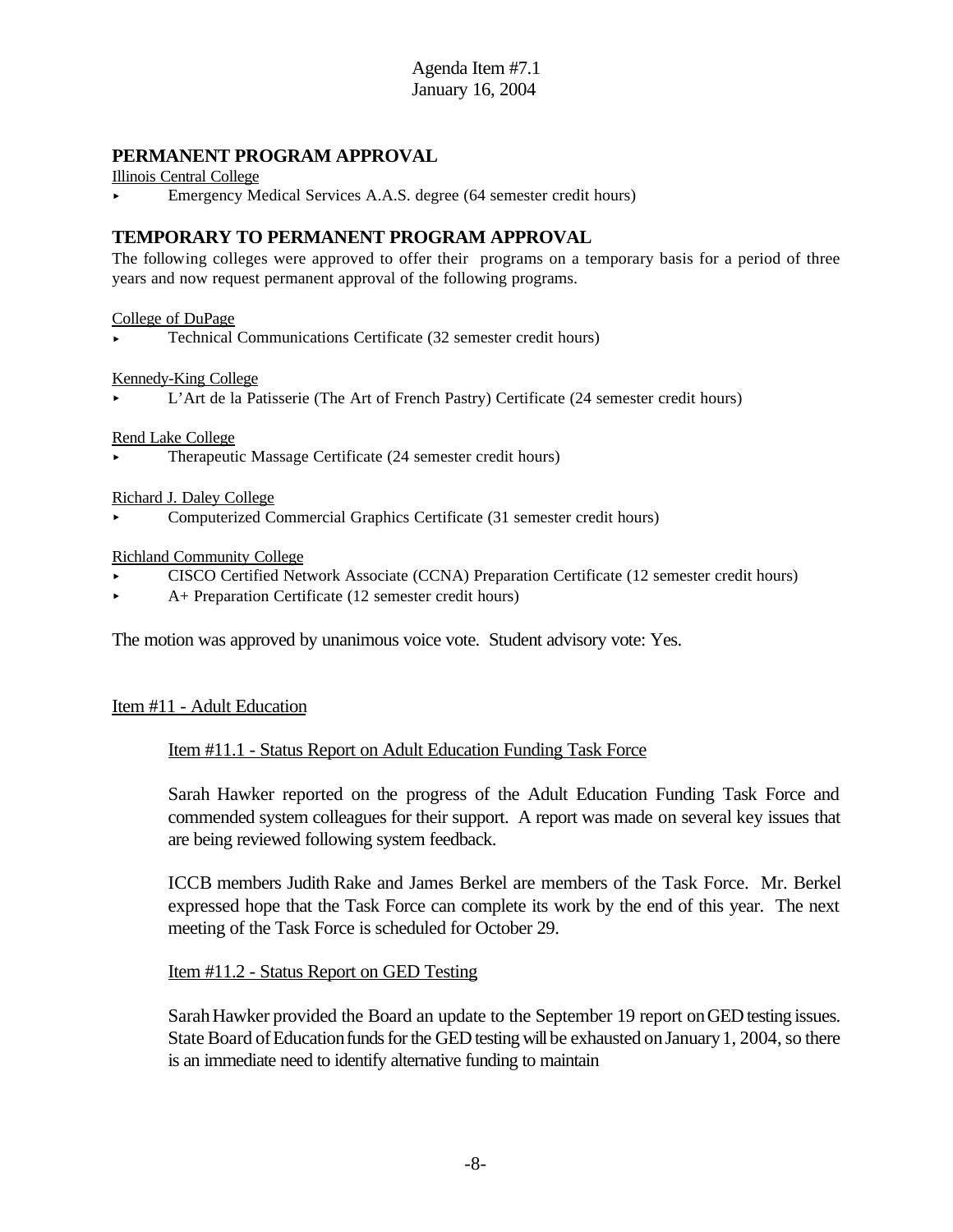testing after that date. The ISBE seeksto increase the GED testing costs from \$35 to \$80. The primary number of testing sites are located in community colleges; therefore, the ICCB is pursuing the transfer of GED testing to the ICCB office. The ICCB is committed to keeping the cost affordable and opposes the increase in testing costs.

Chairman Duffy asked the Board to address two issues. One, the issue of data collection, and two, the proposed increases in GED test fees. Gwendolyn Rogers made a motion which was seconded by James Berkel to draft a Resolution to be sent immediately to the Illinois State Board of Education and a copy to the Governor's Office to correct the data collection issues and limit increases in GED test fees. The motion was approved by unanimous voice vote. Student advisory vote: Yes.

Item #11.3 - United States Department of Education State Program Review and Technical Assistance Report - Illinois Community College Board - July 28 - August 1, 2003.

Sarah Hawker reported that, for the first time in 15 years, a federal adult education and program review and technical assistance visit was held at the ICCB in August. The review visit is typically held on a five-year schedule. The review visit occurred after only two years of the ICCB's assuming administration of adult education, but the experience was very positive.

Jennifer Foster reported on the review visit and Sarah Hawker summarized the recommendations the ICCB received from the review team. The key issues and overall findings were positive. Staff have 45 days to analyze the report and respond with comments and proposed actions to address recommendations.

# Item #12 - Status of Fiscal Year 2004 & 2005 Illinois Community College Board Budget

Don Wilske reported that budget issues for the Illinois Community College System remain consistent as reported atthe September 19 Board meeting. Staff are recommending that community colleges hold back 2 to 5 percent ofstate fundsforfiscalyear 2004. Additional communication on the budget will be provided as information becomes available. Revenues for fiscal year 2005 may be lower than this fiscal year.

# Item #13 - ICCB Approval of the Associate in Arts in Teaching Models

Chet Gardner and Charles Evans of the University of Illinois were introduced to the Board as partners in the successful accomplishment of the ICCB's AAT initiative. Dr. Gardner addressed the Board.

Virginia McMillan reported on the AAT Model and the path taken to this successful completion. Gwendolyn Rogers made the following motion which was seconded by James Berkel: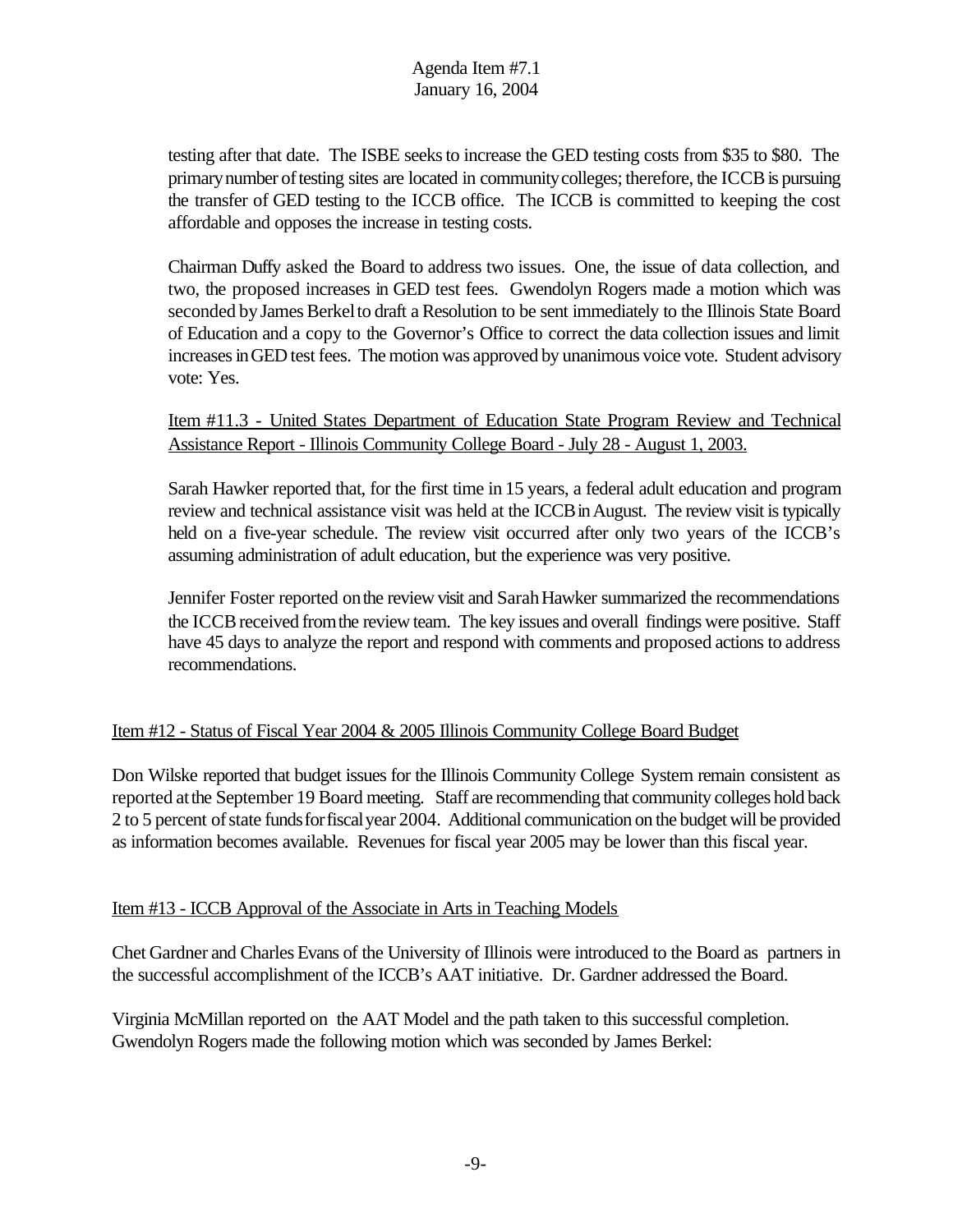The Illinois Community College Board hereby accepts and endorses the *Report of the Illinois P-16 Education Initiative Community College/University Partnerships Associate of Arts in Teaching Steering Committee* and directs the President/CEO to take the necessary steps to implement its recommendations.

The motion was approved by unanimous voice vote. Student advisory vote: Yes

Item #14 - Illinois Community College Accountability

Virginia McMillan, CarolLanning, and BrianErdmanpresentedthe following annualaccountabilityreports.

Edward Welk made a motion, whichwas seconded by Martha Olsson, to approve the followingmotions:

Item #14.1 - Results Report - Fiscal Year 2003

The Illinois Community College Board hereby accepts and endorses the Results Report for Fiscal Year 2003, Part I - Report on College and State-Level Actions in Support of Statewide Goals and Part II - Report on the Fiscal Year 2003 Performance Indicators for Higher Education, as the official submission by the Illinois Community College System to the Illinois Board of Higher Education.

Item#14.2 - ICCB Approval of Report on Follow-Up of FY 2002 Career and Technical Education Graduates

The Illinois Community College Board hereby endorses the recommendations contained inthe *2003 Follow-up Study of Fiscal Year 2002 Career and Technical Education Program Graduates* and asks its President/CEO to implement these recommendations.

Item #14.3 - Accountability and Productivity in the Illinois Community College System - Fiscal Year 2003

The Illinois Community College Board hereby endorses the recommendations contained in the report entitled *Accountability and Productivity in the Illinois Community College System - Fiscal Year 2003* and asks its President/CEO to implement these recommendations.

The motions were approved by unanimous voice vote. Student advisory vote: Yes.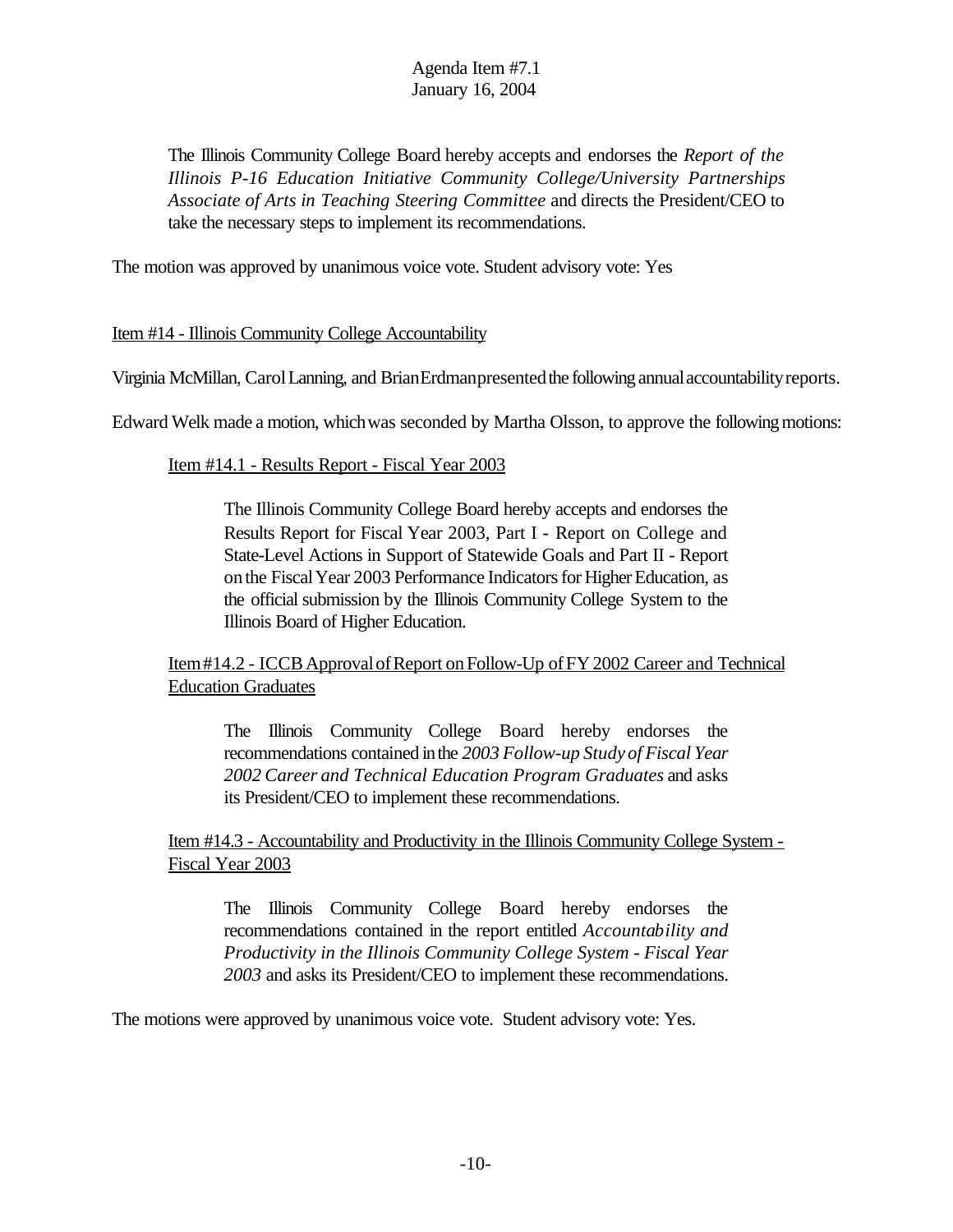Item #15 - Information Items

Item #15.1 - Fiscal Year 2003 Financial Statements (Final Expenditures)

Financial Statements are provided for Board information.

Item #15.2 - Fiscal Year 2004 Financial Statements

Financial Statements are provided for Board information.

Item #15.3 - FY 2003 Final Report on ICCB/Department of Children and Family Services Interagency Agreement

This report is provided for Board information on the fiscal year 2003 activities and initiatives.

Item #15.4 - FY 2003 Final Report on ICCB's Lincoln's Challenge Scholarship Program

This report is provided for Board information on fiscal year 2003 activities and initiatives.

Item #17 - Adjournment

Edward Welk made a motion, which was seconded by Marjorie Cole, to adjourn the meeting at 12:15 p.m.. The motion was approved by unanimous voice vote. Student advisory vote: Yes.

Guy H. Alongi, Chair Joseph J. Cipfl, President/CEO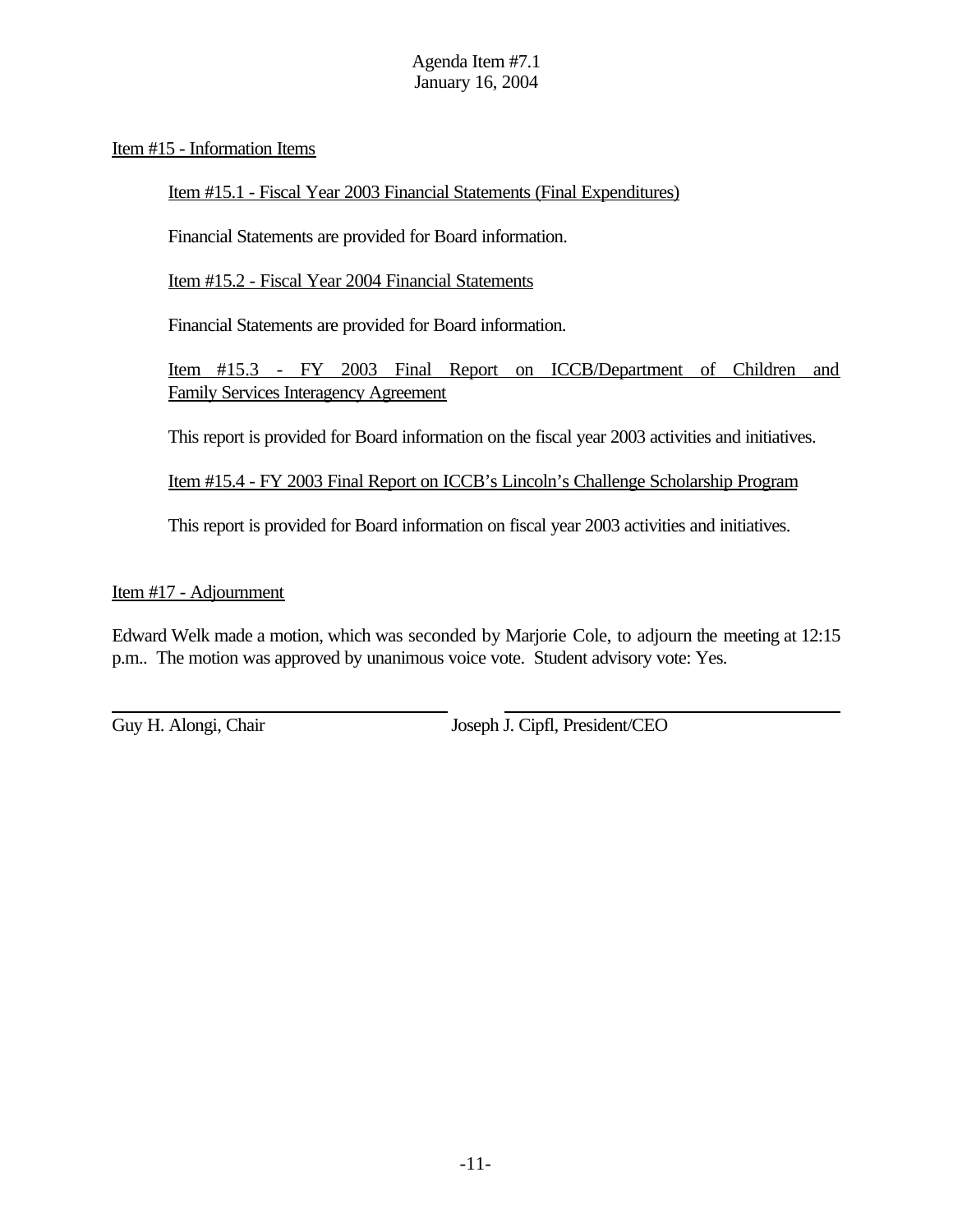### UNAPPROVED

Minutes of the 345th Meeting of the Illinois Community College Board Business Session November 13-14, 2003 Illinois Community College Board Office Second Floor Conference Room 401 East Capitol Avenue Springfield, Illinois

> November 13, 2003 6:30 - 8:30 p.m.

#### Item #1 - Roll Call and Declaration of Quorum

Acting Chairman James Berkel called the meeting to order at 6:30 p.m. Roll call was taken with the following members present: Guy Alongi, James Berkel, Marjorie Cole, Laurna Godwin, Marylou Lowder Kent, Rudolph Papa, Judith Rake, and Edward Welk. Edward Duffy, James Frommeyer, Hermene Hartman, and Suzanne Morris were absent.

#### Item #2 - Announcements and Remarks by Acting Chairman Berkel

Mr. Berkel made opening remarks and described the process to be used for this evening in interviewing one candidate for the position of the next ICCB President/CEO.

At 6:40 p.m., Edward Welk made a motion, which was seconded by Laurna Godwin to go into Executive Session for the purpose of conducting the interview. The motion was approved by unanimous roll call vote. Voting aye were: Guy Alongi, Marjorie Cole, Laurna Godwin, Marylou Lowder Kent, Rudolph Papa, Judith Rake, Edward Welk, and James Berkel. There were no dissenting votes.

At 7:50 p.m., Guy Alongi made a motion which was seconded by Laurna Godwin to return to open session. The motion was approved by unanimous voice vote.

Rudolph Papa made a motion which was seconded by Edward Welk to adjourn the meeting at 7:55 p.m. The motion was approved by unanimous voice vote.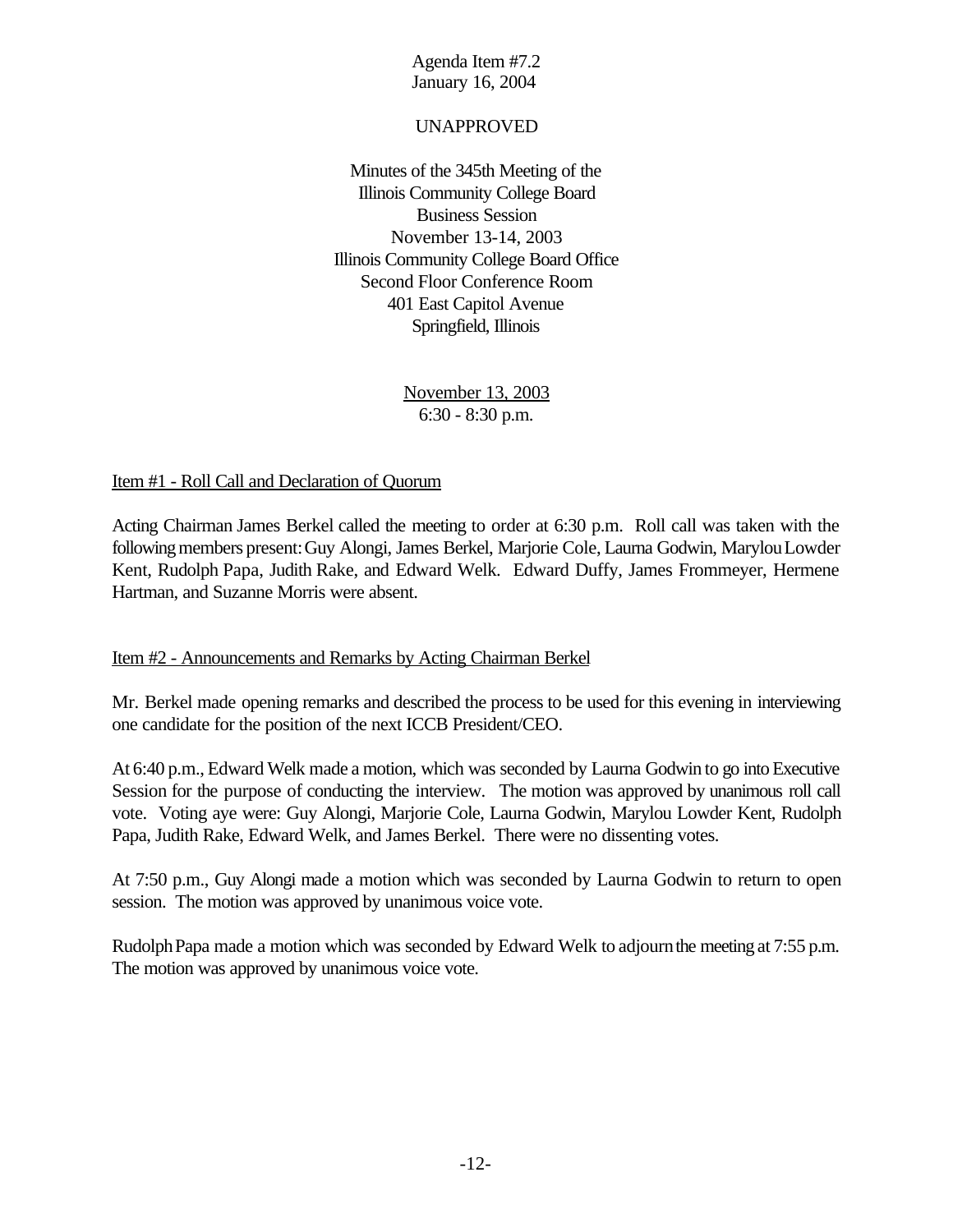November 14, 2003 8:00 a.m. - 4:30 p.m.

#### Item #1 - Roll Call and Declaration of Quorum

Chairman Edward Duffy called the meeting to order at 8:00 a.m. Roll call was taken with the following members present: Guy Alongi, James Berkel, Marjorie Cole, Edward Duffy, Laurna Godwin, Marylou Lowder Kent, Rudolph Papa, Judith Rake, and Edward Welk. James Frommeyer, Hermene Hartman and Suzanne Morris were absent.

#### Item #2 - Announcements and Remarks by Chairman Duffy

ChairmanDuffymade opening remarks and described the process to be used for today's interviewing of candidates for the position of the next ICCB President/CEO.

At 8:05 a.m., Guy Alongi made a motion, which was seconded by Edward Welk, to go into Executive Session for the purpose of conducting interviews. The motion was approved by unanimous roll call vote. Voting aye were: Guy Alongi, James Berkel, Marjorie Cole, Laurna Godwin, Marylou Lowder Kent, Rudolph Papa, Judith Rake, Edward Welk, and Edward Duffy. There were no dissenting votes.

At 3:50 p.m., Rudolph Papa made a motion, which was seconded by Laurna Godwin, to return to open session. The motion was approved by unanimous voice vote.

Rudolph Papa made a motion, which was seconded by Guy Alongi, to adjourn the meeting at 3:55 p.m. The motion was approved by unanimous voice vote.

Guy H. Alongi, Chair Joseph Cipfl, President/CEO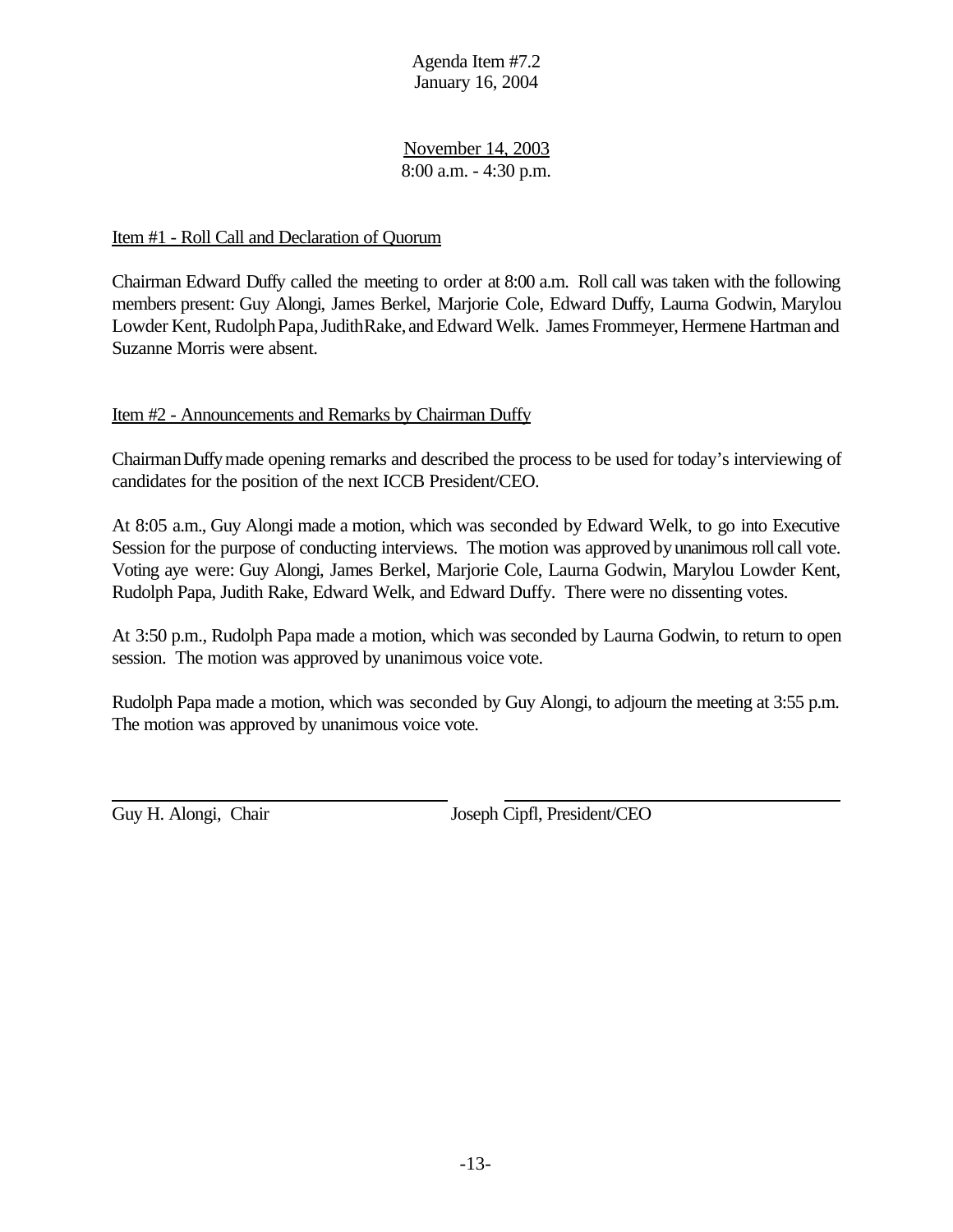## UNAPPROVED

Minutes of the 346th Meeting of the Illinois Community College Board Business Session November 18, 2003 Illinois Community College Board Office 401 East Capitol Avenue Springfield, Illinois

#### Item #1 - Roll Call and Declaration of Quorum

Chairman Edward Duffy called the meeting to order at 12:00 noon. Roll call was taken with the following members present via in person or on conference call: Guy Alongi, James Berkel, Marjorie Cole, Edward Duffy,James Frommeyer, Laurna Godwin, Hermene Hartman, Marylou Lowder Kent, Suzanne Morris, Rudolph Papa, Judith Rake, and Edward Welk. All members were present.

#### Item #2 - Announcements and Remarks by Chairman Duffy

Chairman Duffy made opening remarks and reported the purpose of today's meeting was to discuss the final candidates and select the next President/CEO of the Illinois Community College Board.

At 12:05 p.m., Rudolph Papa made a motion, which was seconded by Laurna Godwin, to go into Executive Session for the purpose of discussing the final candidates and select the next President/CEO of the Illinois CommunityCollege Board. The motion was approved by unanimous roll call vote. Voting aye were: Guy Alongi, James Berkel, Marjorie Cole, Laurna Godwin, Hermene Hartman, Marylou Lowder Kent, Suzanne Morris, Rudolph Papa, Judith Rake, Edward Welk, and Edward Duffy. Student advisory vote: Yes. There were no dissenting votes.

At 12:35 p.m., Edward Welk made a motion which was seconded by Marylou Lowder Kent to returnto open session. The motion was approved by unanimous voice vote. Student advisory vote: Yes.

Rudolph Papa made a motion, which was seconded by Marylou Lowder Kent, to nominate Geoffrey Obrzut as the next President/CEO of the Illinois Community College Board.

James Berkel made a motion, which was seconded by Marjorie Cole, to nominate Marguerite Boyd as the next President/CEO of the Illinois Community College Board.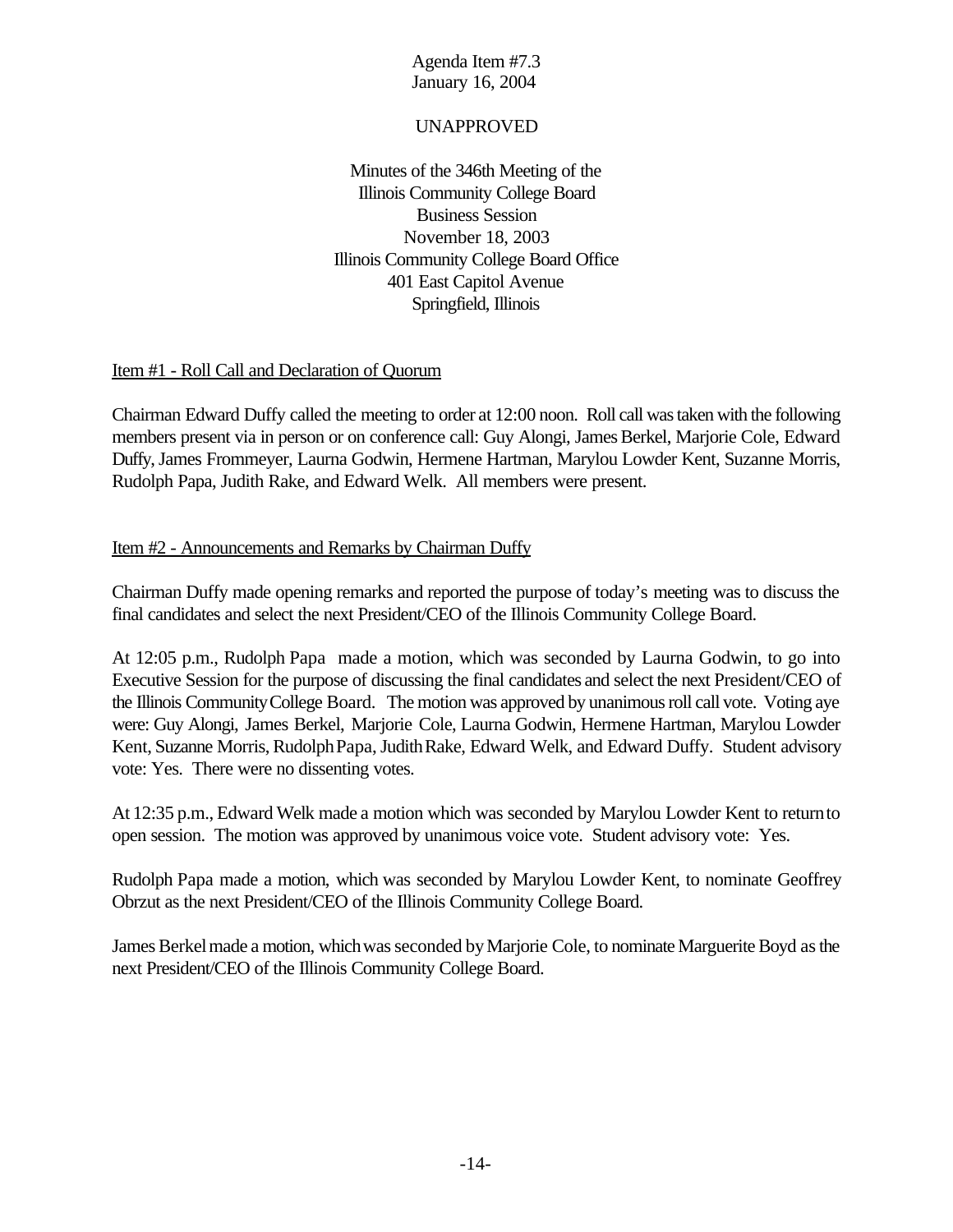A roll callwastaken. As the names of Board members were called, responses were made with the name of the candidate they supported for the next President/CEO of the Illinois Community College Board. Voting for Geoffrey Obrzut were Guy Alongi, RudolphPapa, Hermene Hartman, MarylouLowder Kent, Suzanne Morris, Edward Welk, and Edward Duffy. Voting for Marguerite Boyd were James Berkel, Marjorie Cole, Laurna Godwin, and Judith Rake. Geoffrey Obrzut received sevenvotes and Marguerite Boyd received four. Student Advisory Vote: Marguerite Boyd.

Marylou Lowder Kent, made a motion, which was seconded by Guy Alongi, that the vote for Geoffrey Obrzut be unanimous. The motion stood without approval.

Rudolph Papa made a motion, which was seconded by Marylou Lowder Kent, that Chairman Edward Duffy would be the negotiator of a contract to be offered to Geoffrey Obrzut as President/CEO of the Illinois Community College Board. The motion was approved by unanimous roll call vote. Voting aye were Guy Alongi, James Berkel, Marjorie Cole, Laurna Godwin, Hermene Hartman, Marylou Lowder Kent, Suzanne Morris, Rudolph Papa, Judith Rake, Edward Welk, and Edward Duffy. Student advisory vote: Yes. There were no dissenting votes.

Chairman Duffy reported that the contract he would negotiate would be a two-year contract with a twoyear option. Included would be a standard benefit package to include a four-week annual vacation, 12 sick days annually, medical and dental insurance paid forthe employee portion only, life insurance of one-time annual salary, and an intermediate size vehicle provided by the state. In addition, the annual cap in compensation would be suggested not to exceed \$140,000 per year.

Guy Alongi made a motion, which was seconded by Edward Welk, that Chairman Edward Duffy would negotiate these contractual offerings to Geoffrey Obrzut as President/CEO of the Illinois Community College Board. The motion was approved by unanimous roll call vote. Voting aye were Guy Alongi, James Berkel, Marjorie Cole, Laurna Godwin, Hermene Hartman, Marylou Lowder Kent, Suzanne Morris, Rudolph Papa, Judith Rake, Edward Welk, and Edward Duffy. Student advisory vote: Yes. There were no dissenting votes.

Chairman Duffy will inform Mr. Obrzut that this contract is contingent upon approval of his employment pending successful outcome of the contract negotiation. This discussion will take place in the near future and a full Board meeting will be held to ratify the contract. A Special Board meeting via conference call will be scheduled to approve the contract in the near future.

Chairman Duffy thanked the Board members who served on the President/CEO Search Committee for their work.

RudolphPapa made a motion, whichwasseconded by Marylou Lowder Kent, to adjourn the meeting at 12:50 p.m. The motion was approved by unanimous voice vote. Student advisory vote: Yes.

Guy H. Alongi, Acting Chair Joseph J. Cipfl, President/CEO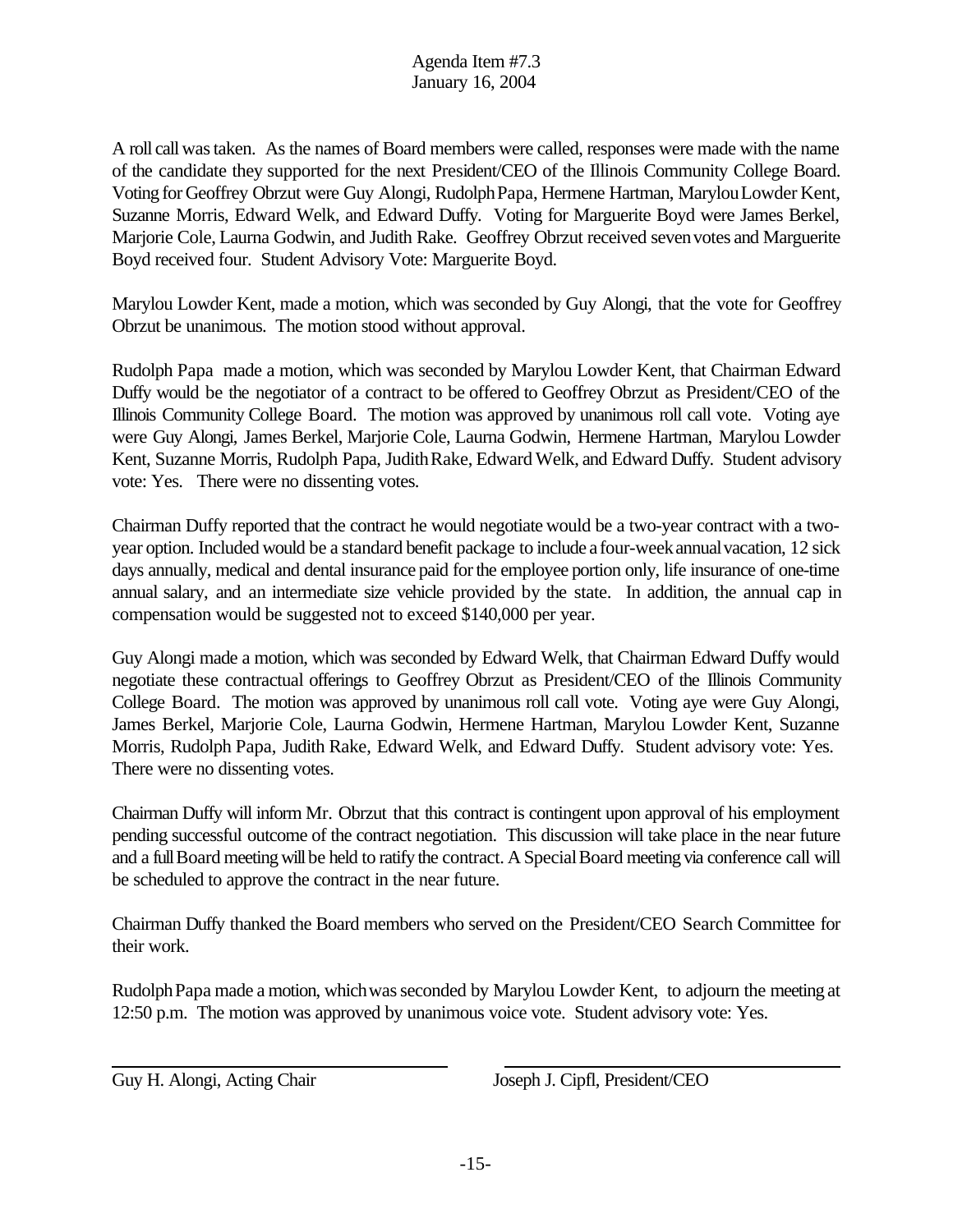### UNAPPROVED

Minutes of the 347th Meeting of the Illinois Community College Board Business Session December 8, 2003 Illinois Community College Board Office 401 East Capitol Avenue Springfield, Illinois

#### Item #1 - Roll Call and Declaration of Quorum

Acting Chairman Guy Alongi called the meeting to order at 11:15 a.m. Roll call was taken with the following members present via conference call: Guy Alongi, James Berkel, Marjorie Cole, Laurna Godwin, Marylou Lowder Kent, Suzanne Morris, RudolphPapa, and JudithRake. Hermene Hartman and James Frommeyer were absent.

## Item #2 - Announcements and Remarks by Acting Chairman Alongi

Acting ChairmanAlongi opened the meeting and asked for a motion to adjourn into Executive Session for the purpose of approving the contract for the President/CEO of the Illinois Community College Board.

At 11:17 a.m., Rudolph J. Papa made a motion, which was seconded by Marylou Lowder Kent, to go into executive session for the purpose of discussing the contract for the next President/CEO of the Illinois Community College Board. The motion was approved byroll call vote. Voting aye were James Berkel, Marjorie Cole, Laurna Godwin, Marylou Lowder Kent, Suzanne Morris, Rudolph Papa, Judith Rake, and Guy Alongi. There were no dissenting votes.

At 11:25 a.m., RudolphJ. Papa made a motion, whichwas seconded by Marylou Lowder Kent, to return to open session. The motion was approved by roll call vote. Voting aye were James Berkel, Marjorie Cole, Laurna Godwin, Marylou Lowder Kent, Suzanne Morris, Rudolph Papa, Judith Rake, and Guy Alongi. There were no dissenting votes.

In the ICCB President/CEO's First Employment Agreement under Compensation and following "July 19, 2004," in the second sentence, Jim Berkel recommended to add "performance will be appraised and" prior to "consideration will be given...."

Rudolph J. Papa made a motion, which was seconded by Marylou Lowder Kent, to approve the two-year contract with Mr. Berkel's recommended language addition for the next President/CEO of the Illinois Community College Board.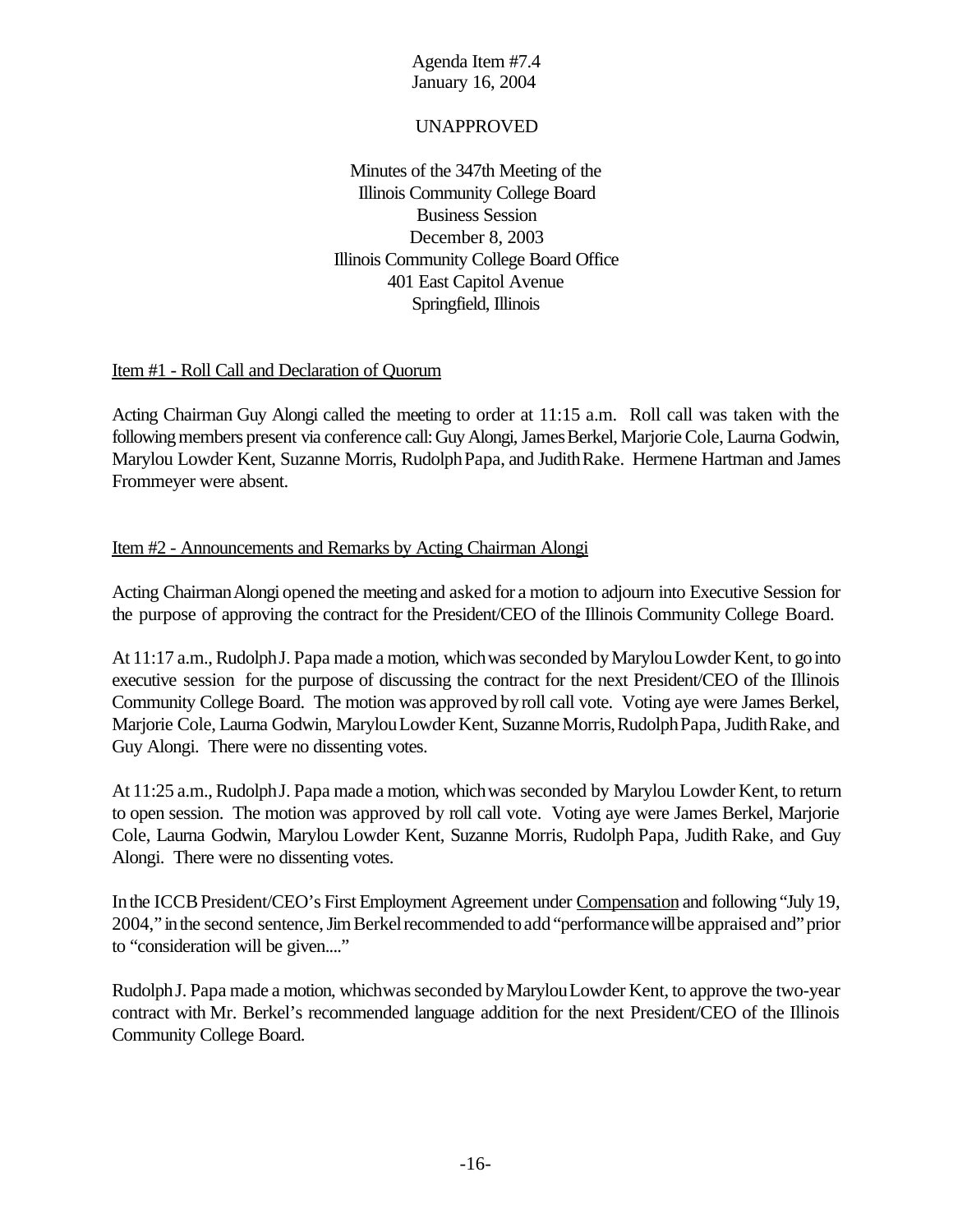The motion was approved by roll call vote. Voting aye were James Berkel, Marjorie Cole, Laurna Godwin, Marylou Lowder Kent, Suzanne Morris, Rudolph Papa, Judith Rake, and Guy Alongi. There were no dissenting votes.

At 11:30 a.m., Rudolph J. Papa made a motion, which was seconded by Judith Rake to adjourn the meeting. The motion was approved by unanimous voice vote.

Guy H. Alongi, Chair Joseph J. Cipfl, President/CEO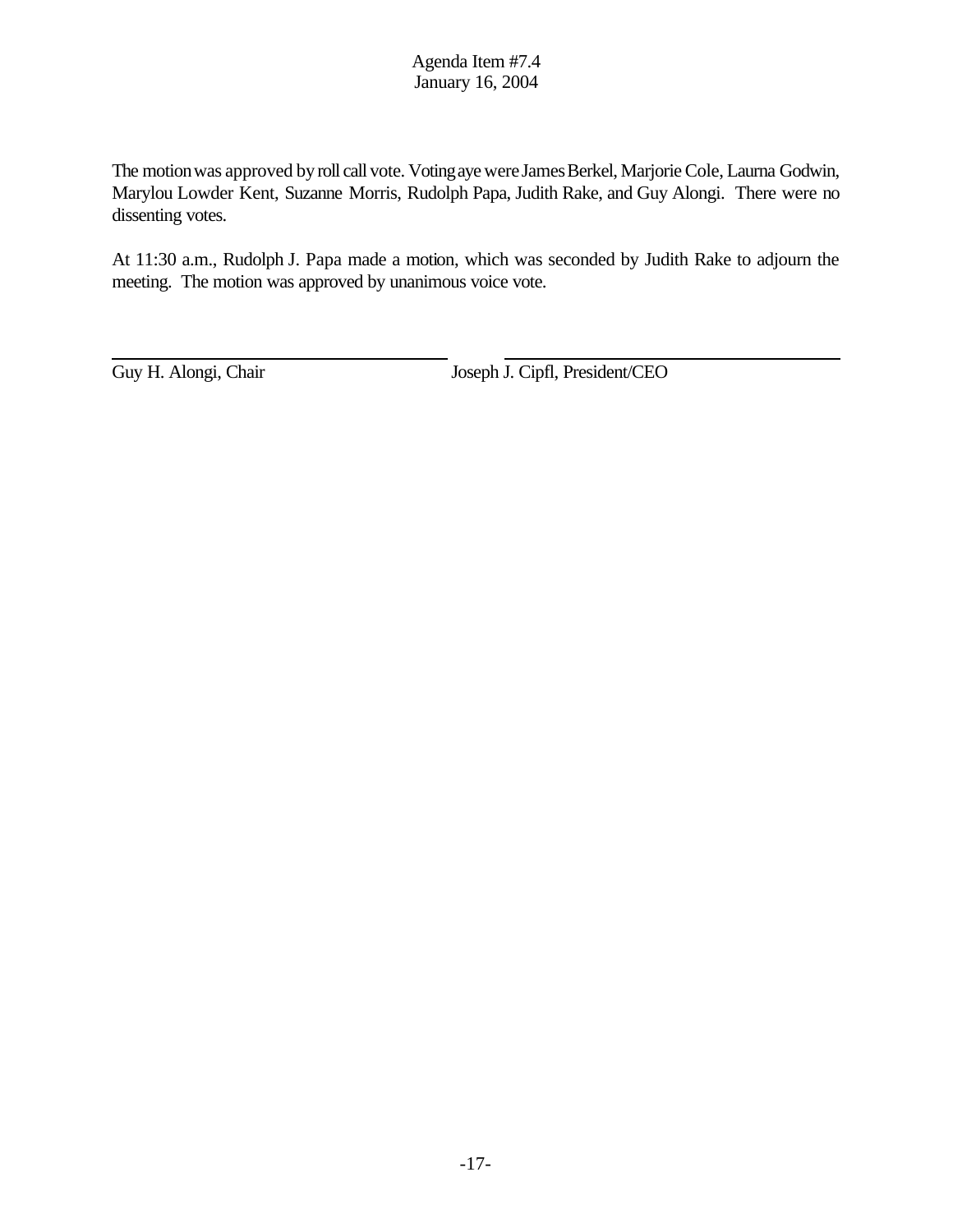#### Illinois Community College Board

# **REVIEW OF EXECUTIVE SESSION MINUTES**

The Illinois Open Meeting Act requires public bodies to review, at least twice a year, minutes of executive sessions to determine if the content of such minutes continue to require confidentiality or if they may be made available for public inspection.

The last review of executive session minutes was held on June 20, 2003, and the next Board review of executive session minutes will take place on June 18, 2004.

#### **RECOMMENDED ACTION**

It is recommended that the following motion be adopted:

The Illinois Community College Board hereby determines that minutes of its executive sessions held on June 14, 2002, September 20, 2002, October 18, 2002, January 17, 2003, May 15, 2003, November 13-14, 2003, November 18, 2003 and December 8, 2003, will remain confidential. All other executive sessions minutes had been made available for public inspection.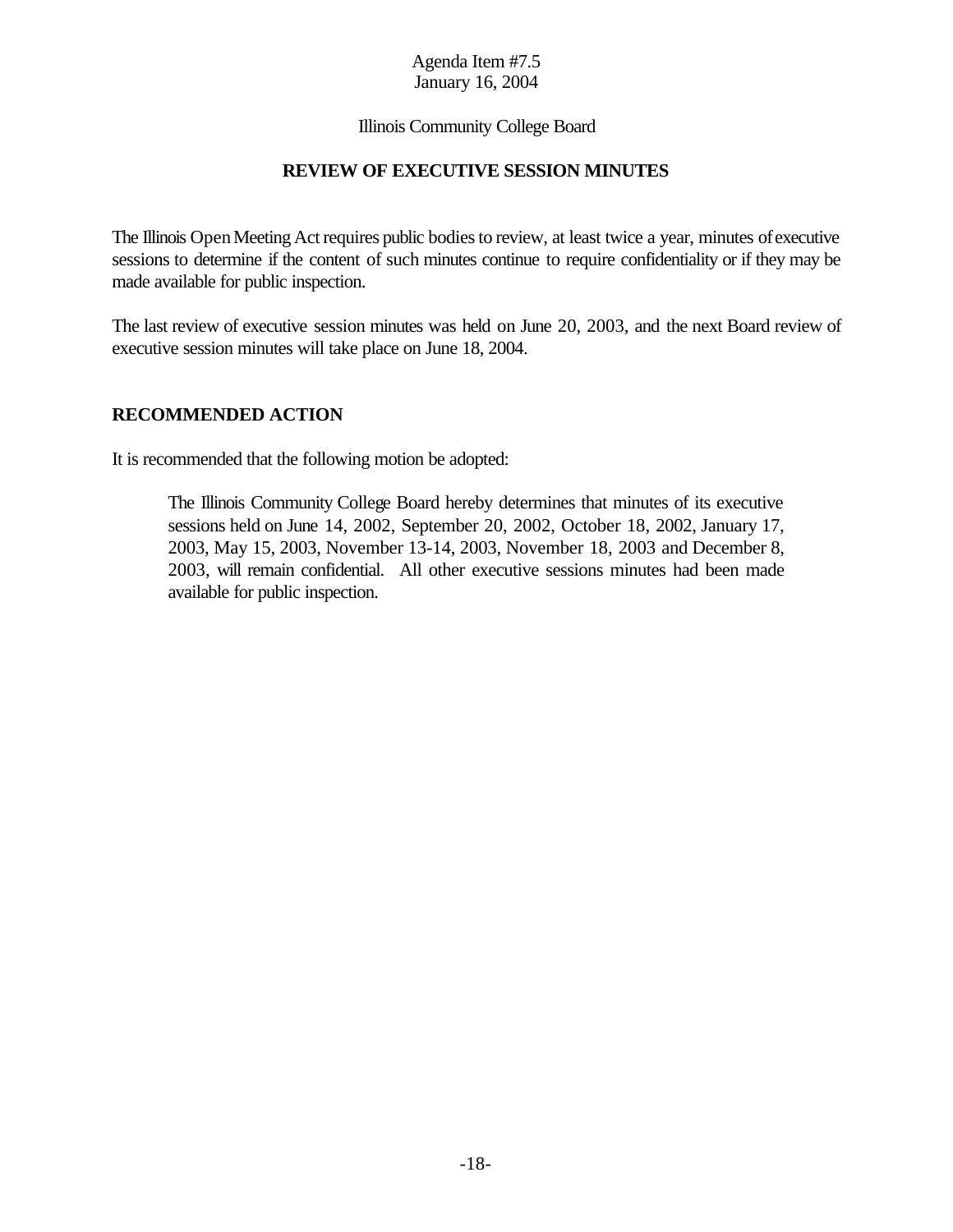#### Illinois Community College Board

## **NEW UNITS OF INSTRUCTION**

The Illinois Community College Board is requested to approve new units of instruction for the following community colleges:

#### **RECOMMENDED ACTION:**

It is recommended that the following motion be adopted:

 The Illinois Community College Board hereby approves the following new units of instruction for the community colleges listed below:

#### **PERMANENT PROGRAM APPROVAL**

#### Wm. Rainey Harper College

< Maintenance Technology A.A.S. degree (65 semester credit hours)

Illinois Eastern Community Colleges (Lincoln Trail College, Olney Central College, Wabash Valley College, and Frontier Community College)

Paraprofessional Educator A.A.S. degree (62 semester credit hours)

#### Kankakee Community College

- Medical Assistant A.A.S. degree (63 semester credit hours)
- < Medical Assistant Certificate (34 semester credit hours)

#### Kaskaskia College

< Paraprofessional Educator A.A.S. degree (63 semester credit hours)

#### College of Lake County

- < Paraprofessional Educator A.A.S. degree (63 semester credit hours)
- < Paraprofessional Educator Certificate (36 semester credit hours)

#### Lake Land College

< Horticulture Production and Landscape A.A.S. degree (68 semester credit hours)

#### Moraine Valley Community College

- < Paraprofessional Educator A.A.S. degree (62 semester credit hours)
- < Paraprofessional Educator Certificate (31 semester credit hours)

#### Oakton Community College

Paraprofessional Educator A.A.S. degree (62 semester credit hours)

#### Olney Central College

< Network Support Specialist A.A.S. degree (60 semester credit hours)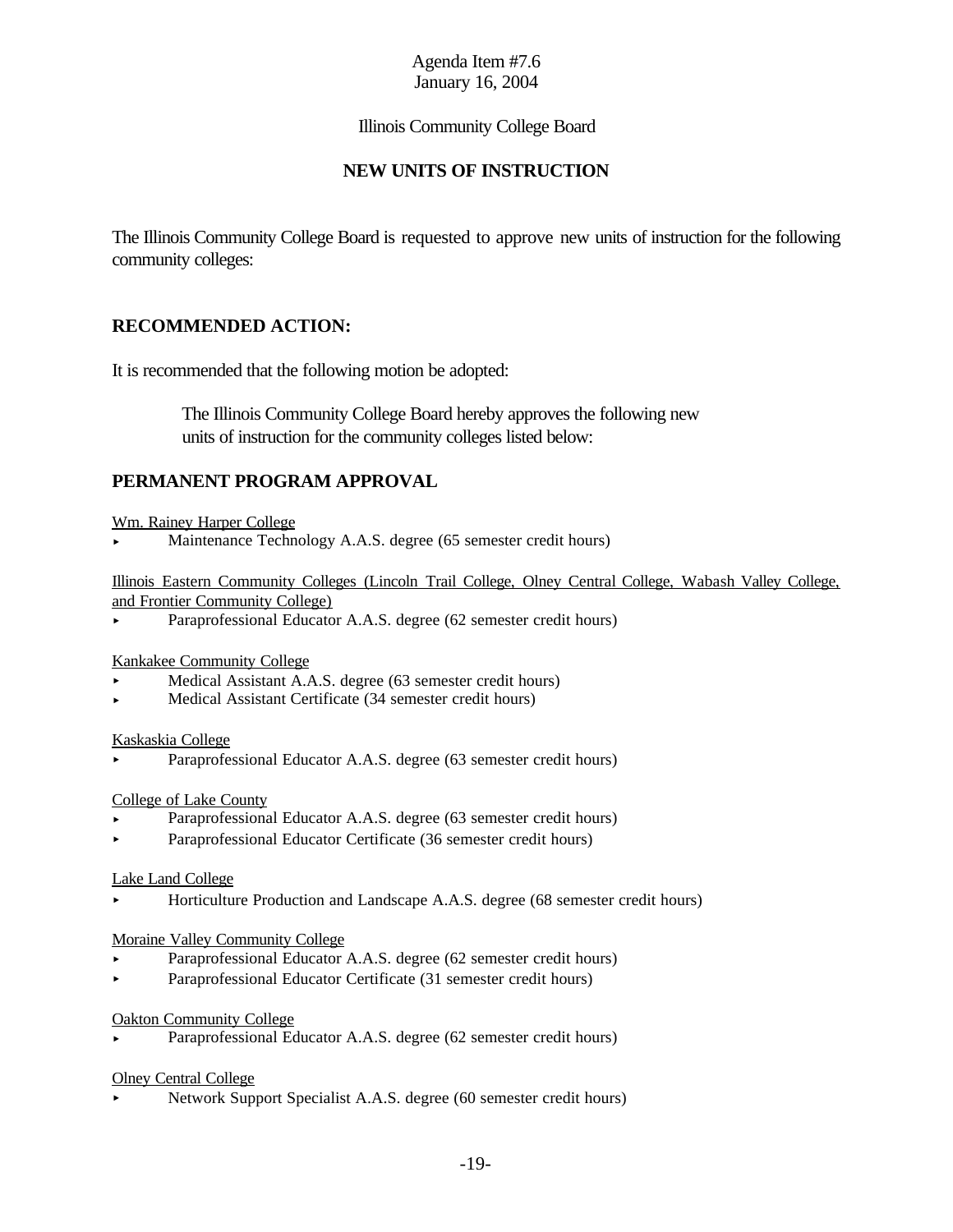Southeastern Illinois College

- < Paraprofessional Educator A.A.S. degree (62 semester credit hours)
- < Paraprofessional Educator Certificate (34 semester credit hours)

Harry S Truman College

< Automotive Technology A.A.S. degree (66 semester credit hours)

#### **BACKGROUND**

**Wm. Rainey Harper College** is seeking approval to offer a 65 semester credit hour Associate in Applied Science (A.A.S.) degree program in "Maintenance Technology". This program will prepare individuals for employment as maintenance supervisors and general maintenance workers in both public and private, commercialand industrialsettings. This curriculum consists of 19 credit hours of required general education coursework, 35 credit hours of required career and technical educationcoursework, and 11 credit hours of related technical electives. Career and technical coursework includes instruction in basic carpentry, plumbing, and welding, electrical wiring, commercial carpentry and plumbing, basic heating and refrigeration, fire prevention principles, prints and schematics, maintenance troubleshooting and principles ofsupervision. This curriculum was designed using the Illinois Occupational Skill Standards and Credential Council's (IOSSCC) standards for Industrial Maintenance cluster occupations. The college was also recently approved to offer three certificate programs in maintenance technology (Basic Maintenance, Commercial Maintenance, and Supervisory Maintenance) that may serve as an educational ladder for students of the A.A.S. degree program.

The college anticipates an enrollment of five (5) full-time and five (5) part-time students the first year, increasing to five (5) full-time and 10 part-time students by the third year. Labor market information provided by the college supports the need for general maintenance workers both district and statewide. Alternate documentation provided by the college supports the need for formally trained general maintenance workers and supervisors within the college's district. The college anticipates four(4) existing full-time and four (4) new part-time faculty will be required the first year. Costs for implementing this program will be approximately \$43,000 the first year, \$53,000 the second year, and \$55, 000 the third year.

**Kankakee Community College** is seeking approval to offer a 63 semester credit hour "Medical Assistant"Associate inApplied Science (A.A.S.) degree programand a 34semester credit hour "Medical Assistant" certificate program. These programs will prepare individuals for employment as medical assistants capable of performing bothadministrative and basic clinical functions in a variety of health care settings, including private physician's offices and group practices. The A.A.S. curriculum consists of 20 credit hours of required general education coursework, 40 credit hours of required career and technical education coursework, and four (4) credit hours of related career and technical electives. The certificate program includes 34 credit hours of career and technical coursework. Both curricula include technical coursework covering instruction in medical terminology, human biology, nursing assistant training, phlebotomy, basic ICB-9CM and basic CPT coding, insurance procedures, voice recognition, and introductory word processing, documentation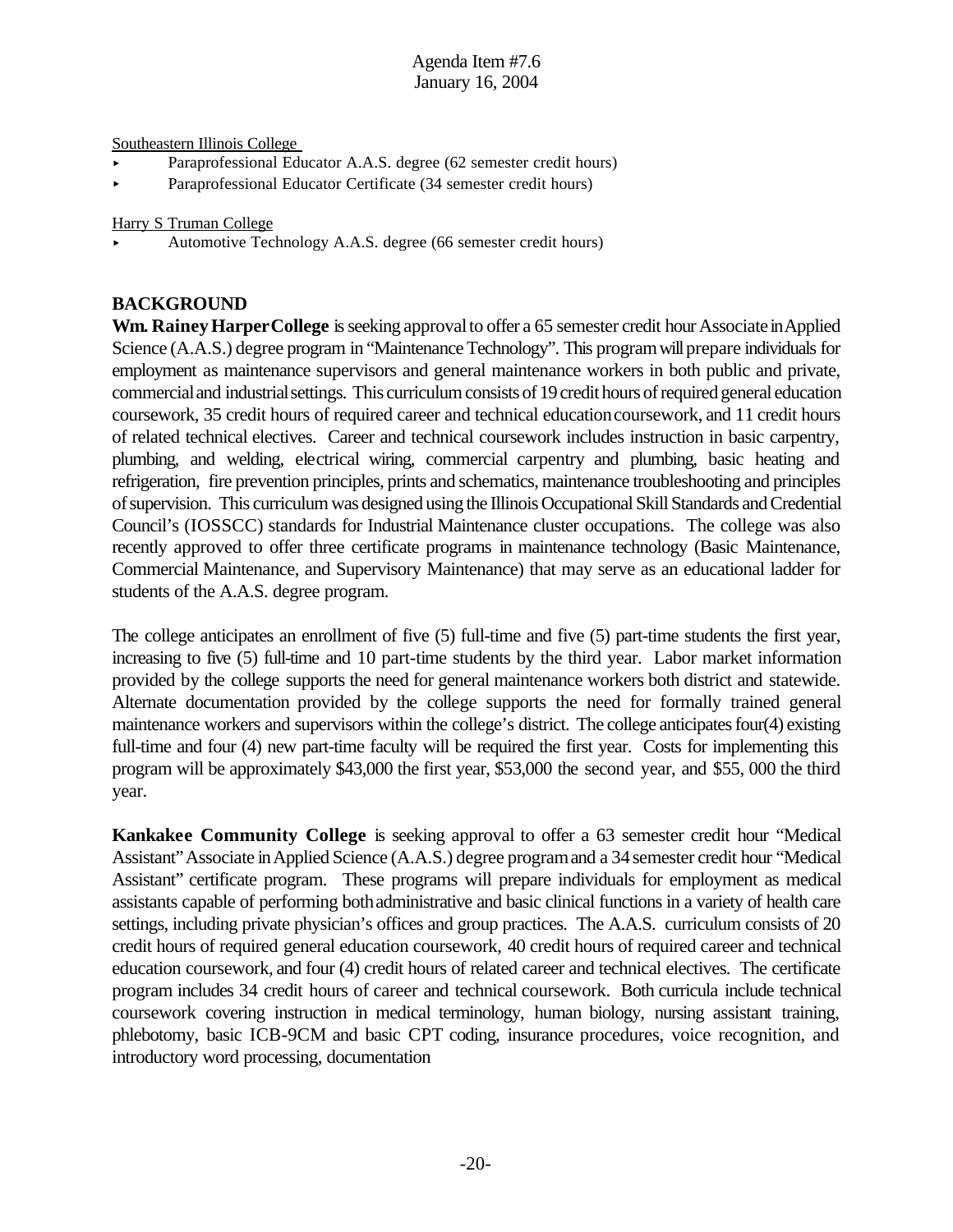procedures and spreadsheets. These programs incorporate the Illinois Occupational Skill Standards and Credentialing Council's (IOSSCC) standards for Medical Office occupations, as well as pieces of the Clinical Laboratory standards. These program will prepare students for optional certifications of "Certified Coding Associate" and the "Certified Coding Specialist" through the American Health Information Management Association (AHIMA). The college plans to seek optional program accreditation through the Commission on Accreditation of Allied Health Education Programs (CAAHEP).

The college anticipates an enrollment of four (4) full-time and eight (8) part-time students the first year, increasing to six (6) full-time and 16 part-time students by the third year. Labor market information provided by the college supports the need for and interest in formal training programs for medical assistants district wide. The programs willrequire sevenexisting full-time and three new part-time instructors the first year. Costs for implementing these programs will be approximately \$4,300 the first year, and \$4,250 the second and third years.

**Lake Land College** is seeking approval to offer a 68 semester credit hour "Horticulture Production and Landscape"Associate inApplied Science (A.A.S.) degree program. This program will prepare individuals for employment in greenhouse management, turfgrass management, nursery management, and landscape design, construction and maintenance. The curriculum consists of 17 credit hours of required general education coursework, 37.5 credit hours of required career and technical education coursework, nine (9) credit hours of work-based learning, and four and a half (4.5) credit hours of related technical electives. Technical coursework includes instruction in introductory horticulture, turf management, greenhouse management, landscape design, landscape constructionand maintenance, woodyplants, evergreens, vines and groundcover, herbaceous landscape plants, soil science, and marketing and sales for agriculture. This curriculum was developed using the Illinois Occupational Skill Standards and Credentialing Council's (IOSSCC) Horticulture and Landscape Technician standards.

The college anticipates an enrollment of eight (8) full-time and six (6) part-time students the first year, increasing to eight (8) full-time and 20 part-time students by the third year. Labor market information provided by the college supports the need for horticulture and landscape workers both district and statewide. The program will require two (2) existing and two (2) new part-time facultymembersthe first year. Costs for implementing this program will be approximately \$6,750 the first year, \$34,750 the second year, and \$36,110 the third year. Higher second and third year costs reflect the addition of one full-time faculty coordinator for the program.

**Olney Central College**, one of the Illinois Eastern Community Colleges, is seeking approval to offer a 60 semester credit hour "Network Support Specialist" Associate in Applied Science (A.A.S.) degree program. This program will prepare students for employment as network specialists or technicians in a variety of information technology environments. The curriculum follows guidelines established by the CISCO Network Academy for Network Associates and Network Professionals and consists of15 credit hours of required general education coursework, 36 credit hours of required career and technical education coursework, and eight (8) credit hours of related technical electives. Career and technical coursework includes introductory computer science, programming, networking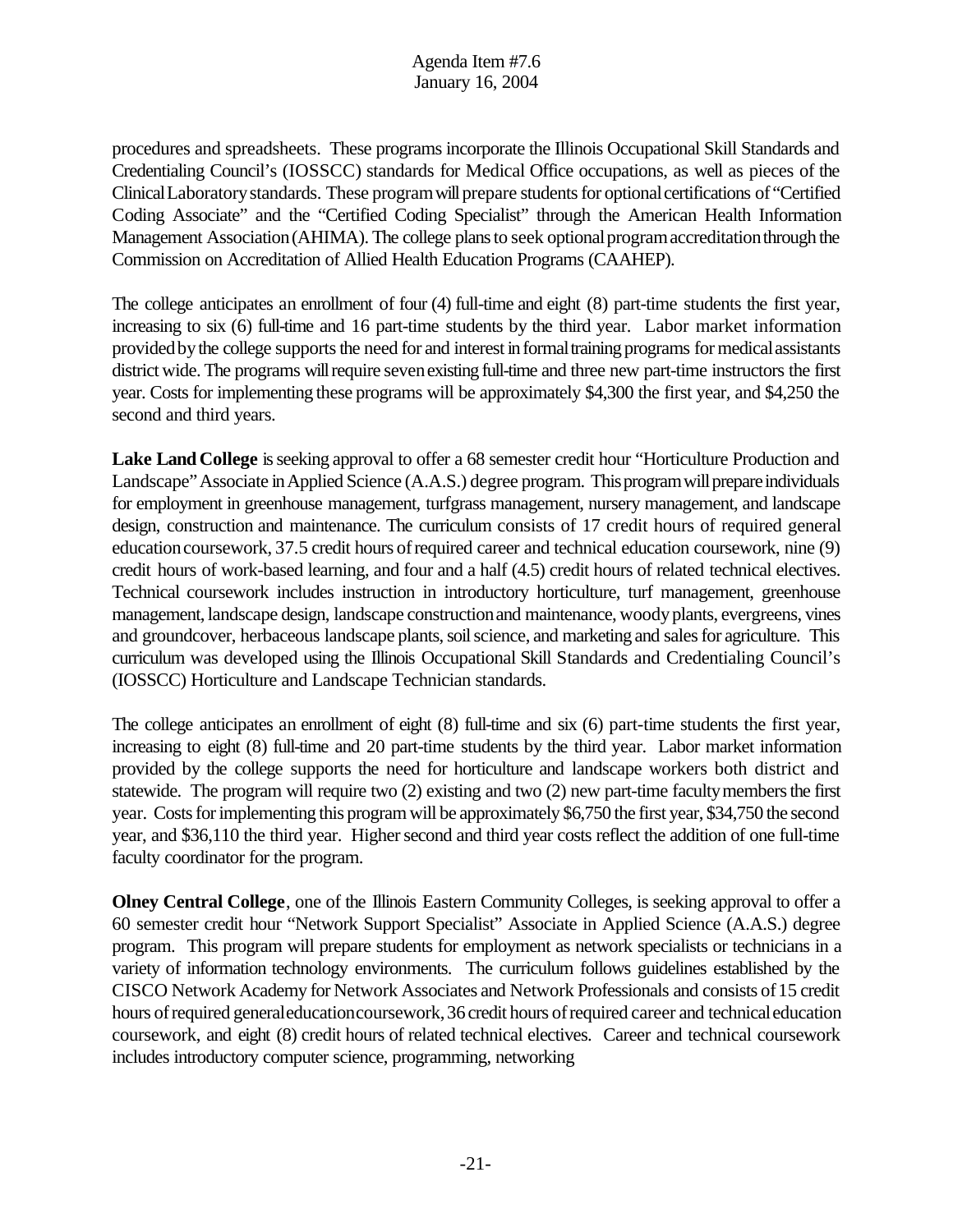fundamentals, local and wide area networks, router theory and technology, network and desktop operating systems, Internet and web-based programming, and network management. Graduates of this program will be eligible for optional certifications through CISCO, CISCO Certified Network Associate (CCNA) and CISCO Certified Network Professional (CCNP).

The college anticipates an enrollment of 10 full-time and five (5) part-time students each year during the first three years. Labor market information provided by the college is supportive of the need for additional training of network professionals both locally and statewide. The college currently offers a networking certificate program for entry-level network occupations. The program will require two existing full-time faculty members the first year. No new costs will be required for implementation of this program.

**Harry S Truman College**, one of the City Colleges of Chicago, is seeking approval to offer a 66 semester credit hour Associate in Applied Science (A.A.S.) degree program in "Automotive Technology". This program will prepare students for employment as automotive service technicians in small automotive repair services, automotive dealership services, and as entrepreneurs. The curriculum consists of 18-20 semester credit hours of general education coursework, and 24 semester credit hours of required career and technical coursework, including introductory automotive technology, electrical systems and power accessories, automotive brakes, temperature control systems, steering and suspensionsystems, and engine concepts. The curriculum also allows 14 semester credit hours of additional career and technical coursework in one of two areas: fuel systems and manual drive trains, or fuel and garage management. The first option prepares students more for employment in automotive repair services, while the second option prepares students more for self-employment. In addition, there are 10 semester credit hours of career and technical electives, including an optional work-based learning experience. The curriculum meets all National Automotive Technicians Education Foundation (NATEF) standards and will prepare students for completing various components of the National Institute for Automotive Service Excellence (ASE) certification exam. The college currently offers a NATEF accredited certificate program in automotive technology that will serve as a ladder program into the A.A.S. degree program.

Labor market information provided by the college supports the interest in and need for a training program in automotive technology both within the college's district and statewide. According to the Illinois Department of Employment Security, employment of automotive service technicians is expected to increase faster than average within Cook County and the State of Illinois through the year 2010. The college anticipates an enrollment of 145 students the first year, increasing to 155 students by the third year. The program will require two existing full-time faculty members the first year. No new costs will be incurred during the first year of implementation for this program. Second and third year costs will be approximately \$8,400 each year.

**Paraprofessional Educator A.A.S. and Certificate programs.** The following colleges have submitted applications to offer the Associate inApplied Science (A.A.S.) degree and/or Certificate programs of the "Paraprofessional Educator" Statewide Model Curriculum. All proposals meet the model guidelines endorsed by the Illinois Community College Board on May 16, 2003. The Board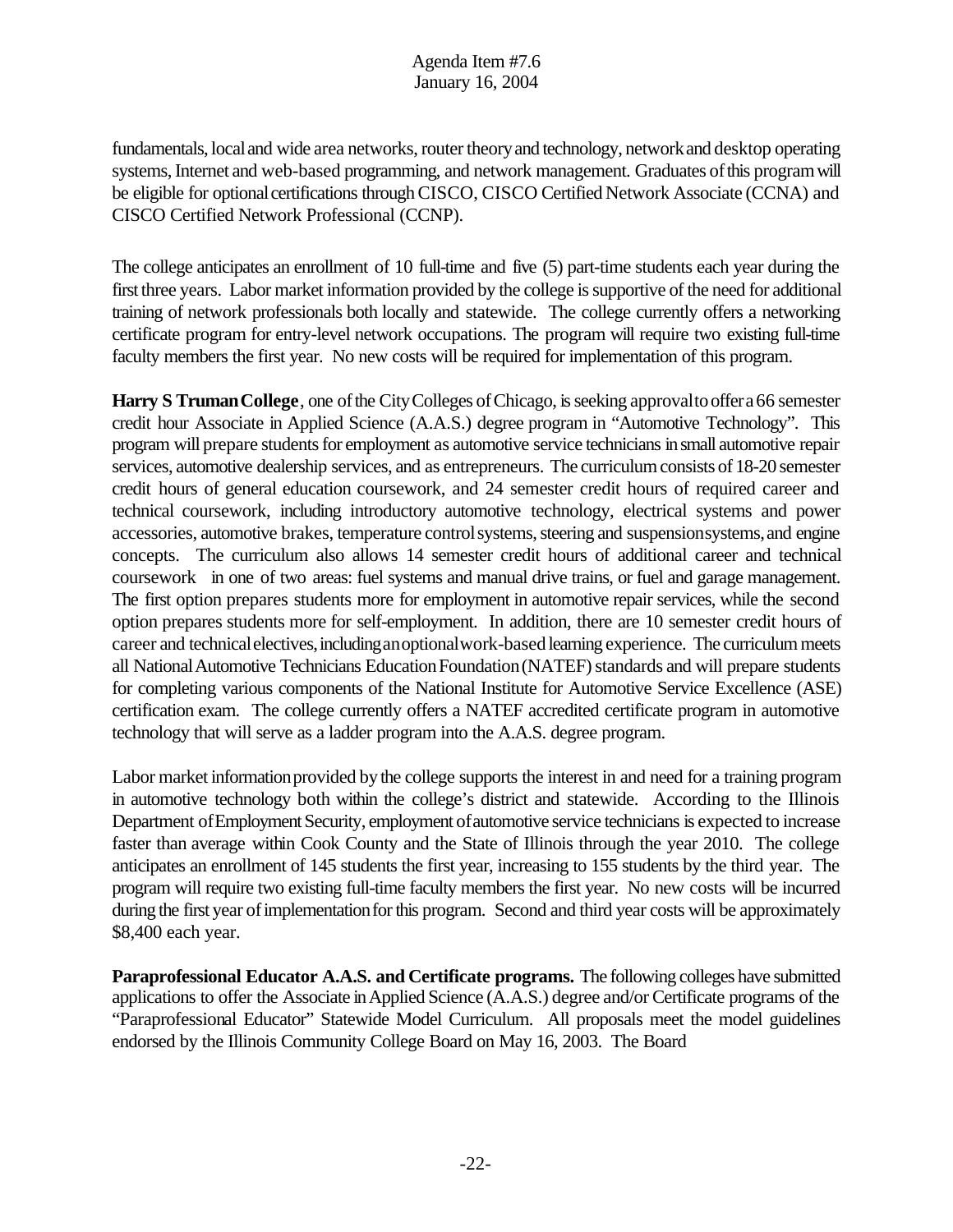indicated in its action at that time that colleges meeting these guidelines would be granted approval without further Board action required. Proposals will be recommended for actionat the next available meeting of the Illinois Board of Higher Education.

- **Illinois Eastern Community Colleges:** Lincoln Trail College, Olney Central College, Wabash Valley College, and Frontier Community College
- < **Kaskaskia College**
- < **College of Lake County**
- **Moraine Valley Community College**
- **Oakton Community College**
- < **Southeastern Illinois College**

#### **TEMPORARY PROGRAM APPROVAL**

Moraine Valley Community College

< IT Security Specialist A.A.S. degree (62 semester credit hours)

#### **BACKGROUND**

**Moraine Valley Community College** is seeking temporary approval for a 62 semester credit hour "IT Security Specialist" Associate in Applied Science (A.A.S.) degree program for a period of three years. This program will prepare individuals for employment in the emerging field of information technology security and lead to occupations such as IT security specialists, data assurance specialists, IT systems investigators, and cryptologists. The curriculum consists of 18 credit hours of required general education coursework, 44 credit hours of required career and technical education coursework. Technical coursework includes instruction in security awareness, IT hardware essentials, IT operating systems, managing LAN hardware, internetwork connectivity, introductory routers, IT and data assurance, managing messaging services, web servers, and database services, network security and network security design. The proposed curriculum was developed as a part of a National Science Foundation (NSF) Grant the college co-received to develop an IT Security Training Academy. The college currently partners with CISCO and is one of only three CISCO Security Training Centers in the world.

The college proposes this program on a temporary basis to address the urgent need for IT security training personnelwithin their district. Temporary approval will allow the college to assessthe program'ssuccess based on enrollment, completion and job placement data, as well as student pass rates on certification exams. *Temporary approval isrequestedfor aperiodof three yearsafter which permanent approval will be based on program outcomes.*

# **INFORMATION ITEM - BASIC CERTIFICATE APPROVAL**

Following is a list of basic certificates that have been approved on behalf of the Illinois Community College Board by the President/CEO since the last Board meeting: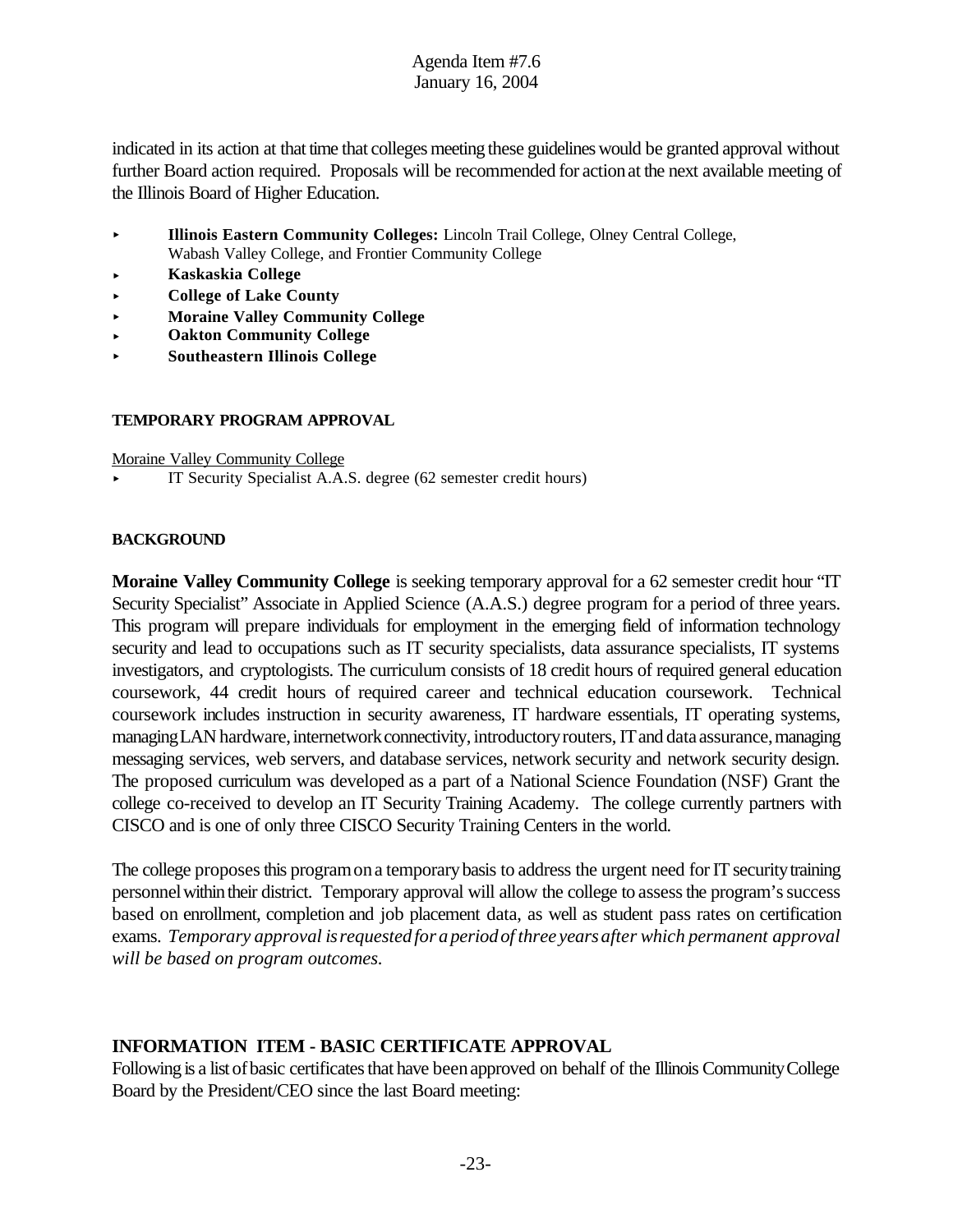#### **Permanent Program Approval**

Joliet Junior College

< Library Technical Assistant Certificate (26 semester credit hours)

Kankakee Community College

< Coding Specialist Certificate (24 semester credit hours)

College of Lake County

< Emergency Disaster Management Certificate (15 semester credit hours)

#### Lake Land College

< Nail Technology Certificate (8 semester credit hours)

#### **Temporary Program Approval**

College of DuPage

• Network Professional Certificate (24 quarter / 16 semester credit hours)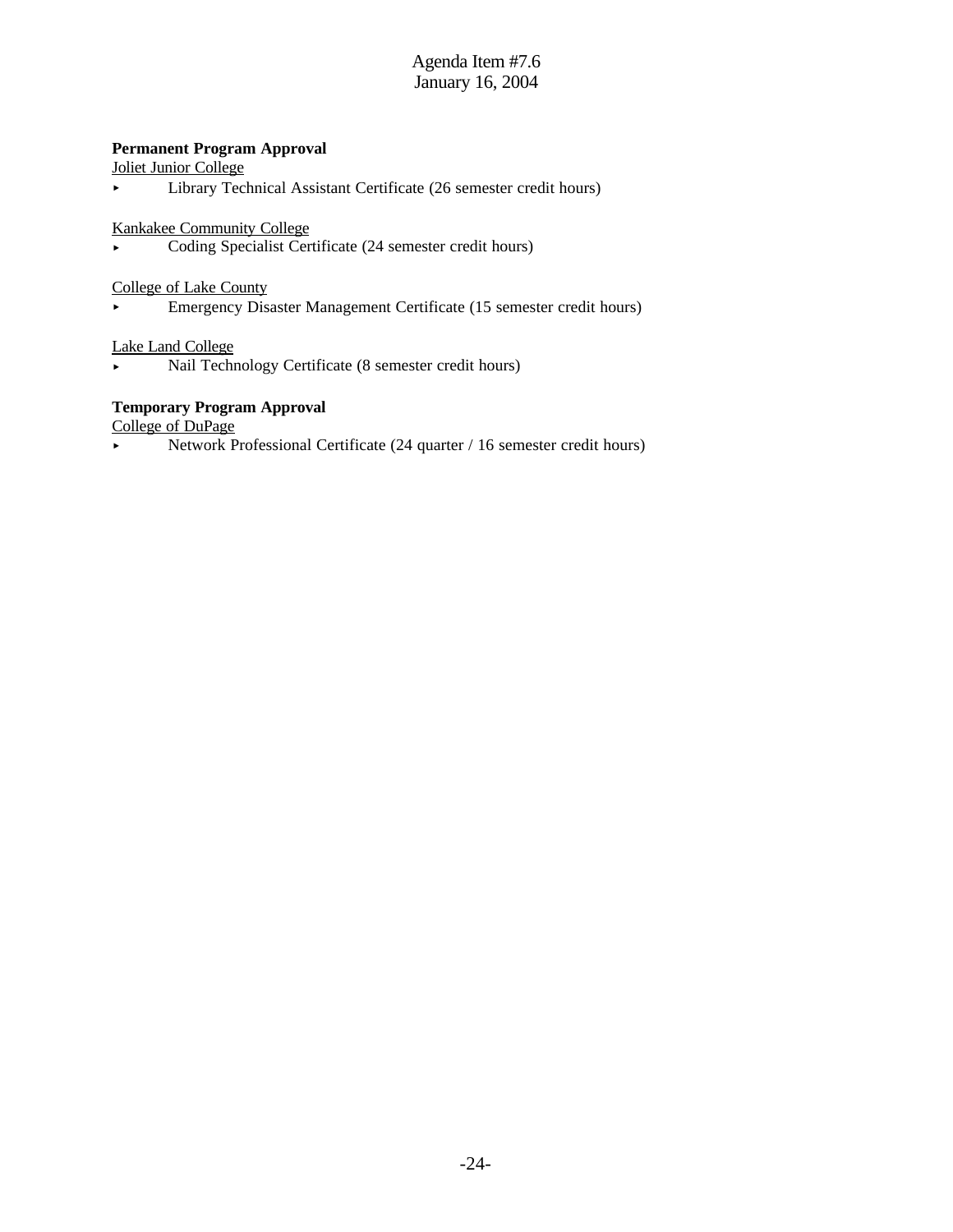Illinois Community College Board

# **THE ILLINOIS ARTICULATION INITIATIVE RECOMMENDATION FOR PHYSICS**

The Illinois Community College Board is requested to endorse the transferable major field recommendation for physics that was developed by the articulation panel and endorsed by the Illinois Articulation Initiative (IAI) Steering Panel on November 7, 2003.

#### **RECOMMENDED ACTION**

It is recommended that the following motion be adopted:

The Illinois Community College Board hereby endorses the transferable major field programinphysics developedbythe facultypaneland endorsed bythe Illinois Articulation Initiative Steering Panel as shown in the attachment and requests that community colleges begin to implement this recommendation.

**BACKGROUND.** The Illinois Articulation Initiative (IAI) was launched in January 1993 to ease the transfer of students among Illinois public and independent, associate and baccalaureate degree-granting institutions with the objective of increasing baccalaureate degree completion. Two key concepts provided the basic foundation of IAI policy: that "associate and baccalaureate degree-granting institutions are equal partners" in educating freshman and sophomore students, and that "faculties should take primary responsibility for developing and maintaining program and course articulation." To date, five general education panels and 28 major panels have developed and implemented recommendations of courses that will be accepted in transfer statewide at participating institutions.

Major panel recommendations were designed to help students complete appropriate prerequisites, support courses in other disciplines, and other lower division coursework to prepare them for advanced work in the major discipline. When a panel reaches consensus and completes a draft of its recommendation, the draft is disseminated for comment to all participating colleges and universities. Following field input, the panel reviews the comments received, makes any appropriate changes, and submits its recommendation to the Steering Panel. After the Steering Panel endorses the panel's recommendation, it forwards it to the Illinois Board of Higher Education and the Illinois Community College Board for endorsement and promulgation.

The most recent panel to complete its recommendation is physics. The Physics Panel held its first meeting onFebruary1, 2002. The panel disseminated a draft recommendation for comment in October 2003 and finalized its recommendation in November 2003. This item requests the endorsement of this articulated major field program which was approved by the IAI Steering Panel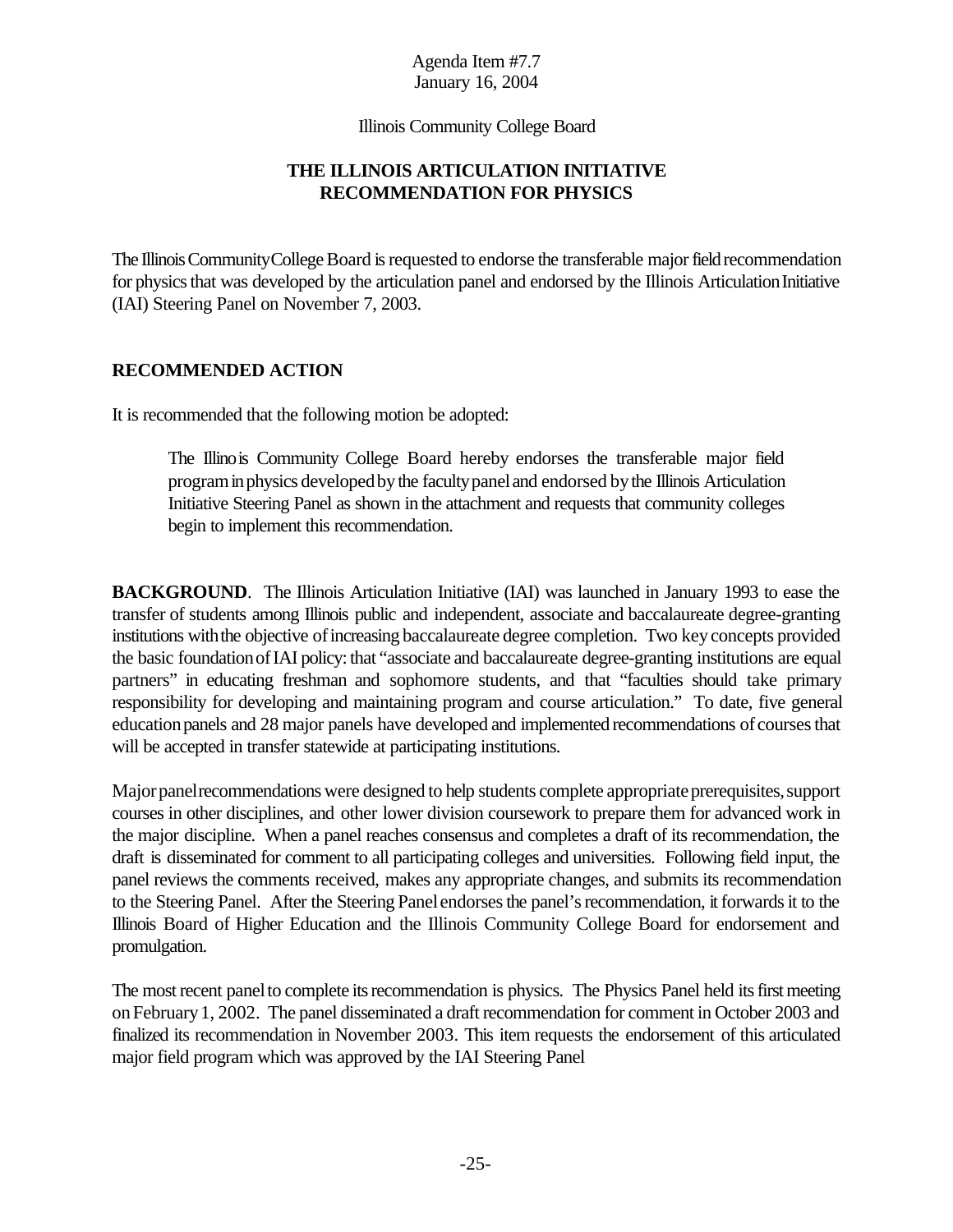at its November 7, 2003 meeting. The panel's recommended curriculum and course descriptions are attached, as well as a list of panel members.

#### **PHYSICS**

*Bachelor's programs in physics are based on an in-depth foundation of sequential coursework in science and math, while upper-division coursework provides the preparation necessary for graduate studies and/or work in industry. Multiple tracks are often available. For example, some institutions offer a specialty in applied physics or certification* for high school teaching. To transfer as a junior into a bachelor's physics program students must complete a minimum of 60 semester credits. Students should be aware that because of differences among schools in the number of credits *for which various courses are offered and the possible need for prerequisite courses, it may be difficult to complete an Associate in Science degree without taking more credits than will be accepted in a transfer. Students planning on a physics major should select courses in consultation with an advisor.*

| <b>General Education Core Courses<sup>1</sup></b> | 38-41 semester credits |
|---------------------------------------------------|------------------------|
| Communication                                     | 9 semester credits     |
| <b>Mathematics</b>                                |                        |
| (select Calculus I: M1 900)                       | 4-5 semester credits   |
| <b>Physical Science</b>                           |                        |
| (select General Chemistry I with lab: CHM 911)    | 4-5 semester credits   |
| Life Sciences                                     | 3-4 semester credits   |
| Humanities and Fine Arts                          | 9 semester credits     |
| Social and Behavioral Science                     | 9 semester credits     |
|                                                   |                        |

*1 General education courses are described in the Illinois General Education Core Curriculum.*

|        | <b>Required Courses</b>                              |                        |
|--------|------------------------------------------------------|------------------------|
|        | <b>Supporting Courses</b>                            | 10-15 semester credits |
|        | Calculus II                                          | 3-5 semester credits   |
|        | Calculus III                                         | 3-5 semester credits   |
|        | General Chemistry II (with lab)                      | 4-5 semester credits   |
|        | <b>Physics Core Courses<sup>2</sup></b>              | 12-18 semester credits |
|        | Calculus-based Physics I - Mechanics (with lab)      | 4-5 semester credits   |
|        | Calculus-based Physics II - Electricity and          |                        |
|        | Magnetism (with lab)                                 | 4-5 semester credits   |
| either | <b>Introductory Quantum Physics and Other Topics</b> | 2-4 semester credits   |
|        | and Introductory Thermal Physics and                 |                        |
|        | Other Topics                                         | 2-4 semester credits   |
| or     | Calculus-based Physics III - Thermal and             |                        |
|        | <b>Ouantum Physics (with lab)</b>                    | 4-5 semester credits   |

<sup>2</sup> Some schools will accept General Physics I and II instead of Calculus-based Physics I and II, but require the student *to take a special course to bridge the gap in material that would be covered in Calculus-based Physics I and II. Students should consult the requirements for the specific school and an academic advisor.*

| Other Prerequisite Courses <sup>3</sup> |                      |
|-----------------------------------------|----------------------|
| Differential Equations                  | 3-4 semester credits |
| Introduction to Linear Algebra          | 3-4 semester credits |
| Computer Programming for                |                      |
| Science and Engineering                 | 3-4 semester credits |

*3 Some schools require completion of one or more of these courses before students may begin junior-year required courses. Students entering college with Advanced Placement (AP) or proficiency credit are advised to consider taking these courses as electives. Students entering without advanced credit who know they will transfer to a school that requires any of these courses before beginning junior-year courses may consider taking these courses and not* completing all of the General Education Core Curriculum (and the Associate in Science degree). This decision should *be made in close consultation with an academic advisor to understand the implications it has on the transfer of coursework.*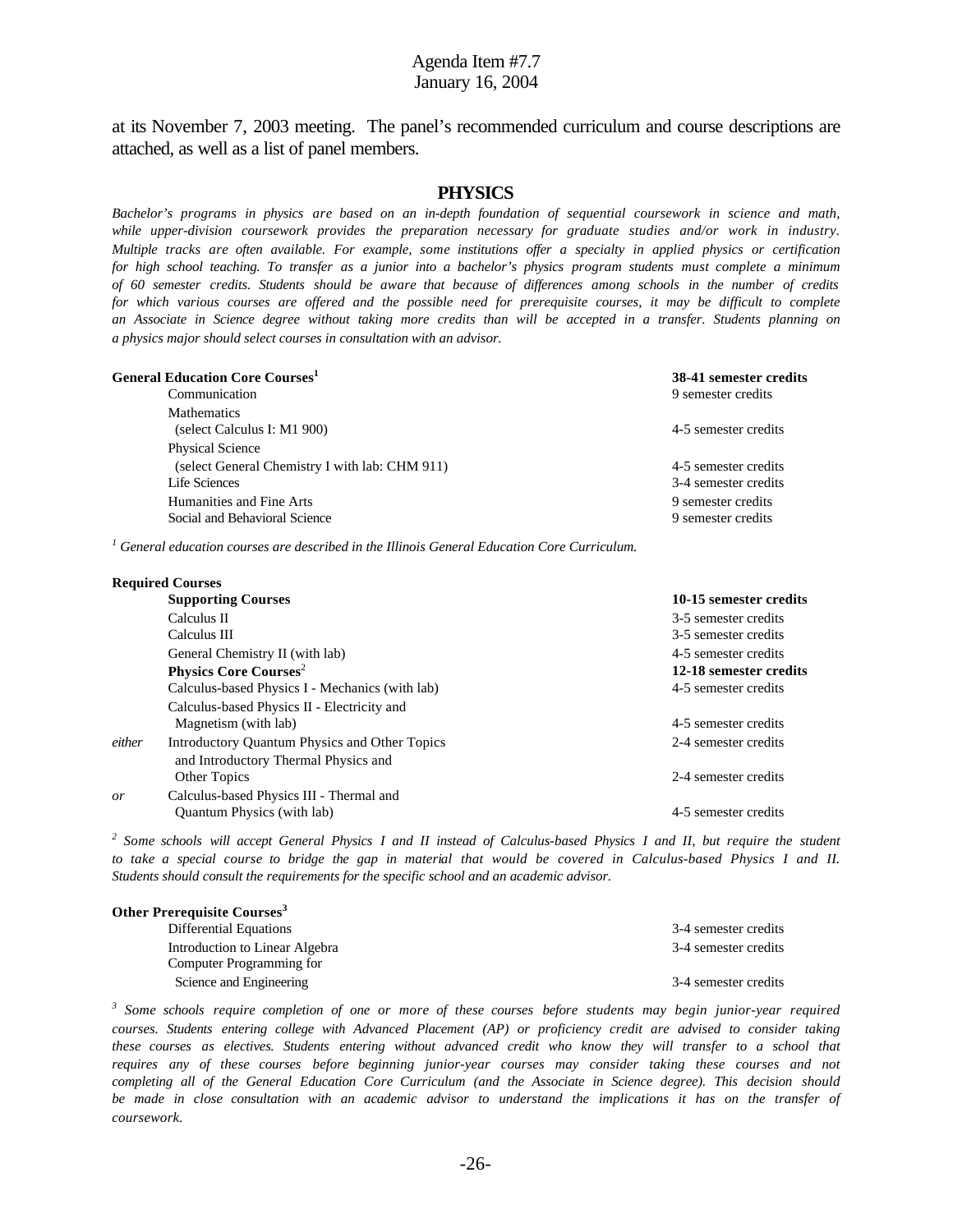#### **Supporting Course Descriptions**

#### **MTH 901, 902, 903 — Calculus I, II, III (10-15 semester credits)**

Topics include (but are not limited to) the following: limits and continuity; definition of derivative: rate of change, slope; derivatives of polynomial and rational functions; the chain rule; implicit differentials; approximation by differentials; higher order derivatives; Rolle's theorem: mean value theorem; applications of the derivative; anti-derivative; the definite integral; the fundamental theorem of calculus; area, volume, other applications of the integral; the calculus of the trigometric functions; logarithmic and exponential functions; techniques of integration, including numerical methods; indeterminate forms: L'Hopital's rule; improper integrals; sequences and series, convergence tests, Taylor series; functions of more than one variable, partial derivatives; the differential, directional derivatives, gradients; double and triple integrals: evaluation and applications. Prerequisite for Calculus I: College Algebra and Trigonometry with a grade of C or better.

#### **MTH 911 — Introduction to Linear Algebra (3-4 semester credits)**

A first course in vectors, matrices, vector spaces, and linear transfromations. The ideas in this course serve not only as an introduction to more abstract mathematics courses at the junior-senior level, but also have many useful applications outside mathematics.The course is not intended to replace amorecomplete linear algebra course at the junior-senior level. The course should be taken concurrently with, but not replace, the last course in the calculus sequence. It should cover the following topics: vectors, operations on matrices; matrices; inverse of a matrix; solution of systems of linear equations; rank of a matrix; vector spaces and subspaces; linear dependence and independence; basis and dimension; linear transformations; sums, composites, inverses of linear transformations; range and kernel of a linear transformation. Further topics could include: determinants; eigenvalues and eigenvectors; orthogonalityand inner product spaces; and quadratic forms. Prerequisite: MTH 902, Calculus II.

# **MTH 912 — Differential Equations (3-4 semester credits)**

The course must cover linear equations of the first order; linear equations with constant coefficients; the general linear equation; variation of parameters; undetermined coefficients; linear independence; the Wronskian; exact equations; separation of variables; and applications. In addition, the course must cover at least two or three of the following topics: systems of linear differential equations; boundary value equations; numerical methods; and stability of solutions. Prerequisite: MTH 902 Calculus II.

#### **MTH 922 — Computer Programming for Science and Engineering (3-4 semester credits)**

A computer programming course (in a structured higher-levellanguage) witha Calculus I prerequisite. The course should emphasize the use of programming in problemanalysis and problemsolving and willinclude applications in mathematics. The course should include topics identified in the Illinois Mathematics and Computer Science Articulation Guide prepared by IMACC-ISMAA Joint Task Force, as follows: syntax of language; control structures; numerical methods (Newton root finder, average slope, arc length, Riemann, trapezoidal, Simpson sums); use of arrays (single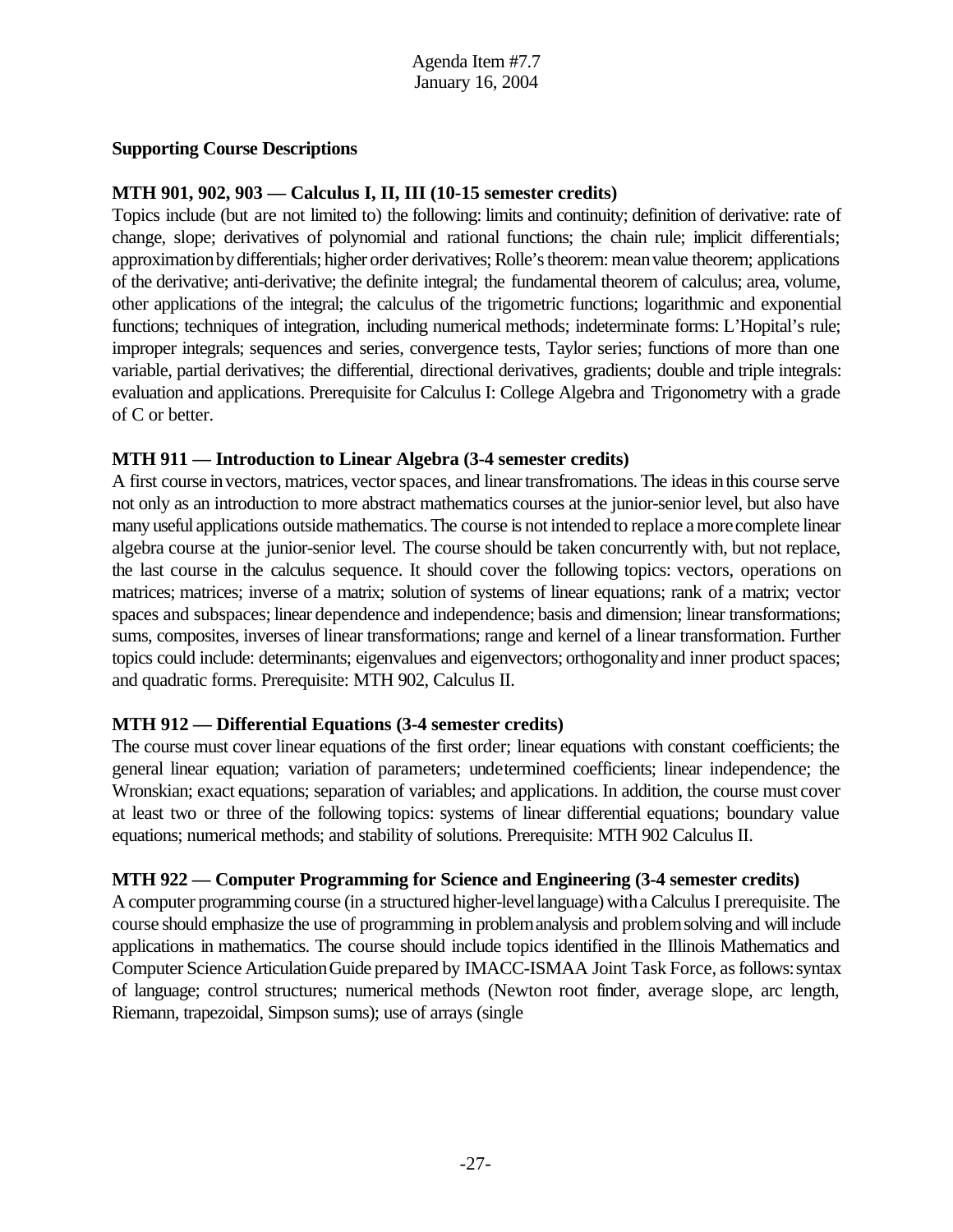dimensional as linear regression; two dimensional as matrix sum, product or inverse); subroutines and functions; simulation; curve fit (least squares criteria and estimation of models); and data types (complex, double precision, logical). Prerequisite: MTH 901, Calculus I.

#### **CHM 911, 912 — General Chemistry I and II (8-10 semester credits)**

Topics include the periodic table of the elements, atomic structure, basic concepts of quantum theory, bonding, stochiometry of compounds and reactions, thermochemistry, the gaseous state, basic concepts of the liquid and solid states, solutions, acids and bases, equilibrium, acid-base equilibria, solubility equilibria, kinetics, thermodynamics, electrochemistry, coordination compounds, nuclear chemistry and descriptive topics in inorganic chemistry. Laboratory required. Prerequisite: One year of high school chemistry. Students should complete CHM 911 and 912 at the same school, since topics are covered in different order by different schools.

#### **Physics Course Descriptions**

#### **PHY 901, 902 — General Physics I and II (8-10 semester credits)**

A sequence of courses in physics using algebra and trigonometry. Topics include mechanics (kinematics; Newton'sthree laws; work and energy; conservation of linear momentum; angular momentum; rotational dynamics; gravitationand Kepler'slaws; and harmonic motion),electricityand magnetism(charge; electric field and potential; resistance, capacitance, and inductance; RLC circuits; laws of Gauss, Ampere, and Faraday; magnetic properties; and electromagnetic waves), heat and fluids (laws of thermodynamics; ideal gases and thermal properties; kinetic theory of gases; and fluid mechanics), and modern physics (wave motion and sound; optics; and introductionto modern physics). Laboratory required, but may be a separate course. Students should complete PHY 901 and PHY 902 at the same school before transfer since topics are covered in different order by different schools.

# **PHY 903, 904, 905 — General Physics I, II and III (10-13 semester credits)**

A sequence of courses in physics using algebra and trigonometry. Topics include mechanics (kinematics; Newton's three laws; work and energy; conservation of linear momentum; angular momentum; rotational dynamics; gravitationand Kepler'slaws; and harmonic motion), electricityand magnetism(charge;electric field and potential; resistance, capacitance, and inductance; RLC circuits; laws of Gauss, Ampere, and Faraday; magnetic properties; and electromagnetic waves), heat and fluids(laws ofthermodynamics; ideal gases and thermal properties; kinetic theory of gases; and fluid mechanics), and modern physics (wave motionand sound; optics; and introductionto modern physics). Laboratory required, but may be a separate course. Students should complete PHY 903, PHY 904 and PHY 905 at the same school before transfer since topics are covered in different order by different schools.

# **PHY 911 — Calculus-based Physics I - Mechanics (4-5 semester credits)**

A first course in mechanics using calculus. Topics must include, but are not limited to, kinematics; Newton's laws; work and energy; conservation of linear momentum; angular momentum; rotational dynamics; and harmonic motion. Laboratory required, but may be a separate course.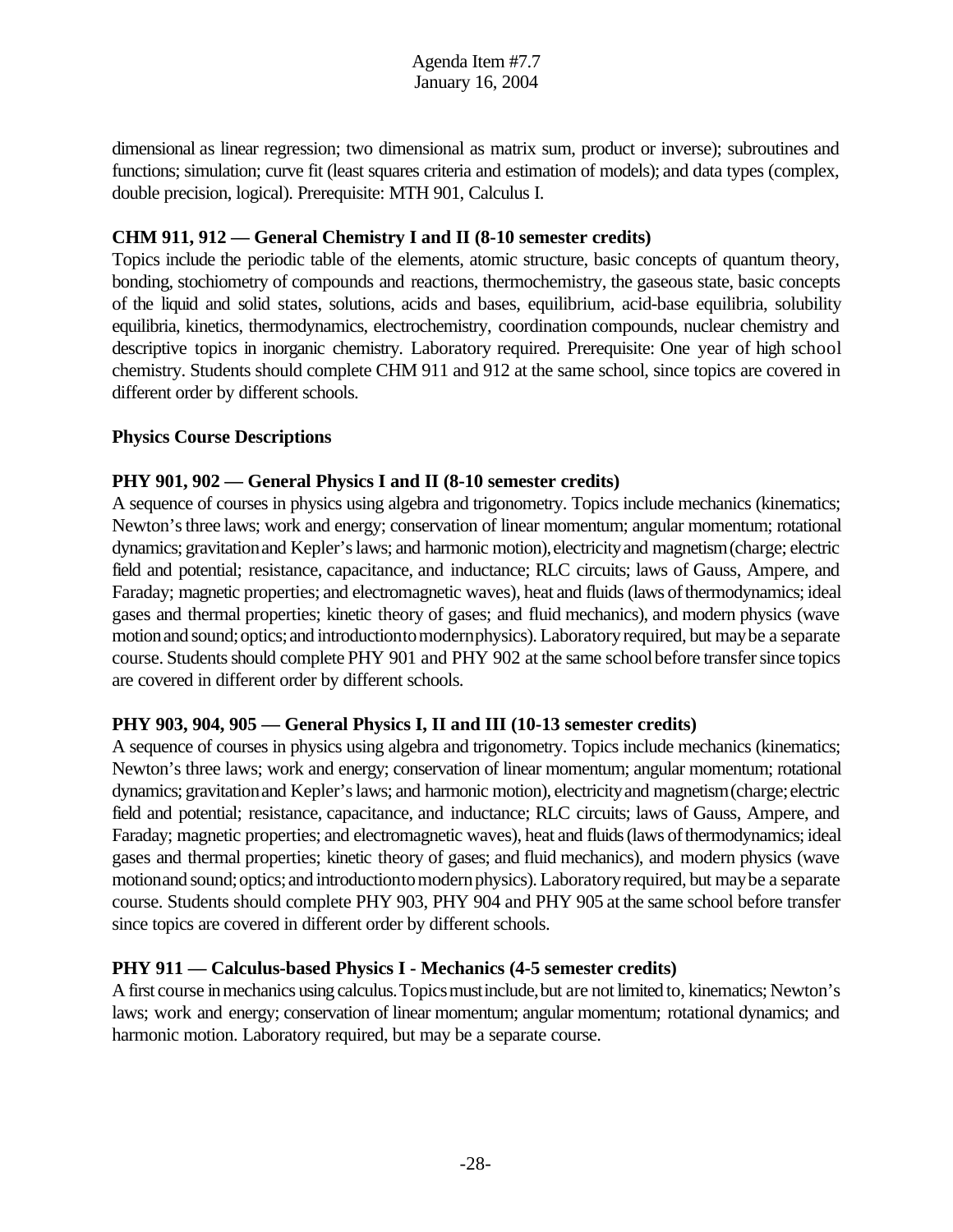# **PHY 912 — Calculus-based Physics II - Electricity and Magnetism (4-5 semester credits)**

A first course in electricity and magnetism using calculus. Topics must include, but are not limited to, charge; electric field and potential; resistance, capacitance, and inductance; dc and ac circuits;magnetic field; laws ofGauss, Ampere, and Faraday; Maxwell's equations and electromagnetic waves. Laboratory required, but maybe a separate course. Students should complete PHY 911 and PHY 912 at the same institution.

# **PHY 913 — Introductory Thermal Physics and Other Topics (2-4 semester credits)**

A first course in thermodynamics and statistical physics using calculus. Topics must include the concept and measurement of temperature; the first and second laws of thermodynamics; entropy; ideal gases and thermal properties; and the kinetic theory of gases. At least two of the following topics must also be included: gravitation; fluid statics and motion; waves; sound; geometrical optics; physical optics; relativity.

# **PHY 914 — Introductory Quantum Physics and Other Topics (2-4 semester credits)**

A first course in quantum physics using calculus. Topics must include quantization; the atom; solid state physics and conduction; nuclear physics; and elementary particle physics. At least two of the following topics must also be included: gravitation; fluid statics and motion; waves; sound; geometrical optics; physical optics; relativity.

# **PHY 915 — Calculus-based Physics III - Thermal and Quantum Physics (4-5 semestercredits)**

A single course in physics including the topics listed for both PHY 913 and PHY 914. Laboratory required, but may be a separate course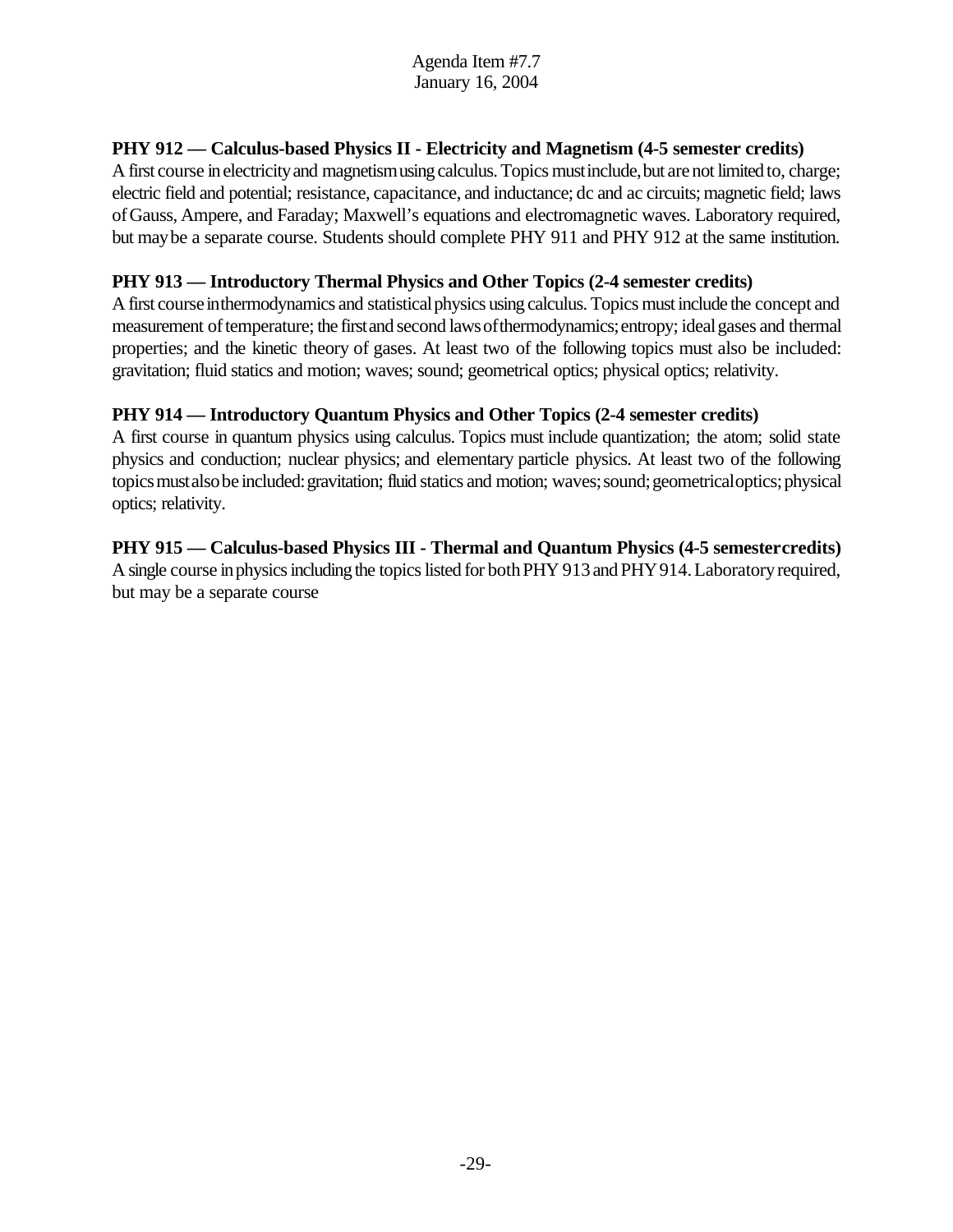#### Illinois Community College Board

# **ROCK VALLEY COLLEGE RECOGNITION STATUS**

The Illinois Community College Board has statutoryauthorityto "recognize" community colleges for their compliance with state statutes and standards. An evaluation ofRock ValleyCollege commenced infiscal year 2001 and was extended into fiscal year 2002 with written and verbal communication with the college district. During that period it was found that the district was not in compliance with numerous standards. The evaluation was again extended into 2003 at which time the college had made improvements in several areas. However, the Illinois Community College Board still had significant concerns about the district's finance area. As a result ofthese concerns inFebruary 2003, the Board placed the Rock Valley College district on a "recognition continued- with conditions" status. It further indicated that a follow-up evaluation should be scheduled no sooner than three nor later than nine months from the date of that action. The ICCB staff has completed that follow-up evaluation and recommends that the Board take the following action.

#### **RECOMMENDED ACTION**

It is recommended that the following motion be adopted:

The Illinois Community College Board hereby grants a status of "recognition continued" to Rock Valley College with a financial audit to be conducted by the Illinois Community College Board infiscalyear 2005 and a fullrecognitionevaluationto be conducted infiscal year 2006 to determine if this status should continue.

**BACKGROUND.** Recognition is a statutory term describing the status of a district which meets instructional, administrative, financial, facility and equipment standards as established by the Illinois Community College Board (110 ILCS Section 805/2-12f and 805/2-15). Community colleges must be recognized to be eligible for state funding. Once a college district has been recognized by the ICCB, the recognition status is continued unless action is taken by the Board to interrupt it. To determine a district's recognition status the ICCB conducts periodic evaluations. The objectives of the recognition evaluation include 1) the determinationof a district's compliance with the Public Community College Act and ICCB Administrative Rules; 2) the provision of assistance to districts in achieving compliance with the Act and Rules; 3) identification of issues which may be of concern to the community college system and the gathering ofbasic data about these issues; and 4) the identificationof exemplarydistrict practices/programs that can be shared with other districts.

Based on a five-year cycle, the ICCB staff conducts recognitionevaluations to assure that districts are in compliance withselected standards. All districts are evaluated on a select number of standards during the same five-year cycle. ICCB makes an assessment on each individual standard and on a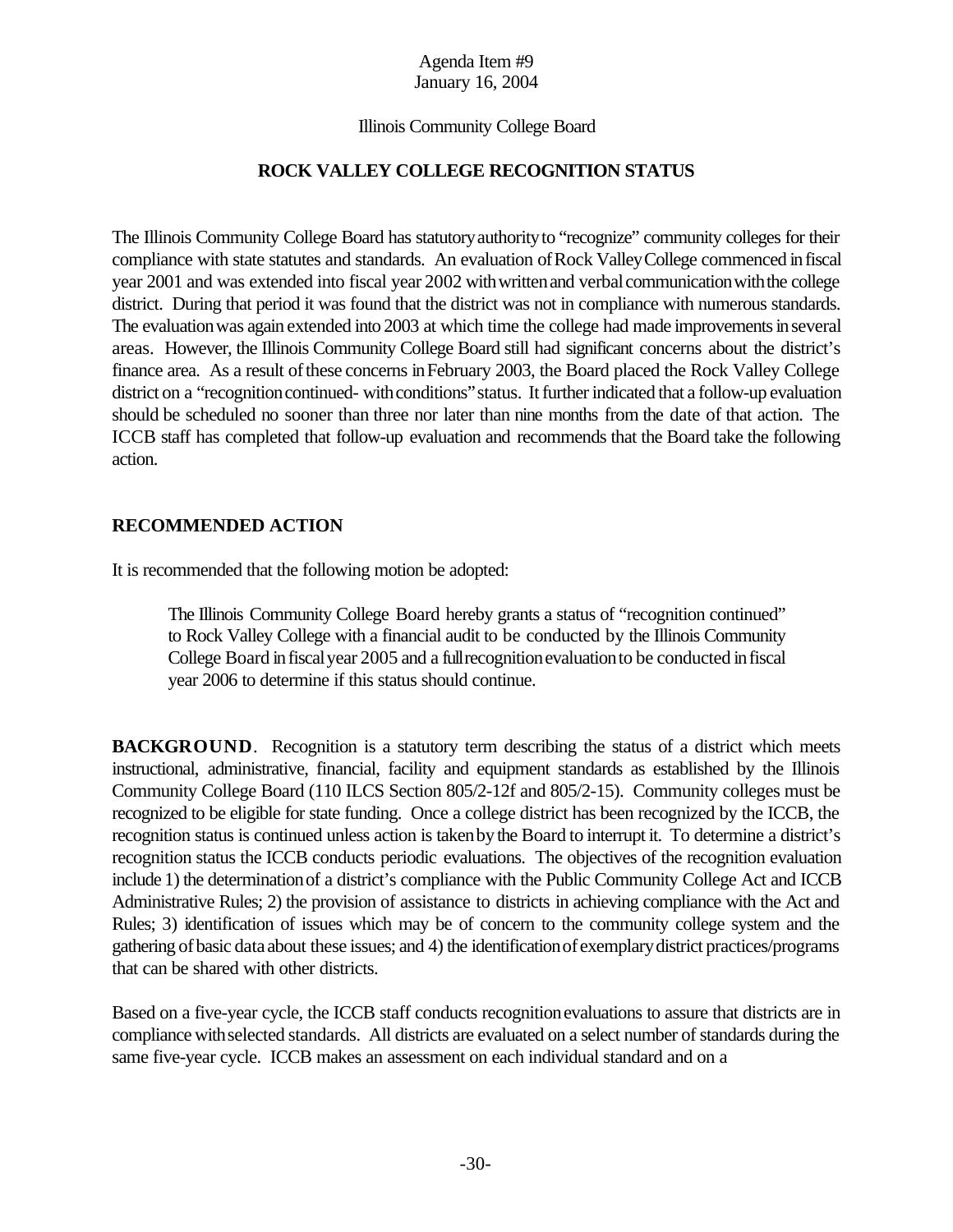global basis. On individual standards, districts are identified as either in compliance or not in compliance. Recommendations are either mandatory, when a college is "out of compliance" or otherwise advisory. On an overall, global basis, there are three categories of recognition status:

*Recognition Continued* - The district generally meets ICCB standards. A district which has been granted a status of "recognition continued" is entitled to receive ICCB grants for which it is otherwise entitled and eligible.

*Recognition Continued-with Conditions* - The district generally does not meet ICCB standards. A district which has been assigned the status of "recognition continued-with conditions" may continue to receive ICCB grants for which it is otherwise entitled and eligible, but it is given a specified time to resolve the conditions which led to the assignment of that status. A follow-up evaluation is scheduled no sooner than three nor later than nine months after ICCB action on the assignment to determine the district's progress in resolving the conditions.

*Recognition Interrupted* - The district fails to take corrective action to resolve the conditions placed upon it under "recognition continued-with conditions" within a prescribed time period. A district which has been assigned a status of "recognition interrupted" may apply for recognition at such time as all requirements set forth by the ICCB have been satisfied. A district will have state funding suspended on a pro rata, per diem basis for the period of time for which such status is in effect.

Standards for focused review during the fiscalyears 2001 through 2005 were selected from the following categories: accountability, finance/facilities, instruction, workforce development, and technology/telecommunications. These same standards are used by each district in a self-evaluation that is submitted to ICCB prior to the staff evaluation.

When Rock Valley College's initial evaluation was conducted in 2001, it had multiple compliance recommendations in each of the five categories. By 2003, the only area remaining with compliance issues wasthe finance/facilities area. In February 2003, the Illinois Community College Board placed the college district on "recognition continued-with conditions" based on these finance area concerns. Specifically, from fiscal year 1999 through 2002, the college was late in submitting its External Audit. For fiscal years 1998 through 2002, the college was late completing and submitting its unit cost reports. The Audit/Unit Cost Reconciliation was not received in fiscal year 2000, was received more than five months late in fiscal year 2001, and wasreceived four months late infiscalyear 2002. For fiscal years 2001 and 2002, the college was late in submitting its published financial statements. Adding to these concerns was the fact that the college had been without the services of a permanent chief financial officer for nearly two years. The Board concluded that in considering these factors together, there was sufficient evidence of systemic financial problems warranting conditional recognition of the college.

In December 2003, the ICCB staff concluded its follow-up evaluation of Rock ValleyCollege. In doing so, it examined all reports and data submitted by the college to ICCB over the past year. The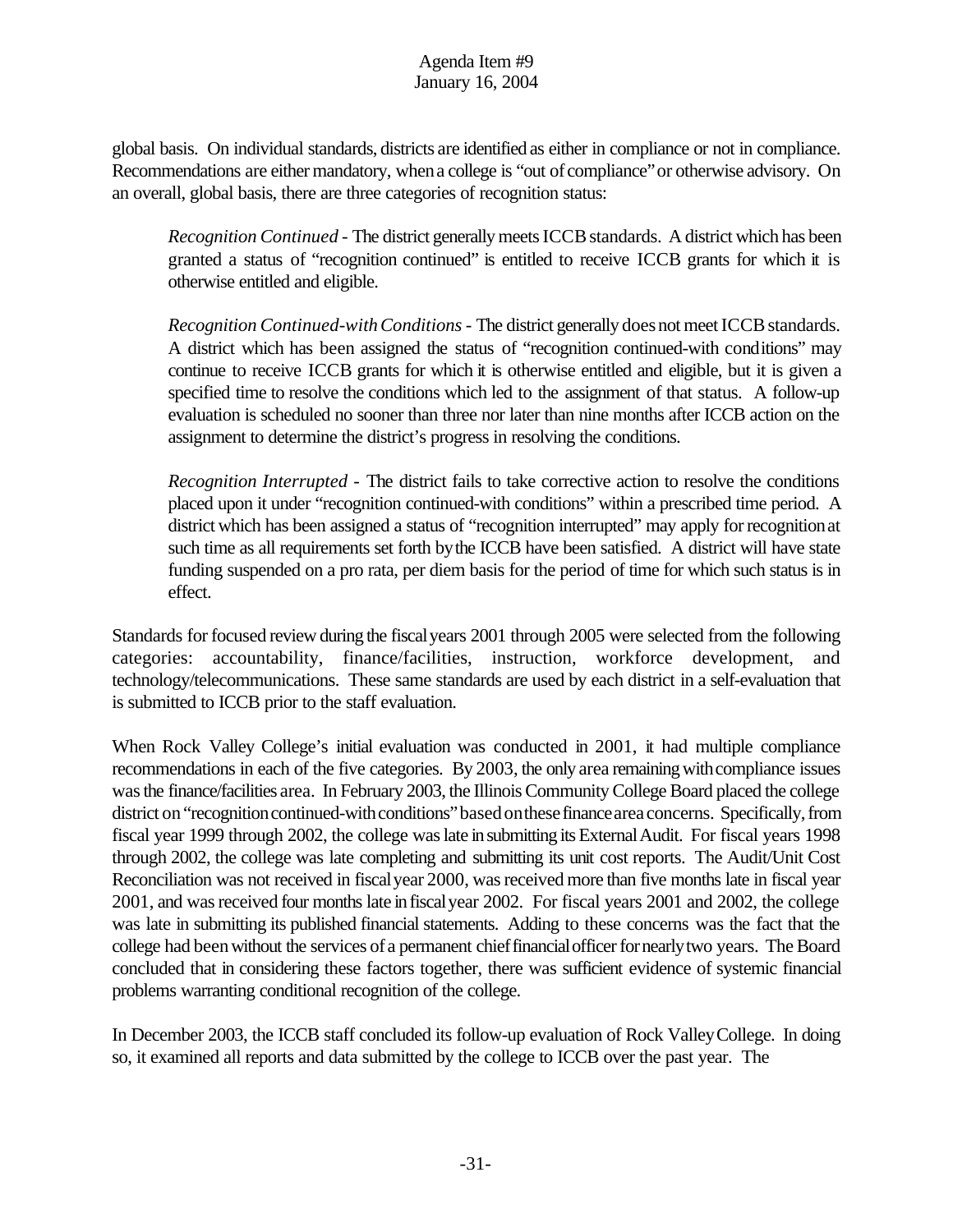college provided a self-study report which was also reviewed by the staff. On December 11, 2003, a staff recognition team visited the Rock Valley campus in Rockford. The purpose of that visit was to evaluate the college's ability to 1) maintain accurate, consistent, and timely data submissions to the ICCB and other users of college data; 2) provide regular and accurate financial information to the appropriate college staff and the Board of Trustees that facilitates effective and meaningful administrative decision making; 3) continue to maintain and improve services and programs to students ofthe district; and 4) instill confidence in the students, faculty, staff, and community regarding the college's finances and operations. Members of the team included Joe Cipfl, President/CEO; Virginia McMillan, Executive Vice President; Don Wilske, Chief Financial Officer; Ed Smith, Senior Director for System Finances; and Bruce Bennett, Assistant Director for System Finances. During the visit, the team members met with the college's external auditors, representatives of the board of trustees, college personnel. Additionally, they reviewed board minutes, internal account reconciliations, unit cost and credit hour claims submission processes, and the college's financial planning model.

# **Conclusion**

The ICCB staff concluded that the college is making systematic progress in the finance area. The college has generally been able to meet reporting deadlines since placed on "recognitioncontinued-with conditions" status. The college has employed a full-time permanent chief financial officer who serves a dual role as the college finance officer and as the board's treasurer. It was clear from staff observations as well as conversations with external auditors, board members, and college personnel that this individual is taking the steps to stabilize the college's financial processes. Processes have been or are being developed to help ensure that improvements will become permanent. A process was developed to keep board members informed of the college's progress in the financial area. The chief financial officer has conducted training sessions for internal budget managers. Internal communication has improved but still appears to be of concern. Much has been accomplished, but the college's ability to sustain those improvements remains to be seen.

The college administration has recently implemented a quarterly internal financial reporting procedure to the board of trustees. While this is an improvement over the past practice, it is strongly recommended that monthly financial reports be presented to the board of trustees. This recommendation was also strongly supported by the college's external auditors in their discussions with ICCB staff.

Although significant progress has been made, areas of concern still exist. A review of credit hour claims revealed a problem with the college claiming reimbursement for ineligible credit hours generated by students who were repeating courses. It appears that a manual check for ineligible repeats has not been taking place. Additionally, in all adult education courses reviewed, students withdrawn at midterm were being claimed for full reimbursement.

A second major area of concern is that as the college began to get better control of its financial information, the college in fiscal year 2003 went from an original budgeted operating surplus of approximately \$500,000 to an actual operating deficit of approximately \$3.7 million. For fiscal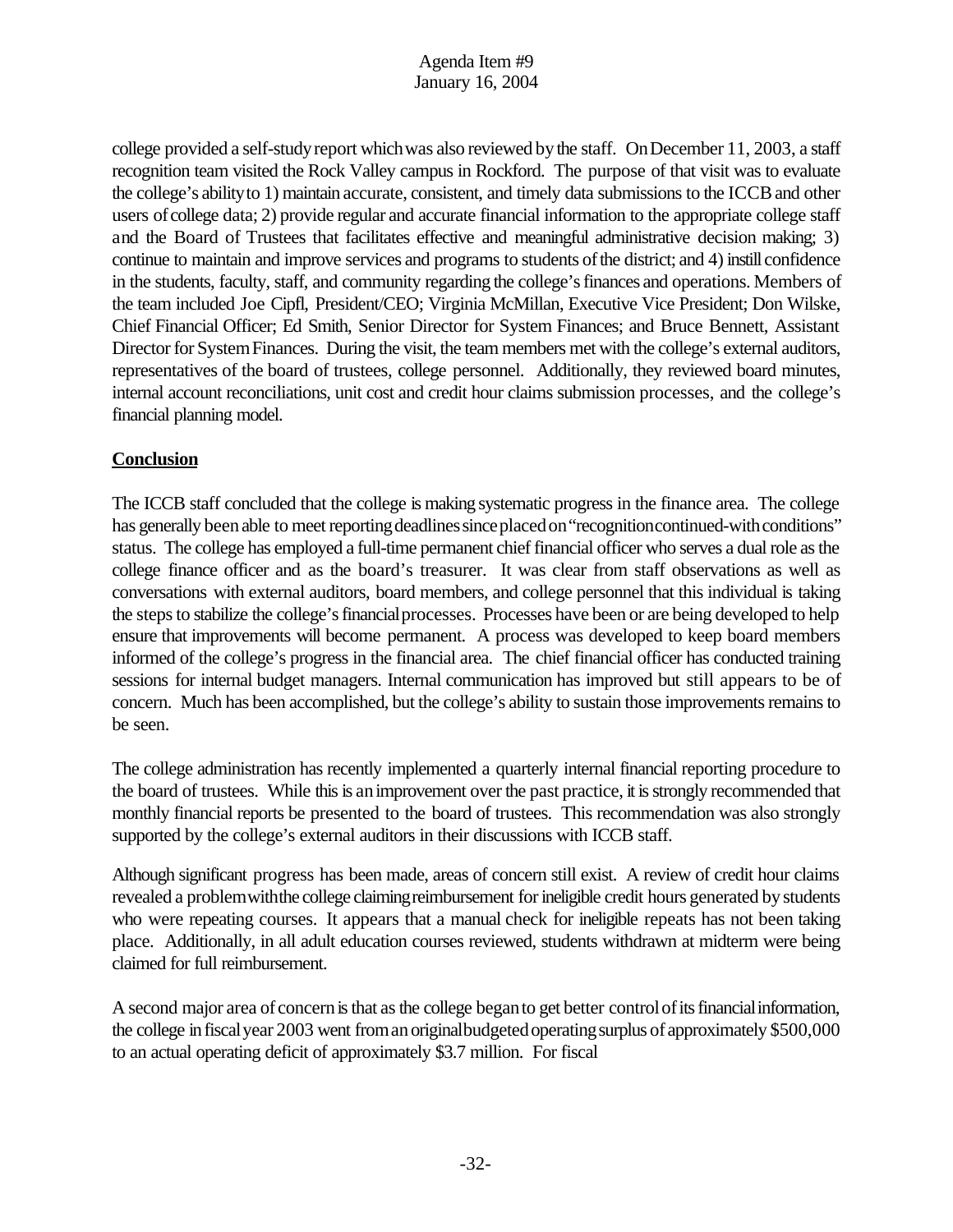year 2004, the college has budgeted an operating deficit of approximately \$1.8 million. The local board of trustees has instructed college staff to develop a balanced operating budget for fiscal year 2005. Significant cost overruns have been encountered in recent capital construction projects amounting to \$8 to \$9 million. The college has not requested, as required by ICCB rules, budgetary approval from the ICCB for these increased costs. Due to these cost overruns, the college may encounter difficulty meeting its local match requirements on future state-funded projects.

Considering the progress that has been made and the remaining problem areas, the ICCB staff is recommending that the college's recognition status be returned to "recognition continued," but that the college undergo a complete reevaluation over the next two years. A financial audit should be conducted in fiscal year 2005, and a complete recognition evaluation conducted in fiscal year 2006.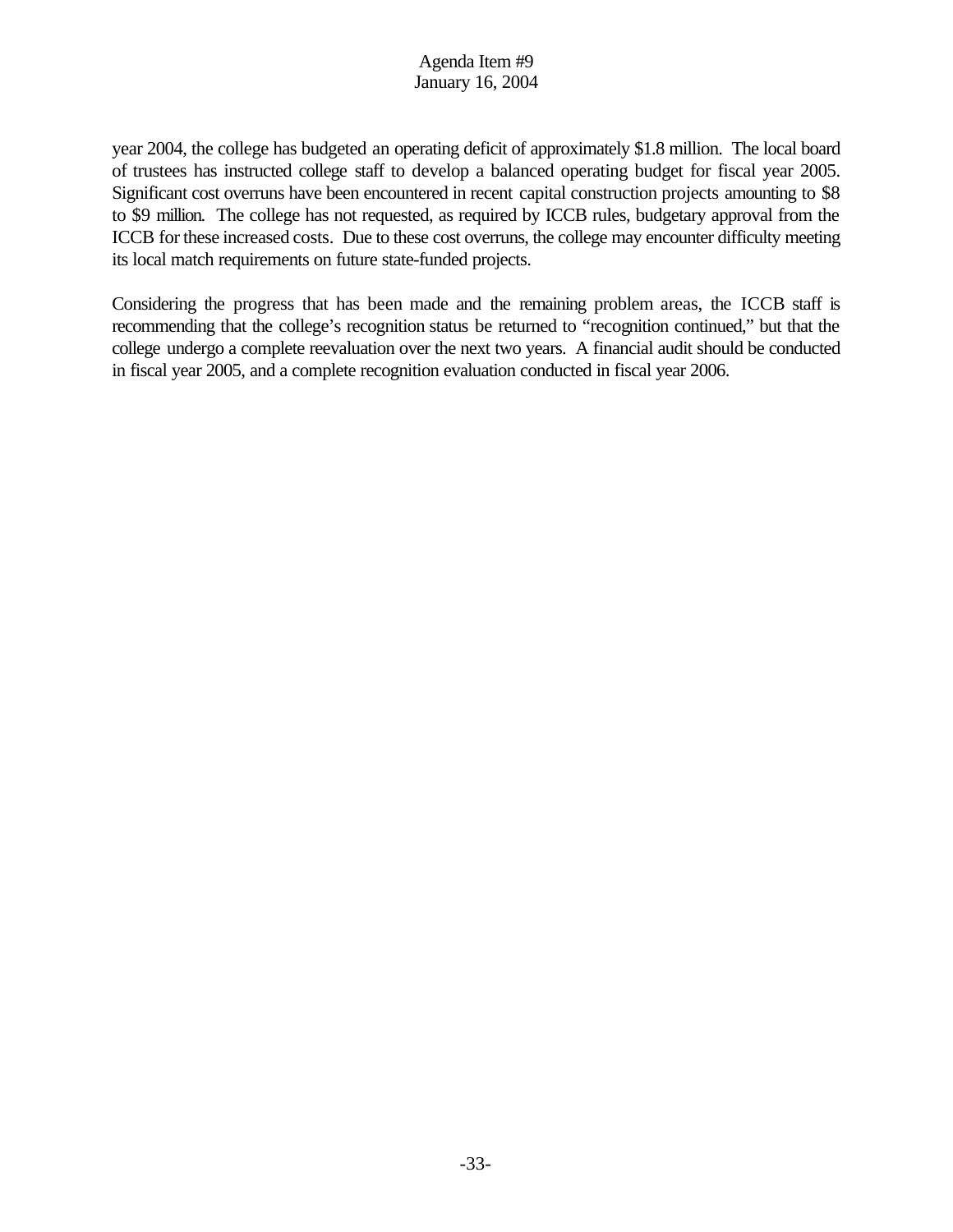#### Illinois Community College Board

## **FISCAL YEAR 2005 ILLINOIS COMMUNITY COLLEGE BOARD SYSTEM BUDGET REQUESTS**

The Illinois Community College Board fiscal year 2005 operating budget request, presented in Table 1, includes funding for all grants appropriated to the ICCB for the community college system, as well as other communitycollege grants administered by the ICCB office. The operating grants are presented intotalin Table 1. The concepts and/or amounts included in the budget request were discussed with the Presidents' Council and with the Trustees' Association.

The total fiscal year 2005 operating budget request for the community college system totals \$307.2 million. This is a \$15.9 million (5.4 percent) increase over fiscal year 2004 appropriated grants of \$291.3 million. This includes a \$15.8 million (5.5 percent) increase in direct grants to colleges. This also includes an increase of \$8.3 million (3.0 percent) in unrestricted grants to colleges.

Increases in the operating budget request are due to increases in enrollment in the community college system and a need to ensure a quality education with the increase in student demand. Included in this request is the Special Populations grant of \$7.1 million. The requested amount isin response to requests from the community college system. The amount is less than that vetoed in the fiscal year 2003 budget.

The Illinois CommunityCollege System's:*Promise forIllinois*was considered indeveloping the fiscalyear 2005 operating budget request. The seven pledges outlined in the document are:

- Pledge 1. Address workforce development needs with flexible, responsive and progressive programs.
- Pledge 2. Offer rigorous courses and programs designed for college and university transfer.
- Pledge 3. Expand adult education and literacy programs necessary for individuals and families to have high quality work and life in Illinois.
- Pledge 4. Equip Illinois residents with the technology skills they need to be successful in the 21<sup>st</sup> century.
- Pledge 5. Emphasize high quality in all programs, services, and operations.
- Pledge 6. Deliver affordable learning opportunities to the doorstep of Illinois residents.
- Pledge 7. Model and promote leadership and ethical decision-making.

Also, significant consideration was given in developing the fiscal year 2005 operating budget request to the Illinois Board of Higher Education's *The Illinois Commitment: Partnerships, Opportunities, and Excellence*. The goals outlined in this document are:

- < Help Illinois business and industry sustain strong economic growth,
- < Joining elementary and secondary education to improve teaching and learning at all levels,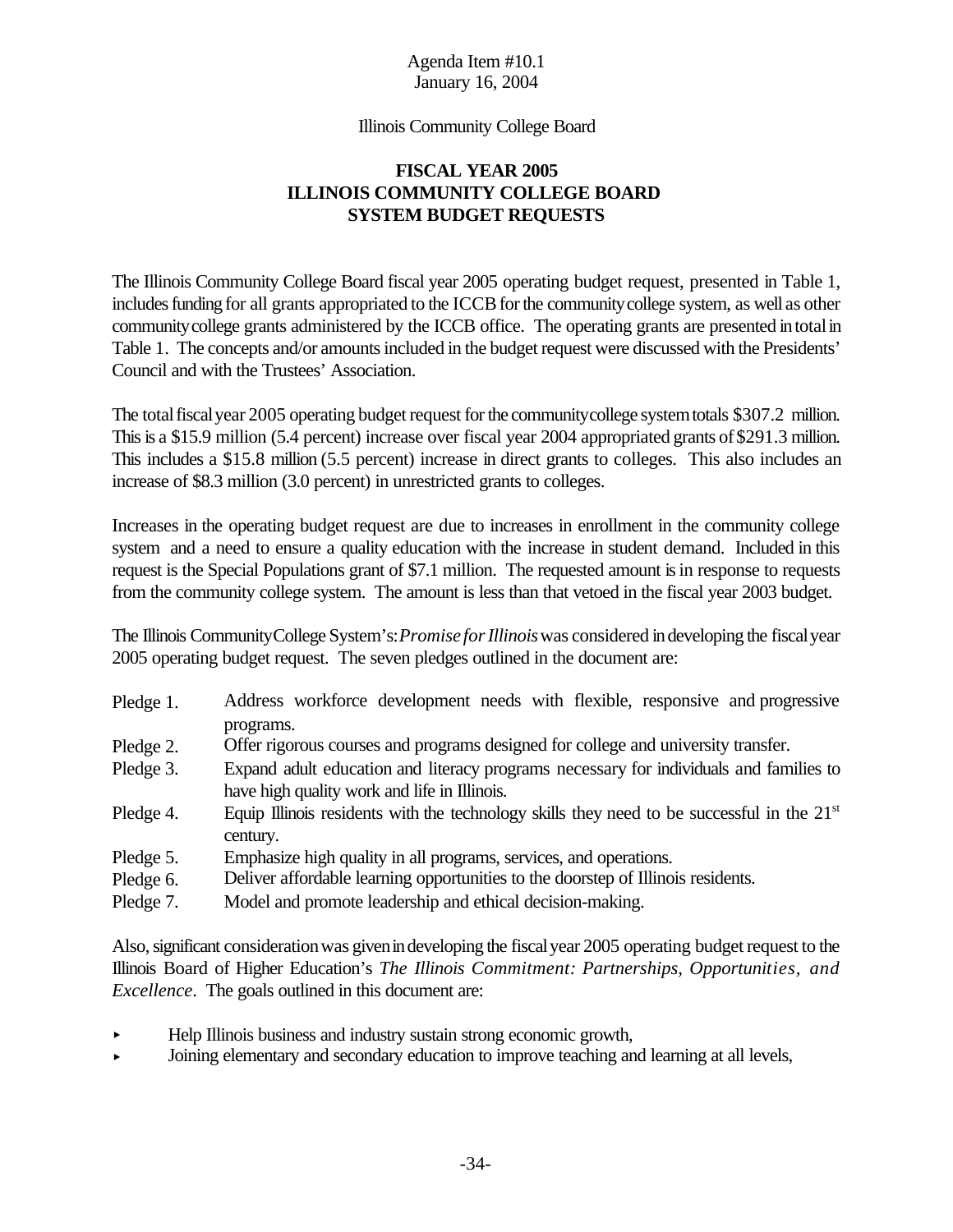- $\blacktriangleright$  Assure that no Illinois citizen is denied an opportunity for a college education because of financial need,
- < Increase the number and diversity of citizens completing training and educational programs,
- < Hold students to even higher expectations for learning and be accountable for the quality of academic programs and the assessment of learning, and
- $\triangleright$  Continually improve productivity, cost-effectiveness, and accountability.

## **RECOMMENDED ACTION**

It is recommended that the following motions be adopted:

The Illinois Community College Board hereby:

- 1. approves the fiscal year 2005 community college system operating budget request for grants to community college districts and other community college grants administered by the ICCB office as presented in the attached Table 1;
- 2. authorizes the submission of the request to the Illinois Board of Higher Education; and
- 3. authorizes its President/CEO, with concurrence of the Chair, to make necessary adjustments and reallocation based on information received subsequent to approval of this budget request.

**BACKGROUND**. Submission of higher education budget requests are due to the Illinois Board of Higher Education (IBHE). In order to comply, the ICCB budget request must be approved by the Board. Table 1 presents the total dollar amount requested for grants to community college districts, as well as other communitycollege grants administered bythe ICCB office. Recommendations contained inthisitemhave been developed by ICCB staff in conjunction with the Presidents' Council and Trustees' Association.

Following is a discussion of issues and preliminary recommendations for each of the categorical grants.

**Base Operating Grant**. In fiscal year 2004, \$191.8 million was appropriated for the base operating grant. Recommendation for the fiscal year 2005 base operating grant is \$197.6 million, an increase of \$5.8 million, or 3.0 percent.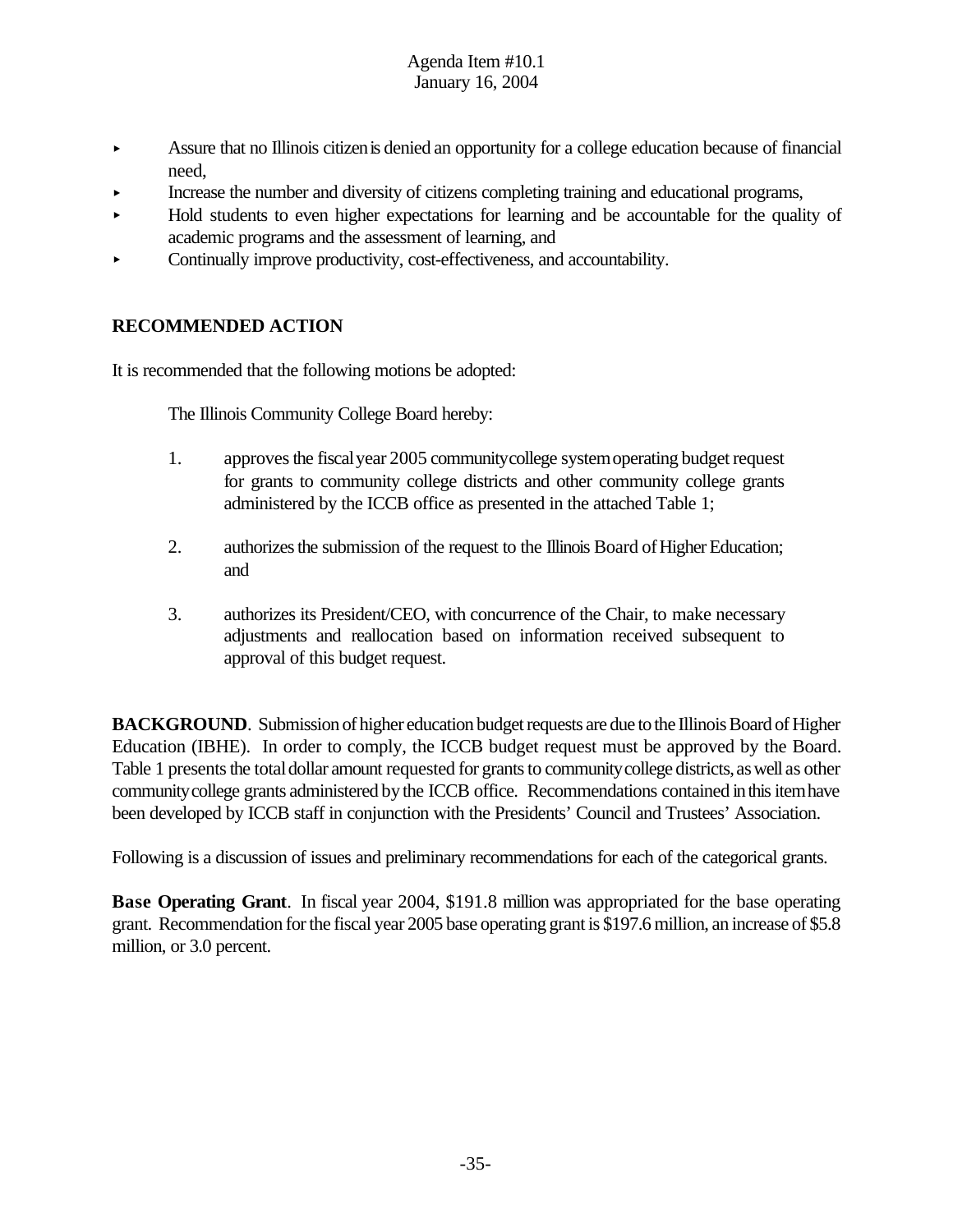The major portion of this grant is allocated to districts based upon credit hour enrollment in six instructional funding categories. In fiscal year 2004, a new funding formula was implemented that allocates the credit hour grant using only those credit hours funded with 50 percent or more unrestricted funds. The unit cost data used in the calculation only includes unrestricted costs (50 percent or more that is unrestricted funded). After unit cost and enrollment information is finalized, any rate adjustment dollars needed are allocated proportionally among the six funding categories based on the unrestricted unit costs for those respective categories. The rate adjustment is used to generate the recommended funding amount.

Infiscalyear 2004, \$2.3 millionwas allocated based ongrosssquare footage and student enrollment at the district. For fiscal year 2005, it is recommended that \$2.4 million be distributed on this basis.

The Base Operating Grant works to achieve all seven pledges of the Promise For Illinois.

**Small College Grant**. The Small College Grant is distributed to districts with less than 2,500 noncorrectional full-time equivalent students. This grant is intended to assist small colleges with the fixed costs ofoperating a community college. Grants of \$60,000 are distributed to qualifying colleges. Included in the fiscal year 2005 request is an additional amount needed to award an additional small college grant of\$60,000 to those colleges that meet the following criteria; (1)receive anequalizationgrant infiscalyear 2005, (2) have an equalized assessed valuation less then \$850 million, and (3) have less than 2,000 noncorrectional full-time equivalent students. The additional grant is a result of funding formula changes adopted infiscalyear 2004, but not implemented until fiscal year 2005. No increase is recommended for fiscal year 2005, leaving the total budget request for the Small College Grant at \$900,000. No increase is needed due to four districts experiencing enrollment growth and therefore no longer qualify forthe small college grant.

< The SmallCollege Grant isdesignedto help the colleges deliver affordable learning opportunities to the doorstep of Illinois residents. (Pledge 6)

**Funding Formula Impact Grant.** The Funding Formula Impact Grant is distributed to districts that experience a decrease in the Credit Hour Grant due to the change in the funding formula methodology beginning in fiscalyear 2004. The Funding Formula Impact Grant will fund decreases in the Credit Hour Grant using the difference between the funding formula prior to the change in fiscal year 2004 and the revised method implemented in fiscal year 2004. This grant was funded last year and will be requested again in fiscal year 2005 and 2006. The amount requested for fiscal year 2005 is \$7,638,700.

< The Funding Formula Impact Grant is designed to help the colleges deliver affordable learning opportunities to the doorstep of Illinois residents. (Pledge 6)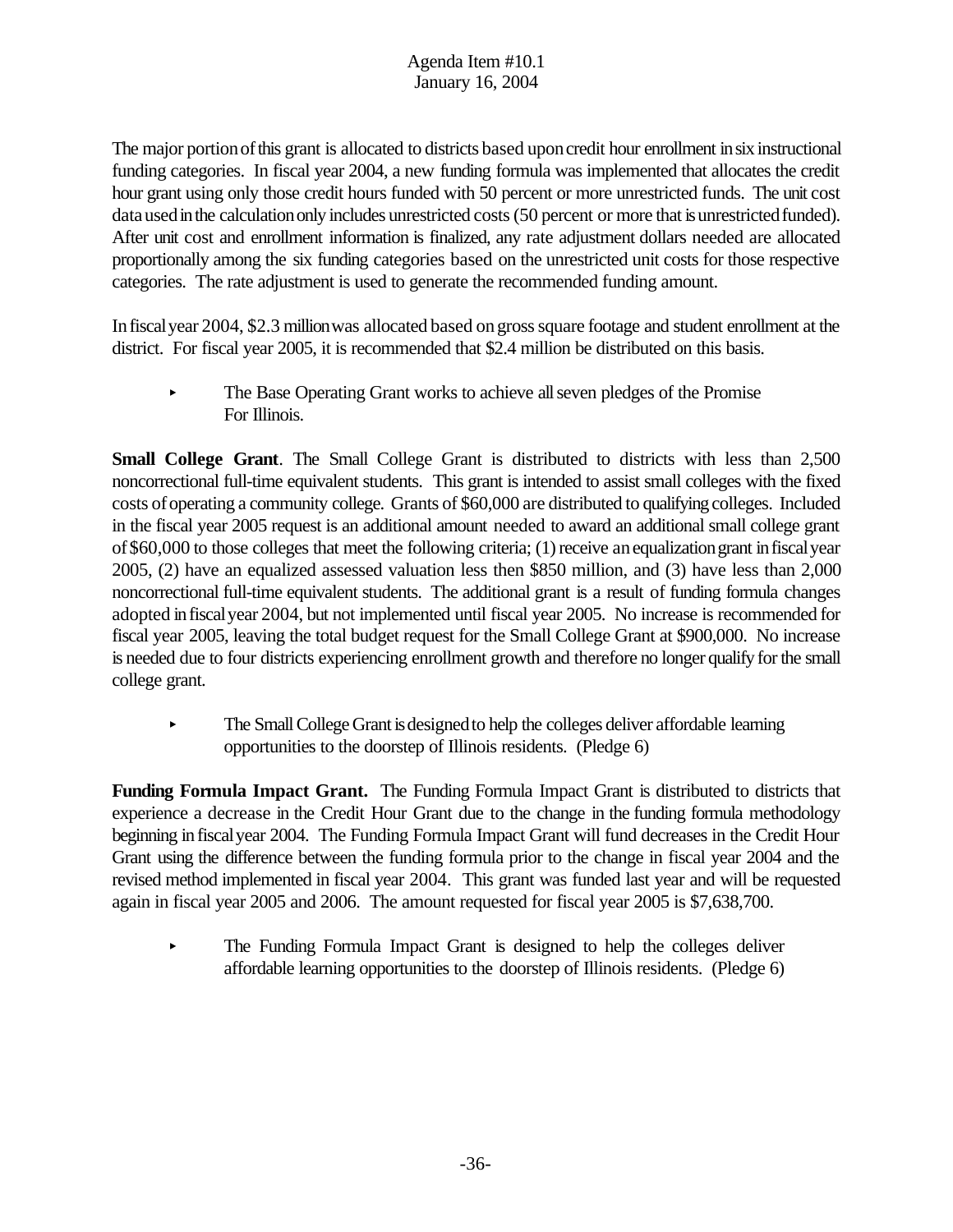**Equalization Grant**. The fiscal year 2004 appropriation included \$76.6 million in the Equalization Grant. The Final Equalization Grant appropriation for fiscal year 2004 was at 96 percent of fully funding the equalization formula. Recommendation for fiscal year 2005 include anequalizationgrant of \$78.9 million, an increase of 3.0 percent. This represents funding the formula at an estimated 95 percent level. While it has beenthe goal to reach 100 percent funding level, the systemwillnot be able to meet the desired goal given the current economic climate.

The Equalization Grant is based on the difference between a district's available local tax revenue per student and the statewide average amount available perstudent. This grant attempts to reduce the disparity among districts in local property tax available per student. In fiscal year 2004, 31 out of the 39 districts qualified for equalization funding. It is currently anticipated that 32 districts will qualify for equalization funding in fiscal year 2005.

< The Equalization Grant is designed to help the colleges deliver affordable learning opportunities to the doorstep of Illinois residents. (Pledge 6)

**Workforce Development Grant**. The workforce development area consists of three grant components: business/industry services, education-to-careers, and welfare/low income support services. Districts have the authority to transfer up to 50 percent of any Workforce Development Grant component to another Workforce Development Grant component. This allows local districts to make the determination of the best use of these funds given the individual needs of their district.

The recommended funding for fiscal year 2005 is \$7.7 million.

**Business/Industry Services**. Recommendation for fiscal year 2005 is \$3.4 million. The business/industry services component provides funding for a business/industry center and/or involvement with state and local economic development efforts. This funding enables the community college system to assist local business, associations, labor, government and others to develop and enhance a qualified, well-trained labor force. The flat grant per district is provided to enable districts to maintain the business/industry center.

*Basis for Allocation: \$35,000 flat grant per district with the remaining funds distributed on the basis of occupational and vocational credit hours*.

**Education-to-Careers**. Included is \$2.2 million for the education-to-careers component in fiscal year 2005. The education-to-careers component is intended to allow the community college system to develop a fully integrated education/employment system in order to assure that students can move easily from education to work and from work to continuing education.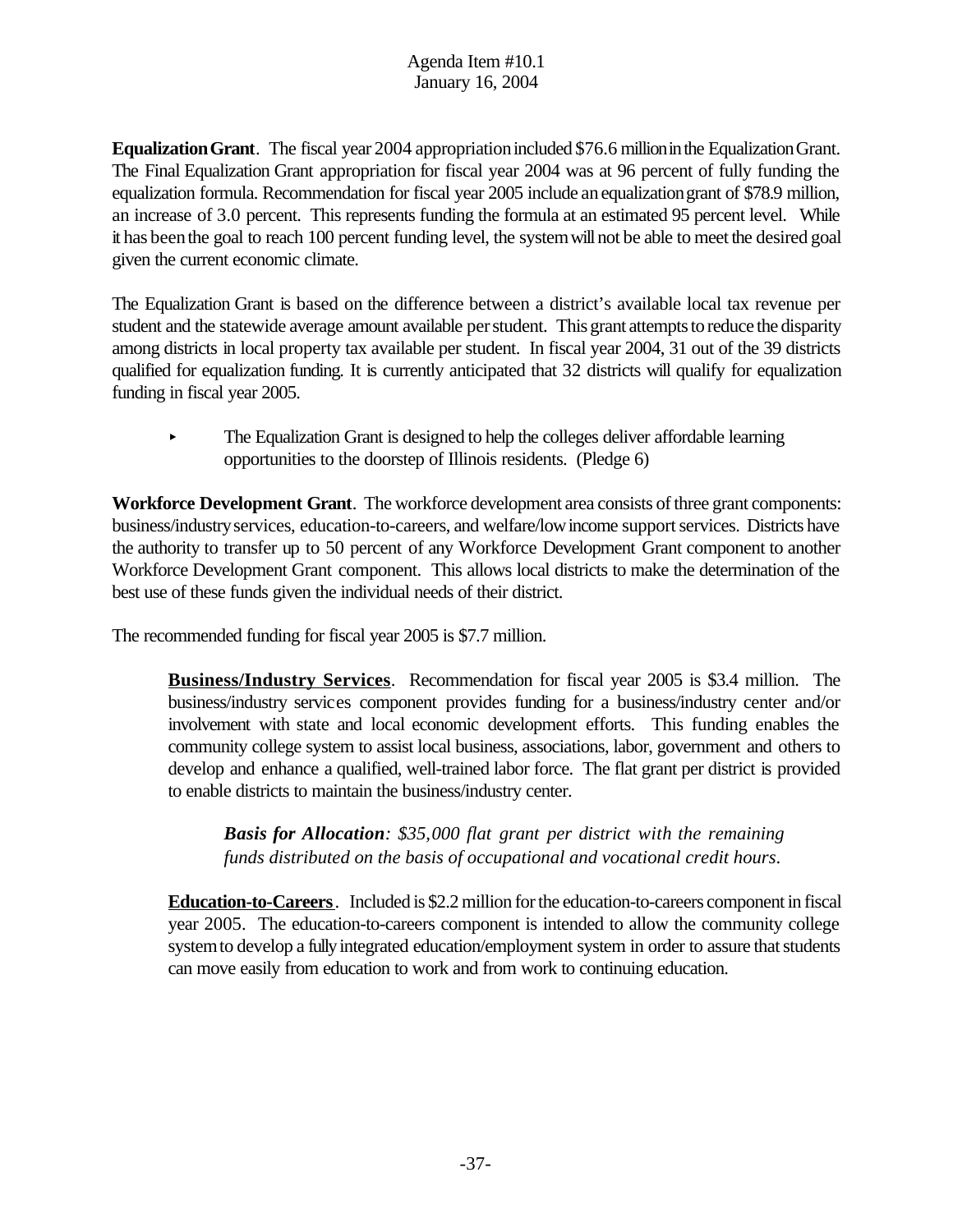*Basis for Allocation: \$45,000 flat grant per district with the remaining funds distributed on the basis of (1) number of district residents in labor force and (2) the unemployment rate of the district*.

**Welfare/Low Income Support Services**. A total of \$2.1 million is recommended for the welfare-to-work component. This component is intended to provide funds to be used in conjunctionwith existing federal funds to develop an infrastructure necessary to work with welfare recipients and the working poor ateachcommunitycollege to provide employment training and job placement assistance services.

*Basis for Allocation: \$35,000 flat grant per district with the remaining funds distributed on the basis of the number of welfare caseloads in the district*.

< The Workforce Development grant allows colleges to address workforce development needs with flexible, responsive, and progressive programs.(Pledge 1)

**P-16 Initiative.** The fiscalyear 2005 recommendationis \$1.3 million. This component allows community colleges to expand their services to high school students desiring to take college-levelclasses while still in high school. This component will be used to subsidize the cost to the college of offering courses to high school students without charging tuition and fees. This component will also allow the implementation and/or expansion of programs and services that relate to teacher preparation (certification) and professional development (re-certification).

*Basis for Allocation: The number of junior and senior high school students in the district. A minimum grant of \$15,000 will be distributed to each district.*

< The P-16 Initiative grant will address workforce development needs with flexible, responsive, and progressive programs and offer rigorous courses and programs designed for college and university transfer. This grant will also emphasize high quality in all programs, services, and operations. (Pledge 1, 2,and 5)

**Special Populations**. This component is used to provide special or extra services to assist special populationstudentsto initiate, continue, or resume their educationand to offer courses designed to provide the academic skills necessary to remedy or correct educational deficiencies. The fiscal year 2005 recommendation is \$7.1 million.

*Basis for Allocation: \$20,000 flat grant per college. Remaining funds are distributed on the basis of adult basic/secondary education and remedial credit hours.*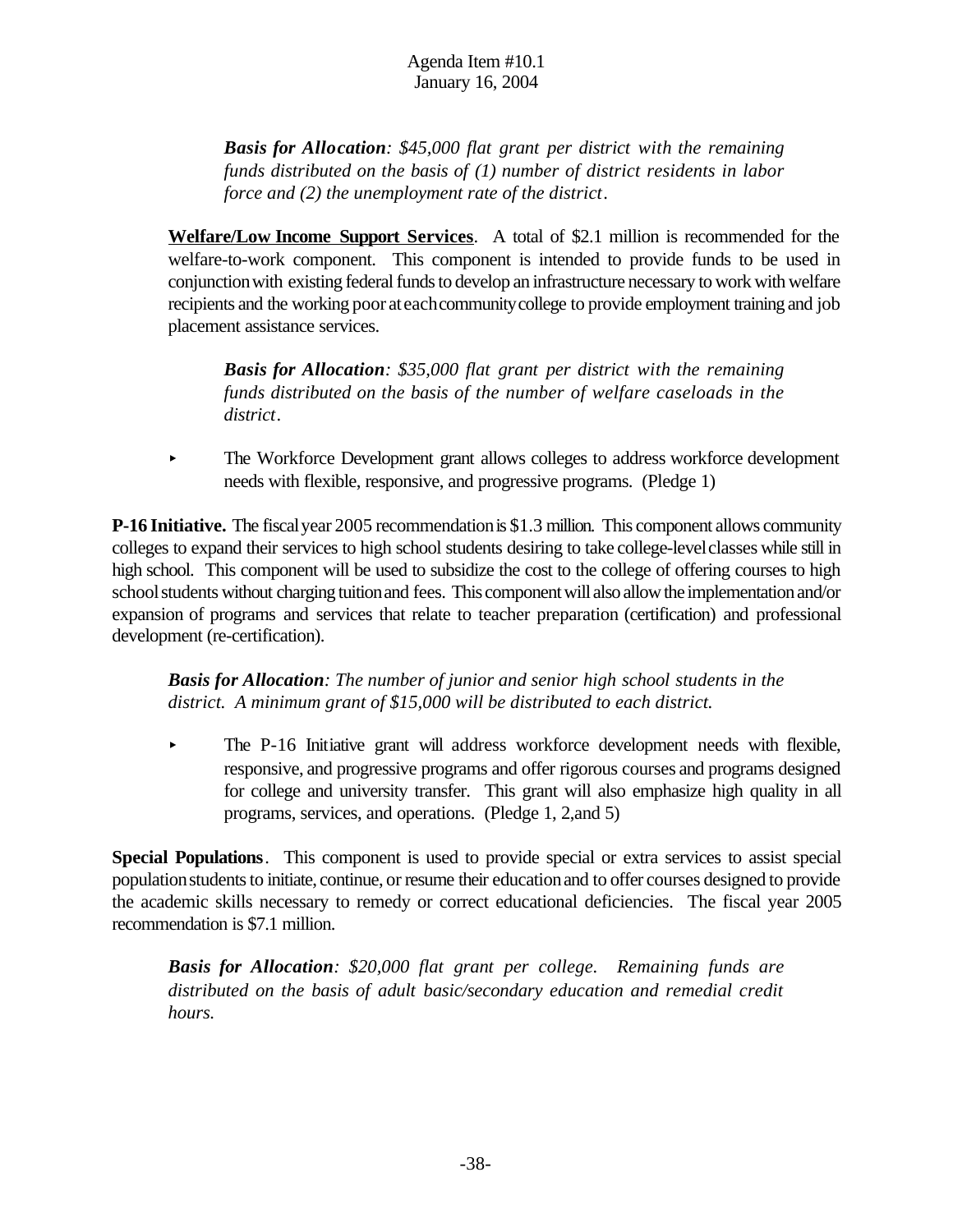< The Special Populations Grant allows colleges to expand adult education and literacy programs necessary for individuals and families to have high-quality work and life in Illinois while also delivering affordable learning opportunities to the doorstep of Illinois residents. (Pledge 3 and 6)

**Deferred Maintenance Grant**. This grant provides districts withflexible funding for facility needs that are not covered by capital renewal or protection, health, and safety funding. This grant is intended to help reduce the backlog of previously neglected or accumulated maintenance projects needed in existing buildings and structures. In fiscal year 2004, this grant was allocated only to City Colleges of Chicago. The fiscal year 2005 request will be allocated to all districts. The fiscal year 2005 recommendation is \$3.1 million.

*Basis for Allocation: \$10,000 flat grant per district with the remaining funds distributed on the weighted gross square footage of the college (same gross square footage used in the base operating grant)*

 $\blacktriangleright$  The Deferred Maintenance grant allows the colleges to emphasize high quality in all programs, services, and operations. (Pledge 5)

**Retirees Health Insurance Grant**. The requested fiscal year 2005 amount for this grant is \$645,400. Only the City Colleges of Chicago participates in this program. All other districts are eligible to participate in the College Insurance Program administered by Central Management Services.

# **Statewide Initiatives and Other Grants**

**EastSt. Louis Community College Center(ESLCCC)**. \$2.2 million is included in the fiscal year 2005 request.

• The ESLCCC grant will help to emphasize high quality in all programs, services, and operation. It will also assist in delivering affordable learning opportunities to the doorstep of Illinois residents.(Pledge 5 and 6)

**Lincoln's Challenge Grant**. The Lincoln's Challenge Program is a military style boot camp for at-risk teenagers who have not completed high school. Students successfully completing the program are eligible to receive a scholarship to attend a community college. Recommendations for fiscal year 2005 include \$123,700 in funding.

 $\blacktriangleright$  The Lincoln's Challenge Grant will help to emphasize high quality in all programs, services, and operation. It will also assist in delivering affordable learning opportunities to the doorstep of Illinois residents. (Pledge 5 and 6)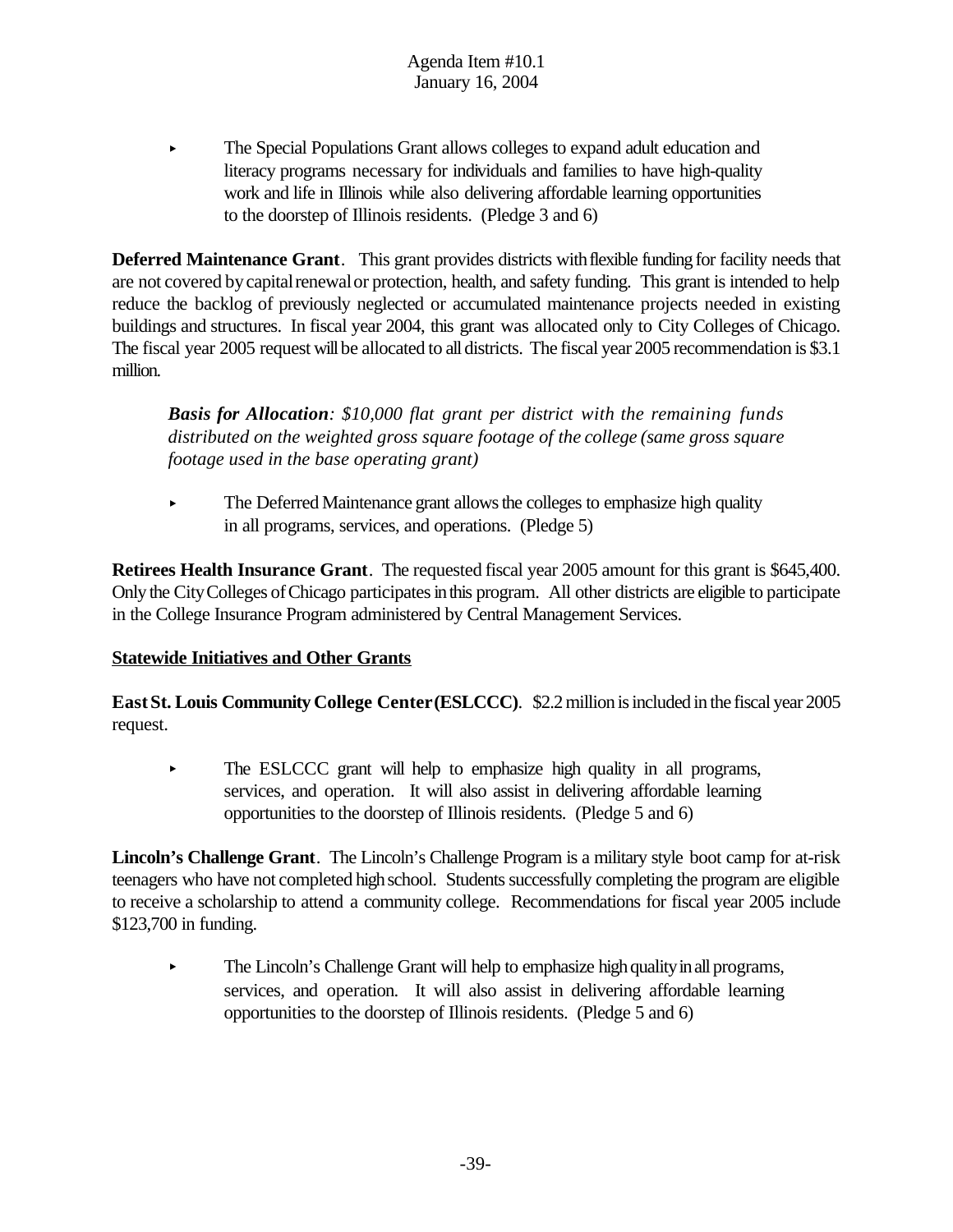#### **Illinois Community College Board Table 1 Fiscal Year 2005 Operating Grants**

| <b>Grants</b>                                                                                                                                                |                                | FY 2004<br>Final<br><b>Allocations</b>  |                                      | FY 2005<br><b>ICCB</b><br><b>Request</b>  |                                                                               | <b>Difference</b><br>from<br><b>FY2004</b> | Percent<br><b>Difference</b> |
|--------------------------------------------------------------------------------------------------------------------------------------------------------------|--------------------------------|-----------------------------------------|--------------------------------------|-------------------------------------------|-------------------------------------------------------------------------------|--------------------------------------------|------------------------------|
| <b>Base Operating Grant</b><br><b>Credit Hour Allocation</b><br><b>GSF</b> Allocation                                                                        | $\pmb{\mathbb{S}}$<br>\$<br>\$ | 191,837,100<br>189,487,100<br>2,350,000 | $\frac{1}{2}$<br>$\mathcal{S}$<br>\$ | 197,592,200<br>195, 171, 700<br>2,420,500 | $\mathcal{L}_{\mathcal{L}_{\mathcal{L}}}$<br>$\boldsymbol{\mathcal{S}}$<br>\$ | 5,755,100<br>5,684,600<br>70,500           | 3.0%<br>3.0%<br>$3.0\%$      |
| Small College Grant <sup>(1)</sup>                                                                                                                           | \$                             | 900,000                                 | - \$                                 | 900,000 \$                                |                                                                               | 0                                          | $0.0\%$                      |
| Funding Formula Impact Grant                                                                                                                                 | \$                             | 7,416,200                               | \$                                   | 7,638,700                                 | \$                                                                            | 222,500                                    | 3.0%                         |
| <b>Equalization Grant</b>                                                                                                                                    | \$                             | 76,617,500                              | \$                                   | 78,916,000                                | \$                                                                            | 2,298,500                                  | 3.0%                         |
| <b>Unrestricted Grants</b>                                                                                                                                   | $\sqrt$                        | 276,770,800                             | $\mathbf S$                          | 285,046,900                               | \$                                                                            | 8,276,100                                  | 3.0%                         |
| Workforce Development Grant<br>(Includes the Business and Industry Services,<br>Education to Careers, and Welfare/Low Income<br>Support Services components) | \$                             | 7,475,200 \$                            |                                      | 7,699,500 \$                              |                                                                               | 224,300                                    | 3.0%                         |
| P-16 Initiative                                                                                                                                              | \$                             | 1,279,000                               | -S                                   | 1,317,400                                 | \$                                                                            | 38,400                                     | 3.0%                         |
| <b>Special Populations Grant</b>                                                                                                                             | \$                             | $\overline{0}$                          | \$                                   | 7,128,100                                 | \$                                                                            | 7,128,100                                  | $\qquad \qquad -$            |
| Deferred Maintenance Grant <sup>(2)</sup>                                                                                                                    | \$                             | 2,984,600                               | \$                                   | 3,074,100 $\frac{1}{2}$                   |                                                                               | 89,500                                     | $3.0\%$                      |
| Retirees Health Insurance Grant                                                                                                                              | \$                             | 626,600                                 | - \$                                 | 645,400                                   | \$                                                                            | 18,800                                     | 3.0%                         |
| <b>Restricted Grants</b>                                                                                                                                     | $\mathbb{S}$                   | 12,365,400                              | $\mathbf S$                          | 19,864,500                                | \$                                                                            | 7,499,100                                  | 60.6%                        |
| <b>TOTAL GRANTS</b>                                                                                                                                          | $\mathbb{S}$                   | 289,136,200                             | \$                                   | 304,911,400                               | \$                                                                            | 15,775,200                                 | 5.5%                         |
| <b>Statewide Initiative &amp; Other Grants</b>                                                                                                               |                                |                                         |                                      |                                           |                                                                               |                                            |                              |
| East St. Louis Higher Education Center<br>Lincoln's Challenge Grant                                                                                          | \$<br>\$                       | 2,089,100<br>120,100                    | \$<br>\$                             | 2,151,800<br>123,700                      | \$<br>\$                                                                      | 62,700<br>3,600                            | 3.0%<br>3.0%                 |
| <b>Total Statewide Initiatives &amp; Other Grants</b>                                                                                                        | \$                             | 2,209,200                               | \$                                   | 2,275,500                                 | \$                                                                            | 66,300                                     | 3.0%                         |
| <b>GRAND TOTAL</b>                                                                                                                                           | \$                             | 291,345,400                             | $\mathcal{S}$                        | 307,186,900                               | \$                                                                            | 15,841,500                                 | 5.4%                         |

 $<sup>(1)</sup>$  The requested amount includes the additional small college grant award for those districts that qualify.</sup>

 $^{(2)}$  In FY 2004 this grant was allocated to City Colleges of Chicago. In FY 2005 this grant will be allocated to all districts.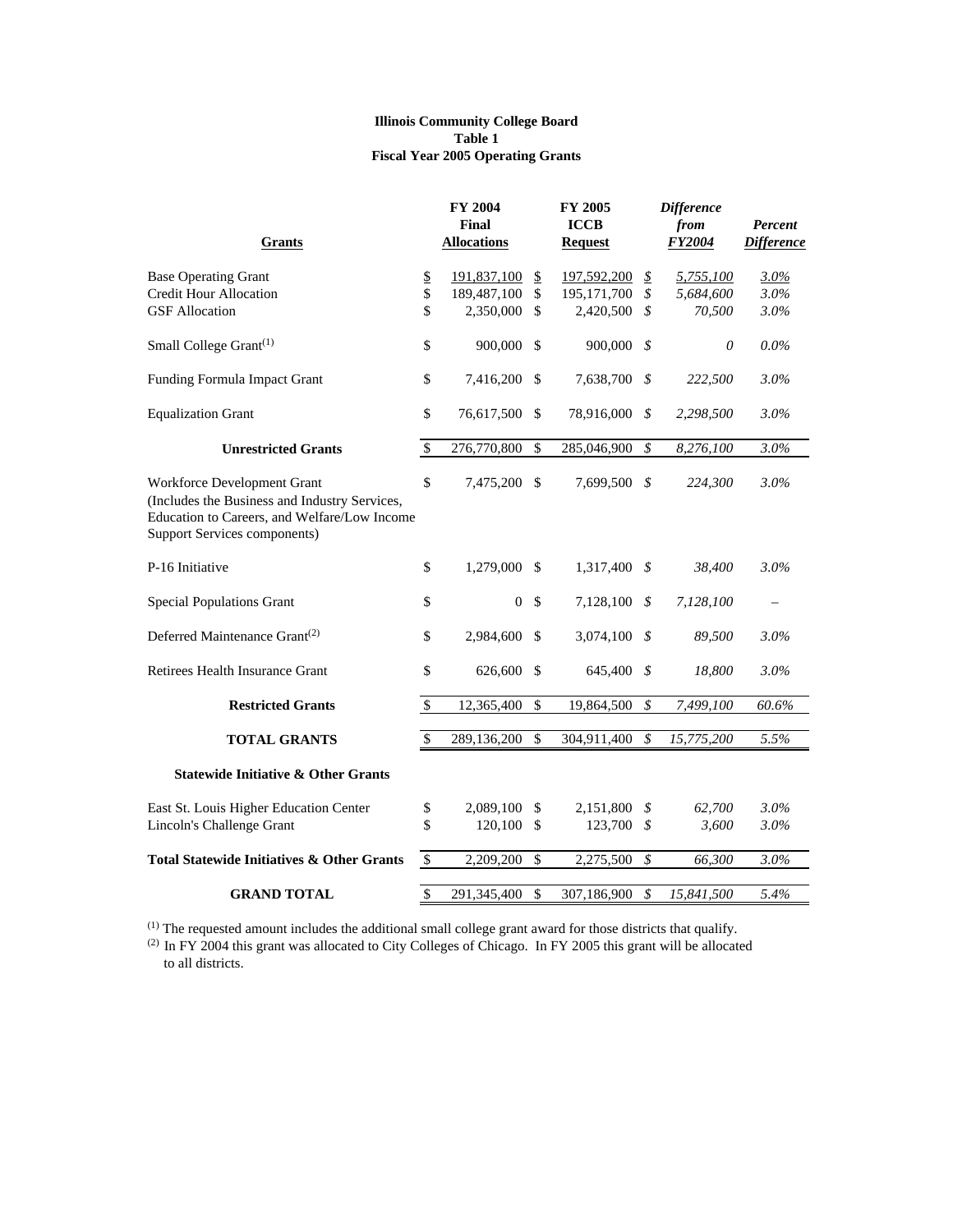#### **Illinois Community College Board Table 1A Fiscal Year 2005 Operating Grants**

|                                                           | <b>FY 2004</b><br>Final | <b>FY 2005</b><br><b>ICCB</b> | <b>Difference</b><br>from | <b>Percent</b>    |
|-----------------------------------------------------------|-------------------------|-------------------------------|---------------------------|-------------------|
| <b>Grants</b>                                             | <b>Allocations</b>      | <b>Request</b>                | <b>FY2004</b>             | <i>Difference</i> |
| Workforce Development Grant $$7,475,200$ $$7,699,500$ $$$ |                         |                               | 224,300                   | 3.0%              |
| Business and Industry $$3,311,300$ $$3,410,600$ $$$       |                         |                               | 99.300                    | $3.0\%$           |
| Education to Careers $$ 2,166,800 \ $ 2,231,800 \ $$      |                         |                               | 65,000                    | $3.0\%$           |
| Welfare to Work \$1,997,100 \$2,057,100                   |                         |                               | 60,000                    | 3.0%              |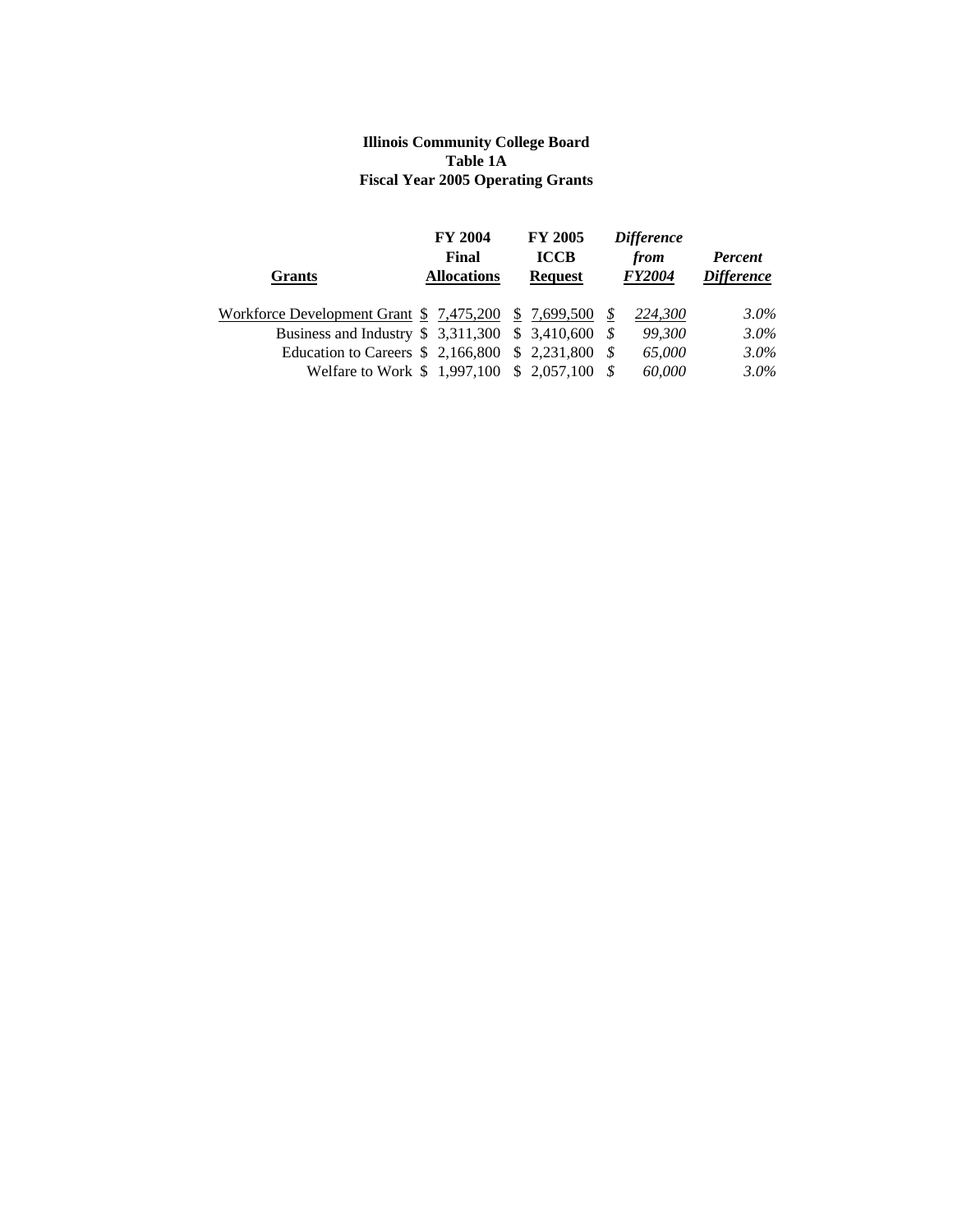#### Illinois Community College Board

## **FISCAL YEAR 2005 CAPITAL BUDGET REQUEST**

The Illinois Community College Board fiscal year 2005 capital budget request has three components:

- 1. Enhanced Construction Program
- 2. Capital Renewal Grants
- 3. Specific Institutional Projects

#### **RECOMMENDED ACTION**

It is recommended that the following motions be adopted:

- 1. approves the fiscal year 2005 Capital Budget Request forthe Illinois Community College System as presented in the attached Table 1;
- 2. authorizes the submission of the request to the Illinois Board of Higher Education; and
- 3. authorizes its President/CEO, with the concurrence of the Chair, to make technical adjustments to the request if more refined data become available.

#### **BACKGROUND**

**1. Enhanced Construction Program**. The Illinois community colleges have been successful the last three legislative sessions in gaining a commitment from former Governor George Ryan, current Governor Rod Blagojevich, and the General Assembly for \$250 million in capital funding over a five-year period (\$50 million per year for fiscal year 2002 through fiscal year 2006). The system received \$50 million in appropriations in fiscal years 2002, 2003, and 2004. The major emphasis of the administration and the General Assembly for these funds is to reduce the community college system's reliance on temporary facilities. The appropriations were in addition to normal higher education capital appropriations, however, specific institutional project funding off the community college capitallist was minimal. As we look to the next two years, it is anticipated that the \$50 million of capital funding for the replacement of temporary facilities also will be provided in addition to normal higher education capital appropriations provided for both community college and university projects. The \$250 million commitment will provide much needed relief to campuses dealing with temporary structures that have been used beyond their useful life due to necessity.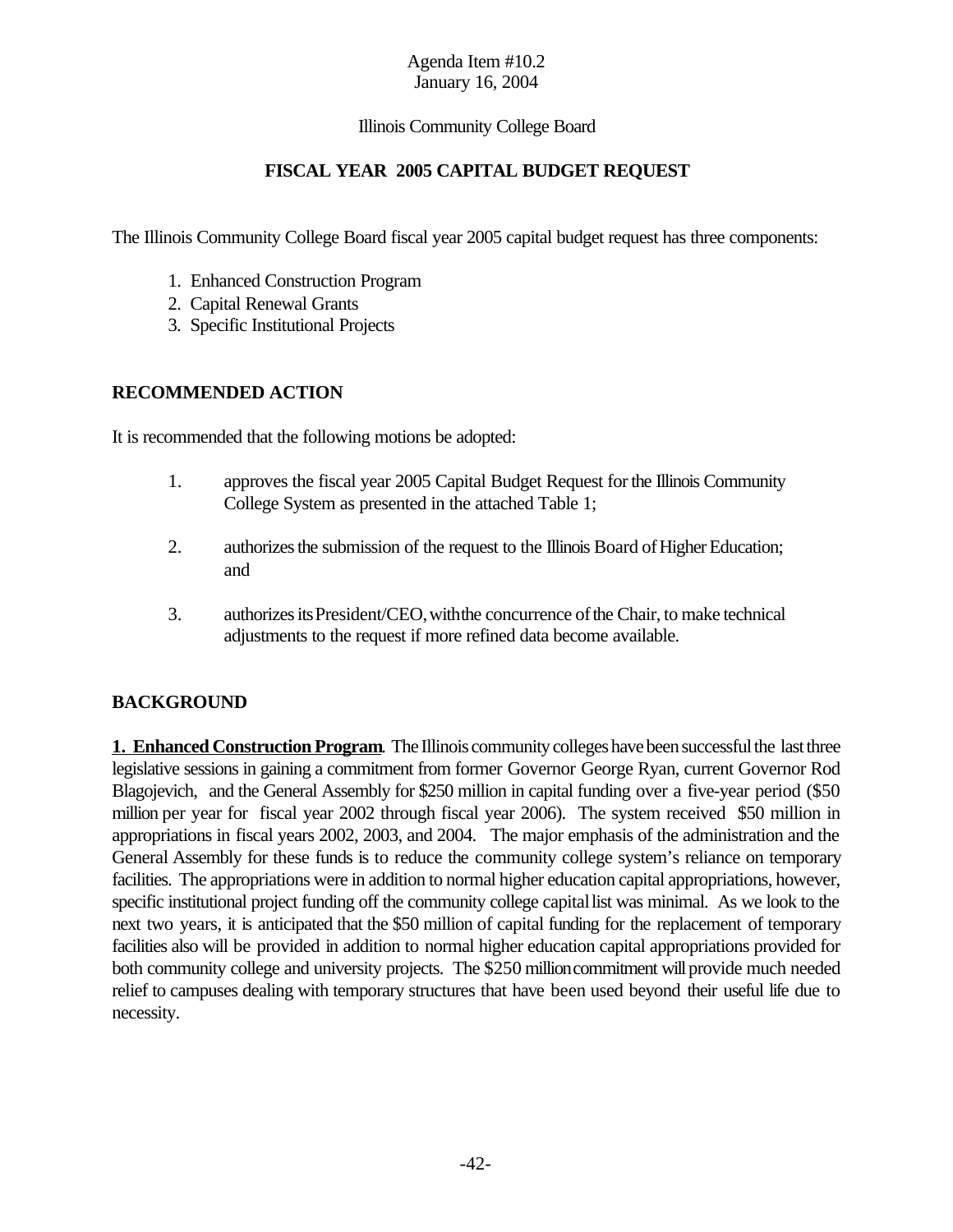**2. Capital Renewal Grants**. The General Assembly appropriated \$9.107 million in fiscal year 2004 for the capital renewal program. This was the same level of funding as the previous year and was at the Governor's recommended funding level. Funding for this initiative needs to be increasing to adequately address the deferred maintenance backlog. An additional \$4 million was appropriated in lieu of the use of deferred maintenance operationalfundingwhichwas allgivento CityColleges ofChicago forfiscal year 2004. The total capital renewal funding for fiscal year 2004 amounted to \$12.107 million.

Since the inception of the capital renewal grant program, formerly called the repair and renovation grant program, funds have been distributed to universities and community colleges based on the amount of owned gross square footage for each institution. With over 23 million gross square feet of facilities, community colleges comprise approximately 30 percent of all public higher education space. The base fiscal year 2005 capital renewal grant request is \$12 million.

**3. Specific Institutional Projects**. Annual requests for state funding for construction projects were received in the fiscal year 2005 RAMP (Resource Allocation and Management Plan for the Community Colleges) Community College Capital Requests. One hundred and six project requests were received with an estimated cost of \$1.409 billion and requiring \$1.057 billion in state funding to fully fund the requests. Projects were evaluated using the criteria established in ICCB rules. The result of this staff evaluation process is a selection of projects for inclusion in the capital budget request and the establishment of a priority ranking assignment for each project.

Table 1 presents the community college fiscal year 2005 capital budget request. Included in this table is the total budget for each project recommended, as well as breakdown of the funding sources of local and state funds. Total state funding for the 51 specific projects recommended for inclusion in the fiscal year 2005 capital budget request is \$477.8 million.

An RFP (Request for Proposal) process was utilized to obtain temporary building replacement or upgrade projects for consideration in conjunction with the five year \$50 million per year commitment to fund a capital initiative to either replace existing temporary buildings or to make modifications to such buildings that would make them permanent structures. The RFP's were due to the ICCB office November, 2001 and were a one time request process. As part of this RFP process, certain projects identified on the regular capital list (Table 1 attached) may, in fact, qualify to be funded by this capital initiative for fiscal years 2005 through 2006. Further, there maybe some projects onthe list presented in table 1 that may be totally or partially funded from the allocation of the fiscal year 2004 funds.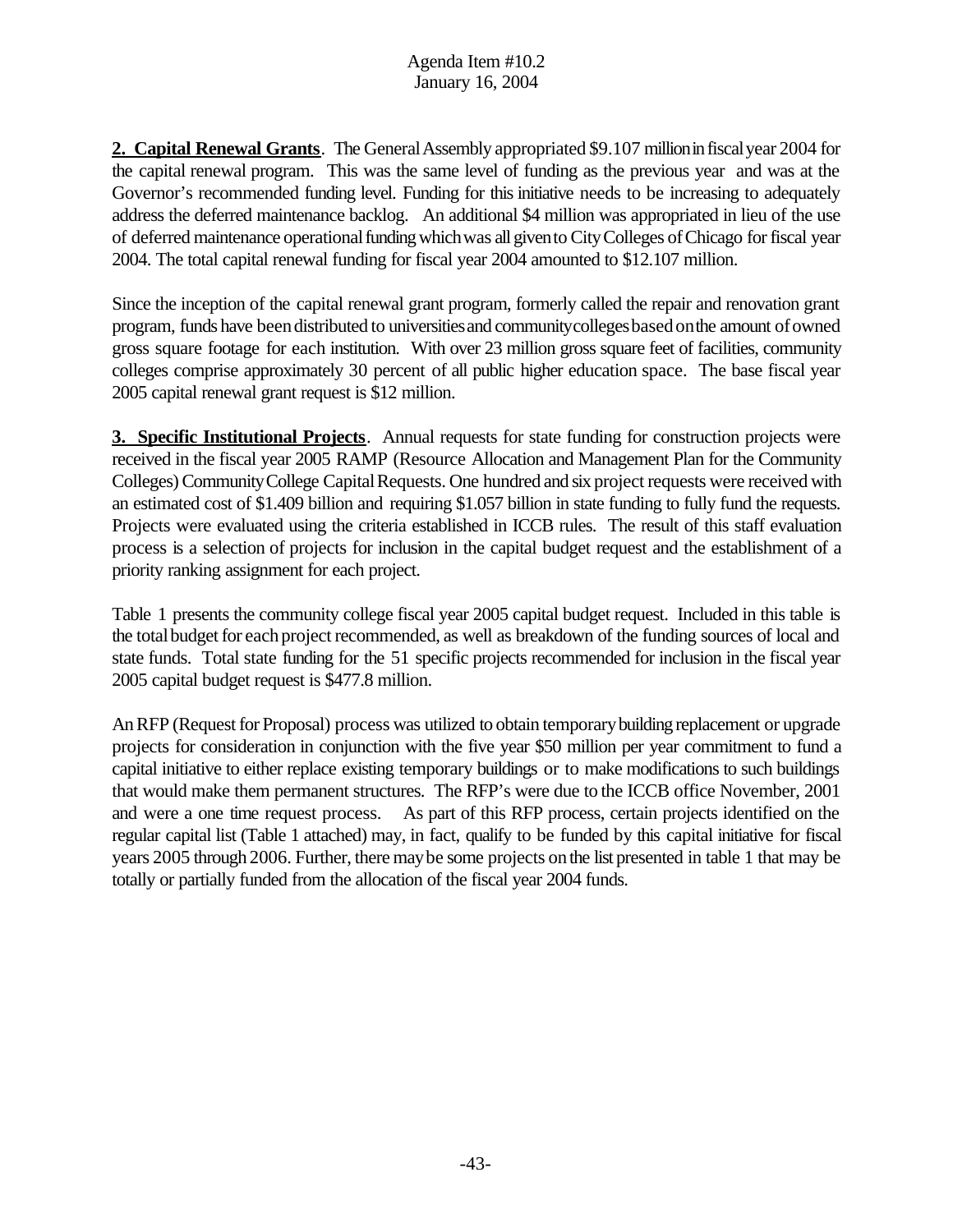#### **Table 1 Illinois Community College Board Fiscal Year 2005 Capital Budget Recommendation**

*Statewide Initiatives*

| <b>Capital Renewal Grants</b>        | 12.000.0 | 12.000.0 |
|--------------------------------------|----------|----------|
| <b>Enhanced Construction Program</b> | 50.000.0 | 62.000.0 |

#### *Specific Project Initiatives (in thousands)*

|      |                                |                                                                    |              |                                                           |           | <b>State</b>                 | <b>Adjusted for Eligible State Credits</b> |           | <b>Cumulative</b> |
|------|--------------------------------|--------------------------------------------------------------------|--------------|-----------------------------------------------------------|-----------|------------------------------|--------------------------------------------|-----------|-------------------|
|      |                                |                                                                    |              | ---------------------Proposed Funding-------------------- |           | Construction                 | <b>State</b>                               | Local     | <b>State</b>      |
| Rank | <b>District</b>                | <b>Project Title</b>                                               | <b>State</b> | Local                                                     |           | <b>Total Credits Applied</b> | Funding                                    | Funding   | <b>Funding</b>    |
|      | 1 Triton                       | <b>Rehabilitation of Technology Building</b>                       | 8,226.8      | 2,742.3                                                   | 10,969.1  |                              | 8,226.8                                    | 2,742.3   | 8,226.8           |
|      | 2 Joliet                       | <b>Utilities Renovation</b>                                        | 3,368.0      | 1,123.0                                                   | 4,491.0   |                              | 3,368.0                                    | 1,123.0   | 11,594.8          |
|      | 3 Rock Valley                  | <b>Arts Instructional Center</b>                                   | 15,700.4     | 5,233.4                                                   | 20,933.8  |                              | 15,700.4                                   | 5,233.4   | 27,295.2          |
|      | 4 Elgin                        | <b>Spartan Drive Extension</b>                                     | 1,768.9      | 589.9                                                     | 2,358.8   |                              | 1,768.9                                    | 589.9     | 29,064.1          |
|      | 5 Parkland                     | <b>Student Services Center</b>                                     | 11,606.6     | 3,868.8                                                   | 15,475.4  |                              | 11,606.6                                   | 3,868.8   | 40,670.7          |
|      | 6 Harper                       | <b>Engineering &amp; Technology Center Renovation</b>              | 15.267.0     | 5.089.0                                                   | 20.356.0  |                              | 15,267.0                                   | 5.089.0   | 55.937.7          |
|      | 7 Rend Lake                    | <b>Art Program Addition</b>                                        | 356.1        | 118.5                                                     | 474.6     |                              | 356.1                                      | 118.5     | 56,293.8          |
|      | 8 Lake Land                    | <b>Rural Development Technology Center</b>                         | 5,597.9      | 1.866.0                                                   | 7.463.9   |                              | 5.597.9                                    | 1.866.0   | 61.891.7          |
|      | 9 DuPage                       | <b>Instructional Center Noise Abatement</b>                        | 1,128.6      | 376.2                                                     | 1,504.8   | 113.0                        | 1,241.6                                    | 263.2     | 63,133.3          |
|      | 10 Harper                      | <b>Campus Life/One Stop Admissions Center</b>                      | 27,805.7     | 9,268.5                                                   | 37,074.2  | 3,015.7                      | 30,821.4                                   | 6,252.8   | 93.954.7          |
|      | 11 Illinois Valley             | <b>Community Instructional Center Building</b>                     | 12,172.6     | 4,057.6                                                   | 16,230.2  |                              | 12,172.6                                   | 4,057.6   | 106,127.3         |
|      | 12 Lake Land                   | Center for Technical Education (Tech Blding West Ph II)            | 5,552.5      | 1,850.8                                                   | 7,403.3   |                              | 5,552.5                                    | 1,850.8   | 111,679.8         |
|      | 13 Lake County                 | <b>Student Services Building</b>                                   | 33,370.4     | 11,123.5                                                  | 44,493.9  |                              | 33,370.4                                   | 11,123.5  | 145,050.2         |
|      | 14 Heartland                   | <b>Workforce Development Center</b>                                | 12,749.0     | 4,249.7                                                   | 16,998.7  |                              | 12,749.0                                   | 4,249.7   | 157,799.2         |
|      | 15 Richland                    | <b>Student Success Center and Addition</b>                         | 2,643.0      | 881.0                                                     | 3,524.0   |                              | 2,643.0                                    | 881.0     | 160,442.2         |
|      | <b>16 IECC Lincoln Trail</b>   | <b>Center for Technology</b>                                       | 5,270.0      | 1.756.0                                                   | 7,026.0   | 540.3                        | 5.810.3                                    | 1,215.7   | 166,252.5         |
|      | 17 Joliet                      | <b>Student Support Center and Remodeling of Classrooms</b>         | 18,425.6     | 6,141.5                                                   | 24,567.1  |                              | 18,425.6                                   | 6,141.5   | 184,678.1         |
|      | 18 Spoon River                 | <b>Educational Buildings Remodeling and Expansion</b>              | 3,537.2      | 1,179.0                                                   | 4,716.2   |                              | 3,537.2                                    | 1,179.0   | 188,215.3         |
|      | 19 CCC Kennedy King            | <b>Planning and Land Acquisition</b>                               | 12,792.6     | 4.264.2                                                   | 17,056.8  |                              | 12.792.6                                   | 4,264.2   | 201.007.9         |
|      | 20 Moraine Valley              | <b>College Center Renovation and Expansion</b>                     | 8,746.9      | 2,915.6                                                   | 11,662.5  |                              | 8,746.9                                    | 2,915.6   | 209,754.8         |
|      | 21 Lincoln Land                | <b>Project Outreach: Regional Center Expansion</b>                 | 2,176.9      | 725.6                                                     | 2,902.5   |                              | 2,176.9                                    | 725.6     | 211,931.7         |
|      | 22 Southeastern                | Carmi/White County Vocational Building Addition                    | 966.8        | 322.3                                                     | 1,289.1   |                              | 966.8                                      | 322.3     | 212,898.5         |
|      | 23 Sauk Valley                 | <b>Remodel Natural Sciences Laboratories</b>                       | 1,903.8      | 634.6                                                     | 2,538.4   |                              | 1,903.8                                    | 634.6     | 214,802.3         |
|      | 24 Illinois Valley             | Classroom/Library Remodeling/Addition                              | 6,236.9      | 2,079.0                                                   | 8,315.9   |                              | 6,236.9                                    | 2,079.0   | 221,039.2         |
|      | 25 Danville                    | <b>Addition/Remodeling of Mary Miller Center</b>                   | 2,368.2      | 111.4                                                     | 2,479.6   |                              | 2,368.2                                    | 111.4     | 223,407.4         |
|      | 26 IECC Olney Central          | <b>Applied Technology Center</b>                                   | 1,068.0      | 356.0                                                     | 1,424.0   | 343.0                        | 1,411.0                                    | 13.0      | 224,818.4         |
|      | 27 Carl Sandburg               | <b>Parking Lot Paving</b>                                          | 444.4        | 148.1                                                     | 592.5     |                              | 444.4                                      | 148.1     | 225,262.8         |
|      | 28 DuPage                      | <b>Grounds and Retention Pond Improvements</b>                     | 1,846.8      | 616.2                                                     | 2,463.0   |                              | 1.846.8                                    | 616.2     | 227,109.6         |
|      | 29 Rend Lake                   | <b>Science and Nursing Building</b>                                | 5,787.9      | 1.929.3                                                   | 7.717.2   |                              | 5.787.9                                    | 1,929.3   | 232.897.5         |
|      | 30 Parkland                    | <b>Applied Technology Addition</b>                                 | 9,121.2      | 3,040.2                                                   | 12,161.4  |                              | 9,121.2                                    | 3.040.2   | 242.018.7         |
|      | 31 Joliet                      | <b>City Center Construction</b>                                    | 14,565.0     | 4,855.0                                                   | 19,420.0  |                              | 14,565.0                                   | 4,855.0   | 256,583.7         |
|      | 32 Elgin                       | <b>Health Careers Center</b>                                       | 11,051.8     | 3,684.0                                                   | 14,735.8  |                              | 11,051.8                                   | 3,684.0   | 267,635.5         |
|      | 33 Lake Land                   | Agriculture Industry Center (Tech Biding West Ph III)              | 3,098.6      | 1,032.9                                                   | 4,131.5   |                              | 3,098.6                                    | 1,032.9   | 270,734.1         |
|      | 34 Lewis & Clark               | Regional Industrial Training/Education Center (N.O. Nelson Ph II)  | 4,562.5      | 587.5                                                     | 5,150.0   |                              | 4,562.5                                    | 587.5     | 275,296.6         |
|      | 35 Morton                      | Parking Lot, Roadways, and Walkway Replacements                    | 4,676.2      | 1.558.7                                                   | 6.234.9   |                              | 4.676.2                                    | 1,558.7   | 279.972.8         |
|      | 36 Lake County                 | <b>Grayslake Campus Classroom</b>                                  | 21,686.2     | 7,228.7                                                   | 28.914.9  |                              | 21,686.2                                   | 7,228.7   | 301.659.0         |
|      | 37 IECC Wabash Valley          | Technology/Student Support Expansion to Main Hall (and Renovation) | 4,358.3      | 1,452.8                                                   | 5,811.1   |                              | 4,358.3                                    | 1,452.8   | 306,017.3         |
|      | 38 McHenry                     | <b>Satellite Facility</b>                                          | 9,452.8      | 3,150.9                                                   | 12.603.7  |                              | 9,452.8                                    | 3,150.9   | 315,470.1         |
|      | 39 CCC- Malcom X               | <b>College Mechanical Systems</b>                                  | 16,092.2     | 5,364.1                                                   | 21,456.3  |                              | 16,092.2                                   | 5,364.1   | 331,562.3         |
|      | 40 Oakton                      | <b>Addition/Remodeling Des Plaines Campus</b>                      | 20,699.4     | 6,899.8                                                   | 27,599.2  |                              | 20,699.4                                   | 6,899.8   | 352,261.7         |
|      | 41 Triton                      | <b>Installation of Backflow Preventors</b>                         | 1,040.9      | 347.0                                                     | 1,387.9   |                              | 1,040.9                                    | 347.0     | 353,302.6         |
|      | 42 Shawnee                     | <b>Cairo Regional Education Center</b>                             | 1,155.0      | 385.0                                                     | 1,540.0   |                              | 1,155.0                                    | 385.0     | 354,457.6         |
|      | 43 Southwestern                | <b>Academic Building w/Bookstore</b>                               | 10,096.9     | 3,365.6                                                   | 13,462.5  |                              | 10,096.9                                   | 3,365.6   | 364,554.5         |
|      | 44 Danville                    | Clock Tower Center & Ornamental Horticulture Rehab/Remodeling      | 2,121.7      | 707.2                                                     | 2.828.9   |                              | 2,121.7                                    | 707.2     | 366.676.2         |
|      | 45 Richland                    | <b>Community Education Center and Infrastructure Connection</b>    | 9,579.1      | 3,193.0                                                   | 12,772.1  |                              | 9,579.1                                    | 3,193.0   | 376,255.3         |
|      | 46 Moraine Valley              | Rehab/Remodeling of Buildings A, B, G, & L                         | 22,393.4     | 7,464.5                                                   | 29,857.9  |                              | 22,393.4                                   | 7,464.5   | 398,648.7         |
|      | 47 Kaskaskia                   | <b>Vandalia Education Center</b>                                   | 4,871.8      | 3,747.9                                                   | 8,619.7   |                              | 4,871.8                                    | 3,747.9   | 403,520.5         |
|      | 48 Lake Land                   | <b>Learning Resource Center</b>                                    | 22,214.9     | 7,405.0                                                   | 29,619.9  |                              | 22,214.9                                   | 7,405.0   | 425,735.4         |
|      | 49 Lake County                 | <b>Classroom Building (Southlake Center)</b>                       | 12,995.3     | 4,331.8                                                   | 17,327.1  |                              | 12,995.3                                   | 4,331.8   | 438,730.7         |
|      | 50 Rock Valley                 | <b>Classroom Building III</b>                                      | 11,682.6     | 3.894.3                                                   | 15,576.9  |                              | 11,682.6                                   | 3,894.3   | 450.413.3         |
|      | 51 South Suburban              | <b>Allied Health Addition</b>                                      | 25,181.3     | 8,393.8                                                   | 33,575.1  | 2,220.2                      | 27,401.5                                   | 6,173.6   | 477,814.8         |
|      |                                |                                                                    |              |                                                           |           |                              |                                            |           |                   |
|      | <b>Project Specific Totals</b> |                                                                    | 471,582.6    | 157,706.7                                                 | 629.289.3 | 6.232.2                      | 477,814.8                                  | 151,474.5 |                   |
|      |                                |                                                                    |              |                                                           |           |                              |                                            |           |                   |

**Cumulative**

**State State Funding Funding**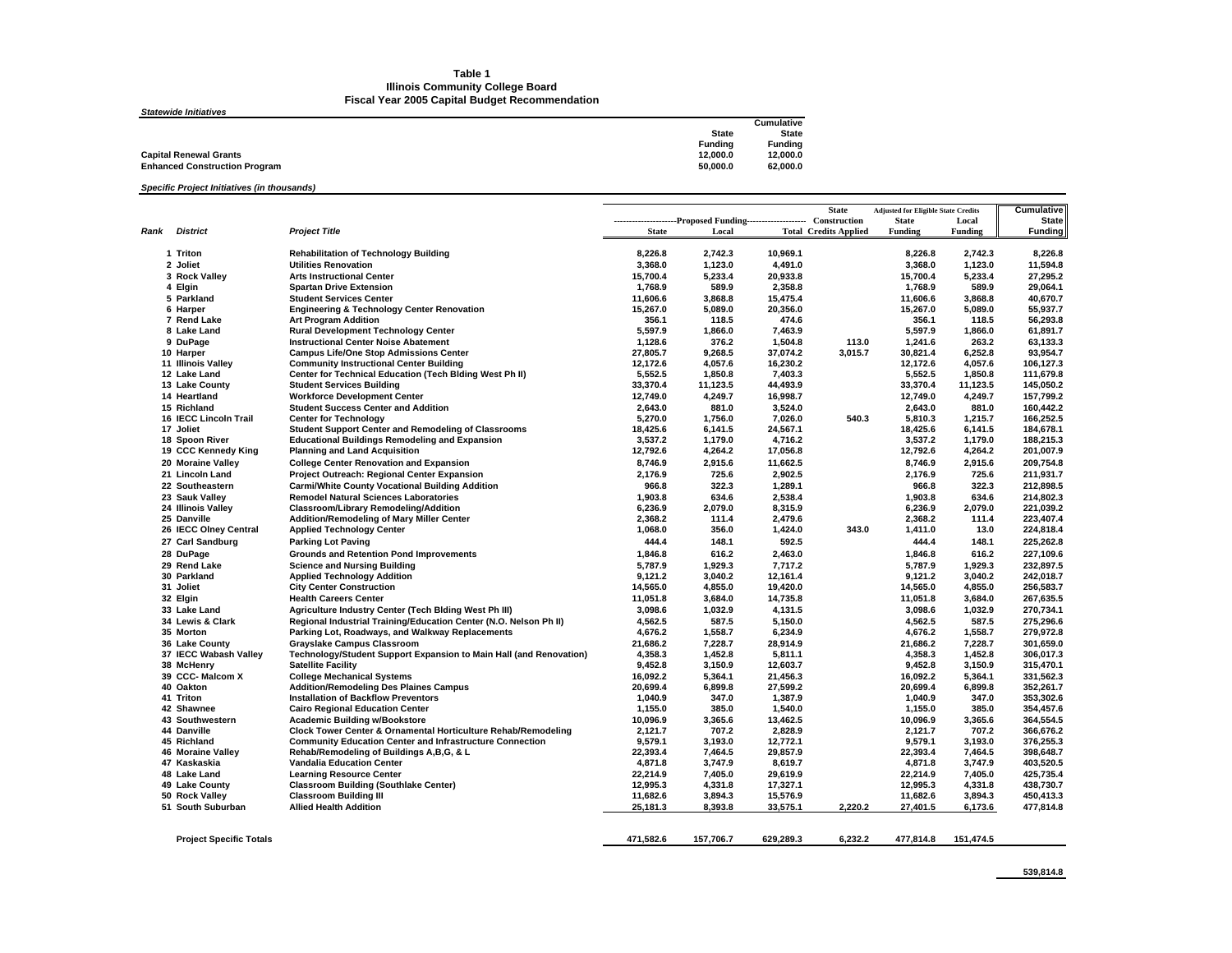#### **DESCRIPTIONS OF PROPOSED FISCAL YEAR 2005 CAPITAL PROJECTS**

1. Triton - Rehabilitation of Technology Building. Since construction of the Triton campus was first completed, serious defects have emerged. Structural deterioration has occurred in the Technology Building as well as the Science, Liberal Arts, and Fine Arts Buildings; Learning Resources Center; College Center; and the Cernan Earth and Space Center. All of these buildings have shown evidence of floors heaving floor surfaces have cracked and have a hilly or wobbly appearance. The interior nonbearing walls have been forced upward, causing damage to utilities, door jambs, and windows. Severe cracks and crevices have developed where these interior walls join bearing and exterior surfaces. The utility tunnel , which is connected to the building , has also suffered deterioration at sections between the buildings. The deterioration of the buildings has been so massive that concern has arisenforthe safetyof employees and students who occupy them. Consulting engineers and soil testing services have been given contracts to analyze the cause of the problem. Their conclusion is that the upheaval is caused by the expansive characteristics of the fill material, namely foundry sand, which was used to backfill the interior spaces. Expansion of the fill material is expected to continue. The Science and Fine Arts Buildings, the College Center, and theLearningResources Center have beenrehabilitated. The college also received a fiscal year 2000 appropriation for the rehabilitation of the Liberal Arts Building.

The Technology Building contains classrooms and offices that house the Land Rover and Saab automotive programs which are highly unique nationally. The condition of the facility jeopardizes the continuation of these programs on campus. Further, immediate steps must be taken to stop additional building deterioration before it causes irreparable structural damage and danger to employees and students. The college has been assured that the buildings are currently safe for occupancy; however, it is uncertain how long they will remain so. The necessary repairs include: removal of all interior first floor walls, new below slab utilities, replacement of first floor windows, revision of fire alarm system (first floor only), and HVAC distribution system , new ceilings and lighting.

The proposed budget (in thousands) for the project is:

| <b>Budget Category</b>                                                    | Current<br><b>Request</b>         |                                    |                                      |
|---------------------------------------------------------------------------|-----------------------------------|------------------------------------|--------------------------------------|
| Remodeling/Rehabilitation                                                 | \$10,969.1                        |                                    |                                      |
| Sources of funding:                                                       | <b>State Funds</b>                | <b>Local Funds</b>                 | <b>Total Funds</b>                   |
| <b>Current Request</b><br><b>Eligible Credits</b><br>Current Year Recomm. | \$8,226.8<br>$-()$ -<br>\$8,226.8 | 2,742.3<br>S<br>$-()$ -<br>2,742.3 | 10,969.1<br>S<br>$-()$ -<br>10,969.1 |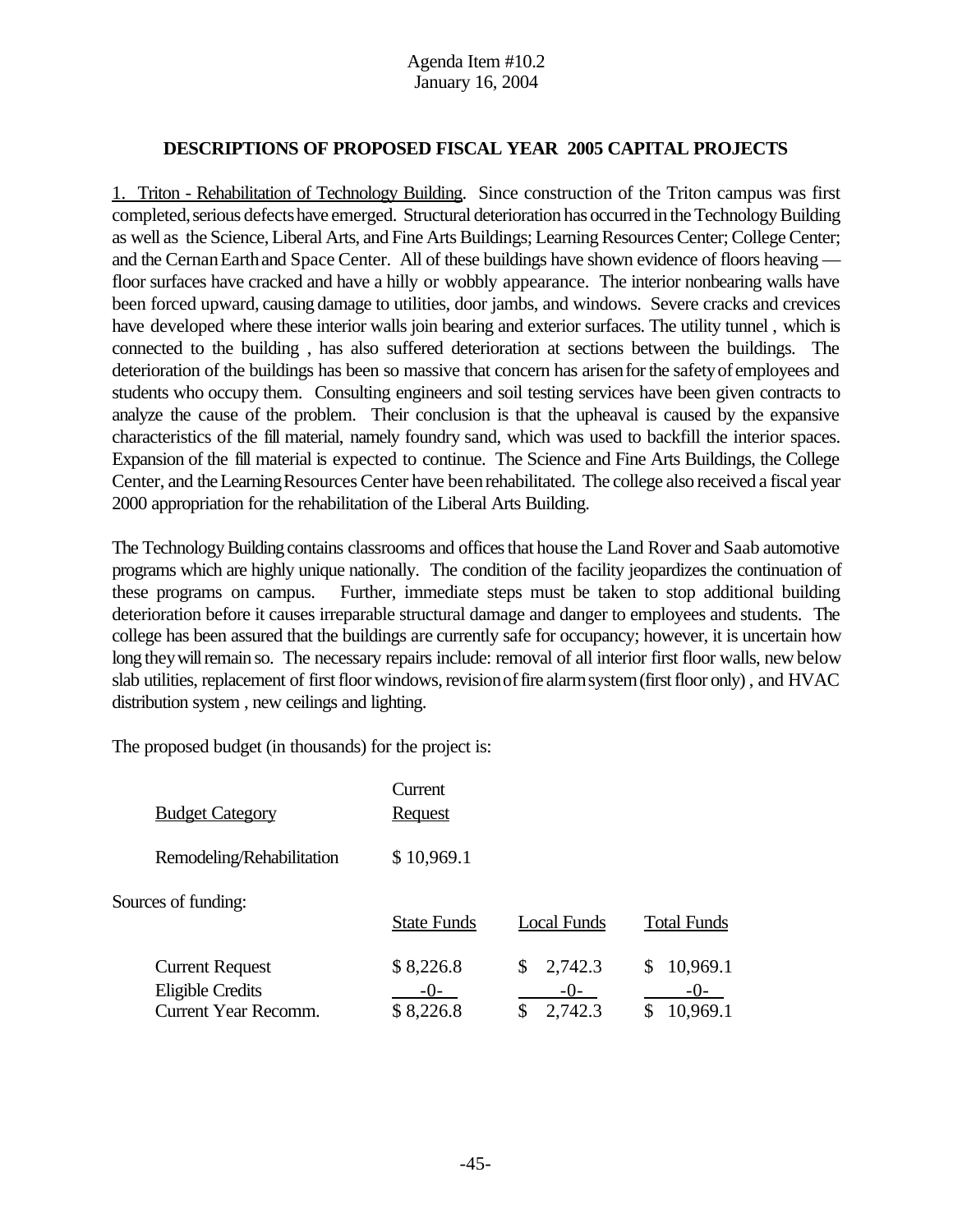2. Joliet Junior College - Utilities Renovation. The Joliet Junior College campus was constructed in the early 1970s. The college's steam distribution system, high voltage distribution system, and chilled water distribution system are all in need of major improvements. The campus consists of ten adjoining buildings with steam furnished for heating by a remote boiler plant. The steam lines are poorly insulated, direct buried inrockysoil, and are exposed to corrosive soil conditions. In addition to energy waste, numerous leaks have occurred over the years and, as the piping continues to age, it is likely to become more frequent with severe leaks occurring. The age of the high voltage distribution system has resulted in a number of power outages to sections of the campus.

The college's chilled water loop system does not provide redundancy forthe systemand, therefore, does not provide energy efficient operation. Replacing four 25 year old chillers which use the ozone depleting R-11 and R-12 refrigerants and reconfiguring the water loop distribution would make much needed improvements and provide efficiencies not now realized. Further, it is proposed that a 1,600 linear foot concrete underground tunnel be constructed to run the steam distribution system, high voltage electrical cables, and the chilled water distribution system between buildings.

The proposed budget (in thousands) for the project is:

| <b>Budget Category</b>                                                           | Current<br><b>Request</b>               |                                           |                                           |
|----------------------------------------------------------------------------------|-----------------------------------------|-------------------------------------------|-------------------------------------------|
| <b>Utilities</b>                                                                 | 4,491.0<br>\$                           |                                           |                                           |
| Sources of funding:                                                              | <b>State Funds</b>                      | <b>Local Funds</b>                        | <b>Total Funds</b>                        |
| <b>Current Request</b><br><b>Eligible Credits</b><br><b>Current Year Recomm.</b> | \$<br>3,368.0<br>$-0-$<br>3,368.0<br>\$ | \$<br>1,123.0<br>$-()$ -<br>1,123.0<br>\$ | 4,491.0<br>\$<br>$-()$ -<br>4,491.0<br>\$ |

3. Rock Valley College - Arts Instructional Center. The college does not have adequate facilities to house its instructional arts programs and is restricted in recruitment and growth due to the limited space available. The college proposes to build a 113,526 gross square foot facility for the music, visual arts, and drama programs. Music programs have been located in a variety of space on campus, and the college feels it is losing enrollment growth to other institutions prior to attaining their associates degrees because of the varietyand frequencyof course offerings. The visual arts programs lack the facilities for their special needs of space, lighting, disposal of chemicals and paints, and storage which was largely ignored in the original campus construction. New art areas for computerized art, ceramics, sculpture, and painting would be created, as well as an appropriate art exhibit space. The drama program has operated out of a  $100+$  year old barn with no dedicated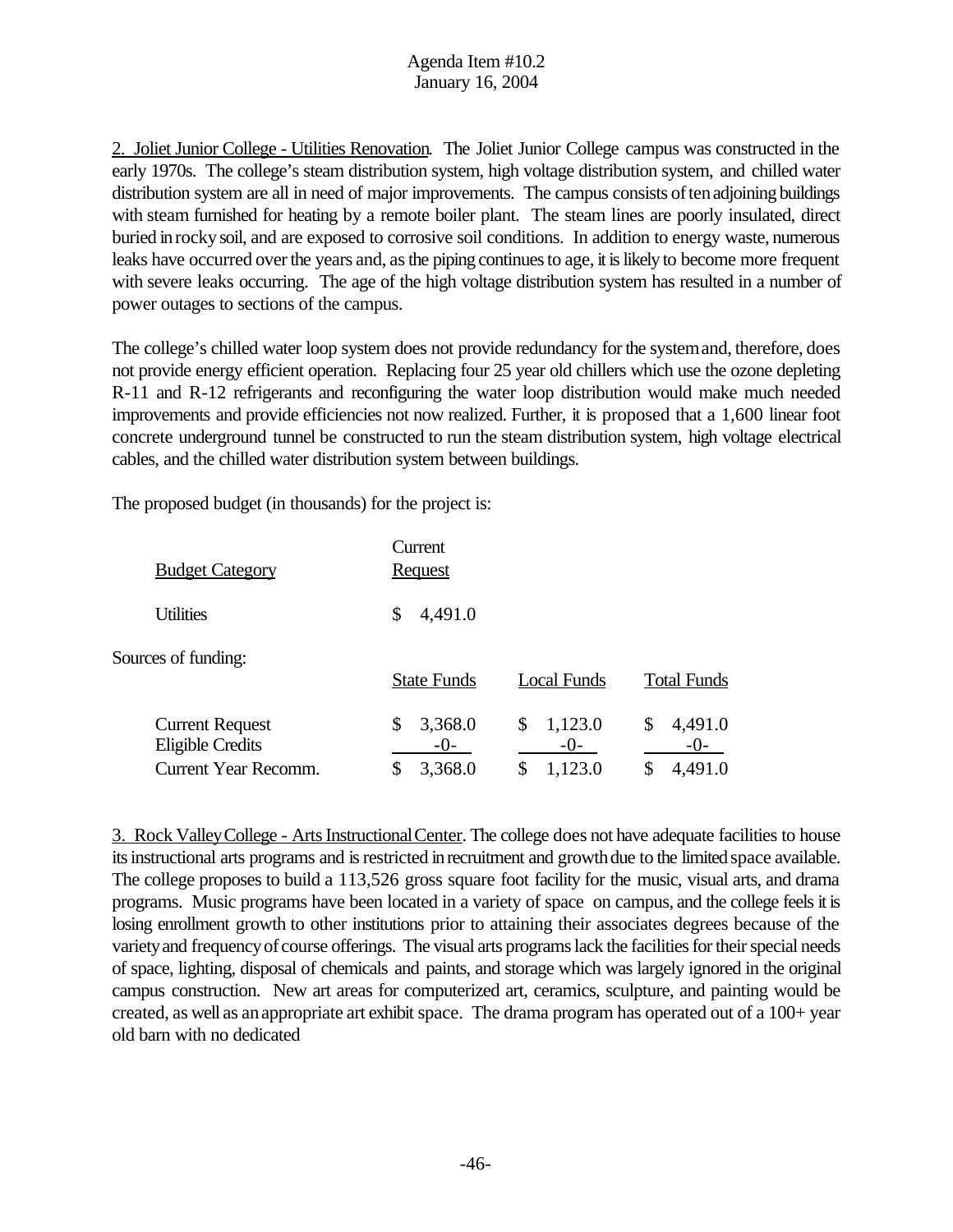drama classrooms, no adjoining scene shop, and no improved technical theater instruction areas for students. The proposed new building would provide much needed appropriate space and accommodate high enrollment growth in the drama program (873 percent since 1985), as well as provide space for growth in the music and visual arts programs that are currently limited due to space constraints. The college received appropriations of\$250,000 infiscalyear 1999; \$300,000 in fiscal year 2000; \$800,000 in fiscal year 2002; and \$8,777,800 with the allocation of fiscal year 2003 capital funding. This project would require that all 56,019 gross square feet of space in eleven temporary buildings be razed since the Arts Instructional Center would be situated on the land which is currently occupied by those temporary facilities.

Total

The scope of the project is:

| <b>Room Use Category</b> | <b>NASF</b> |
|--------------------------|-------------|
|                          |             |
| Classrooms               | 3,200       |
| Laboratories             | 41,860      |
| Offices                  | 3,680       |
| <b>Other General Use</b> | 5,400       |
| Assembly and Exhibition  | 12,400      |
| <b>Total NASF</b>        | 66,540      |
| <b>Total GSF</b>         | 113,526     |
|                          |             |

The proposed budget (in thousands) for this project is:

|                                  | Prior              | Current             | Project            |
|----------------------------------|--------------------|---------------------|--------------------|
| <b>Budget Category</b>           | Years              | <b>Year Request</b> | Cost               |
| Buildings, Additions, Structures | \$12,168.7         | 15,422.4<br>\$      | \$27,591.1         |
| Equipment                        |                    | 3,473.6             | 3,473.6            |
| <b>Utilities</b>                 |                    | 692.7               | 692.7              |
| Site Improvements                |                    | 1,345.1             | 1,345.1            |
| Planning                         | 1,335.0            | $-0-$               | 1,335.0            |
| Total                            | \$13,503.7         | \$20,933.8          | \$34,437.5         |
| Sources of funding:              |                    |                     |                    |
|                                  | <b>State Funds</b> | <b>Local Funds</b>  | <b>Total Funds</b> |
| <b>Total Costs</b>               | \$25,828.1         | \$8,609.4           | \$34,437.5         |
| <b>Eligible Credits</b>          | $-0-$              | $-0-$               | $-0-$              |
| Prior Year's Appropriation       | (10, 127.8)        | (3,375.9)           | (13,503.7)         |
| Current Year Recomm.             | \$15,700.3         | \$5,233.5           | \$20,933.8         |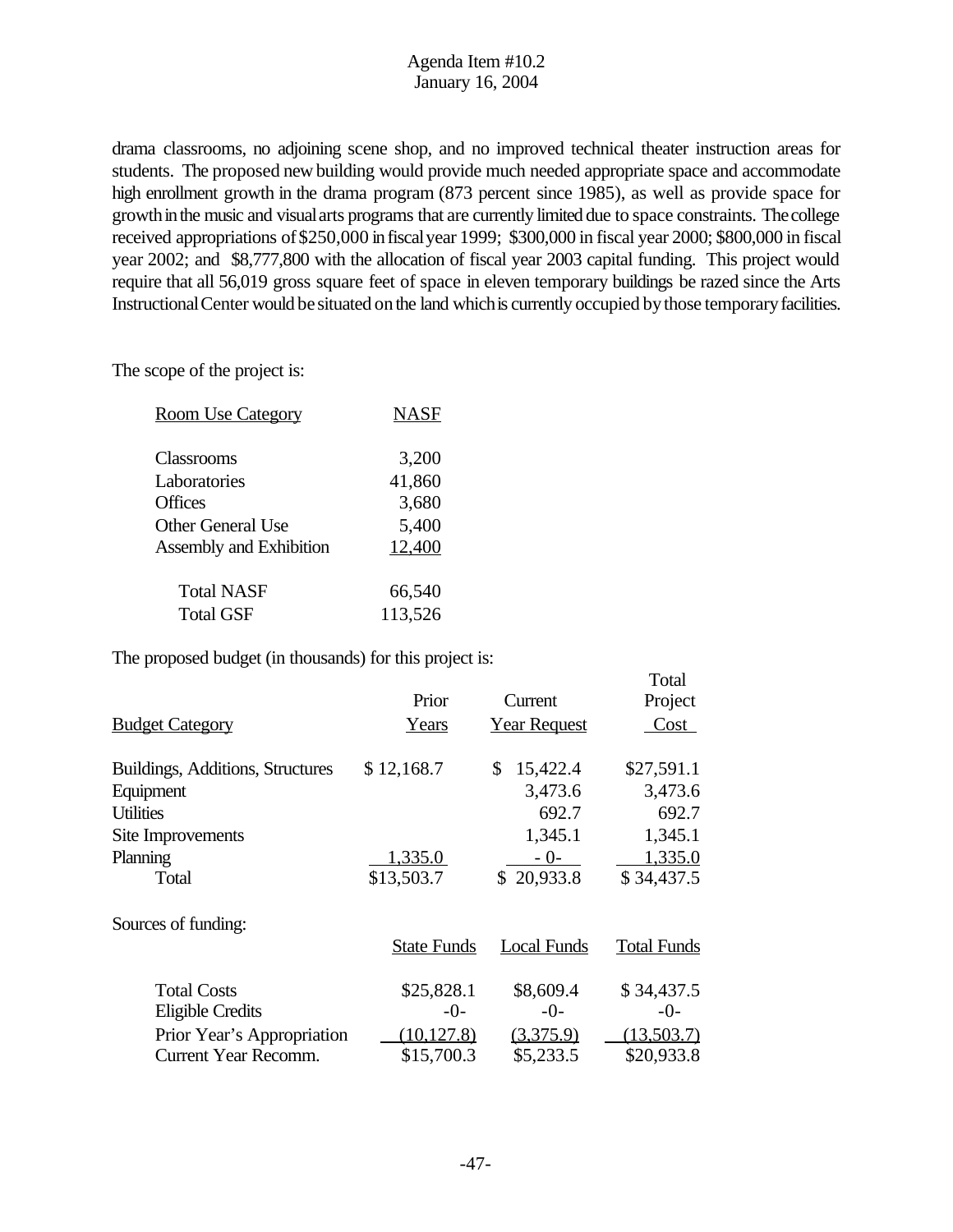4. Elgin Community College - SpartanDrive Extension. The college has identified this roadway extension as a high priority project. The college has entered into an intergovernmental agreement with the City of Elgin to provide access to Randall Road. All three current entrances are off highly traveled U.S. Highway 20 whichexperiences a several mile traffic jam at the college off ramp exit each morning. The proposed fourth entrance would connect with Randall Road, the major north/south road in the district,. The project would include a 3,900 foot extension of Spartan Drive to Randall Road with a new entrance. This entrance would provide an alternate route and help alleviate traffic delays to students and staff traveling to and from the college eachday. It is understood these costs reflect only the share of the costs the district would incur in relation to the intergovernmental agreement. The total costs of the roadway improvements are estimated at \$3.352 mil with Elgin Community College responsible for 54% (\$1.676 mil) and an additional \$ .684 mil to redesign and construct a 2<sup>nd</sup> Street and Spartan Drive intersection and install a sanitary sewer connection.

The proposed budget (in thousands) for the project is:

| <b>Budget Category</b>                                                           | Current<br><b>Request</b>     |                               |                          |
|----------------------------------------------------------------------------------|-------------------------------|-------------------------------|--------------------------|
| Site Improvements                                                                | 2,358.8<br>\$                 |                               |                          |
| Sources of funding:                                                              | <b>State Funds</b>            | Local Funds                   | <b>Total Funds</b>       |
| <b>Current Request</b><br><b>Eligible Credits</b><br><b>Current Year Recomm.</b> | 1,768.9<br>$-()$ -<br>1,768.9 | 589.9<br>\$<br>$-0-$<br>589.9 | 2,358.8<br>\$<br>2,358.8 |

5. Parkland College - Student Services Center. Parkland College continuesto growand space originally allocated for student activities has been converted to instructional areas or office space and student services offices were distributed throughout campus wherever space permitted. Parkland College contracted with the National Center for Higher Education Management Systems in 1996 to assess the space needs of the college. It was determined that there is a deficit of student lounge and service space, food service space, and administrative services space. A lack of adequate space has created problems in the areas of providing new student orientation, staff development, and student activities which is virtually nonexistent. There is an inadequate amount of space available to ensure student confidentiality when it comes to student records and counseling.

A Student Services Center addition withapproximately 60,406 grosssquare feet ofnew space will house instructional, student service and office areas and provide space for a student center, testing and assessment space, a food service area, meeting facilities, book store, computer labs, and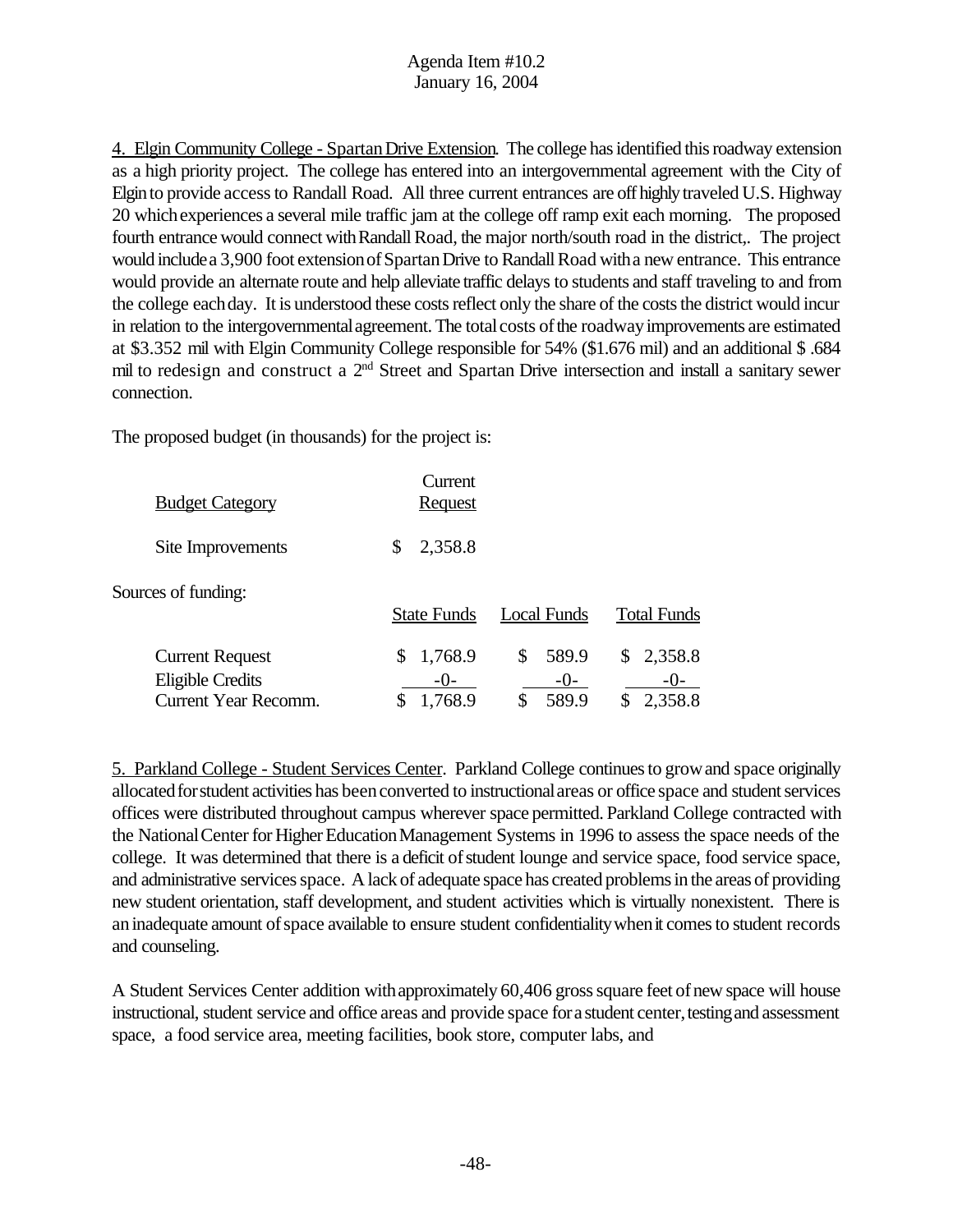support area. The project also includes alteration of sidewalks, drives, and the addition of parking spaces. The new structure would use existing utilities but the power supply will be enhanced and an additional chiller will be added to meet increased cooling demand.

The scope of the project is:

| <b>Room Use Category</b>              | NASF             |
|---------------------------------------|------------------|
| Classrooms                            | 2,175            |
| Laboratories                          | 2,300            |
| <b>Offices</b>                        | 10,385           |
| Study/Library                         | 2,275            |
| General Use                           | 12,796           |
| Special Use                           | 1,500            |
| Support                               | 4,600            |
| <b>Total NASF</b><br><b>Total GSF</b> | 36,031<br>60,406 |
|                                       |                  |

The proposed budget (in thousands) for the project is:

|                                  |                    | Current            |                    |
|----------------------------------|--------------------|--------------------|--------------------|
| <b>Budget Category</b>           |                    | <b>Request</b>     |                    |
| Buildings, Additions, Structures | \$                 | 11,600.1           |                    |
| Equipment                        |                    | 668.5              |                    |
| <b>Utilities</b>                 |                    | 495.0              |                    |
| Site Improvements                |                    | 275.0              |                    |
| Planning                         |                    | 2,436.8            |                    |
| Total                            | \$                 | 15,475.4           |                    |
| Sources of funding:              |                    |                    |                    |
|                                  | <b>State Funds</b> | <b>Local Funds</b> | <b>Total Funds</b> |
| <b>Current Request</b>           | \$11,606.6         | 3,868.8<br>\$      | 15,475.4<br>\$     |
| <b>Eligible Credits</b>          | -0-                | $-0-$              | $-()$              |
| <b>Current Year Recomm.</b>      | \$11,606.6         | \$<br>3,868.8      | \$<br>15,475.4     |

6. William Rainey Harper College - Engineering and Technology Center Renovations. The college has completed a Facilities Study and Master Plan for the district. That master plan gathered responses through a survey instrument from the campus community which identified a need for new space and for renovation and rehabilitation of existing space. Advancements in technology have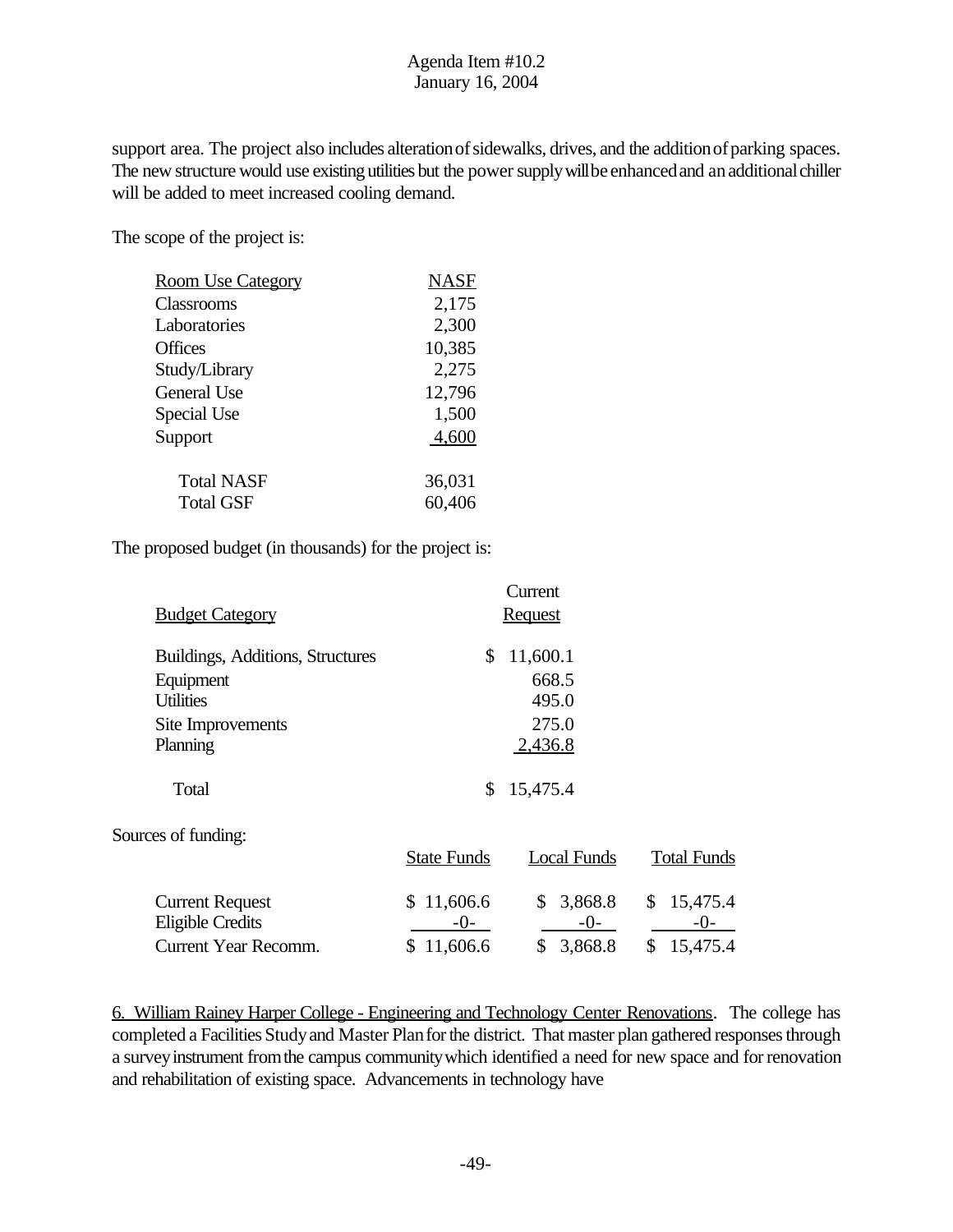greatly impacted the classroom and laboratoryinstructionalexperience. This project will allow the college to renovate and create flexible and adaptable classrooms and laboratories to maximize the use of new technology and developing new teaching methods. Increased enrollment and space demands have increased the need for electrical power, communication lines, computer network infrastructure, and heating and cooling throughout the Engineering and Technology center. Approximately 78,538 gross square feet of space will be renovated in buildings  $G \& H$  to create a more modern learning space for the environment. The proposed renovation would create instructional, office and storage space to accommodate programs and general instructional space for architecture, fashion design/merchandising, fire science, interior design, maintenance technology, refrigeration and air conditioning, division offices, classrooms and labs, and faculty and staff office spaces. The proposed project will also make improvements to the fire protection system, electrical system, HVAC, Plumbing and restrooms for ADA compliance, where necessary.

Current

The proposed budget (in thousands) for the project is:

| <b>Budget Category</b>                                                           |                                 | Cuncin<br><b>Request</b>          |                                      |
|----------------------------------------------------------------------------------|---------------------------------|-----------------------------------|--------------------------------------|
| Equipment<br>Remodeling/Rehabilitation                                           |                                 | \$7,560.6<br>12,795.4             |                                      |
| Total                                                                            |                                 | \$20,356.0                        |                                      |
| Sources of funding:                                                              | <b>State Funds</b>              | Local Funds                       | <b>Total Funds</b>                   |
| <b>Current Request</b><br><b>Eligible Credits</b><br><b>Current Year Recomm.</b> | \$15,267.0<br>$-0-$<br>15,267.0 | \$5,089.0<br>$-()$ -<br>\$5,089.0 | 20,356.0<br>\$<br>$-0$ -<br>20,356.0 |

7. Rend Lake College - Art Program Addition. The college has restricted space for the expansion of a growing art program enrollment (50 percent growth primarily in the studio art class in 1997 and 1998). The art program has expanded over the years to include jewelry, ceramics, printmaking, and sculpting. In the past, the college has temporarily solved these space problems by limiting the size, reducing enrollments or discontinuing programs, such as the music major and theater programs. However, with growing enrollments in the art programs and re-institution of the music and theater programs, the ability to shuffle programs between areas has been diminished. Certain existing space is designed for certain programs such as the backstage area for theater productions, which is currently used for ceramics, print making, and sculpting. This project will allow the college to meet enrollment demands and growth in the programs, as well as using existing space for its intended purpose.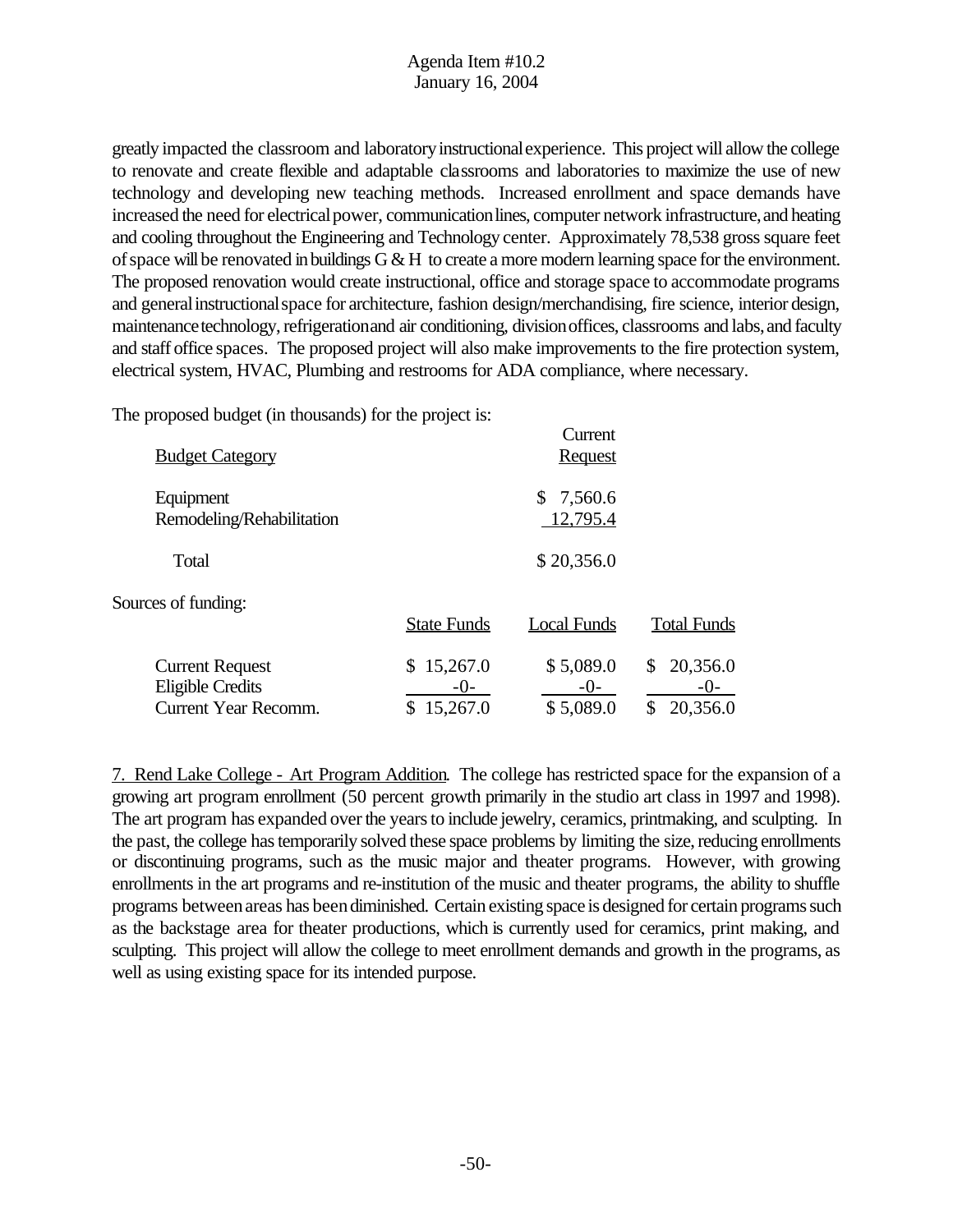The scope of the project is:

| <b>Room Use Category</b> | <b>NASF</b> |
|--------------------------|-------------|
| Laboratories             | 1,808       |
| <b>Total NASF</b>        | 1,808       |
| <b>Total GSF</b>         | 2.200       |

The proposed budget (in thousands) for the project is:

| <b>Budget Category</b>                                    |                    | Current<br><b>Request</b>   |                        |
|-----------------------------------------------------------|--------------------|-----------------------------|------------------------|
| Buildings, Additions, Structures<br>Equipment<br>Planning |                    | 380.6<br>\$<br>18.6<br>75.4 |                        |
| Total                                                     |                    | 474.6<br>\$                 |                        |
| Sources of funding:                                       | <b>State Funds</b> | <b>Local Funds</b>          | <b>Total Funds</b>     |
| <b>Current Request</b><br><b>Eligible Credits</b>         | \$<br>356.1<br>-0- | \$<br>118.5<br>$-0-$        | \$<br>474.6<br>$-()$ - |

Current Year Recomm. \$ 356.1 \$ 118.5 \$ 474.6

8. Lake Land College - Rural Development Technology Center. Lake Land College responded to the need for a presence in the southern portion of their district by locating and building the Kluthe Center in Effingham, Illinois, in 1995. This has served the needs of the college, community, and businesses very well. The center's success can be measured by the 1,000 students who enroll at the Kluthe Center each semester. The college can not enroll more students in the existing facilities. In order to expand program offerings in the areas of Speech Language Pathology Assistant;, Desktop Publishing; and Heating, Ventilation, Air Conditioning and Refrigeration and to create a Hands On Training (HOT) Laboratory, general education classrooms space, and maintenance area, the college proposes to expand the Kluthe Center by building a new building on the same location in Effingham as the existing Kluthe Center.

A Rural Development Technology Center Building addition consisting of a multi-story structure with approximately 36,000 gross square feet will provide additional permanent space to meet the demands of a growing student population and allow expansion and growth of services to the southern region of the district. The project includes additional parking lot space, sidewalks, lighting and landscaping, water connection and plumbing work, HVAC and electrical work to accommodate the new building.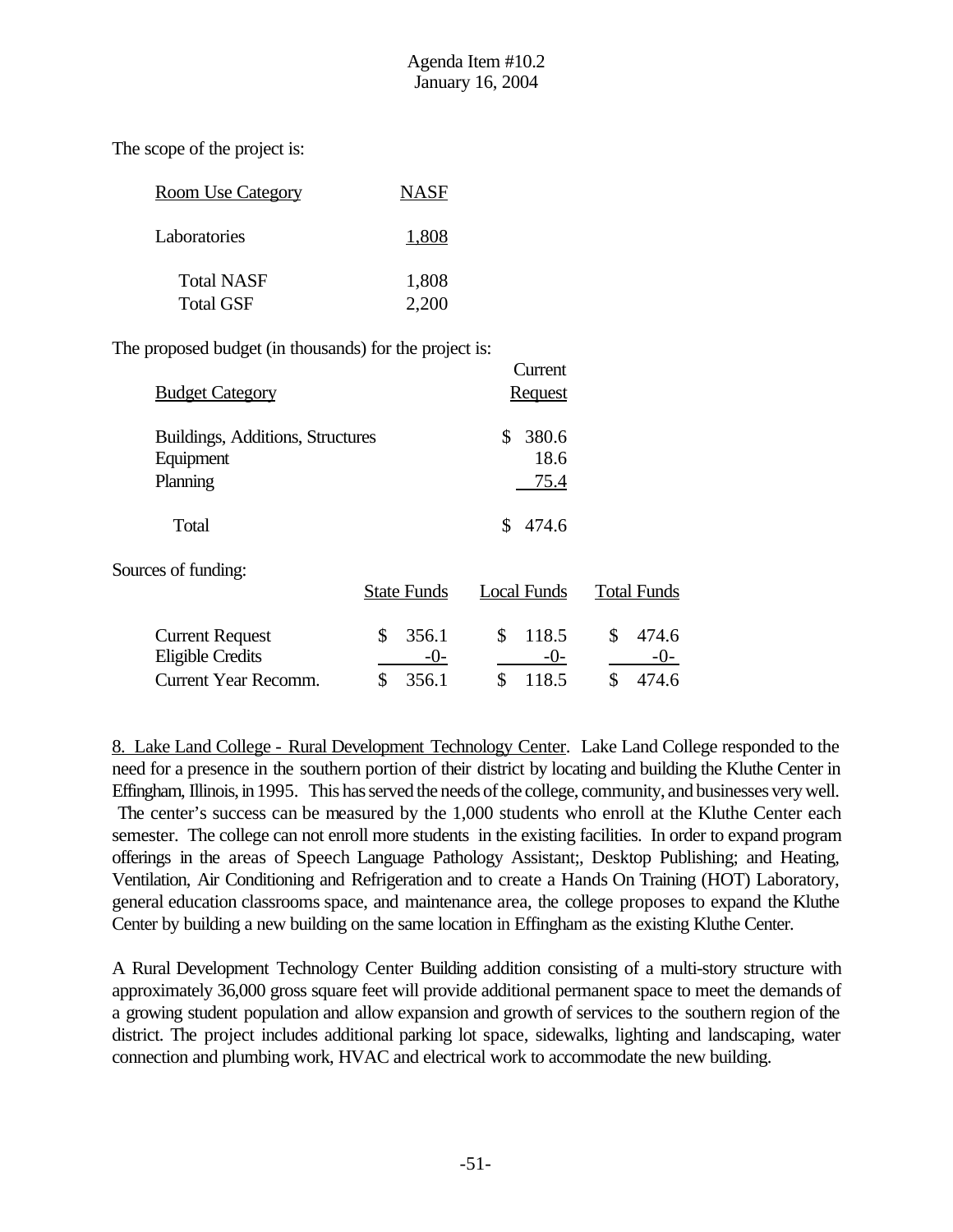The scope of the project is:

| <b>Room Use Category</b> | <b>NASF</b> |
|--------------------------|-------------|
| Classrooms               | 7,800       |
| Laboratories             | 8,000       |
| <b>Offices</b>           | 2,100       |
| Study                    | 2,300       |
| <b>General Use</b>       | 3,000       |
| Support                  | 2,000       |
| Total NASF               | 25,200      |
| <b>Total GSF</b>         | 36,000      |

The proposed budget (in thousands) for the project is:

|                                  |                    | Current       |                    |
|----------------------------------|--------------------|---------------|--------------------|
| <b>Budget Category</b>           |                    | Request       |                    |
| Buildings, Additions, Structures |                    | \$<br>4,776.4 |                    |
| Land                             |                    | 177.7         |                    |
| Equipment                        |                    | 984.1         |                    |
| <b>Utilities</b>                 |                    | 50.9          |                    |
| Site Improvements                |                    | 894.2         |                    |
| Planning                         |                    | 580.6         |                    |
| Total                            |                    | 7,463.9<br>\$ |                    |
| Sources of funding:              |                    |               |                    |
|                                  | <b>State Funds</b> | Local Funds   | <b>Total Funds</b> |
| <b>Current Request</b>           | \$<br>5,597.9      | \$<br>1,866.0 | \$<br>7,463.9      |
| <b>Eligible Credits</b>          | $-()$ –            | $-()$         |                    |

Current Year Recomm. \$ 5,597.9 \$ 1,866.0 \$ 7,463.9

9. College of DuPage - InstructionalCenter Noise Abatement. The Instructional Center was completed in 1971 and is a 475,000 gross square feet main teaching facility located on the main campus. Since 1971, headcount increased from 8,705 to the 36,322 range. It is estimated that over 40% of the students who attended COD were enrolled in classes that met in the Instructional Center. The college used localfunds to meet the growing demand for new instructional space; therefore, the college did not make renovations to the originalbuildings oncampus as needed . The Instructional Center contains two 655 foot corridors and four 205 foot cross halls with nine foot ceilings. The structure is mostly brick with some wallboard ceilings, brick floors, and some glass and doorways. The structural design and materials combined with the long hallways make these spaces, classrooms, and office spaces very noisy with foot traffic, conversations, and rolling carts. The college has taken measures in an attempt to reduce noise levels but the problem persists. The college proposes to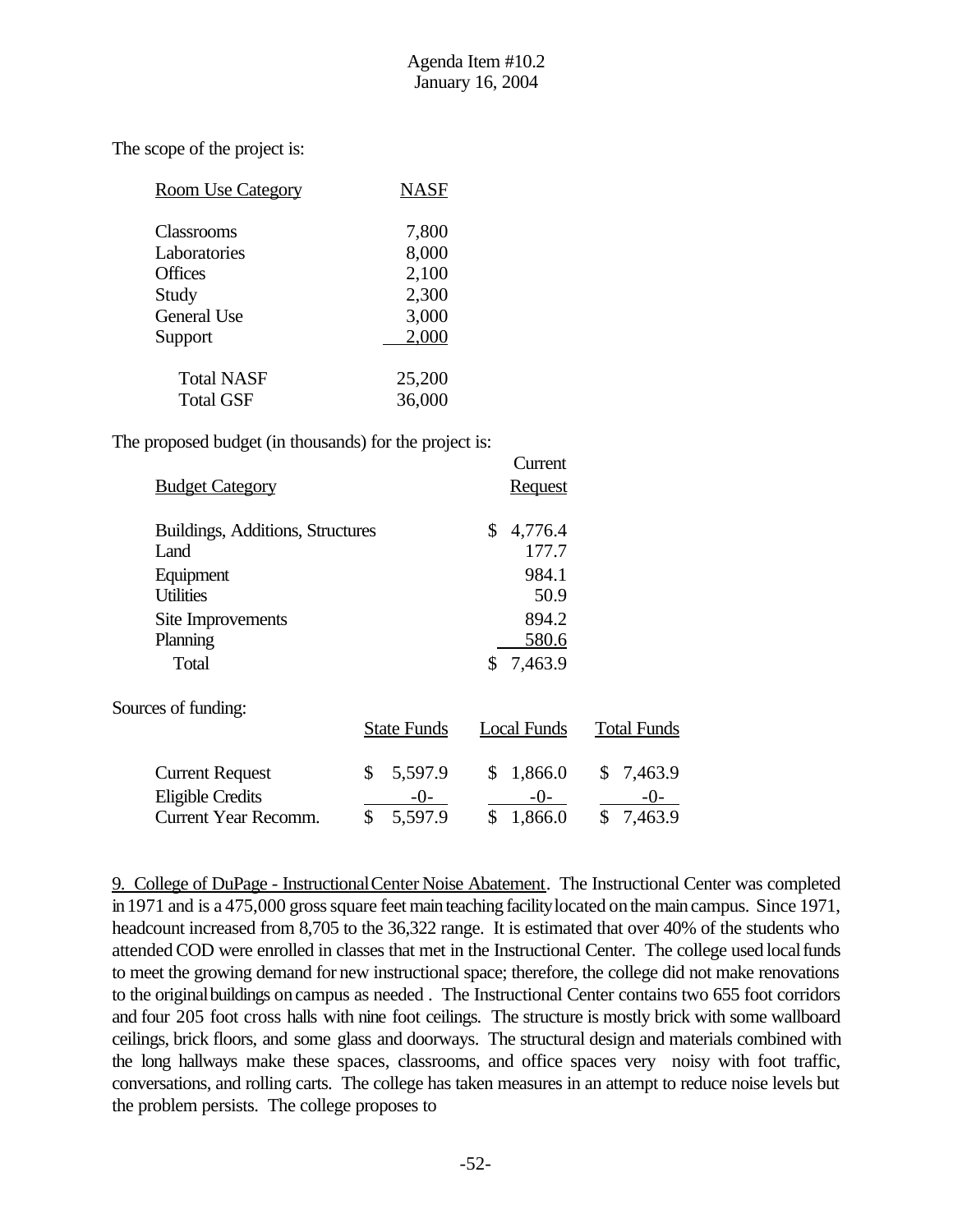install acoustical ceilings (ACP Snap Tight System) and wall mounted acoustical panels in all public corridors and lounge areas of the Instructional Center in order to reduce noise levels and disruptions in classrooms and offices.

The proposed budget (in thousands) for the project is:

| <b>Budget Category</b>                                                           |                                            | Current<br><b>Request</b>               |                                         |
|----------------------------------------------------------------------------------|--------------------------------------------|-----------------------------------------|-----------------------------------------|
| Remodeling/Rehabilitation<br>Planning<br>Total                                   |                                            | 1,389.4<br>\$<br>115.4<br>1,504.8<br>\$ |                                         |
| Sources of funding:                                                              | <b>State Funds</b>                         | Local Funds                             | <b>Total Funds</b>                      |
| <b>Current Request</b><br><b>Eligible Credits</b><br><b>Current Year Recomm.</b> | \$<br>1,128.6<br>$+113.0$<br>\$<br>1,241.6 | 376.2<br>S<br>$-113.0$<br>263.2<br>\$   | 1,504.8<br>\$<br>$-0-$<br>\$<br>1,504.8 |

10. William Rainey Harper College - One Stop/Admissions and Student Life Center. Due to original decentralized design, access to student services is difficult on the 200 acre main campus with offices distributed randomly across five of its 18 buildings. This fragmentation causes prospective students to search for needed services, such as the Admissions Office located in an inner campus building without ease of access to parking. Growth and change in student population over the years has given rise to needed services without additional space. For example, the college has experienced a large growth in ethnic minority students now representing 33 percent of the student population. Important retention services, such as multicultural affairs and financial aid, have long outgrown their original space. College staff have done their best to accommodate student needs, but the practice of trying to create needed space within the existing structure has resulted in reduced quality of the spaces actually utilized. The campus recognizes the need for a more centralized student service facility to assist with student acclimation and retention, as well as one stop convenience for neededassistance. Further, demographic information gathered from the public school districts project a 20 percent increase in traditional age students through 2008. This projected growthwith other changes in student demographics require a new approach to campus life allowing ease of access to campus services, activities, and social spaces that are appealing and welcoming. The college proposes to construct a two story 44,174 gross square foot One Stop/Admissions Center building that would be more centralized and in an area less disruptive to classroominstructionand a two story 64,608 gross square footCampus/Student Life Center. These two structures will total 108,782 gross square feet. Existing parking spaces are thought to be adequate for increased enrollments but the project does include some visitor parking spaces. While the project budget does not reflect necessary site improvements in preparation for the construction of these buildings, such site improvements will be necessary and would include extending the utilities tunnel for fiber, steam,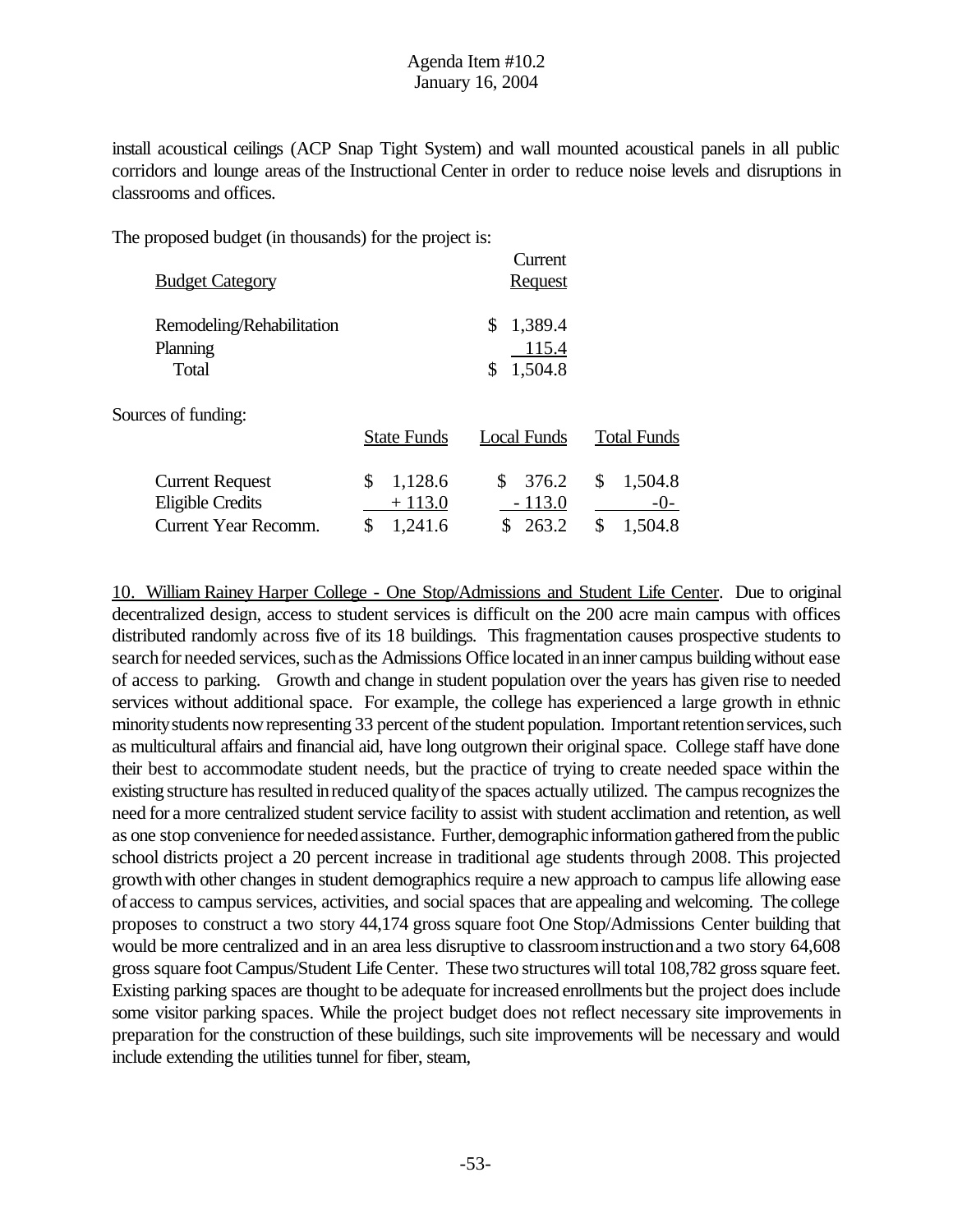and a chilled water loop. The site improvements will be completed as part of a separately funded project with Capital Development Board coordination. The college is pursuing the funding to support this portion of the project.

The scope of the project is:

|                          | One Stop               | Campus Life |  |
|--------------------------|------------------------|-------------|--|
| <b>Room Use Category</b> | <b>Admissions NASF</b> | <b>NASF</b> |  |
|                          |                        |             |  |
| <b>Classrooms</b>        | 1,800                  | 2,450       |  |
| Laboratories             | 3,160                  | 1,125       |  |
| <b>Offices</b>           | 11,656                 | 17,745      |  |
| Special Use              |                        | 250         |  |
| General Use              | 5,529                  | 16,900      |  |
| Support                  | 5,434                  | 705         |  |
| <b>Health Care</b>       |                        | 1,175       |  |
| Unclassified             | 30                     | 30          |  |
| <b>Total NASF</b>        | 27,609                 | 40,380      |  |
| <b>Total GSF</b>         | 44,174                 | 64,608      |  |

The proposed budget (in thousands) for the project is:

| <b>Budget Category</b>                                                           |                                                | Current<br><b>Request</b>                   |                                           |
|----------------------------------------------------------------------------------|------------------------------------------------|---------------------------------------------|-------------------------------------------|
| Buildings, Additions, Structures<br>Equipment<br>Total                           |                                                | 32,914.2<br>4,160.0<br>37,074.2             |                                           |
| Sources of funding:                                                              | <b>State Funds</b>                             | <b>Local Funds</b>                          | <b>Total Funds</b>                        |
| <b>Current Request</b><br><b>Eligible Credits</b><br><b>Current Year Recomm.</b> | 27,805.7<br>\$<br>$+3,015.7$<br>\$<br>30,821.4 | \$<br>9,268.5<br>(3,015.7)<br>6,252.8<br>\$ | 37,074.2<br>\$<br>$-()$<br>\$<br>37,074.2 |

11. Illinois Valley Community College - Community Instructional Center. In February 1998, a College Master Plan (CMP) was completed which thoroughly examined space utilization of campus buildings, programmatic needs in conjunction with the college mission, future curricular and academic student support needs, and current and future technology considerations. Students, faculty, and staff as well as focus groups from business, industry, district feeder high schools, and the public at large was involved in the CMP process. The process highlighted the need for new facilities and renovation of existing facilities.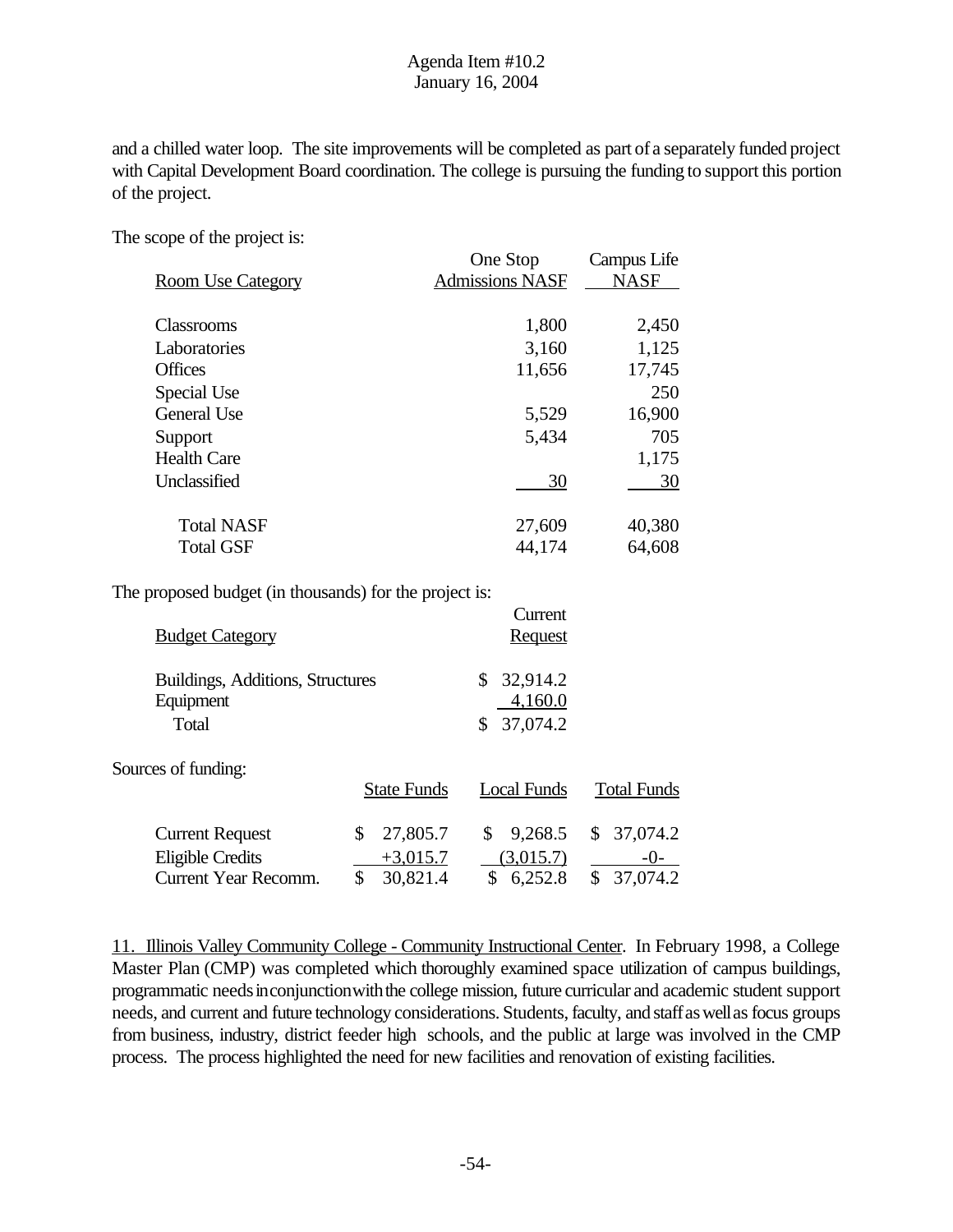New space is needed for enrollment services (admissions, registration and records, assessment, counseling, financial aid, bursar, bookstore, career planning, and placement), lab school for the Early Childhood Education Program and Child Care Center, Business and Industrial Center, Small Business Development Center, technology readyclassrooms, conference rooms, distance learning capabilities, student life space (lounges, student organization office, activities programming office, meeting space), dining and food preparation areas, and additional storage space for speech and theater offerings. The new building will serve as the new main entrance point for the campus and better connection of the main campus with the east campus.

 $C_{\text{source}}$ 

The scope of the project is:

| <b>Room Use Category</b> | NASF   |
|--------------------------|--------|
| Classrooms               | 4,912  |
| Laboratories             | 9,600  |
| Offices                  | 11,129 |
| Study                    | 1,332  |
| Special Use              | 24,028 |
| General Use              | 1,200  |
| Support                  | 12,000 |
| <b>Total NASF</b>        | 64,201 |
| <b>Total GSF</b>         | 87,355 |

The proposed budget (in thousands) for the project is:

|                                  |                    | Current           |                    |
|----------------------------------|--------------------|-------------------|--------------------|
| <b>Budget Category</b>           |                    | <b>Request</b>    |                    |
| Buildings, Additions, Structures |                    | 13,003.9<br>\$    |                    |
| Equipment                        |                    | 1,729.6           |                    |
| <b>Utilities</b>                 |                    | 0                 |                    |
| Site Improvements                |                    | 283.8             |                    |
| Remodeling/Rehabilitation        |                    | $\mathbf{\Omega}$ |                    |
| Planning                         |                    | 1,212.9           |                    |
| Total                            |                    | 16,230.2          |                    |
| Sources of funding:              |                    |                   |                    |
|                                  | <b>State Funds</b> | Local Funds       | <b>Total Funds</b> |
| <b>Current Request</b>           | 12,172.6<br>\$     | \$4,057.6         | 16,230.2<br>\$     |
| <b>Eligible Credits</b>          | $-()$ -            | $-0-$             |                    |
| <b>Current Year Recomm.</b>      | \$<br>12,172.6     | \$4,057.6         | \$<br>16,230.2     |
|                                  |                    |                   |                    |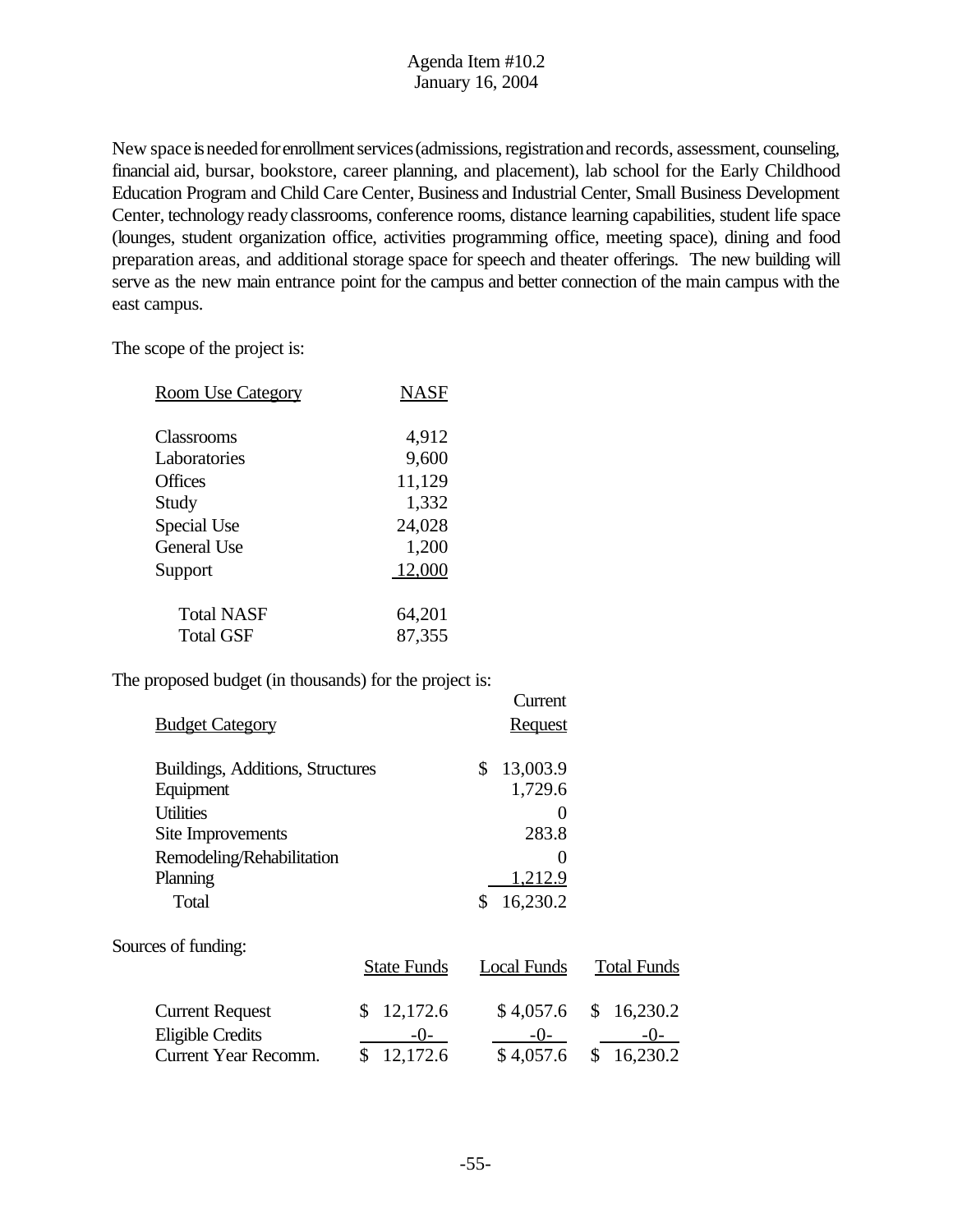12. Lake Land College - Technology Building Phase II. The Lake Land campus was originally designed to serve a student body of approximately 2,200 FTE. It is presently serving over 3,000 FTE, and future indicators point to continued long-term growth. Technology Division Programs, such as architectural constructionstechnology, drafting, computer-aided drafting, electronics engineering, electronicstechnician, industrial maintenance technology, computer integrated manufacturing technology, mechanical-electrical technology, and print maintenance technology and the Network Administration Program, are all existing programs which are fragmented in various existing campus buildings. This Phase II project would allow the college to develop a Center for Technical Education to bring all these program areas under one roof. Growth in programs over the years has created intense competition for space with some programs, students, and enrollments suffering from inadequate space.

A new Center for Technical Education Building consisting of approximately 35,000 gross square feet will provide permanent space to consolidate related programmatic areas of study into one facility, allow sharing ofinstructionalequipment and partnering between instructors, and create a richerlearning environment for students as they are presented with opportunities for interaction that are not currently available. Further, 6,000 gross square feet of temporary space would be eliminated with the funding and completion of this project. The project includes additional parking lot space, a second access road, sidewalks and landscaping, water connection and plumbing work, HVAC and electrical work to accommodate the new building. The college received a planning appropriation of \$575,000 with the allocation of fiscal year 2003 capital funding.

The scope of the project is:

| <b>Room Use Category</b> | <b>NASF</b> |
|--------------------------|-------------|
| Classrooms               | 6,400       |
| Laboratories             | 13,100      |
| <b>Offices</b>           | 1,000       |
| Study                    | 4,000       |
| <b>Total NASF</b>        | 24,500      |
| <b>Total GSF</b>         | 35,000      |

The proposed budget (in thousands) for the project is:

|                                  | Prior   |    | Current               |   | Total   |
|----------------------------------|---------|----|-----------------------|---|---------|
| <b>Budget Category</b>           | Years   |    | Request Project Costs |   |         |
| Buildings, Additions, Structures | \$84.2  | S. | 6,151.6               | S | 6,235.8 |
| Equipment                        |         |    | 572.1                 |   | 572.1   |
| <b>Utilities</b>                 |         |    | 78.6                  |   | 78.6    |
| Site Improvements                |         |    | 601.0                 |   | 601.0   |
| Planning                         | 682.5   |    | $-0-$                 |   | 682.5   |
| Total                            | \$766.7 |    | 7,403.3               |   | 8,170.0 |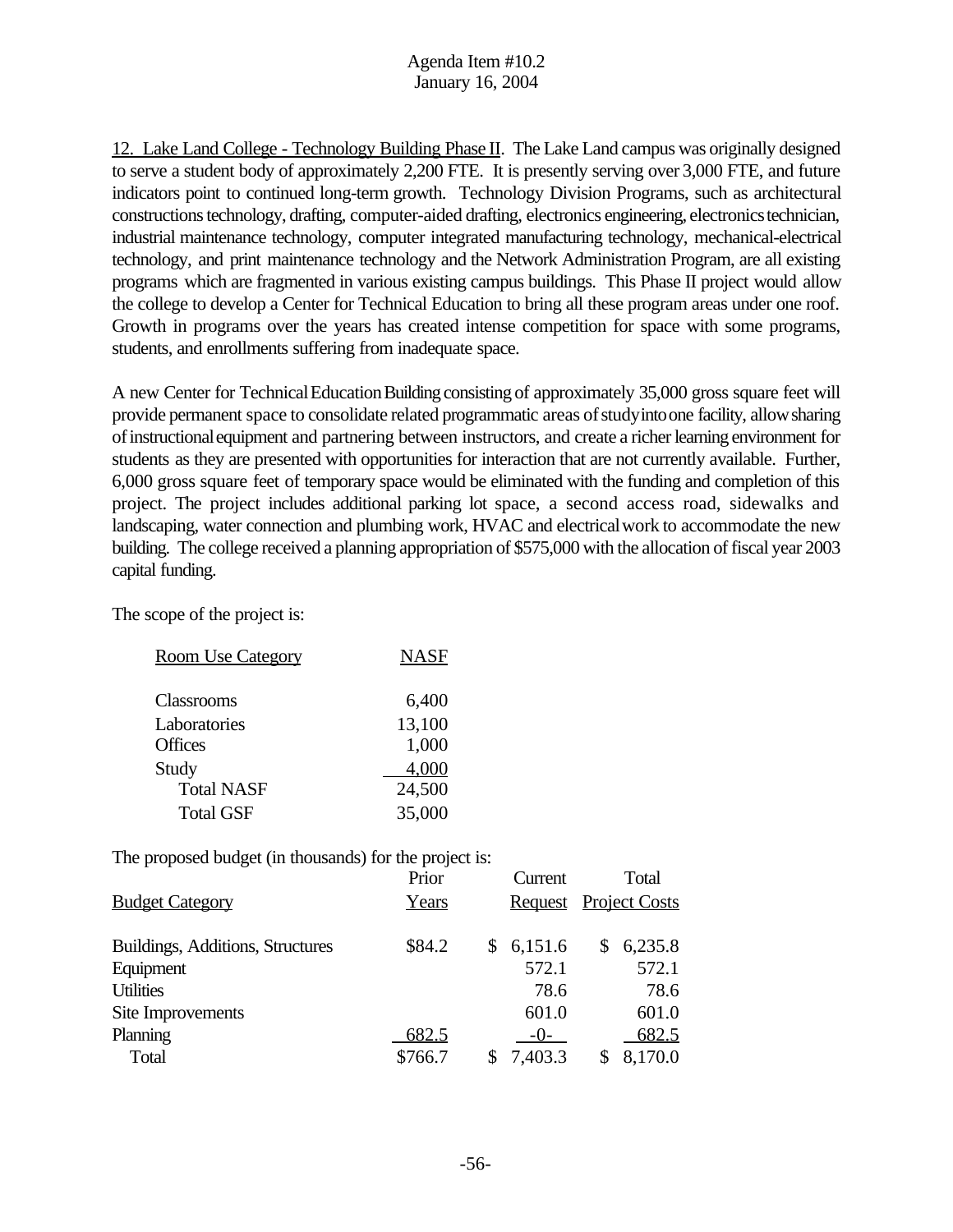| Sources of funding:                               |                    |                    |               |                    |
|---------------------------------------------------|--------------------|--------------------|---------------|--------------------|
|                                                   | <b>State Funds</b> | <b>Local Funds</b> |               | <b>Total Funds</b> |
| <b>Current Request</b><br><b>Eligible Credits</b> | \$6,127.5<br>$-0-$ | \$2,042.5<br>$-()$ | <sup>\$</sup> | 8,170.0<br>$-()$   |
| Prior Year's Appropriation                        | (575.0)            | (191.7)            |               | 766.7)             |
| Current Year Recomm.                              | 5,552.5            | 1,850.8            |               | 7,403.3            |

13. College of Lake County - Student Services Building. The college is in need of a new Student Services Building to provide a "seamless student services area" that will coordinate and integrate various student academic support systems in order to strengthenstudent retention and success. As existing space has been remodeled over the years to meet the needs of enrollment and retention services, these essential student services have become fragmented making it difficult to effectively meet the needs of students and community members attending the college.

The proposed Student Services Building would centralize the key services needed by prospective students, new students, and current students pursuing their educationalgoals. The building would consolidate units of the college into sub modules. The sub modules of the college would support student entrance and success, including recruitment, admissions and records, counseling, financial aid, testing center, bookstore, food services, activities, clubs and organizations; adult education, continuing education; and the Vice President ofStudent Development's office. This centralization of services would make it easier for students to use the services of the college and make the information flow more effective and efficient.

A new Student Services Building consisting of 162,438 gross square feet will position the college to be more effective in dealing with the students and strengthen student retention and success. Approximately 53,373 existing gross square feet (36,308 assignable square feet) of space vacated by relocation of programs and services into the new buildingwould also be remodeled. Much of the space to be vacated consists of office space and would need to be remodeled for other planned use. This project would replace 61,291 gross square feet of temporary space.

The scope of the project is:

| <b>Room Use Category</b> | <b>NASF</b> |
|--------------------------|-------------|
| Classrooms               | 11,357      |
| <b>Offices</b>           | 28,689      |
| Study                    | 6,910       |
| Special Use              | 7,120       |
| <b>General Use</b>       | 43,006      |
| Support                  | 5,260       |
| <b>Total NASF</b>        | 102,342     |
| <b>Total GSF</b>         | 162,438     |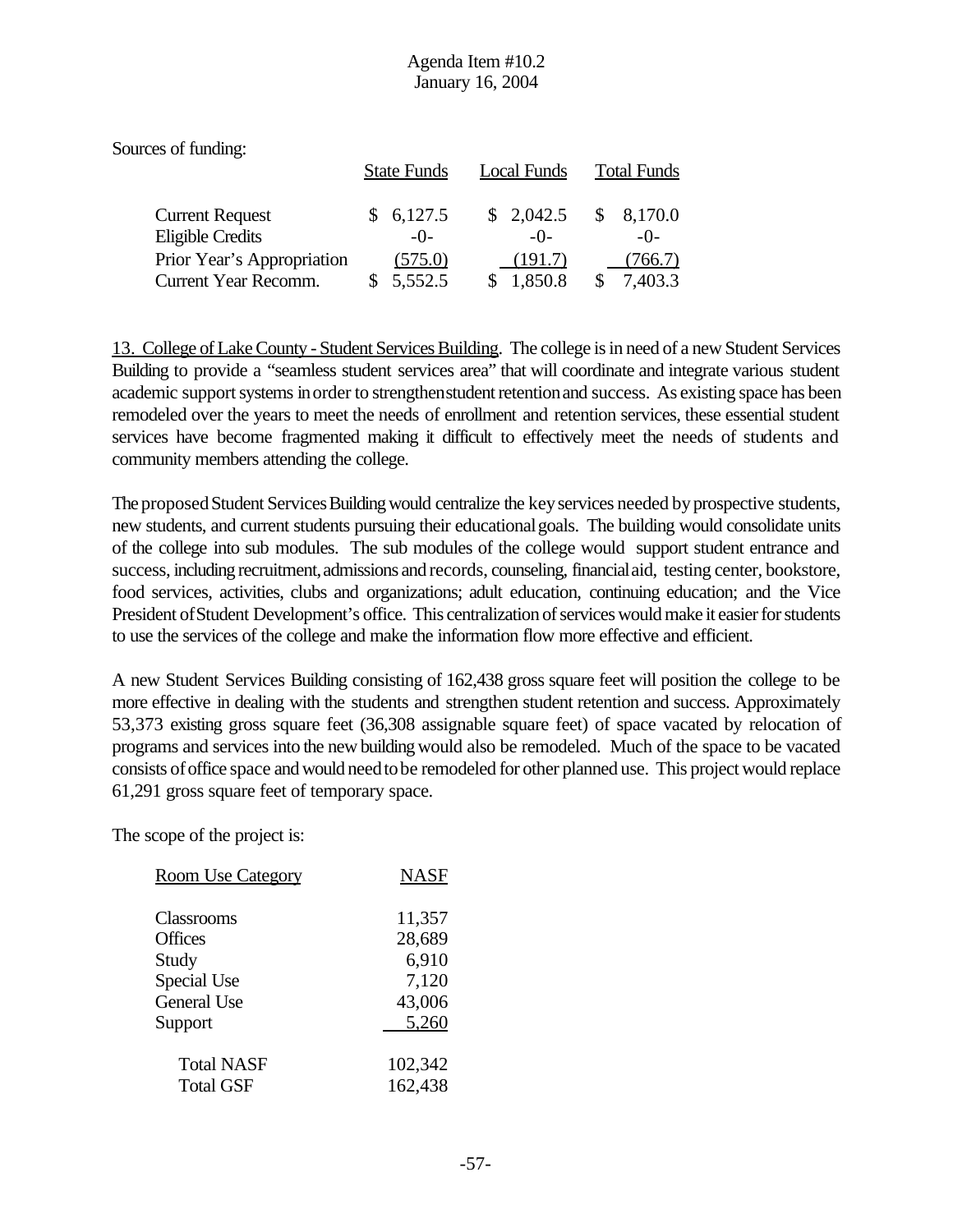The proposed budget (in thousands) for the project is:

|                                  |                    | Current        |                    |
|----------------------------------|--------------------|----------------|--------------------|
| <b>Budget Category</b>           |                    | <b>Request</b> |                    |
| Buildings, Additions, Structures |                    | 37,642.7<br>\$ |                    |
| Equipment                        |                    | 3,581.5        |                    |
| <b>Utilities</b>                 |                    | 523.3          |                    |
| Remodeling/Rehabilitation        |                    | 1,929.6        |                    |
| Site Improvements                |                    | 816.8          |                    |
| Total                            |                    | 44,493.9<br>\$ |                    |
| Sources of funding:              |                    |                |                    |
|                                  | <b>State Funds</b> | Local Funds    | <b>Total Funds</b> |
| <b>Current Request</b>           | 33,370.4<br>\$     | \$11,123.5     | 44,493.9<br>\$     |
| <b>Eligible Credits</b>          | $-()$ -            | $-0-$          | $-()$              |
| <b>Current Year Recomm.</b>      | 33,370.4<br>\$     | \$11,123.5     | \$<br>44,493.9     |

14. Heartland Community College - Workforce Development Center. The college seeks approvalofthe addition of a Workforce Development Center on the permanent campus site. The college currently is in the process of developing the first phase of their new campus development in Normal. The college proposes this new building to integrate technical education for district students, provide customized training for local businesses and industries, and offer employees and employers opportunities to improve and update workforce skills. The college intends to locate many of the activities conducted by the Corporate Education Division of the college in the proposed facilities and blend credit course and workforce training side by side.

A Workforce Development Center Building addition consisting of a multi-story structure with approximately 78,167 gross square feet of space to serve as a comprehensive economic development resource dedicated to providing direct assistance to area business and industry and to provide a broad range of degree granting educational programs, applied training, and technical assistance specifically designed to serve the business and industrial community. The construction of this building would be an investment in the future of Illinois to help assure industries gain competitively and the Illinois economy remains strong. Utilities would be provided to the building through an underground tunnel to complete a redundant loop for heating, cooling, and electrical service in conjunction with Phase I of their campus development project. This project would eliminate the need to lease 41,380 gross square feet of space. The district received \$1,200,000 in fiscal year 2003 to start planning the project. Planning costs are included in the buildings, additions, and structures budget line in the following analysis.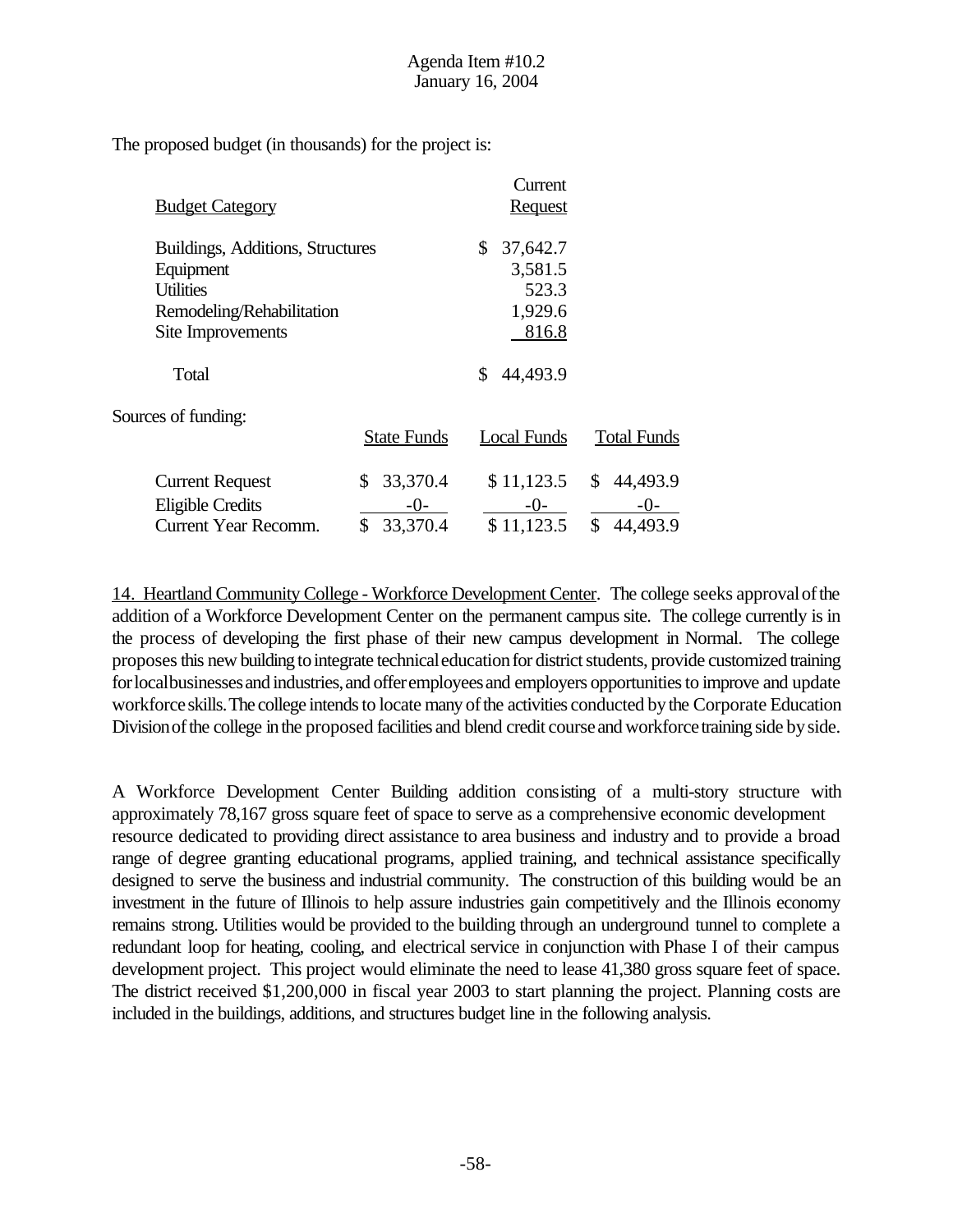The scope of the project is:

| <b>Room Use Category</b> | NASF   |
|--------------------------|--------|
| Classrooms               | 17,500 |
| Laboratories             | 21,550 |
| <b>Offices</b>           | 3,900  |
| Study                    | 1,600  |
| <b>General Use</b>       | 2,350  |
| Support                  | 2,700  |
| <b>Total NASF</b>        | 49,600 |
| <b>Total GSF</b>         | 78,167 |

The proposed budget (in thousands) for the project is:

|                                  | Prior              | Current            | Total                |
|----------------------------------|--------------------|--------------------|----------------------|
| <b>Budget Category</b>           | Year's             | <b>Request</b>     | <b>Project Costs</b> |
| Buildings, Additions, Structures | \$1,600.0          | 13,090.7<br>\$     | 14,690.7<br>\$       |
| Equipment                        |                    | 1,545.0            | 1,545.0              |
| <b>Utilities</b>                 |                    | 2,070.0            | 2,070.0              |
| Site Improvements                | $-()$              | 293.0              | 293.0                |
| Total                            | \$1,600.0          | 16,998.7<br>\$     | \$<br>18,598.7       |
| Sources of funding:              |                    |                    |                      |
|                                  | <b>State Funds</b> | <b>Local Funds</b> | <b>Total Funds</b>   |
| <b>Current Request</b>           | 13,949.0<br>\$     | 4,649.7<br>\$      | \$18,598.7           |
| <b>Eligible Credits</b>          | $-0-$              | $-0-$              | $-0-$                |
| Prior Year's Appropriation       | ,200.0)            | (400.0)            | (1,600.0)            |
| <b>Current Year Recomm.</b>      | \$<br>12,749.0     | \$<br>4,249.7      | \$<br>16,998.7       |

15. Richland Community College - Student Success Center and Addition. The college has conducted an enrollment management study to review how students progress through the institution. Enrollment management encompasses all activities associated withstudent college choice, student transitions, student course selection, student retention, student attrition, and student outcomes. Facilities play an important part of enrollment management efforts. Currently, much of the space dedicated to serving students was designed for a smaller student load, has been reconfigured to account for growth, and has a poor pedestrian flow. Certain activities, such as the Career Center and Transfer Center, are located in space away from the other student services and have poor visibility. Due to the location, many students are unaware that the college has these services. Relocating these services will provide a greater visibility and increased utilization.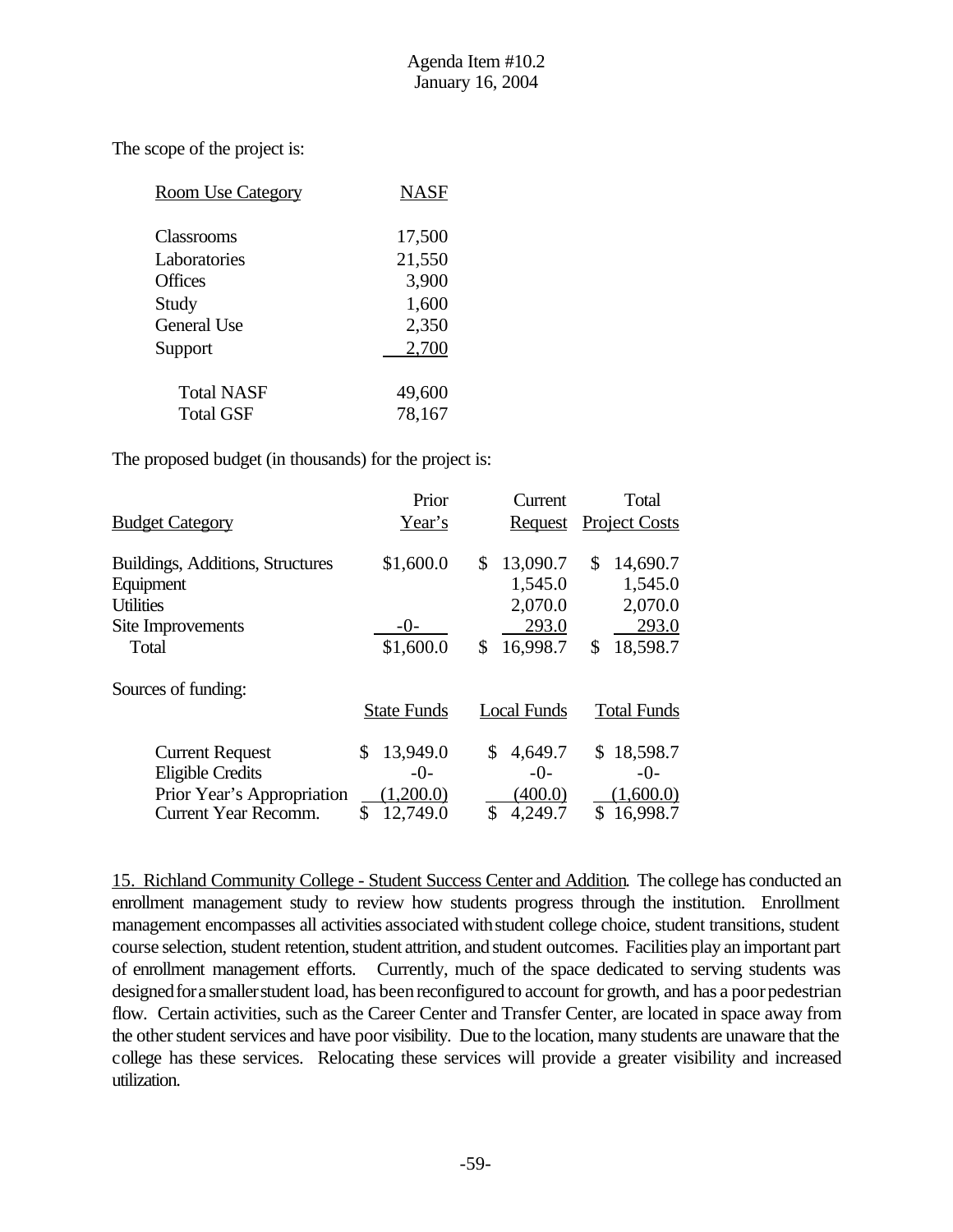The college seeks to make physical modifications to facilities which will help maintain student enrollments in a declining population environment and better facilitate the students progress and development. An additionto allowthe restructuring and relocationand development of a Student SuccessCenterstaffed by trained knowledgeable individuals serving as a front line for the most needed services and information. The Student Success Center will provide space that is student centered, easily accessible, and programmatically functional resulting in enhanced customer service and improved efficiency. It is proposed that the Student Success Center be accommodated by the relocation of administrative functions, common workspace, storage, food preparation area, and the board of trustees' meeting room. This will be accomplished with the construction of a one story 13,187 gross square foot North Wing Entrance additionwhich includes a 700 square foot area for the Career Services function which will be built adjacent to the student service operations. Approximately 13,909 gross square feet of vacated space will then be renovated to house student services, grant programs, and provide common meeting spaces.

The scope of the project is:

| <b>Room Use Category</b> | <b>NASF</b> |
|--------------------------|-------------|
| <b>Offices</b>           | 7,190       |
| Study                    | 275         |
| <b>General Use</b>       | 120         |
| Support                  | 500         |
| <b>Total NASF</b>        | 8,085       |
| <b>Total GSF</b>         | 13,187      |

The proposed budget (in thousands) for the project is:

| <b>Budget Category</b>           |                    | Current<br><b>Request</b> |                    |
|----------------------------------|--------------------|---------------------------|--------------------|
| Buildings, Additions, Structures |                    | 2,373.0<br>\$             |                    |
| Equipment                        |                    | 252.0                     |                    |
| Remodeling/Rehabilitation        |                    | 864.0                     |                    |
| Site Improvements                |                    | 35.0                      |                    |
| Total                            |                    | \$3,524.0                 |                    |
| Sources of funding:              |                    |                           |                    |
|                                  | <b>State Funds</b> | <b>Local Funds</b>        | <b>Total Funds</b> |
| <b>Current Request</b>           | \$2,643.0          | \$881.0                   | \$3,524.0          |
| Eligible Credits                 | $-0-$              | $-0-$                     | $-()$              |
| <b>Current Year Recomm.</b>      | \$2,643.0          | \$881.0                   | \$3,524.0          |

16. Illinois Eastern/Lincoln Trail College - Center for Technology. The college is using approximately 27,800 gross square feet of 30 year old temporary building space to house many of its instructional programs. These temporary buildings have each outlived their expected service life and are in a deteriorated state. Programs, such as Engineering, Drafting, Office Careers, Business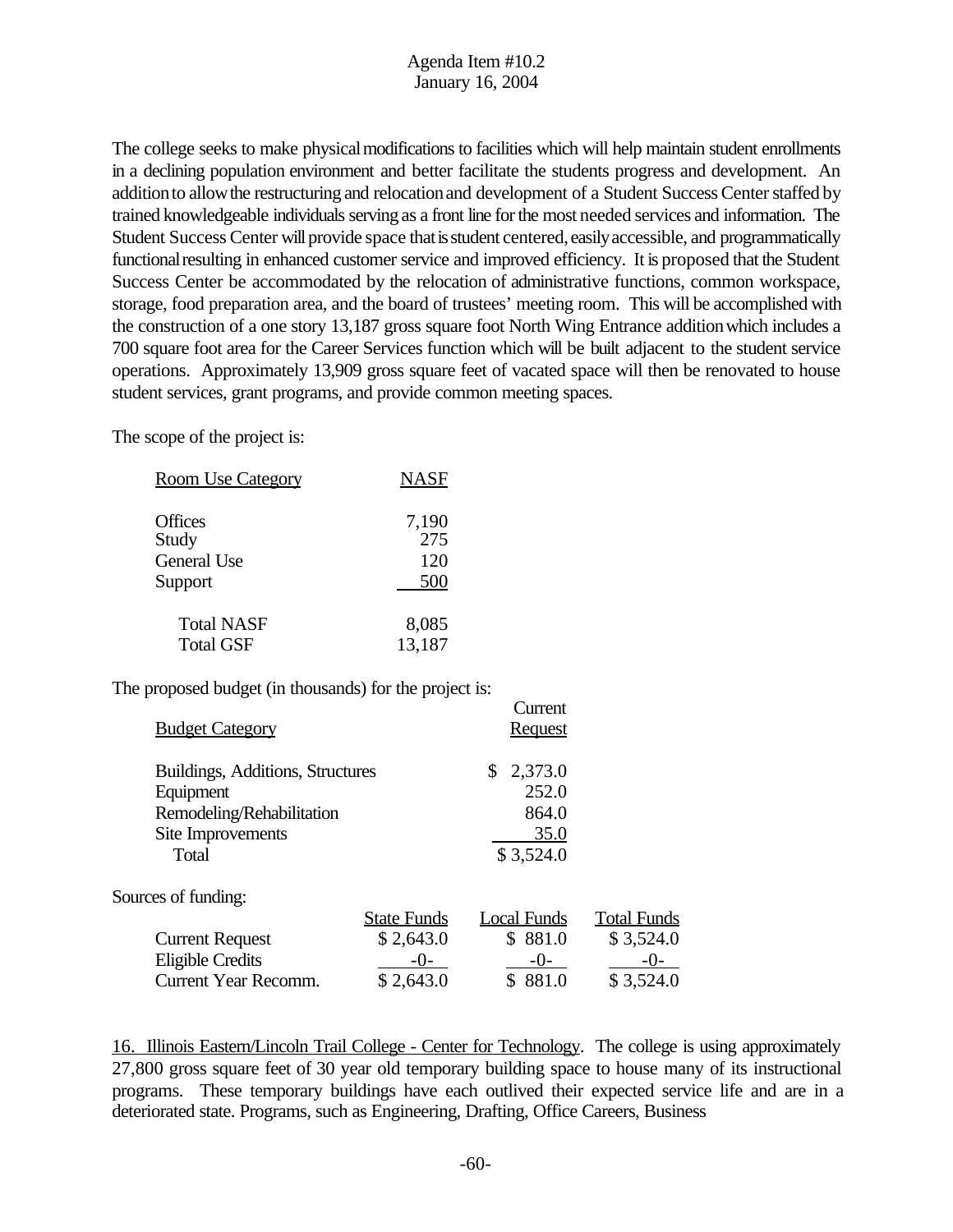Careers, Computer Business Systems, Microcomputer Support, Cisco Certification, Information Processing, Air Conditioning/Refrigeration and Sheet Metal Technology, have developed during the past 30 years. They enroll over 300 students and have outgrown space originally allocated for them.

The college proposes to build a one-story 30,152 gross square foot building for several of the college's technical programs. The college will consider a remodeling project of the vacated space at a later date. Further, this project eliminates the need for five temporary buildings totaling 27,800 gross square feet of space. These five temporary buildings will be razed as part of the construction of the Center for Technology.

The scope of the project is:

| <b>Room Use Category</b> | <b>NASF</b> |
|--------------------------|-------------|
| Classrooms               | 5,600       |
| Laboratories             | 9,300       |
| <b>Offices</b>           | 1,000       |
| Study                    | 4,000       |
| <b>Total NASF</b>        | 19,900      |
| <b>Total GSF</b>         | 30,152      |

The proposed budget (in thousands) for the project is:

| <b>Budget Category</b>                                                           |                                       | Current<br><b>Request</b>                 |                                       |
|----------------------------------------------------------------------------------|---------------------------------------|-------------------------------------------|---------------------------------------|
| Buildings, Additions, Structures                                                 |                                       | \$7,026.0                                 |                                       |
| Sources of funding:                                                              | <b>State Funds</b>                    | Local Funds                               | <b>Total Funds</b>                    |
| <b>Current Request</b><br><b>Eligible Credits</b><br><b>Current Year Recomm.</b> | 5,270.0<br>S<br>540.3<br>5,810.3<br>S | \$<br>1,756.0<br>(540.3)<br>1,215.7<br>\$ | 7,026.0<br>S<br>$-()$<br>7,026.0<br>S |

17. Joliet Junior College - Student Support Center/Remodeling of Additional Classrooms. The current configuration of the student services offices was established 26 years ago when the college was much smaller and services were more segregated. The layout of the first floor of Building J no longer provides for a logical flow of student traffic throughout the registrationand admissions process nor does it provide adequate space for the number of students the college now serves. Further, the opening of two new district high schools in Will county and a projected growth of high school graduates of 5 percent per year over the next five years both couple to cause the college to review space needs and the use ofspace to provide for more efficient centralization of student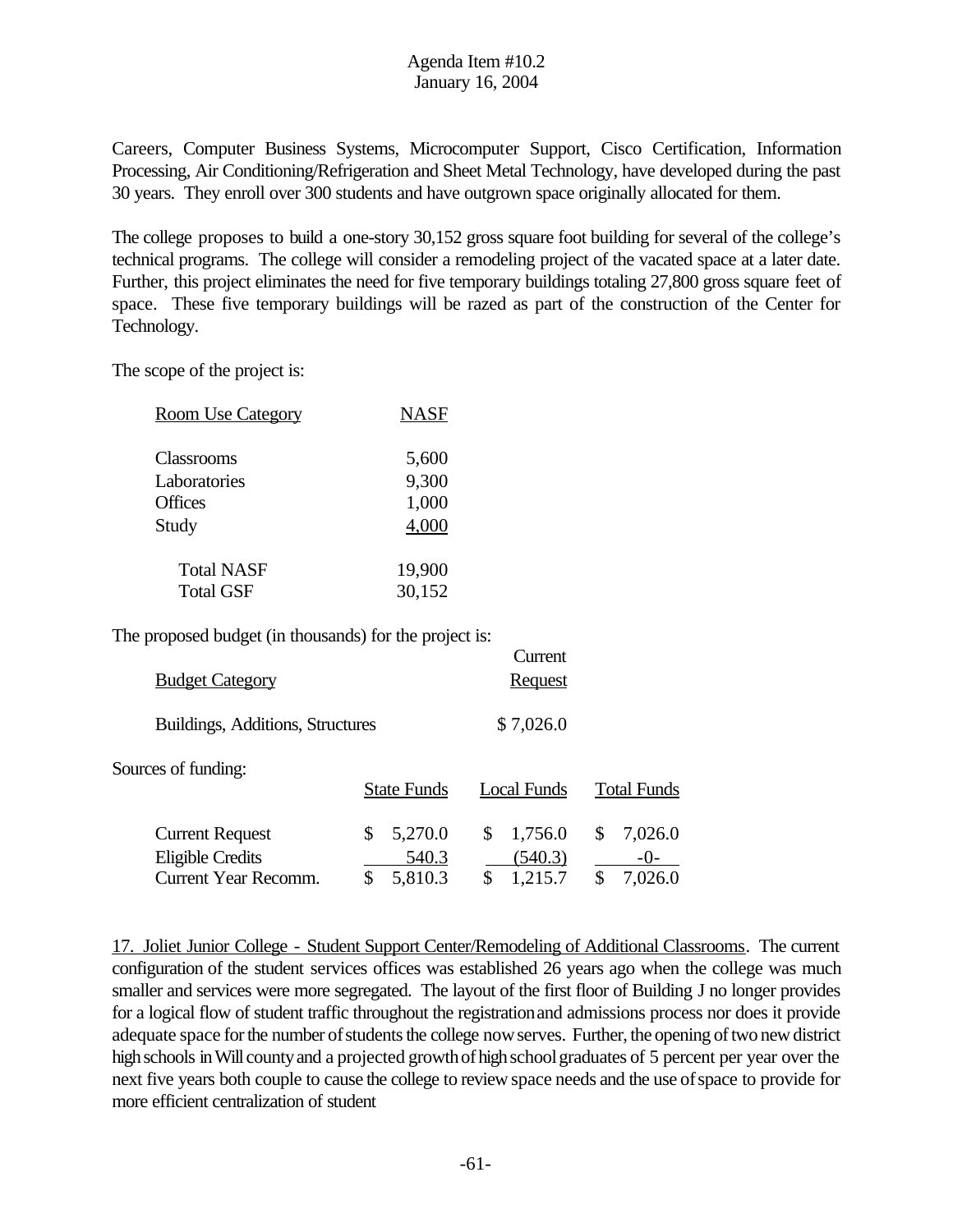support services, provide additional space required for the operation of these programs, make these services more visible and accessible to students and the public, and provide an opportunity to gain much needed additional instructional space. The college proposes to construct a two-story 87,103 gross square foot building to provide additional instructional space and reconfigure the use of existing space. Approximately 25,600 gross square feet (23,270 assignable square feet) of existing space in Building J vacated by the relocation of various programs, services, and functions into the new building would subsequently be remodeled to accommodate additional classroom space. This project would replace two temporary buildings (classroom and shipping and receiving area) totaling 12,000 gross square feet of space.

The scope of the project is:

| <b>Room Use Category</b> | <b>NASF</b> |
|--------------------------|-------------|
| <b>Offices</b>           | 36,170      |
| Special Use              | 6,130       |
| <b>General Use</b>       | 6,000       |
| Support                  | 2,650       |
| <b>Total NASF</b>        | 50,950      |
| <b>Total GSF</b>         | 87,103      |

The proposed budget (in thousands) for the project is:

| <b>Budget Category</b>           |                    | Current<br><b>Request</b> |                    |
|----------------------------------|--------------------|---------------------------|--------------------|
|                                  |                    |                           |                    |
| Buildings, Additions, Structures |                    | \$20,837.0                |                    |
| <b>Utilities</b>                 |                    | 207.0                     |                    |
| Remodeling/Rehabilitation        |                    | 3,275.0                   |                    |
| Site Improvements                |                    | 248.4                     |                    |
| Total                            |                    | \$24,567.4                |                    |
| Sources of funding:              |                    |                           |                    |
|                                  | <b>State Funds</b> | Local Funds               | <b>Total Funds</b> |
| <b>Current Request</b>           | \$18,425.6         | 6,141.8<br>\$             | \$24,567.4         |
| <b>Eligible Credits</b>          | $-0$ -             | $-0-$                     | -0-                |
| <b>Current Year Recomm.</b>      | \$18,425.6         | \$<br>6,141.8             | \$24,567.4         |

18. Spoon River College - Educational Buildings Remodeling & Expansion. The Taylor and Centers buildings are 29 year old buildings designed during a period where classrooms were devoid of ancillary equipment and classroom imaging was non-existent. The college is also a provider of services in partnerships created with other agencies and institutions using technology to create and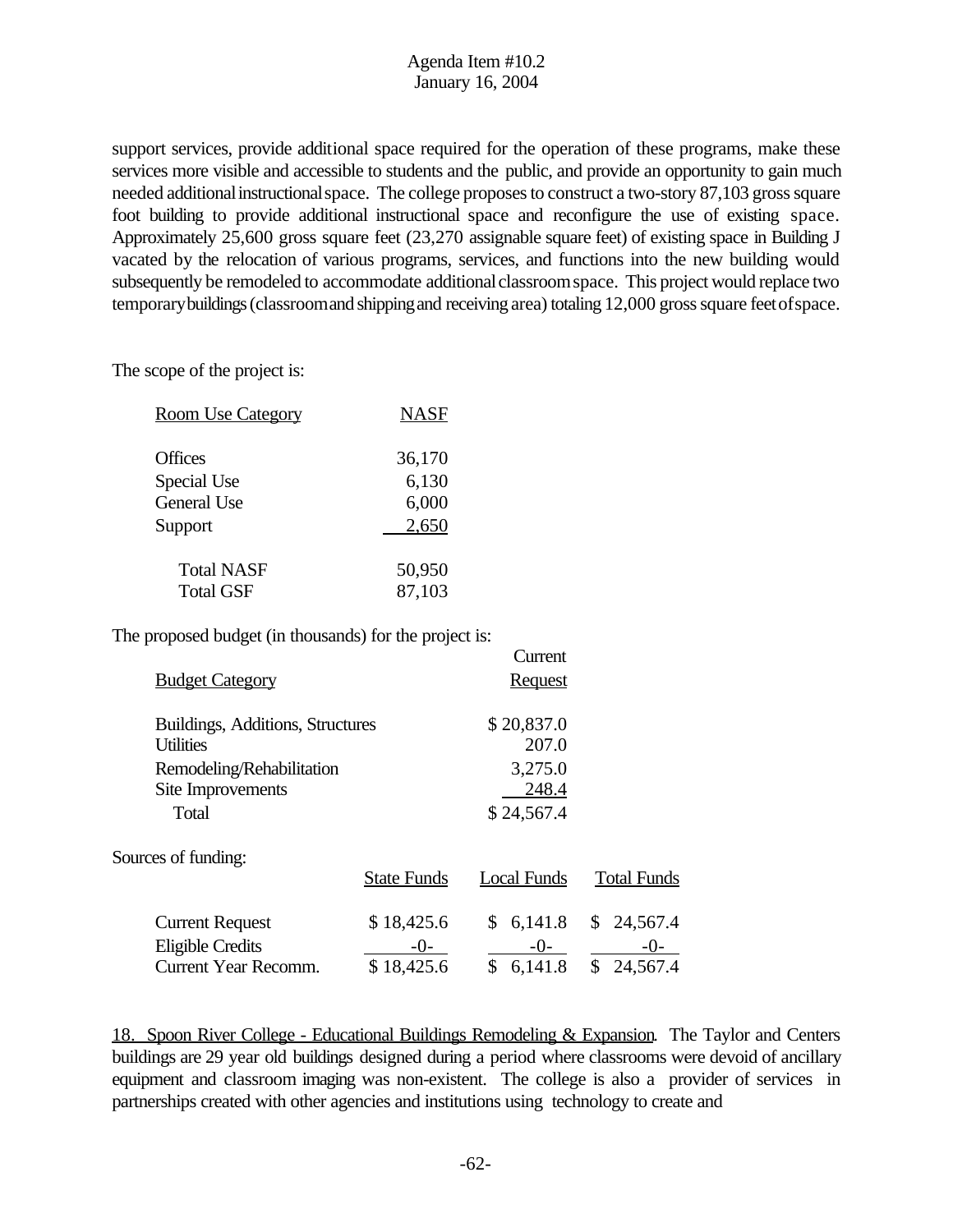offer online courses. This project would ensure that adequate computer lab space is available and in the most effective oncampus location. This project would expand facilities and remodel existing space to be able to deliver new and developing technologies in course work that prepares students for jobs and further education while providing the most efficient deliverysystem possible. The proposed project will provide appropriately sized classrooms needed for high tech instruction and open access computer labs needed for student access to computer resources and improved faculty, advising, and instructional support space.

The district proposes to add an approximate 10,000 gross square foot of space and remodel approximately 34,000 gross square feet of existing space in the Taylor  $&$  Centers Buildings. The work would be on the existing campus and include enclosing a covered walkway and courtyards as part of the new construction. Remodeling of existing space throughout the Taylor and Centers Buildings.

The scope of the project is:

| <b>Room Use Category</b> | <b>NASF</b> |
|--------------------------|-------------|
| Classrooms               | 750         |
| <b>Offices</b>           | 5,000       |
| General Use              | 3,225       |
| <b>Total NASF</b>        | 8,975       |
| <b>Total GSF</b>         | 10,000      |

The proposed budget (in thousands) for the project is:

| <b>Budget Category</b>                                                           |                                 | Current<br><b>Request</b>            |                                |
|----------------------------------------------------------------------------------|---------------------------------|--------------------------------------|--------------------------------|
| Buildings, Additions, Structures<br>Remodeling and Rehabilitation<br>Total       |                                 | \$2,028.0<br>2,688.2<br>\$4,716.2    |                                |
| Sources of funding:                                                              | <b>State Funds</b>              | Local Funds                          | <b>Total Funds</b>             |
| <b>Current Request</b><br><b>Eligible Credits</b><br><b>Current Year Recomm.</b> | \$3,537.2<br>$-0-$<br>\$3,537.2 | \$1,179.0<br>$-()$ -<br>1,179.0<br>S | \$4,716.2<br>-()-<br>\$4,716.2 |

19. City Colleges of Chicago - Kennedy-King Campus. The City Colleges of Chicago proposes to replace its present Kennedy-King campus building as part of a city revitalization effort being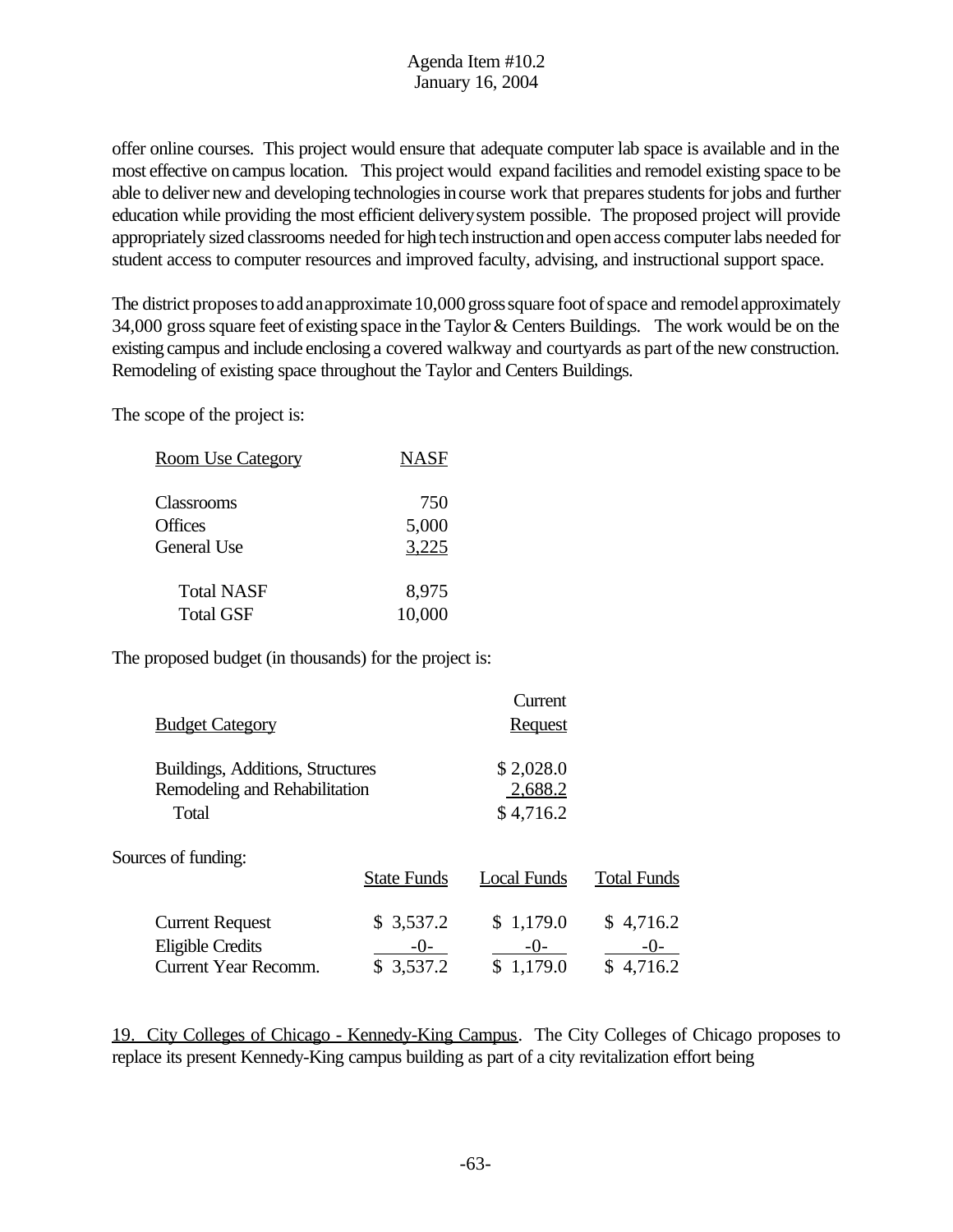undertakenwiththe Cityof Chicago and to provide a more suitable educationalfacilityto deliver programs ofinstructionto the community. According to the Chin Report and the Lee and Johnson, Ltd. Report and feasibility studies, the facility has become inefficient, cost prohibitive, unsafe, esthetically displeasing, and programmatically not conducive forlearning. The current facilityis a solid concrete structure making it very costly to do ADA improvements and technology retrofits. The Chin Report stated that relatively costly repairs and improvements would keep the building operational for five years. The district, therefore, proposes to acquire land for the construction of a new Kennedy-King campus. Current estimated costs for the total cost of land acquisition and construction of the new building is \$120.1 million. The City of Chicago has sold bonds in support of this project which will allow the college to provide local financing in excess of the required 25 percent local match. During the last two fiscal years the district has purchased much ofthe land for the location of the new building and continues the process of final land acquisition to finish this phase of the work. The district has also received a \$8 million state appropriation from the General assembly through the ICCB(alreadydistributed to the district) and a \$8 millionstate appropriationthrough theCapitalDevelopment Board during fiscalyear 2002 toward meeting the budgeted costs for this project.

The proposed budget (in thousands) for the project is:

|                                                                                  |                                     |                                   | Current                           |
|----------------------------------------------------------------------------------|-------------------------------------|-----------------------------------|-----------------------------------|
| <b>Budget Category</b>                                                           |                                     |                                   | <b>Request</b>                    |
| Buildings, Additions, Structures                                                 |                                     |                                   | \$17,056.8                        |
| Sources of funding:                                                              | <b>State Funds</b>                  | Local Funds                       | <b>Total Funds</b>                |
| <b>Current Request</b><br><b>Eligible Credits</b><br><b>Current Year Recomm.</b> | 12,792.6<br>S.<br>$-()$<br>12,792.6 | \$4,264.2<br>$-()$ -<br>\$4,264.2 | \$17,056.8<br>$-()$<br>\$17,056.8 |

20. Moraine Valley Community College - College Center Renovation and Expansion. The Moraine Valley Community College Center is the hub of student and campus interaction serving more than 16,000 students and 1,000 staff annually. It also serves as the focal point for student services, including admissions, registration, financial aid, counseling, advising, and childcare. MVCC has physically outgrown the existing College Center which was built in 1984. The proposed project would expand and update childcare facilities, expand and consolidate student services, create computer lab space, expand instructional/classroom space for psychology, career and job development, teacher education, child-care, and freshmanexperience courses and seminars, expand space for students to gather and interact, increase meeting space for student clubs, organizations and leadership activities, and expand food service operations and dining area. This project proposes to renovate the existing 56,000 gross square foot building and construct a two story approximately 30,000 gross square foot addition to adequately address the needs of the current and growing student population and community.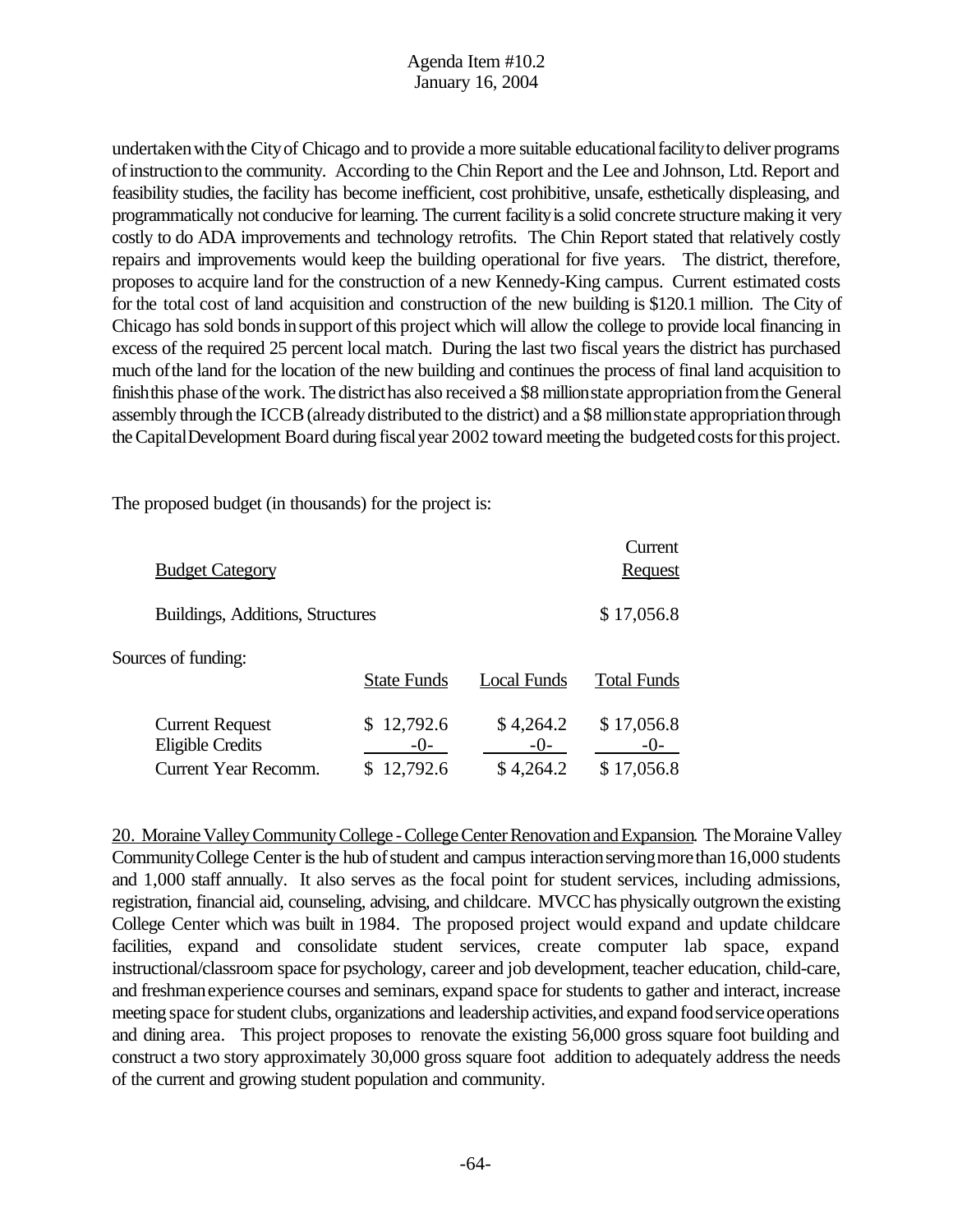The scope of the project is:

| <b>Room Use Category</b> | <b>NASF</b> |
|--------------------------|-------------|
| Classrooms               | 2,460       |
| <b>Offices</b>           | 6,353       |
| Special Use              | 3,750       |
| General Use              | 7,635       |
| <b>Total NASF</b>        | 20,198      |
| Total GSF                | 35,745      |

The proposed budget (in thousands) for the project is:

| <b>Budget Category</b>                                                           |                                     | Current<br><b>Request</b>                      |                                   |
|----------------------------------------------------------------------------------|-------------------------------------|------------------------------------------------|-----------------------------------|
| Buildings, Additions, Structures<br>Equipment<br>Site Improvements<br>Total      |                                     | 10,728.8<br>S.<br>306.8<br>626.9<br>\$11,662.5 |                                   |
| Sources of funding:                                                              | <b>State Funds</b>                  | <b>Local Funds</b>                             | <b>Total Funds</b>                |
| <b>Current Request</b><br><b>Eligible Credits</b><br><b>Current Year Recomm.</b> | 8,746.9<br>\$<br>$-()$ -<br>8,746.9 | \$2,915.6<br>$-0-$<br>2,915.6<br>\$            | \$11,662.5<br>$-()$ -<br>11,662.5 |

21. Lincoln Land Community College - Project Outreach: Regional Center Expansion. The district is proposing a regional center expansion project designed to improve its ability to deliver services to those students who do not live within a reasonable commuting distance to the main campus in Springfield. The district has regional centers in Jacksonville (western region), Taylorville (eastern region), and in Petersburg (northern region). Lincoln Land proposes to remodel and rehabilitate space at the Western Regional Education Center (WREC) in Jacksonville and the Eastern Regional Education Center (EREC) in Taylorville. The WREC includes a large open environment space. The district has determined the need to remodel approximately 1,800 gross square feet of space to create two 600 square foot classrooms separated by a high quality folding partition and 600 square feet for four permanent offices. The WREC is otherwise in good condition. The EREC is in need of much more extensive remodeling. The EREC will be gutted and the entire 13,814 gross square foot building will be remodeled including the ventilation and mechanicalsystems. Temporary space totaling 3,656 gross square feet at Taylorville would be replaced with the funding and completion of this project. A total of 10,435 gross square feet temporary space in Petersburg has been eliminated with an allocation of funding from the fiscal year 2003 appropriation.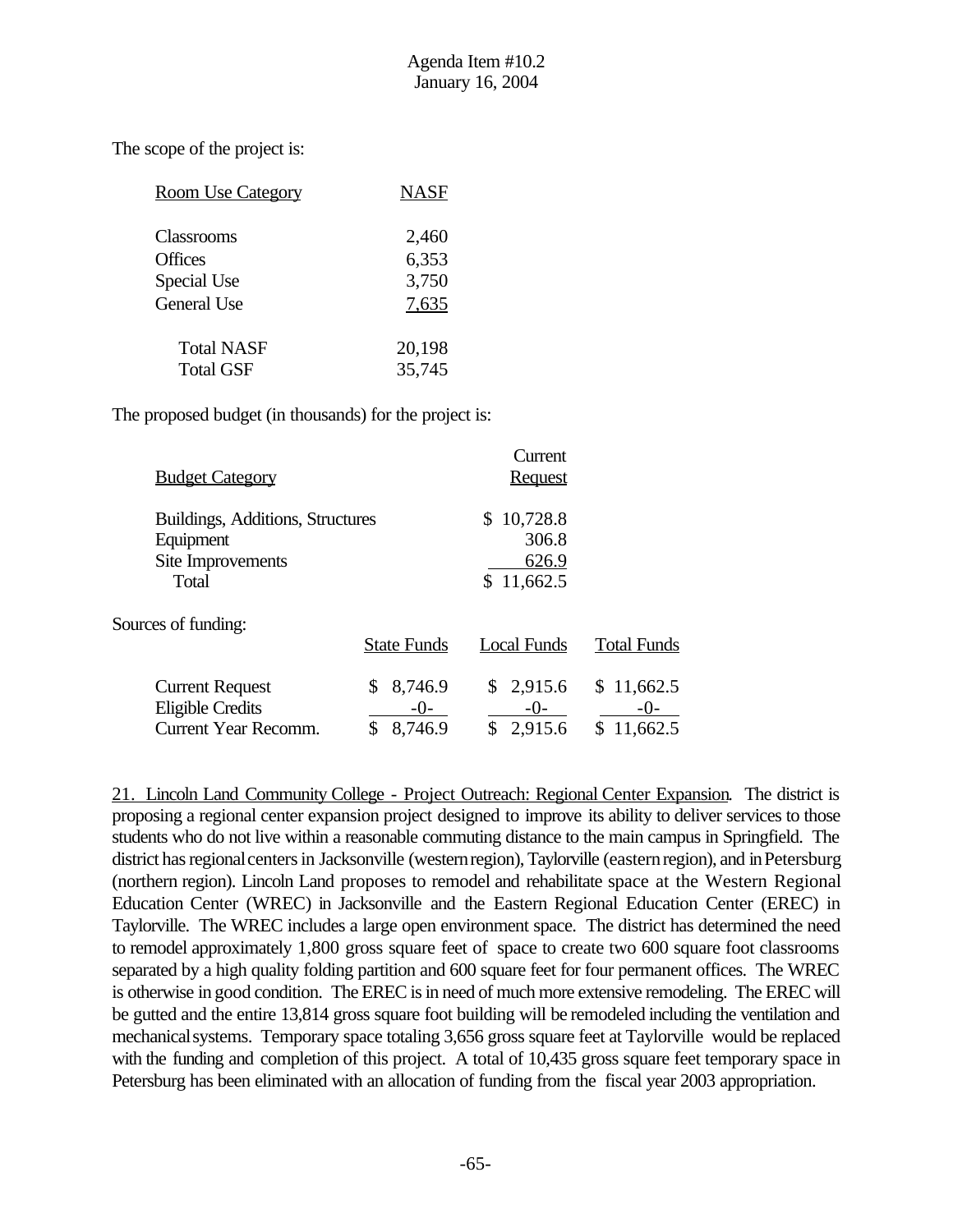The proposed budget (in thousands) for the project is:

| <b>Budget Category</b>                                                           |                                             | Current<br><b>Request</b>                     |                                     |
|----------------------------------------------------------------------------------|---------------------------------------------|-----------------------------------------------|-------------------------------------|
| Remodeling and Rehabilitation<br>Equipment<br>Total                              |                                             | \$2,872.6<br>29.9<br>\$2,902.5                |                                     |
| <b>Budget by Regional Center:</b>                                                |                                             |                                               |                                     |
| <b>WREC</b><br><b>EREC</b><br>Equipment<br>Total                                 | \$<br>379.3<br>2,493.2<br>30.0<br>\$2,902.5 |                                               |                                     |
| Sources of funding:                                                              | <b>State Funds</b>                          | <b>Local Funds</b>                            | <b>Total Funds</b>                  |
| <b>Current Request</b><br><b>Eligible Credits</b><br><b>Current Year Recomm.</b> | \$<br>2,176.9<br>$-0-$<br>\$<br>2,176.9     | $\mathbb{S}$<br>725.6<br>$-0-$<br>\$<br>725.6 | \$2,902.5<br>$-0-$<br>\$<br>2,902.5 |

22. Southeastern Illinois College - Carmi/White County Vocational Building. The college seeks to develop an extension campus site in Carmi, Illinois, to offer vocational and occupational education to citizens residing in the northernmost areas of the district. The college has also entered into an agreement with the Carmi-White County School District to offer automotive technology and welding programs and plans to offer a full complement of courses to the residents of the Carmi area. The college proposes to build an approximately 5,400 gross square foot facility on 20 acres of land donated by the City of Carmi. The site is adjacent to a classroom building currently leased by the college from the Southeastern Illinois College Foundation. The new building will include automotive bays, welding lab with 20 welding booths, two offices, storage area, and support space.

The scope of the project is:

| <b>Room Use Category</b> | <b>NASF</b> |
|--------------------------|-------------|
| Laboratories             | 1,950       |
| <b>Offices</b>           | 400         |
| Support                  | 1,100       |
| Unclassified             | 300         |
| <b>Total NASF</b>        | 3,750       |
| <b>Total GSF</b>         | 5,358       |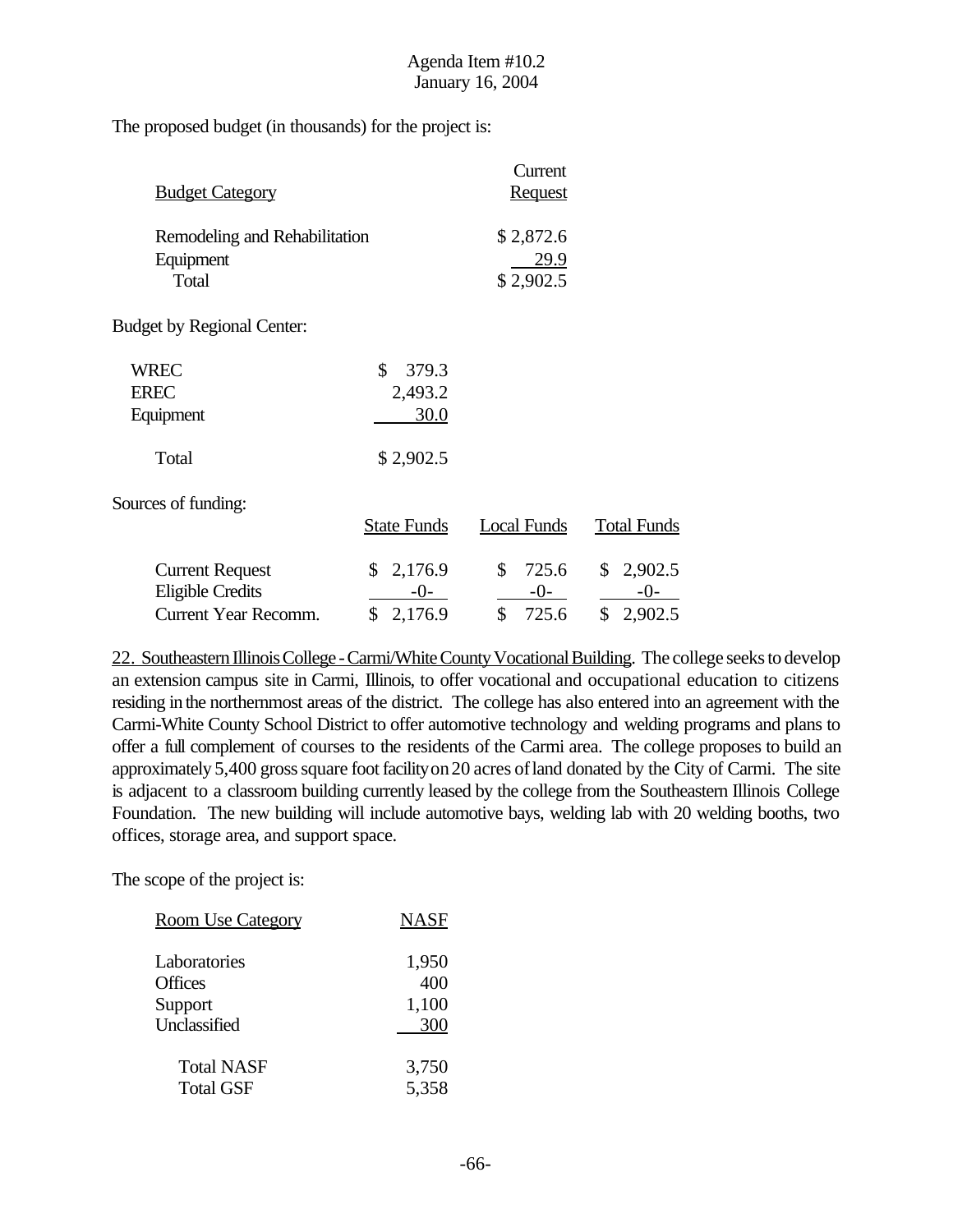The proposed budget (in thousands) for the project is:

| <b>Budget Category</b>                                                           |                              | Current<br><b>Request</b>        |                               |
|----------------------------------------------------------------------------------|------------------------------|----------------------------------|-------------------------------|
| Buildings, Additions, Structures<br><b>Utilities</b><br>Site Improvements        |                              | \$1,188.5<br>88.0<br>12.6        |                               |
| Total<br>Sources of funding:                                                     | <b>State Funds</b>           | \$1,289.1<br><b>Local Funds</b>  | <b>Total Funds</b>            |
| <b>Current Request</b><br><b>Eligible Credits</b><br><b>Current Year Recomm.</b> | S<br>966.8<br>$-()$<br>966.8 | 322.3<br>\$.<br>$-() -$<br>322.3 | \$1,289.1<br>$-()$<br>1,289.1 |

23. Sauk Valley Community College - Remodel Natural Science Laboratories. The second and third floor science laboratories are openwalled. This design results in a collection of safety and operational problems: expensive equipment and dangerous supplies are unable to be secured in a locked area, noise from each of the laboratories disrupts the other lab activities/classes, fumes or fire that might originate in one room would travel quickly to others, and students must walk through one room to reach another. Lab stations and cabinetryare worn, delaminating and, in some cases, damaged or broken; and adjacent facultyoffices are separated from the laboratories by half wall partitions so teachers are unable to meet privately with students or work in their offices without noise distractions. The college proposes to enclose the seven laboratories and eleven faculty offices on the third floor, approximately 13,500 assignable square feet, through the construction of walls and adding a drop ceiling. Some space will be converted to create a biology storage room, a general classroom, a properly vented chemical storage room, a lab prep room, and a storage room. General upgrade of the workstations will also be done as part of the remodeling.

The proposed budget (in thousands) for the project is:

| <b>Budget Category</b>                                                           |                               | Current<br><b>Request</b>   |                                   |
|----------------------------------------------------------------------------------|-------------------------------|-----------------------------|-----------------------------------|
| Remodeling/Rehabilitation                                                        |                               | \$2,538.4                   |                                   |
| Sources of funding:                                                              | <b>State Funds</b>            | Local Funds                 | <b>Total Funds</b>                |
| <b>Current Request</b><br><b>Eligible Credits</b><br><b>Current Year Recomm.</b> | \$1,903.8<br>$-()$<br>1,903.8 | \$634.6<br>$-()$ -<br>634.6 | \$2,538.4<br>$-()$ -<br>\$2,538.4 |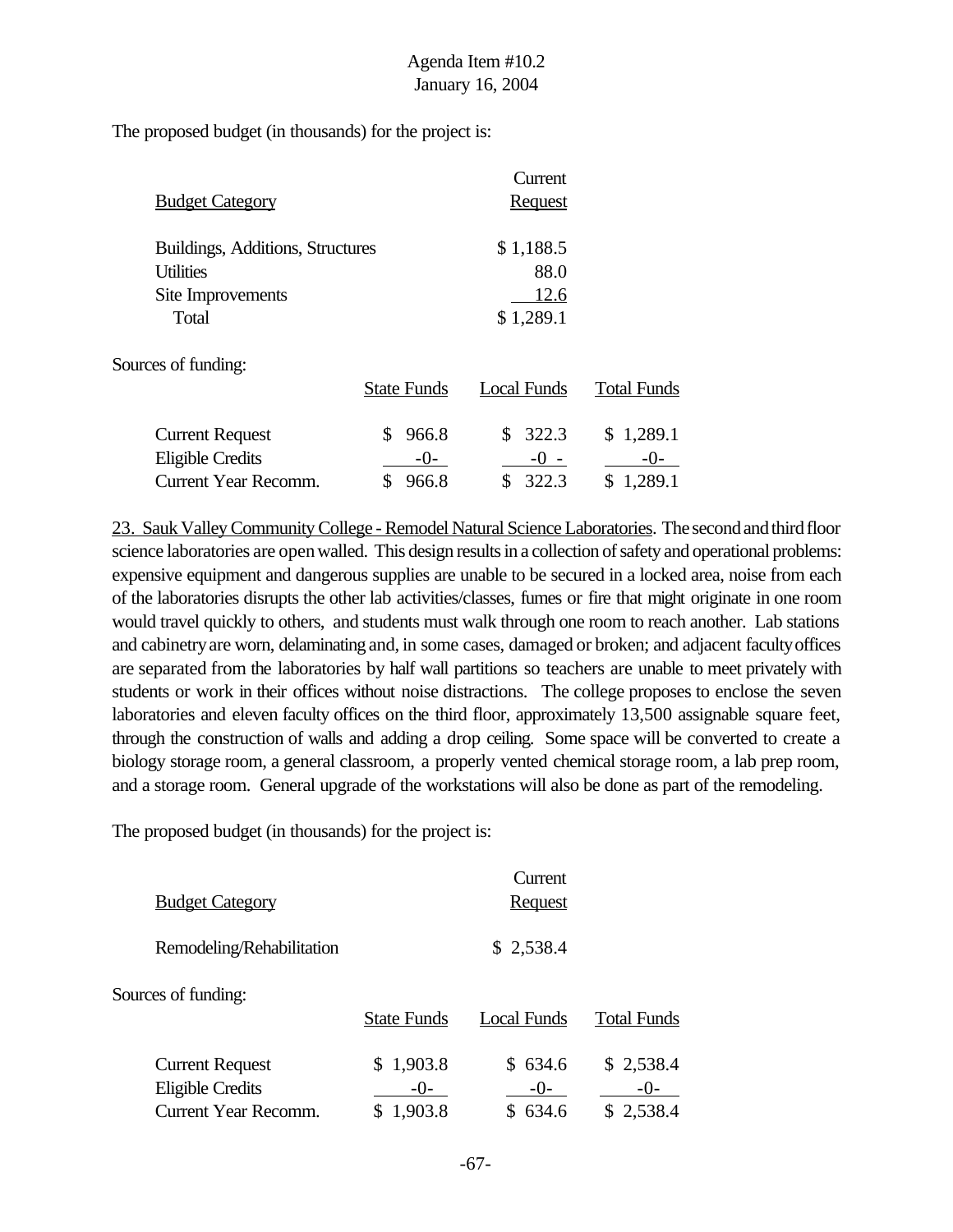24. Illinois Valley Community College - Building C Classroom and Library Remodeling/Addition. This proposed project would complete needed remodeling resulting from space vacated by programs moving into the newCommunityInstructionalCenter Building(requested ina previous project and awaiting funding and construction) and includes additions to certain areas of the building. The college is in the process of developing and implementing plans for new occupational programs, in conjunction with local employers identified needs. These programmatic areas include associate degree programs in human services, graphic arts technology, and hospitality careers. The three major areas of the building which need modifications are: Jacobs library expansion, the biology lab will increase by one third its current space, the Academic Achievement Center will be relocated and enlarged, and additional faculty offices and a new classroom will be created. The additions would include approximately 19,467 new gross square feet and 31,482 remodeled gross square feet.

The scope of the project is:

| <b>Room Use Category</b> | <b>NASF</b> |
|--------------------------|-------------|
|                          |             |
| Classrooms               | 1,504       |
| Laboratories             | 2,473       |
| Study                    | 8,038       |
| Support                  | 1,585       |
| <b>Total NASF</b>        | 13,600      |
| <b>Total GSF</b>         | 19,467      |

The proposed budget (in thousands) for the project is:

|                                  |                    | Current        |                    |
|----------------------------------|--------------------|----------------|--------------------|
| <b>Budget Category</b>           |                    | <b>Request</b> |                    |
| Buildings, Additions, Structures |                    | \$5,312.3      |                    |
| Equipment                        |                    | 1,221.8        |                    |
| Remodeling/Rehabilitation        |                    | 1,093.5        |                    |
| Planning                         |                    | 688.3          |                    |
| Total                            |                    | \$8,315.9      |                    |
| Sources of funding:              |                    |                |                    |
|                                  | <b>State Funds</b> | Local Funds    | <b>Total Funds</b> |
| <b>Current Request</b>           | \$6,236.9          | \$2,079.0      | 8,315.9<br>\$      |
| <b>Eligible Credits</b>          | $-()$ -            | $-()$ -        | $-()$ -            |
| <b>Current Year Recomm.</b>      | \$6,236.9          | \$2,079.0      | 8,315.9<br>\$      |
|                                  |                    |                |                    |

25. Danville Area Community College - Addition /Remodeling of Mary Miller Center. The Mary Miller Center was constructed in 1971. Existing space has been in need of remodeling/updating for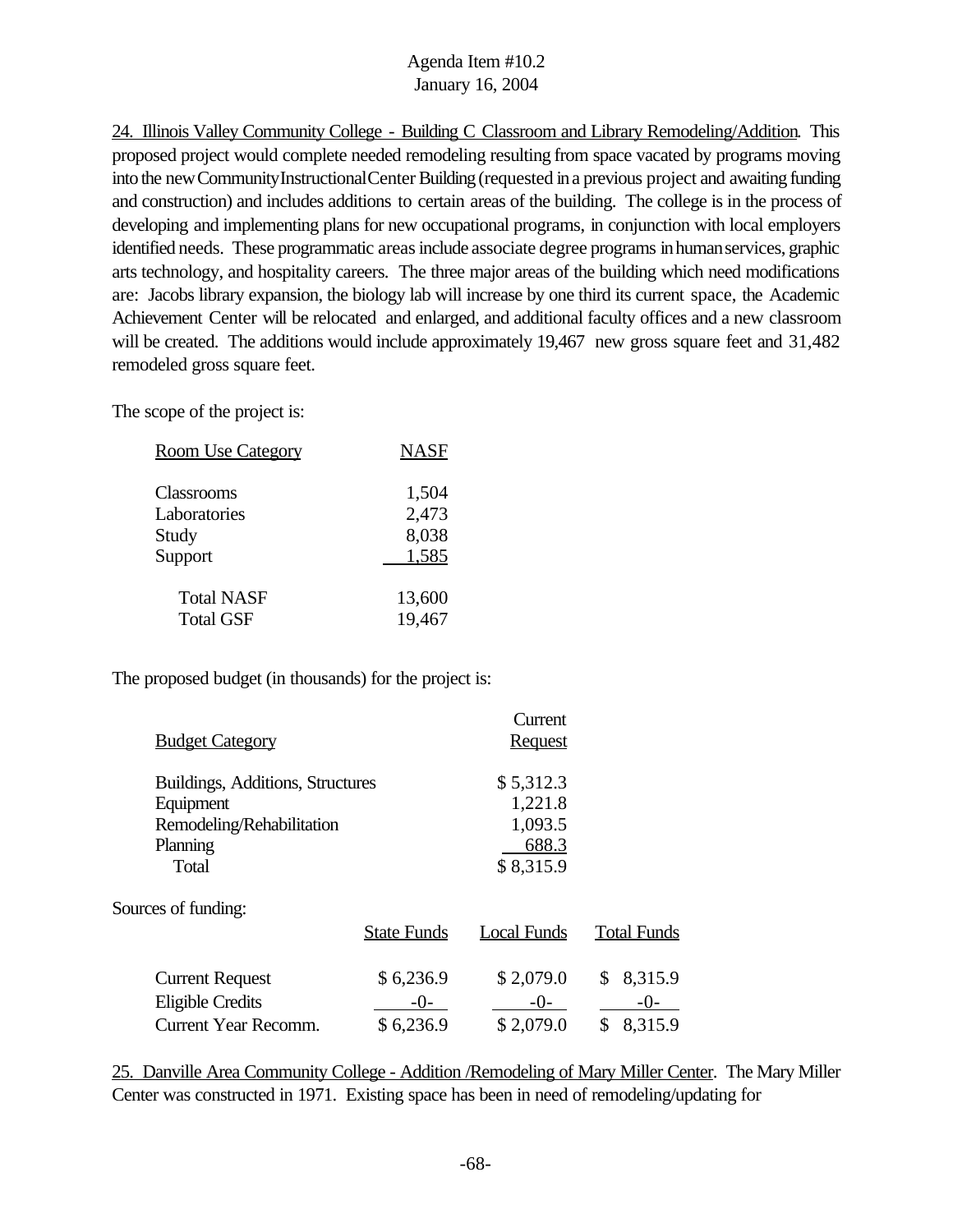instructional programs and the mechanical and electrical systems need to be modernized for efficiency and expanded capacity for the demands placed on those systems. The plumbing system needs to be replaced and a fire protection system needs to be installed. This project is consistent with the college's master plan to modernize its entire campus which includes many buildings over 100 years old. A small component of the project is the addition of 3,600 gross square feet of classroom space with the remainder of the project to remodel existing space for instructional offerings, upgrade utilities, add bleachers, and construct a canopy over the west building entrance. The college has received prior approval to complete the lowerlevel remodeling of the Mary Miller Center to provide classroom space for the Allied Health program. These costs total \$678,000 and are included in this project and will be applied against the college's required 25 percent local match requirement.

The scope of the project is:

| <u>Room Use Category</u> | <b>NASF</b> |
|--------------------------|-------------|
| Classrooms               | 3,000       |
| Total NASF               | 3,000       |
| <b>Total GSF</b>         | 3,600       |

The proposed budget (in thousands) for the project is:

|                                  |                    | Current        |                    |
|----------------------------------|--------------------|----------------|--------------------|
| <b>Budget Category</b>           |                    | <b>Request</b> |                    |
| Buildings, Additions, Structures |                    | \$668.0        |                    |
| Utilities                        |                    | 35.5           |                    |
| Remodeling/Rehabilitation        |                    | 1,417.1        |                    |
| Site Improvements                |                    | 24.8           |                    |
| Planning                         |                    | 334.2          |                    |
| Total                            |                    | \$<br>2,479.6  |                    |
| Sources of funding:              |                    |                |                    |
|                                  | <b>State Funds</b> | Local Funds    | <b>Total Funds</b> |
| <b>Current Request</b>           | 2,368.2<br>\$      | \$<br>111.4    | \$2,479.6          |
| <b>Eligible Credits</b>          | $-()$              | $-0-$          | $-()$              |
| Current Year Recomm.             | \$<br>2,368.2      | \$<br>111.4    | \$2,479.6          |
|                                  |                    |                |                    |

26. Illinois Eastern Community Colleges (Olney Central College) - Applied Technology Center. The college proposes to build an Applied Technology Center to benefit the Associate Degree Nursing (AND), Licensed Practical Nursing (LPN), and Radiography programs. Current facilities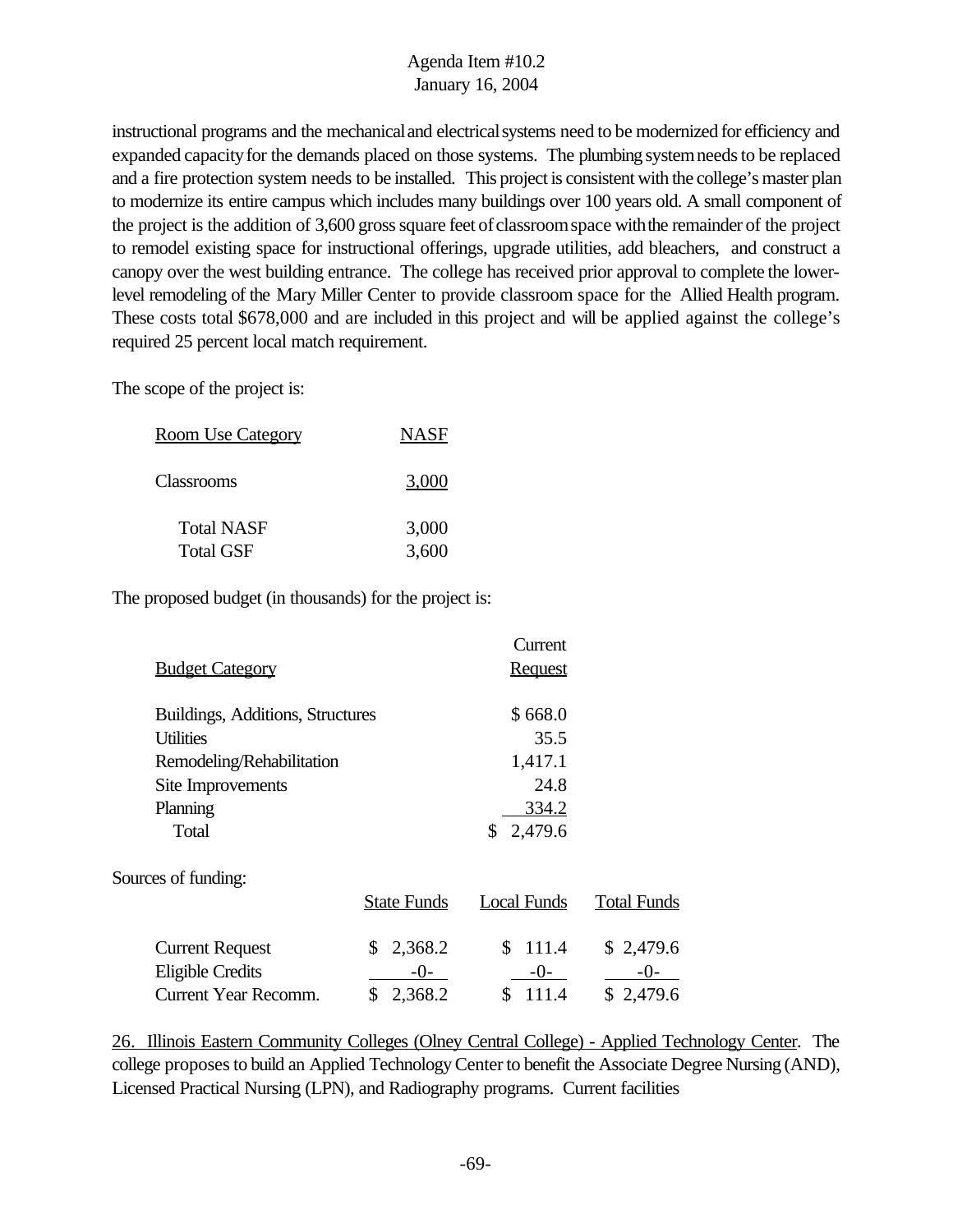lack proper lab space and x-ray machines. Over 50 percent of the students must go to a local hospital to practice patient positioning when the machines are not in use for real-life patient care. Patient positioning and experience in a realistic nursing setting are critical skills to possess if students are reasonably expected to be employable upon graduation.

The college proposes to build a one-story 5,916 gross square foot addition adjacent, but not connected, to Wattleworth Hall on the main campus. The new building would provide additional realistic lab settings for students, as well as an energized radiography laboratory. The college has adequate parking and considers any remodeling of space vacated by this project to be minor and to be done by the college after completion of the new addition.

The scope of the project is:

| <b>Room Use Category</b> | <b>NASF</b> |
|--------------------------|-------------|
| Classrooms               | 1,800       |
| Laboratories             | 900         |
| <b>Offices</b>           | 600         |
| Support                  | 600         |
| Total NASF               | 3,900       |
| <b>Total GSF</b>         | 5,916       |

The proposed budget (in thousands) for the project is:

|                                                   |                        | Current                |                       |
|---------------------------------------------------|------------------------|------------------------|-----------------------|
| <b>Budget Category</b>                            |                        | <b>Request</b>         |                       |
| Buildings, Additions, Structures                  |                        | \$1,424.0              |                       |
| Sources of funding:                               | <b>State Funds</b>     | Local Funds            | <b>Total Funds</b>    |
| <b>Current Request</b><br><b>Eligible Credits</b> | 1,068.0<br>\$<br>343.0 | 356.0<br>S<br>$-343.0$ | 1,424.0<br>S<br>$-0-$ |
| Current Year Recomm.                              | \$<br>1,411.0          | 13.0<br>S              | 1,424.0               |

27. Carl Sandburg College - Parking Lot Paving. Improvements to existing roadways and parking lots are necessaryinorder to restore themto their originaloperating condition. The improvements will provide a smooth and safe surface for students and faculty to access the college's facilities in pursuit of their educational objectives. The proposed project will make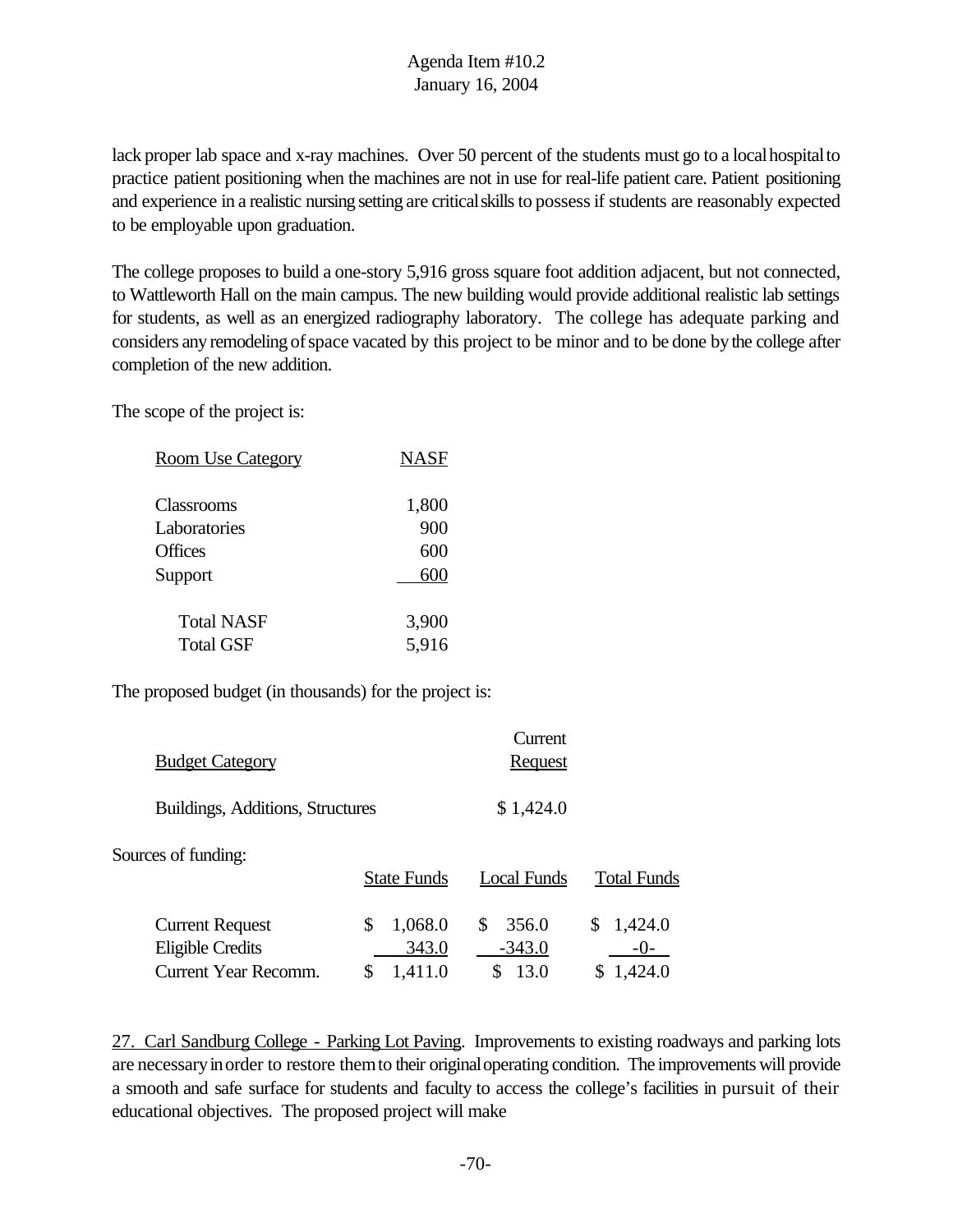improvements on parking lots B, C, D, E, and the gravel lot at the Center for Manufacturing Excellence Building. Improvements to parking lot A are being made as part of the previously approved and funded Computer and Student Center project.

The proposed budget (in thousands) for the project is:

| <b>Budget Category</b>                                                    |                     | Current<br><b>Request</b>           |                               |
|---------------------------------------------------------------------------|---------------------|-------------------------------------|-------------------------------|
| Site Improvements<br>Planning<br>Total                                    |                     | \$533.5<br>59.1<br>\$592.6          |                               |
| Sources of funding:                                                       | <b>State Funds</b>  | <b>Local Funds</b>                  | <b>Total Funds</b>            |
| <b>Current Request</b><br>Eligible Credits<br><b>Current Year Recomm.</b> | S<br>444.4<br>$-0-$ | \$<br>148.2<br>$-0-$<br>\$<br>148.2 | 592.6<br>\$<br>$-()$<br>592.6 |

28. College of DuPage - Grounds and Retention Pond Improvements. The College of DuPage is a 284 acre site that serves Glen Ellyn and surrounding communities. As the college has grown to its current enrollment , the campus has gone through tremendous developmental phases. A number of things have occurred to the physical environment during these developmental phases. First, the number of needed parking spaces has skyrocketed affecting the storm water run off and water detention/retention and water quality. Second, new buildings reduce the amount of open space available for use and, third, landscape development of the existing open spaces has fallen behind the overall development of the campus. The college proposes improvements to the McAninich Arts Building pond area, the Boiler Room pond area, Building M pond, and Golden pond to address physical environment concerns.

The proposed budget (in thousands) for the project is:

|                         |    | Current        |
|-------------------------|----|----------------|
| <u> Budget Category</u> |    | <b>Request</b> |
|                         |    |                |
| Site Improvements       | S. | 2,273.6        |
| Planning                |    | 189.4          |
| Total                   |    | 2,463.0        |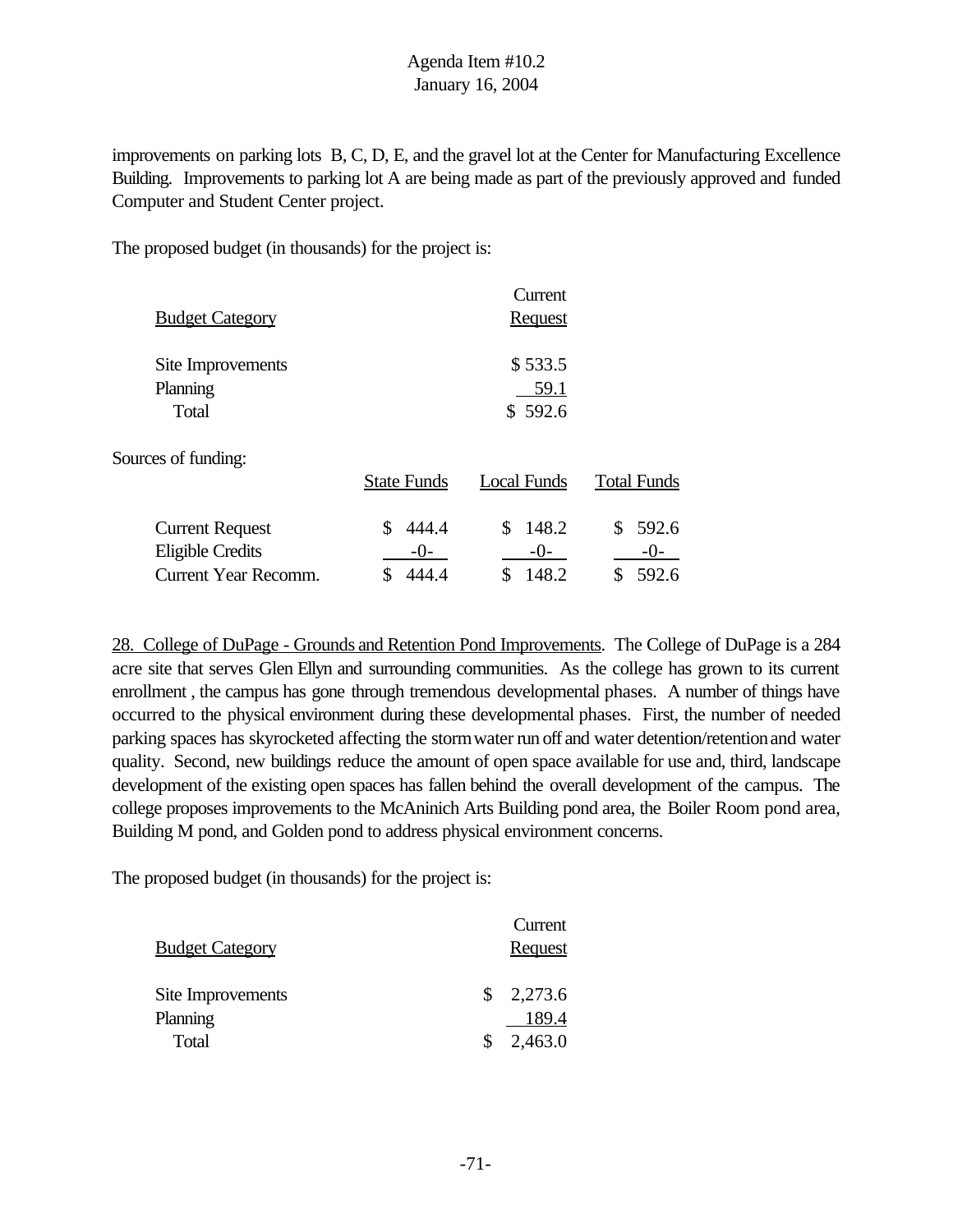| Sources of funding:    |                    |                    |                    |
|------------------------|--------------------|--------------------|--------------------|
|                        | <b>State Funds</b> | <b>Local Funds</b> | <b>Total Funds</b> |
| <b>Current Request</b> | \$1,846.8          | \$616.2            | \$2,463.0          |
| Eligible Credits       | $-()$              | $-()$              | $-1$ ) –           |
| Current Year Recomm.   | 1,846.8            | \$616.2            | \$2,463.0          |

29. Rend Lake College - Science and Nursing Building. The Allied Health Department has utilized a space in the existing Science Building since 1972. When the area was developed, it was intended to serve the practical nursing program. Since that time, the focus of the Allied Health Department has broadened to include other program areas. Emergency medical technician and nursing assistant instruction currently does not have adequate space available or allocated. The area is no longer adequate to meet the instructional needs of all Allied Health Department students. A building designed to meet the specific program needs within the Allied Health Department will greatly enhance the learning process for the students. The Allied Health Department serves a large number of students and impacts the health care arena in the communities served by Rend Lake College.

This project proposes to construct 39,628 gross square feet of new space. The proposed new facilities will provide the Allied Health Department with seven lecture classrooms, kitchenette facilities, three labs, medication preparation area, storage areas, a study lounge, and office space for existing staff and future staff expansion. The project also proposes to provide the Science Department with three lecture classrooms and nine laboratories (all multimedia equipped) and two storage rooms.

The scope of the project is:

| <b>Room Use Category</b>  | NASF   |
|---------------------------|--------|
| Classrooms                | 12,090 |
| Laboratories              | 13,620 |
| Offices                   | 1,794  |
| Study                     | 1,170  |
| General Use               | 144    |
| <b>Support Facilities</b> | 2,884  |
| <b>Total NASF</b>         | 31,702 |
| <b>Total GSF</b>          | 39,628 |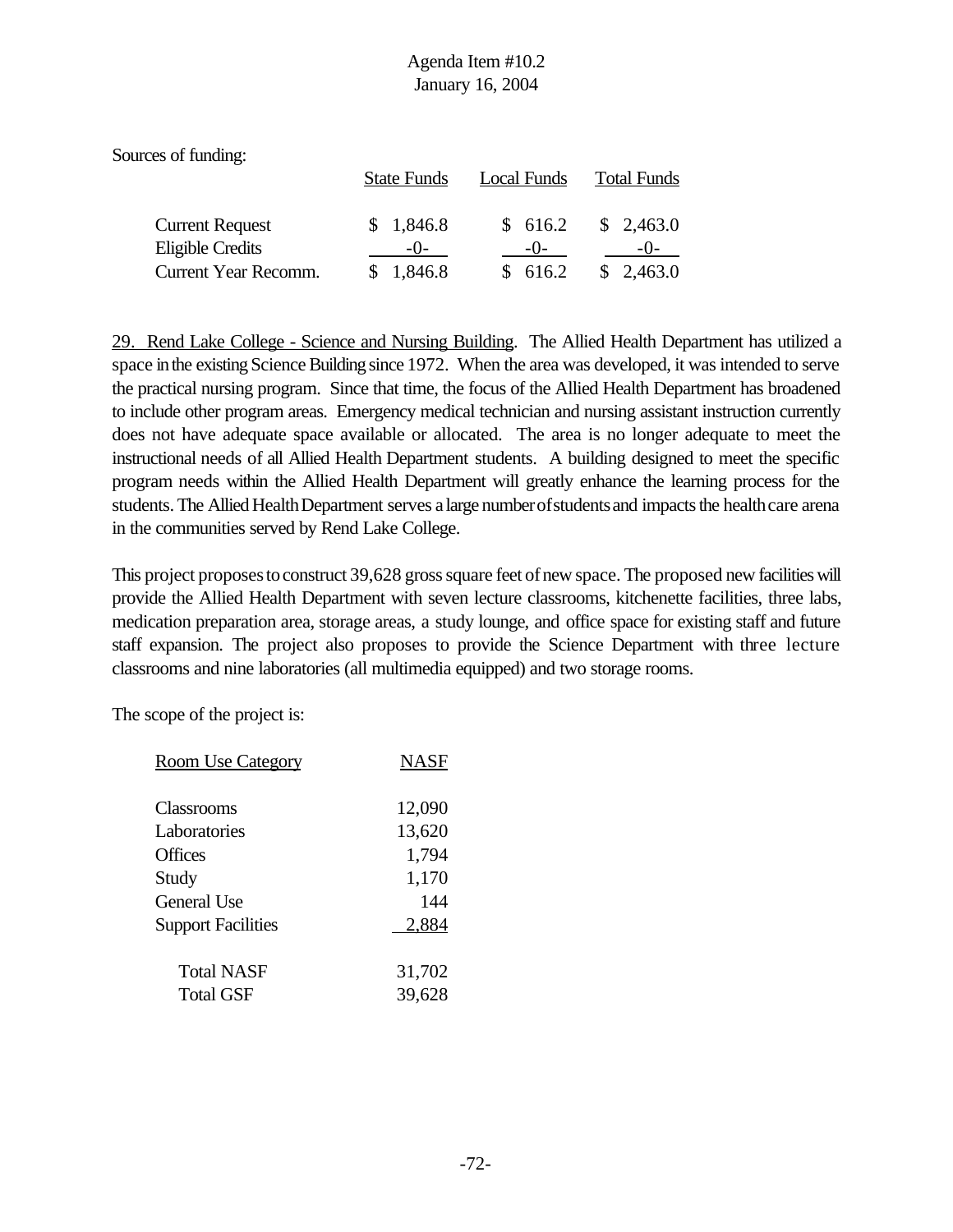The proposed budget (in thousands) for the project is:

|                                  |                    | Current            |                    |
|----------------------------------|--------------------|--------------------|--------------------|
| <b>Budget Category</b>           |                    | <b>Request</b>     |                    |
| Buildings, Additions, Structures |                    | \$<br>6,144.7      |                    |
| Equipment                        |                    | 140.6              |                    |
| <b>Utilities</b>                 |                    | 375.6              |                    |
| Site Improvements                |                    | 338.3              |                    |
| Planning                         |                    | 718.0              |                    |
| Total                            |                    | \$7,717.2          |                    |
| Sources of funding:              |                    |                    |                    |
|                                  | <b>State Funds</b> | <b>Local Funds</b> | <b>Total Funds</b> |
| <b>Current Request</b>           | 5,787.9<br>\$      | \$1,929.3          | \$7,717.2          |
| <b>Eligible Credits</b>          | $-()$ -            | $-0-$              | $-()$ -            |
| <b>Current Year Recomm.</b>      | 5,787.9<br>\$      | \$1,929.3          | \$7,717.2          |

30. Parkland College - Applied Technology Addition Since fiscal year 1989, enrollment in welding courses has increased 44 percent, construction management has increased 23 percent, and electronics course enrollments have increased to at least 400 annually since fiscal year 1997. Two new programs, Auto Collision Repair and Telecommunications, have been added to meet the needs of the community and students. To date, the district has accommodated this enrollment growth by housing classes in temporary structures or off-campus leased facilities. These programs and courses are not located near the other technical programs offered by the district, which reduces the educational benefits to students by limiting access to general education classes and student services, such as advising and career planning, which oncampus students do have available.

This project proposes to construct a 37,392 gross square feet of mostly new laboratory space. Additional parking, utilities, site improvements, furnishings, and equipment will be included as part of this project. Funding and completion of this project would replace 22,700 gross square feet of temporary space.

The scope of the project is:

| <u>Room Use Category</u> | <b>NASF</b> |
|--------------------------|-------------|
| Laboratories             | 22,800      |
| Unclassified             | 4.000       |
| <b>Total NASF</b>        | 26,800      |
| <b>Total GSF</b>         | 37,392      |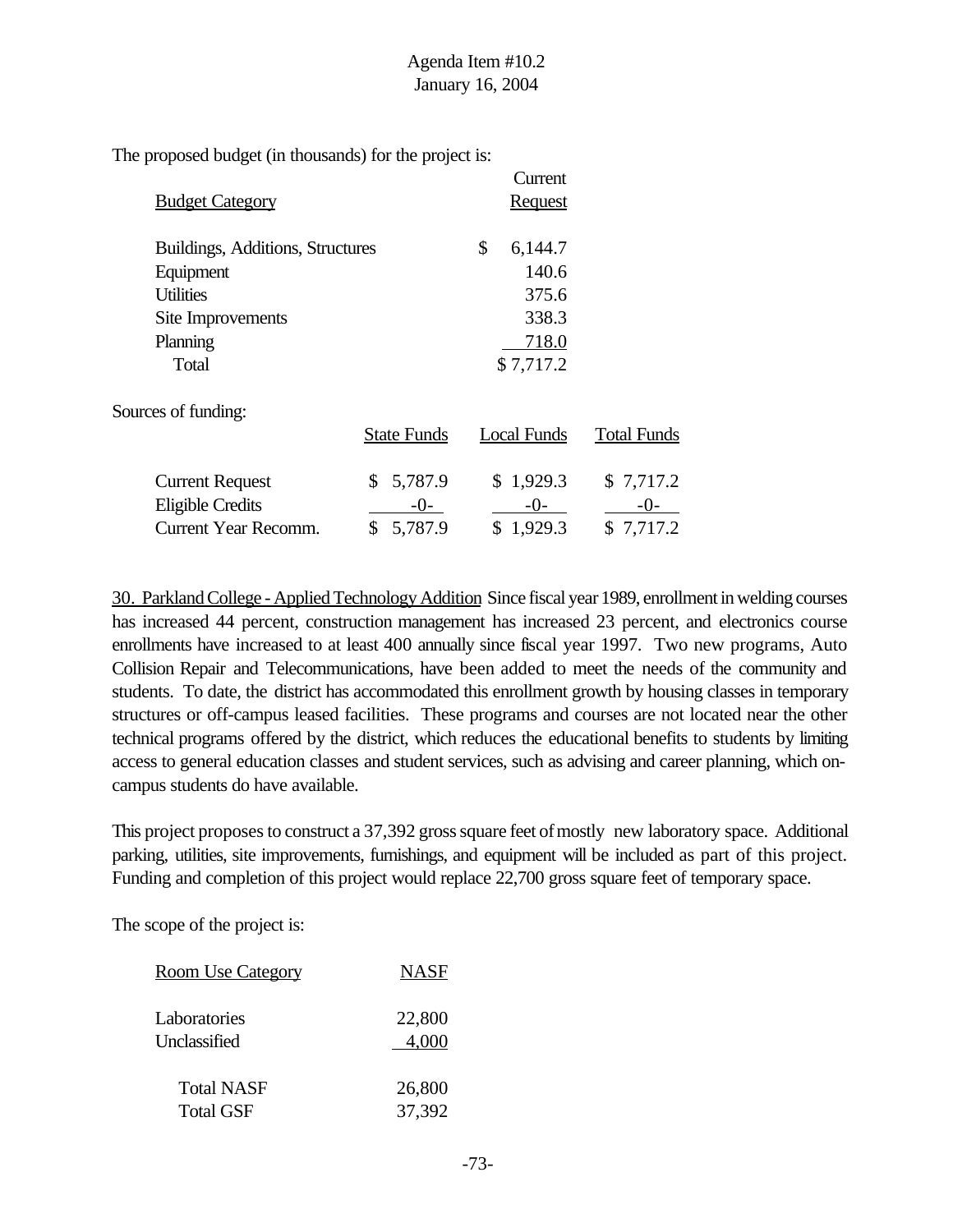The proposed budget (in thousands) for the project is:

|                                  |                    | Current            |                    |
|----------------------------------|--------------------|--------------------|--------------------|
| <b>Budget Category</b>           |                    | <b>Request</b>     |                    |
| Buildings, Additions, Structures |                    | \$<br>7,418.2      |                    |
| Equipment                        |                    | 1,820.0            |                    |
| <b>Utilities</b>                 |                    | 475.0              |                    |
| Site Improvements                |                    | 235.0              |                    |
| Planning                         |                    | 2,213.2            |                    |
| Total                            |                    | \$12,161.4         |                    |
| Sources of funding:              |                    |                    |                    |
|                                  | <b>State Funds</b> | <b>Local Funds</b> | <b>Total Funds</b> |
| <b>Current Request</b>           | \$9,121.2          | 3,040.2<br>\$      | \$12,161.4         |
| <b>Eligible Credits</b>          | $-0-$              | $-0-$              | $-0-$              |
| <b>Current Year Recomm.</b>      | \$9,121.2          | \$<br>3,040.2      | \$12,161.4         |

31. Joliet Junior College - City Center Construction. The existing City Center Campus is located in a fivestory former hotel and was originally intended to serve only the Culinary Arts, Adult Education, and business assistance/economic development programs. The college's mission has evolved to developing a full service campus downtown. Existing space restricts the college fromreaching its objective. The college has spent hundreds of thousands of dollars to remodel/upgrade the facility, but the building design does not permit efficient utilization for instructional purposes. More seriously, the building's structural, mechanical, and electrical systems are in a state of deterioration. The college is at the point where it must decide to invest millions of additional dollars to further upgrade the building or raze the existing building and construct more functional and appropriately designed space.

This project proposes to construct a 83,855 gross square foot building to replace the existing building. The existing building would be razed. The new facility would provide more appropriate classrooms, labs, and offices for expanding departments, as well as creating more appropriate instructional space.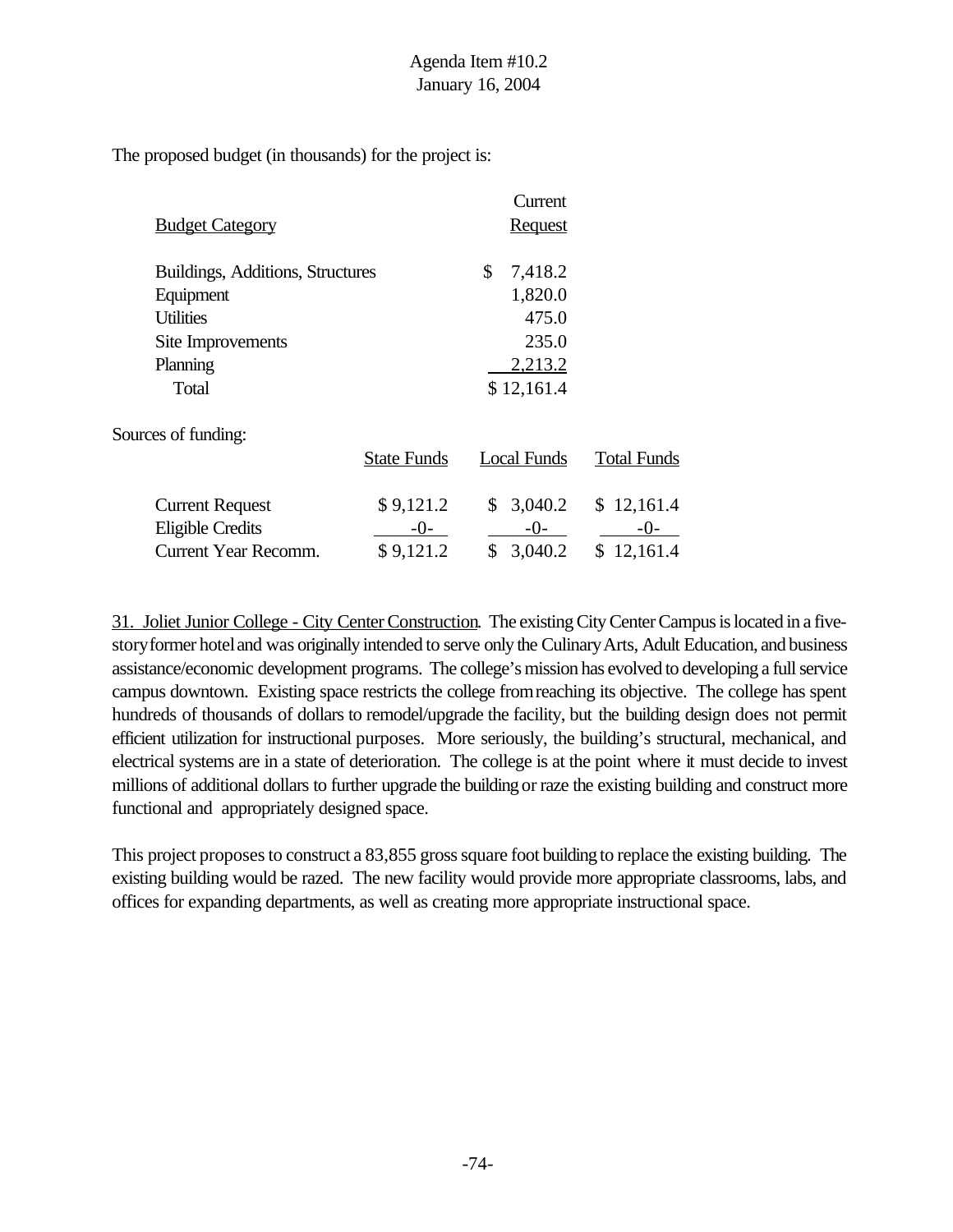The scope of the project is:

| <b>Room Use Category</b>  | NASF   |
|---------------------------|--------|
| Classrooms                | 27,078 |
| Laboratories              | 6,499  |
| <b>Offices</b>            | 9,000  |
| Special Use               | 5,700  |
| <b>General Use</b>        | 2,000  |
| <b>Support Facilities</b> | 2,900  |
| Total NASF                | 53,177 |
| <b>Total GSF</b>          | 83,855 |

The proposed budget (in thousands) for the project is:

| <b>Budget Category</b>                                                           |                                 | Current<br><u>Request</u>           |                                   |
|----------------------------------------------------------------------------------|---------------------------------|-------------------------------------|-----------------------------------|
| Buildings, Additions, Structures                                                 |                                 | 19,420.0<br>\$                      |                                   |
| Sources of funding:                                                              | <b>State Funds</b>              | Local Funds                         | <b>Total Funds</b>                |
| <b>Current Request</b><br><b>Eligible Credits</b><br><b>Current Year Recomm.</b> | \$14,565.0<br>$-()$<br>14,565.0 | 4,855.0<br>\$<br>$-()$ -<br>4,855.0 | \$19,420.0<br>$-()$ -<br>19,420.0 |

32. Elgin Community College - Health Careers Center According to national research assembled bythe National Council for Occupational Education, 24 percent of the new programs nationwide fall into the health-related field. Health field related employment ranks in the top ten of occupational- related employers in the Elgin Community College district. Three hospitals in the district are a major employer that will need assistance in meeting a growing health care need as baby boomers grow older. Currently, enrollment growth in health-related programs at the college is limited without the ability to provide more appropriate instructional space for health-related programs, such as nursing; surgical technology; dental hygiene; basic nursing assistant; clinical laboratory technology; dental assisting; and related office, storage, meeting room spaces, as well as student gathering and resource areas; and a computer lab.

This project proposes to build a two-story Health Careers Center which would provide an additional 53, 575 gross square feet of space to house all student and support services. This centralization and consolidation of services will be a significant improvement for students and visitors, as well as creating a new front door to the college.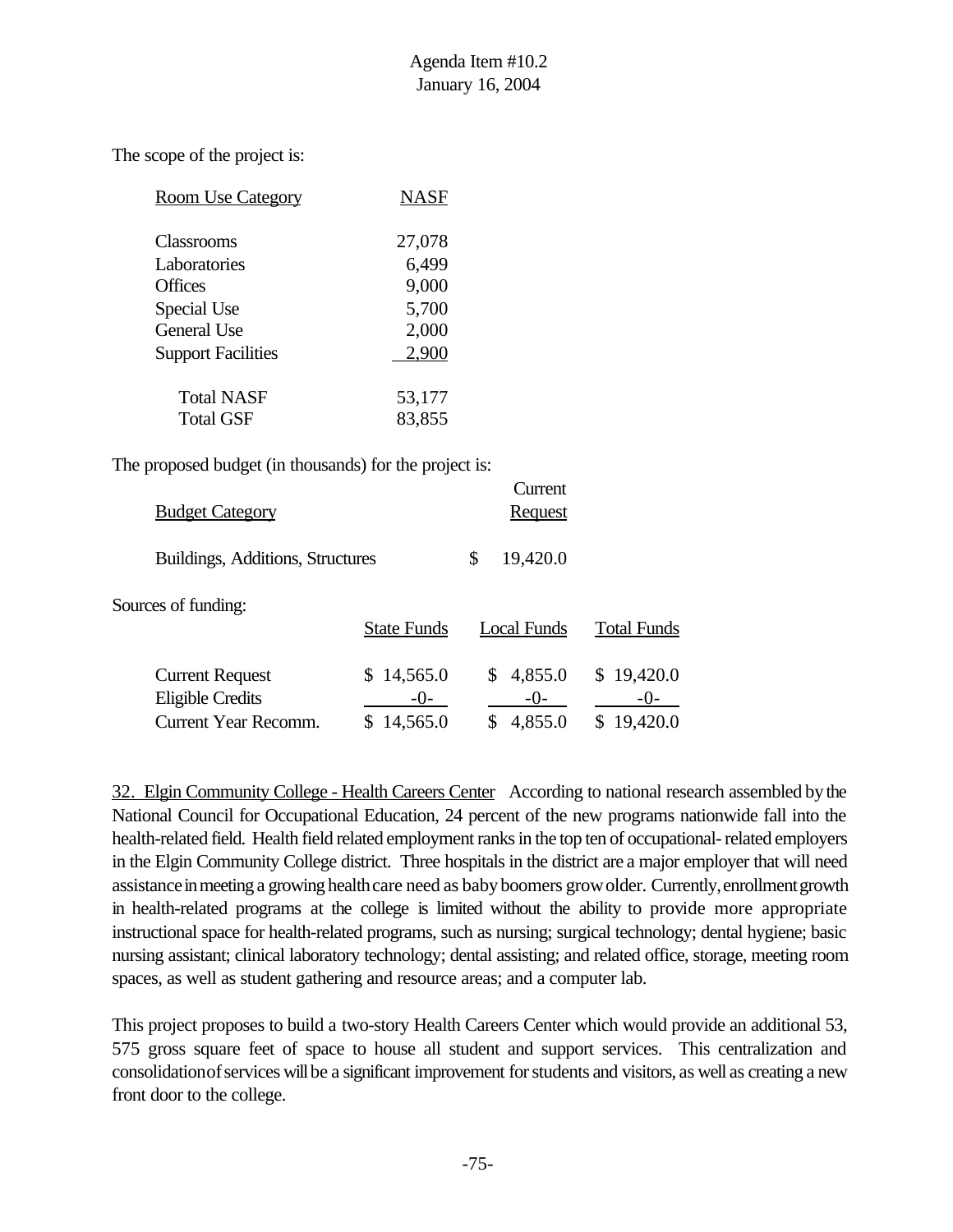The scope of the project is:

| <b>Room Use Category</b>  | NASF           |
|---------------------------|----------------|
| Classrooms                | 7,920          |
| Laboratories              | 18,450         |
| <b>Offices</b><br>Study   | 4,368<br>1,440 |
| <b>Other General Use</b>  | 720            |
| <b>Support Facilities</b> | 400            |
| <b>Total NASF</b>         | 33,298         |
| <b>Total GSF</b>          | 53,575         |

The proposed budget (in thousands) for the project is:

|                                  |                    | Current            |                    |
|----------------------------------|--------------------|--------------------|--------------------|
| <b>Budget Category</b>           |                    | <b>Request</b>     |                    |
| Buildings, Additions, Structures |                    | \$<br>12,731.4     |                    |
| Equipment                        |                    | 1,066.1            |                    |
| <b>Utilities</b>                 |                    | 617.9              |                    |
| Site Improvements                |                    | 320.4              |                    |
| Total                            |                    | \$<br>14,735.8     |                    |
| Sources of funding:              |                    |                    |                    |
|                                  | <b>State Funds</b> | <b>Local Funds</b> | <b>Total Funds</b> |
| <b>Current Request</b>           | 11,051.8<br>\$     | \$<br>3,684.0      | \$14,735.8         |
| <b>Eligible Credits</b>          | $-()$ -            | $-0-$              | -0-                |
| <b>Current Year Recomm.</b>      | 11,051.8<br>\$     | \$<br>3,684.0      | \$14,735.8         |

33. Lake Land College - Agriculture Industry Center (Tech Building Phase III). The Lake Land campus was originally designed to serve a student body of approximately 2,200 FTE. It is presently serving over 3,000 FTE, and future indicators point to continued long-term growth. Technological and chemical innovations have spurred a great deal of change in the agriculture industry. These innovations can be seen through the advent of on-board computers in tractors and combines, precision farming utilizing global positioning satellite equipment and technology not to mention continuing research on hybrid crops, herbicides, and pesticides. Lake Land College's agricultural programs have gained a solid reputation and programs, such as horticulture, John Deere Ag Parts, John Deere Pro Parts Training, John Deere Pro Sales Training, Certified Crop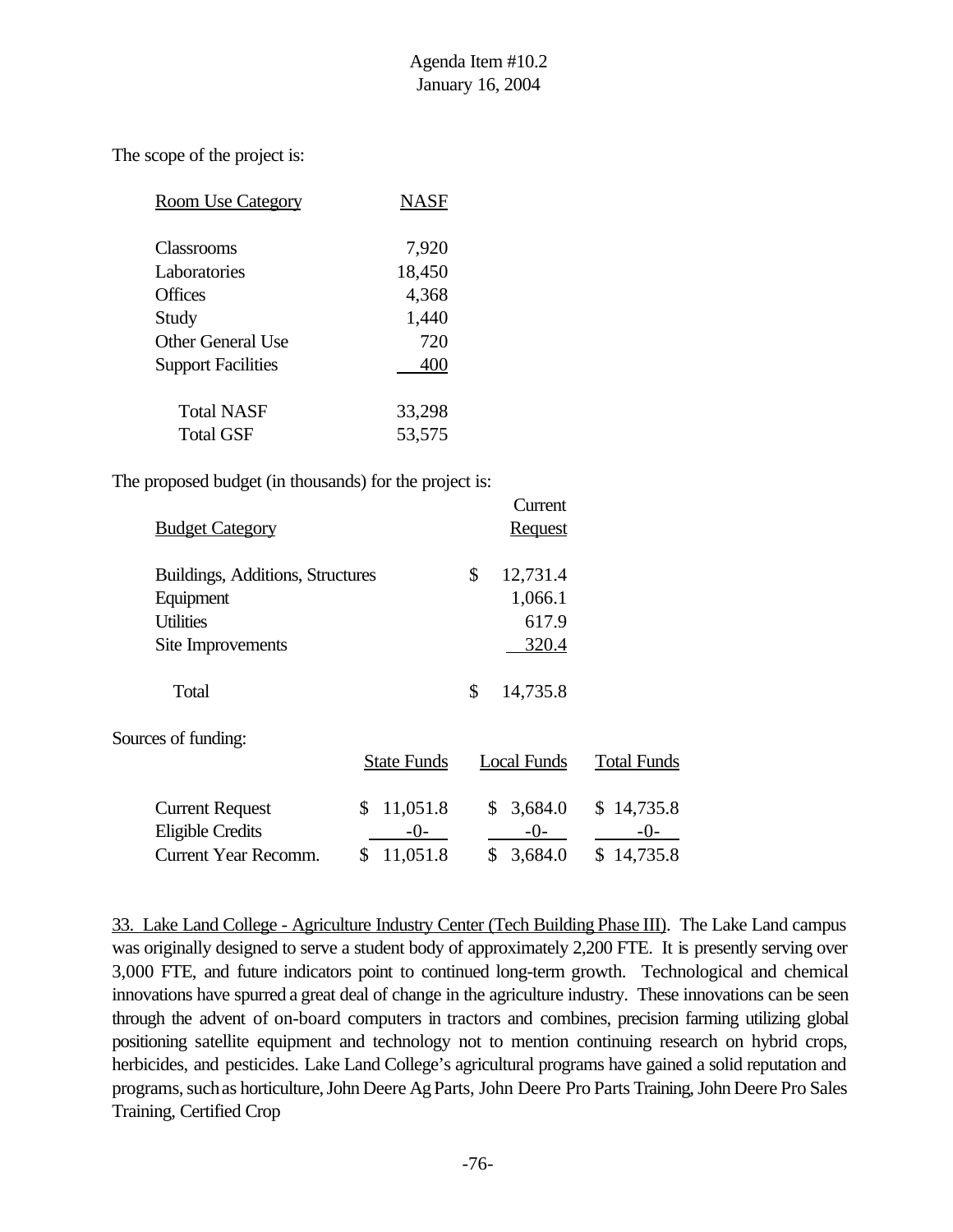Advisor Training, IFCACustomApplicationTraining, and IndustrySales Training, are all existing programs which require additional space to accommodate the enrollment growth and provide the type of classrooms that will be needed to properly educate future agriculture students.

A new Agriculture Industry Center building consisting of approximately 16,000 gross square feet will provide access to the technology needed to effectively implement the new programs proposed for this building. This project is phase III of a plan that complements previous requests for Phase I and Phase II technology building space additions (projects #8 and #12 on this capital list) and will provide permanent space to consolidate related programmatic areas of study into one facility, allowing sharing of instructional equipment and partnering between instructors. Further, it will also create a richer learning environment for students as they are presented with opportunities for interaction that are not currently available. This project would replace the 5,000 gross square foot temporary Ag Building currently on campus.

The scope of the project is:

| <b>Room Use Category</b> | <b>NASF</b> |
|--------------------------|-------------|
| Classrooms               | 4,200       |
| Laboratories             | 1,100       |
| General Use              | 4,900       |
| <b>Total NASF</b>        | 10,200      |
| <b>Total GSF</b>         | 16,000      |

The proposed budget (in thousands) for the project is:

|                                                   |                        | Current                |                    |
|---------------------------------------------------|------------------------|------------------------|--------------------|
| <b>Budget Category</b>                            |                        | <b>Request</b>         |                    |
| Buildings, Additions, Structures                  |                        | \$<br>3,076.7          |                    |
| Equipment                                         |                        | 226.4                  |                    |
| <b>Utilities</b>                                  |                        | 27.7                   |                    |
| Site Improvements                                 |                        | 426.4                  |                    |
| Planning                                          |                        | 374.3                  |                    |
| Total                                             |                        | \$<br>4,131.5          |                    |
| Sources of funding:                               |                        |                        |                    |
|                                                   | <b>State Funds</b>     | <b>Local Funds</b>     | <b>Total Funds</b> |
| <b>Current Request</b><br><b>Eligible Credits</b> | 3,098.6<br>\$<br>$-0-$ | \$<br>1,032.9<br>$-0-$ | \$4,131.5<br>$-0-$ |
| Current Year Recomm.                              | 3,098.6<br>\$          | \$<br>1,032.9          | \$4,131.5          |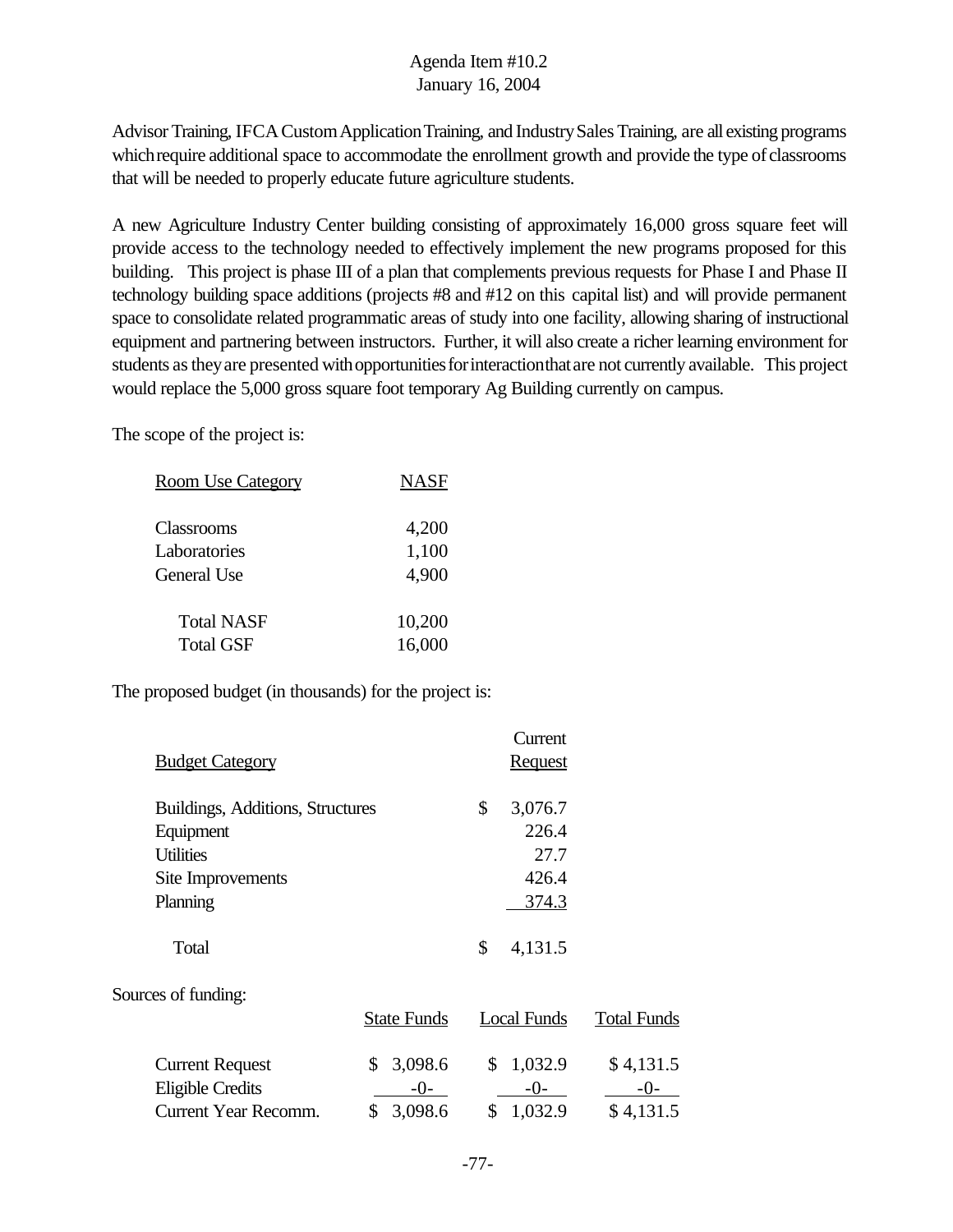34.Lewis andClark CommunityCollege - EdwardsvilleGlenCarbonRegionalIndustrialTraining/Education Center Phase II. The college proposes to develop a full service branch campus on property recently transferred to the college by Southern Illinois University. The site has been known as the "historic N.O. Nelson site in Edwardsville". The property includes seven existing buildings not currently suitable for instructional delivery. Phase I work is not included in this project request, but has been approved as a locally funded project. The costs of phase I work are included in the source of funding analysis below. Phase I work includes remodeling 7,334 gross square feet of space in building 197 and construct one new 14,114 gross square foot building. The college received ICCB approval on August 28, 2001, to proceed with Phase I work with a \$5.1 million budget. Since Phase I and II are integral components to creating the Regional Industrial Training/Education Center (formerly N.O. Nelson site) in Edwardsville, this Phase II project funding recommendation recognizes the local funds spent on the Phase I portion as local match to be applied toward the Phase II project's 25 percent match requirement.

The phase II portion of the full service branch campus development now being proposed would provide suitable space for student life areas (food service, commons area, bookstore, receiving, and maintenance); industrial training areas (machine shop, lab, welding, and CNC lab); corporate and community education for corporate seminars and continuing education; and the business office. This project would remodel six ofthe sevenhistoric buildings(approximately50,000grosssquare feet) and adds approximately 9,400 gross square feet of new loft space in these buildings. The proposed project also includes a restructured roadway entrance, new parking areas, and additional site lighting and security cameras. The district received partial funding in the form of a \$6,500,000 appropriation in fiscal year 2003 for this project and that payment is reflected in the budget analysis for this project..

The proposed budget (in thousands) for the project is:

| <b>Budget Category</b>           |                    | Current<br><b>Request</b> |                    |
|----------------------------------|--------------------|---------------------------|--------------------|
|                                  |                    |                           |                    |
| Equipment                        |                    | 2,000.0<br>\$             |                    |
| Remodeling/Rehabilitation        |                    | 9,650.0                   |                    |
| Total                            |                    | \$11,650.0                |                    |
| Sources of funding:              | <b>State Funds</b> | <b>Local Funds</b>        | <b>Total Funds</b> |
| <b>Total Regional Industrial</b> |                    |                           |                    |
| Training/Education Center        | \$12,562.5         | 4,187.5<br>\$             | 16,750.0<br>\$     |
| <b>Phase I Local Project</b>     | (1,500.0)          | (3,600.0)                 | (5,100.0)          |
| <b>Total of Phase II Work</b>    | \$11,062.5         | \$587.5                   | \$11,650.0         |
| Prior Year's Appropriations      | (6,500.0)          | $-0-$                     | (6,500.0)          |
| <b>Eligible Credits</b>          | $-()$              | $-0-$                     | $-()$              |
| Current Year Recomm.             | \$4,562.5          | \$<br>587.5               | \$<br>5,150.0      |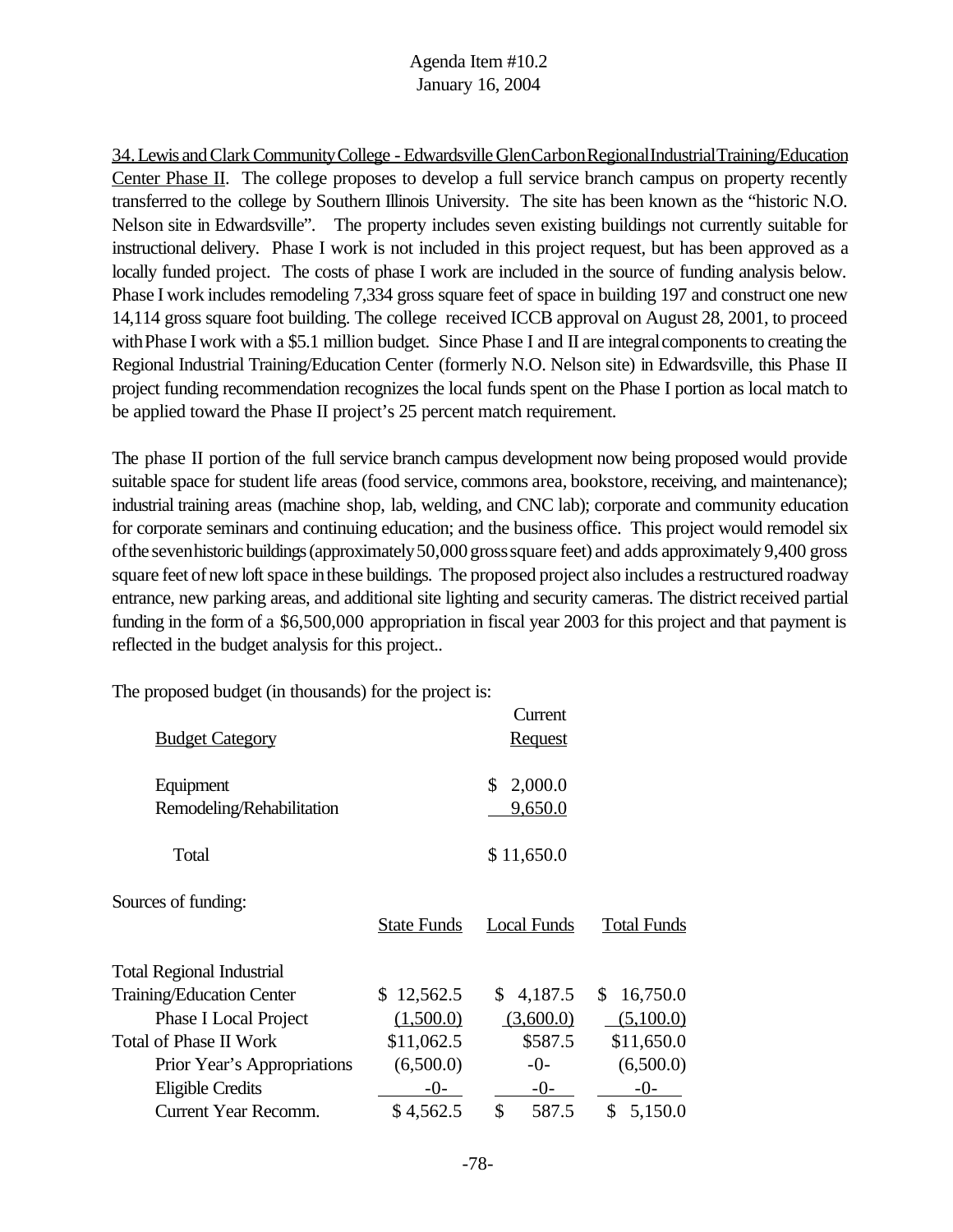35. Morton College - Parking Lots, Roadways, and Walkway Replacement. The asphalt pavement for parking areas and roadways, concrete curbing surrounding parking areas and planting areas, much dating back to 1975, is greatly deteriorated, cracked, and settling which has made it dangerous to walk in many areas. The water drainage system has deteriorated and leaves water standing in the parking lots and roadways. Manholes have failed and parking lot lighting and fixtures are rusting and in need of replacement. Lighting levels are not adequate by today's standards and poses a safety concern. This project would make site improvements to all parking lots and roadways, all concrete walkways, and provide 47 new parking spaces at the northeast corner of the site. The college plans to submit a request to the ICCB for approval of a protection, health, and safety tax levy over the next several years to obtain local funds to meet its required 25 percent local match on this project.

The proposed budget (in thousands) for the project is:

| <b>Budget Category</b>                                                    | Current<br><b>Request</b>           |                                         |                                           |
|---------------------------------------------------------------------------|-------------------------------------|-----------------------------------------|-------------------------------------------|
| Site Improvements                                                         | 6,234.9<br>S                        |                                         |                                           |
| Sources of funding:                                                       | <b>State Funds</b>                  | <b>Local Funds</b>                      | <b>Total Funds</b>                        |
| <b>Current Request</b><br>Eligible Credits<br><b>Current Year Recomm.</b> | \$<br>4,676.2<br>$-()$ -<br>4,676.2 | \$1,558.70<br>$-()$ -<br>1,558.70<br>\$ | \$<br>6,234.9<br>$-()$ -<br>\$<br>6,234.9 |

36. College of Lake County - Grayslake Campus Classroom. The population of Lake County grew 25 percent (128,000 persons) between 1990 and 2000. Lake Countyranks third in total population growth over the past decade. According to the Northeastern Illinois Planning Commission, total Lake County population will rise from a current 644,356 to 806,788 by the year 2020. The Grayslake campus serves the entire Lake County area, but more than half of the projected growth is expected to occur in the four municipalities surrounding the Grayslake campus. A new classroom building on the main campus will provide much needed additional space to house the growing number of classes offered. The college continues to enhance current academic offerings and continually develops new academic courses and disciplines, as well as new career programs to meet the changing educational needs of the community. These programs have contributed to the overall enrollment growth.

The proposed building will provide an additional 99,945 gross square feet of space, including classrooms, computer labs, support space, and meeting space. The project will also include related equipment, utility work and site improvements such as sidewalks, roadways, additional parking, landscaping, and lighting. This project would eliminate the need to lease 41,585 gross square feet of temporary space.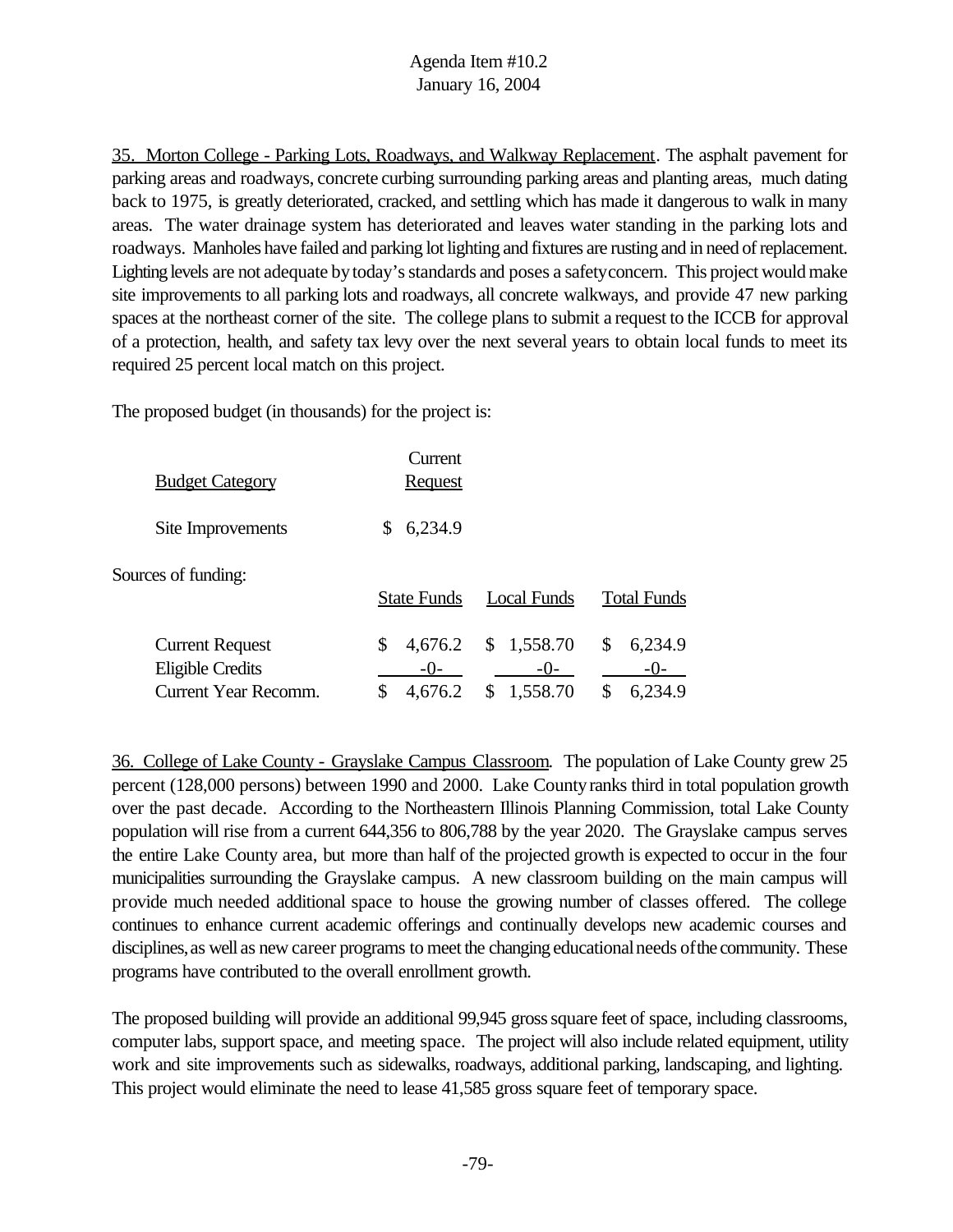The scope of the project is:

| <b>Room Use Category</b> | <b>NASF</b> |
|--------------------------|-------------|
| Classrooms               | 40,000      |
| Laboratories             | 15,000      |
| <b>Offices</b>           | 4,050       |
| General Use              | 3,000       |
| Support                  | 2,300       |
| <b>Total NASF</b>        | 64,350      |
| <b>Total GSF</b>         | 99,945      |

The proposed budget (in thousands) for the project is:

|                                  | Current        |
|----------------------------------|----------------|
| <b>Budget Category</b>           | <b>Request</b> |
|                                  |                |
| Buildings, Additions, Structures | 23,407.7<br>\$ |
| Equipment                        | 1,652.7        |
| <b>Utilities</b>                 | 378.9          |
| Site Improvements                | 3,475.6        |
|                                  |                |
| Total                            | 28,914.9       |
|                                  |                |

Sources of funding:

|                                            |                     | State Funds Local Funds | <b>Total Funds</b>  |
|--------------------------------------------|---------------------|-------------------------|---------------------|
| <b>Current Request</b><br>Eligible Credits | \$21,686.2<br>$-()$ | \$7,228.7<br>$-()$      | \$28,914.9<br>$-()$ |
| Current Year Recomm.                       | \$21,686.2          | \$7,228.7               | \$28,914.9          |

37. Illinois Eastern Community Colleges-Wabash Valley College - Technology/Student Support Expansion and Renovationto Main Hall. Wabash Valley has outgrown its Main Hall building. Wabash Valley serves over 2,000 students per semester with limited classroom and lab space. Technology and student support needs drive the rationale for this project. The current structures are limited in their adaptability to more modern technology. The Main Hall on campus was constructed in 1965. Classrooms have been converted for computers and certain technology, but the space is barely adequate. The classrooms lack connectivity, appropriate lighting, and adequate AC power source. This project proposes to replace 10,736 gross square feet of temporary space with a two story 20,000 gross square foot building on the main campus which would allow more technology capable instruction to be delivered and provide appropriate space for student support areas. Some existing space in the main hall would also be remodeled.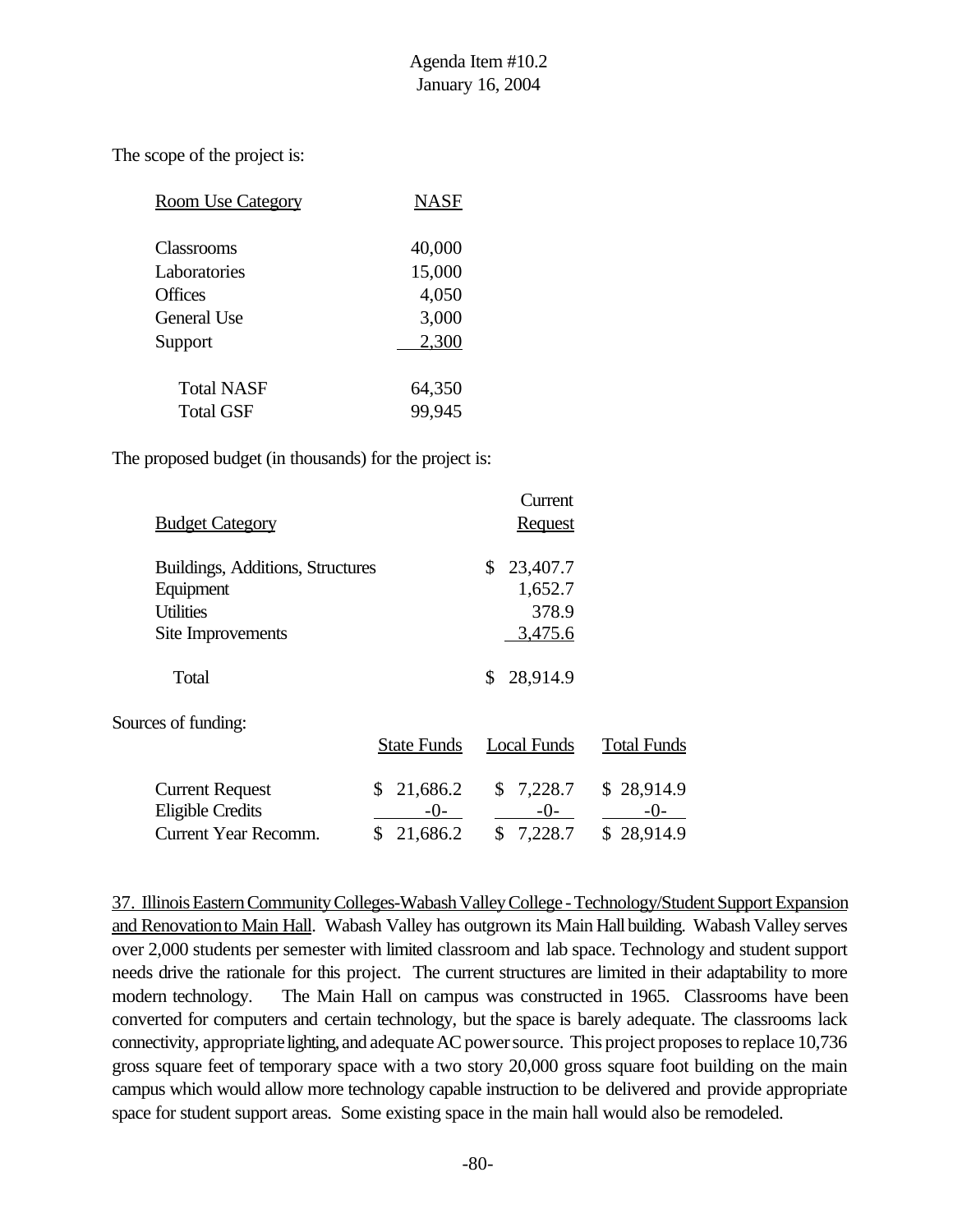The scope of the project is:

| <b>Room Use Category</b> | NASF   |
|--------------------------|--------|
| Classrooms               | 2,500  |
| Laboratories             | 2,700  |
| <b>Offices</b>           | 1,200  |
| Other General Use        | 8,300  |
| <b>Total NASF</b>        | 14,700 |
| <b>Total GSF</b>         | 21,008 |

The proposed budget (in thousands) for this project is:

| <u> Budget Category</u>                                               | Current<br><b>Request</b>                 |                                   |                                 |
|-----------------------------------------------------------------------|-------------------------------------------|-----------------------------------|---------------------------------|
| <b>Buildings, Additions, Structures</b><br>Remodeling/Rehabilitation  | 5,397.1<br>S.<br>414.0                    |                                   |                                 |
| Total                                                                 | \$5,811.1                                 |                                   |                                 |
| Sources of funding:                                                   | <b>State Funds</b>                        | <b>Local Funds</b>                | <b>Total Funds</b>              |
| <b>Total Costs</b><br><b>Eligible Credits</b><br>Current Year Recomm. | \$<br>4,358.3<br>$-()$ -<br>\$<br>4,358.3 | \$1,452.8<br>$-()$ -<br>\$1,452.8 | \$5,811.1<br>$-0-$<br>\$5,811.1 |

38. McHenry County College - Satellite Facility. A January 2001 study by Legat Architects entitled "Planning for the New Millennium" provides useful information on current space utilization and needs for additional space. One recommendation of the report was for the local board of trustees to consider serving the community college district through satellite sites and distance learning. Selected programs at the college are confined by current space restrictions. These include occupational programs with strong community support and need and a high demand Computer Information System program. Professional continuing education could extend its outreach to new audiences at a strategically located satellite facility. The college could also establish better community partners both in the public and business/industry sectors.

This project proposes to provide 53,438 gross square feet of new space in a yet to be determined location within the district, but off the main campus. The new satellite facility would serve Business and Technology programs and provide space to create a CISCO Training Center, classrooms, office space, and work space.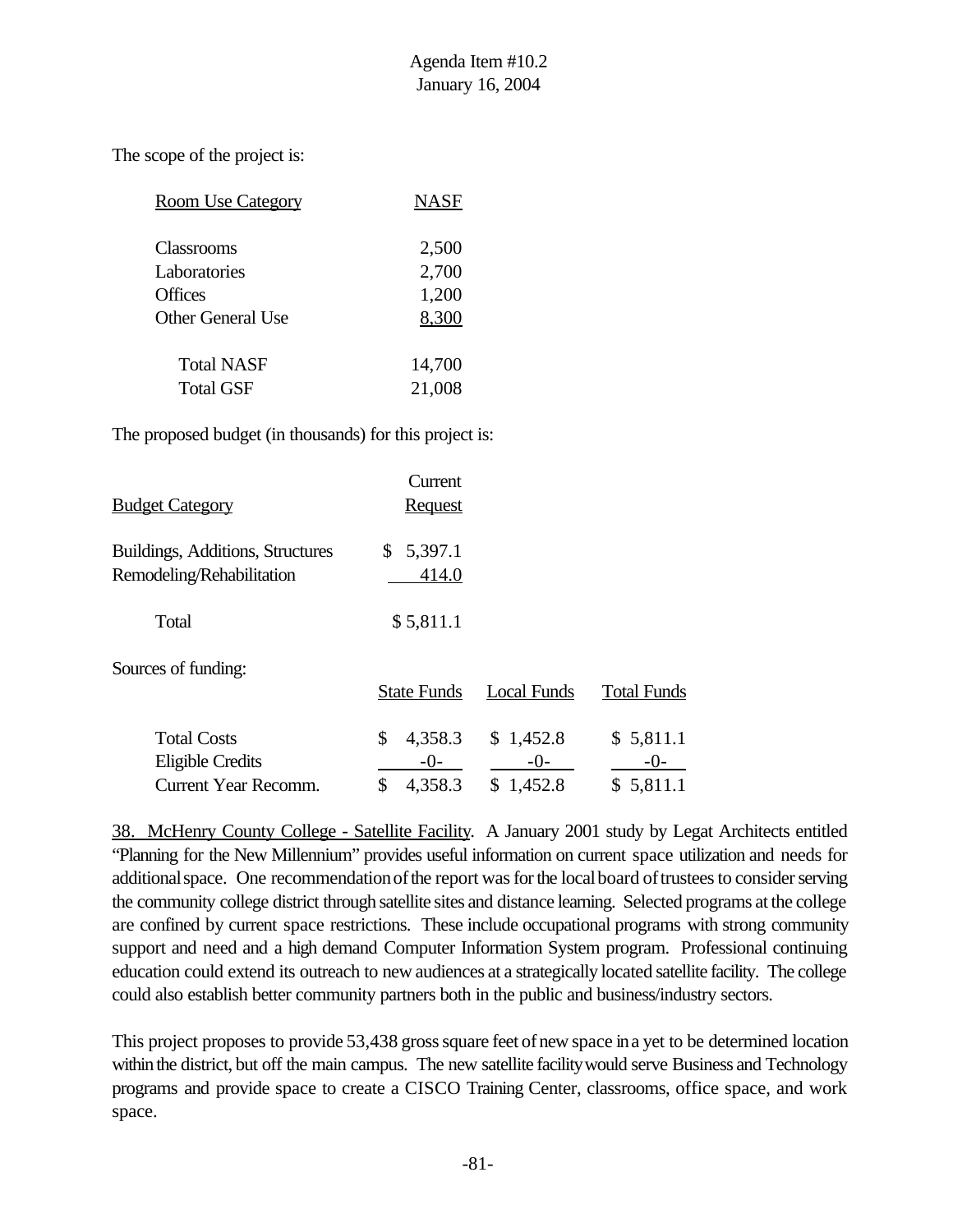The scope of the project is:

| <b>Room Use Category</b> | NASF   |
|--------------------------|--------|
| <b>Classrooms</b>        | 13,900 |
| Laboratories             | 7,700  |
| Offices                  | 8,500  |
| Other General Use        | 2.900  |
| <b>Total NASF</b>        | 33,000 |
| <b>Total GSF</b>         | 53,438 |

The proposed budget (in thousands) for this project is:

| <b>Budget Category</b>                                | Current<br><u>Request</u>    |  |
|-------------------------------------------------------|------------------------------|--|
| Buildings, Additions, Structures<br>Land<br>Equipment | \$12,139.2<br>207.0<br>257.5 |  |
| Total                                                 | \$<br>12,603.7               |  |

Sources of funding:

|                      | <b>State Funds</b> | Local Funds | Total Funds |
|----------------------|--------------------|-------------|-------------|
|                      |                    |             |             |
| <b>Total Costs</b>   | \$9,452.8          | \$3,150.9   | \$12,603.7  |
| Eligible Credits     | $-()$              | $-()$       | $-()$       |
| Current Year Recomm. | \$9,452.8          | \$3,150.9   | \$12,603.7  |

39. City Colleges of Chicago-Malcom X College - Mechanical Systems. Malcom X College is a threestory steel and glass 541,575 gross square foot structure that is almost 30 years old. The lifespan of a mechanical system is generally 20 to 25 years. The current heating, ventilation, and air conditioning system is inefficient and expensive to maintain and repair. The college must have an environment that is conducive for successful teaching and administrative productivity. The replacement of the mechanical systems will provide effective and efficient circulatory distribution of clean air, air conditioning, and heating and is vital for the college to carry out its mission.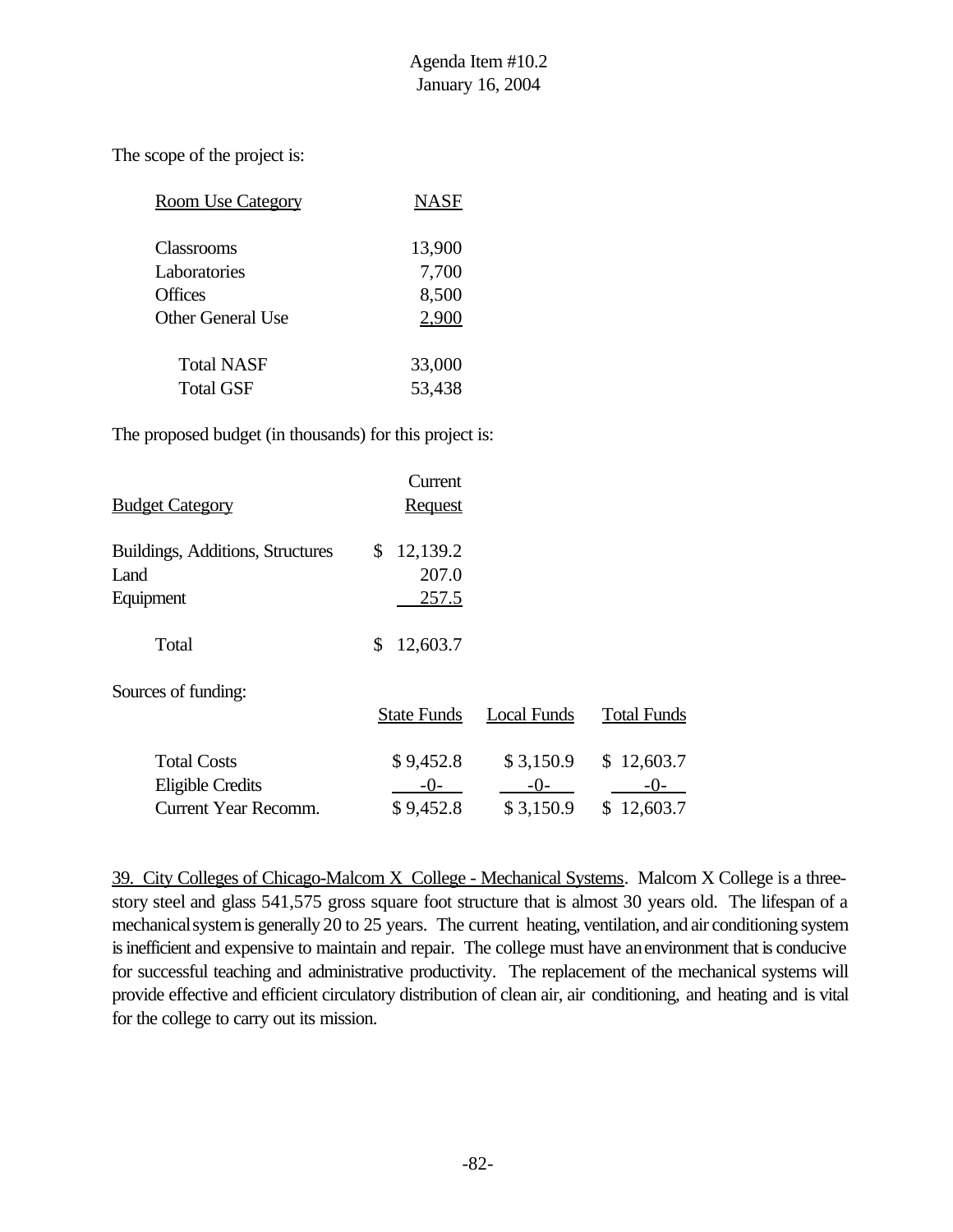The proposed budget (in thousands) for the project is:

|                        | Current        |
|------------------------|----------------|
| <b>Budget Category</b> | <b>Request</b> |

Remodeling and Rehabilitation \$ 21,456.3

Sources of funding:

|                        |            | State Funds Local Funds | <b>Total Funds</b> |
|------------------------|------------|-------------------------|--------------------|
| <b>Current Request</b> | \$16,092.2 | $$5,364.1$ $$21,456.3$  |                    |
| Eligible Credits       | $-()$      | $-()$                   | $-()$              |
| Current Year Recomm.   | \$16,092.2 | \$5,364.1               | \$21,456.3         |

40. OaktonCommunityCollege - Addition/Remodeling Des Plaines Campus. The college commissioned a study of itsfacilities and a report was presented to the local college board of trustees in February 2000. The ideasthat were presented continue to refine and improve the Phase II recommendations ofthe previous ten-year master plan. Instructional programs are in need of additional space where dedication to one or a few related disciplines is the norm. New classrooms would be provided in this project. Facilities were adequate when the campus first opened, but are now crowded and cramped. Areas such as registration and records, the cashiers office, and bookstore have barely changed since the original construction resulting in long lines for service. This project proposes to remodel approximately 85,000 of the existing 128,160 gross square feet of space and construct a new 33,844 grosssquare foot structure. It also includes some sidewalk, roadway, and lighting work.

The scope of the project is:

| <b>Room Use Category</b> | NASF   |
|--------------------------|--------|
| Classrooms               | 5,400  |
| Laboratories             | 8,600  |
| Offices                  | 1,800  |
| Special Use              | 1,600  |
| Other General Use        | 3,000  |
| <b>Total NASF</b>        | 20,400 |
| <b>Total GSF</b>         | 33,844 |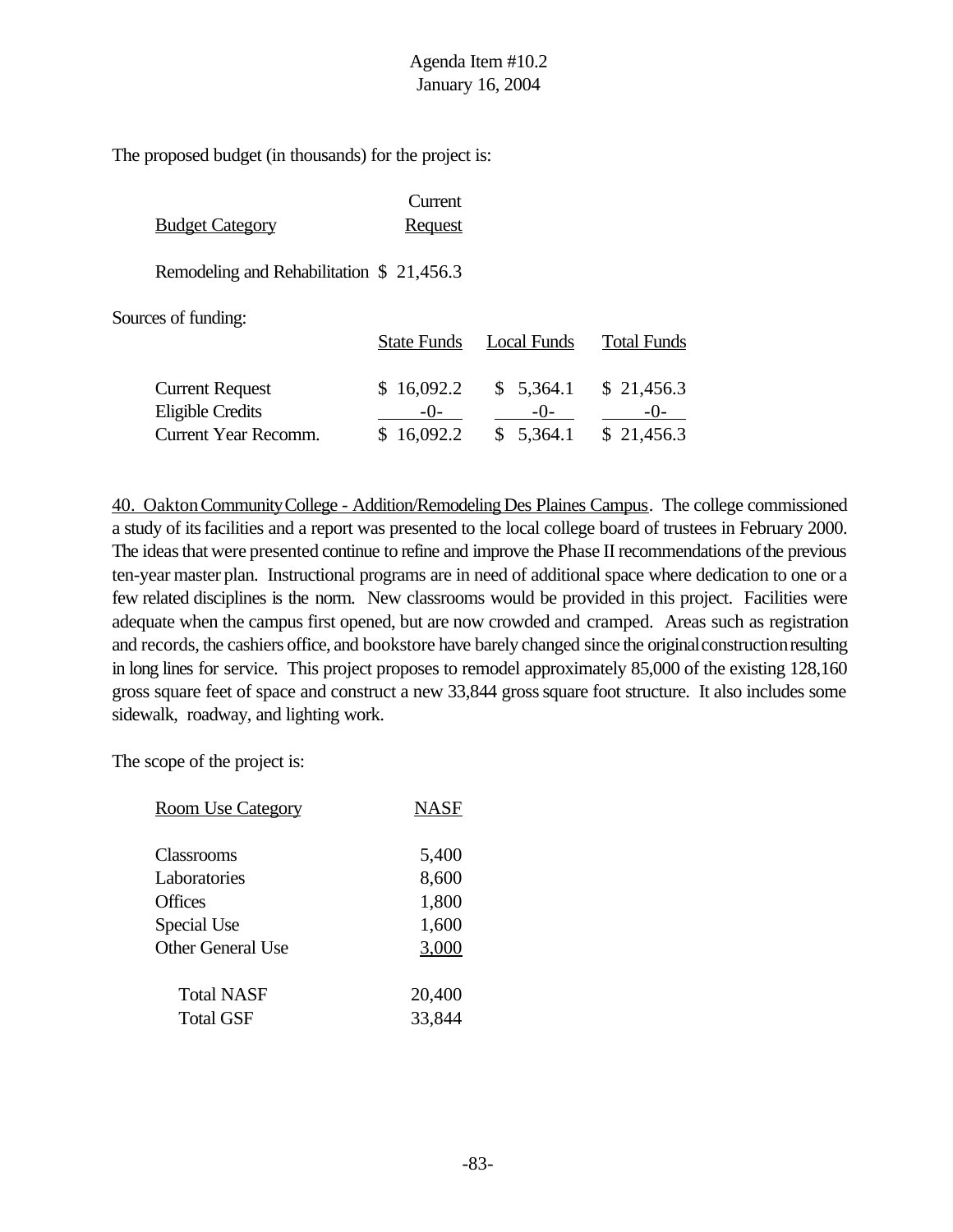The proposed budget (in thousands) for the project is:

|                                  |                    | Current                   |                    |
|----------------------------------|--------------------|---------------------------|--------------------|
| <b>Budget Category</b>           |                    | <b>Request</b>            |                    |
| Buildings, Additions, Structures |                    | \$<br>8,856.4             |                    |
| Equipment                        |                    | 2,041.0                   |                    |
| <b>Utilities</b>                 |                    | 154.0                     |                    |
| Remodeling/Rehabilitation        |                    | 14,780.9                  |                    |
| Site Improvements                |                    | 408.0                     |                    |
| Planning                         |                    | 1,358.9                   |                    |
| Total                            |                    | \$27,599.2                |                    |
| Sources of funding:              |                    |                           |                    |
|                                  | <b>State Funds</b> | <b>Local Funds</b>        | <b>Total Funds</b> |
| <b>Current Request</b>           | \$20,699.4         | 6,899.8<br>$\mathbb{S}^-$ | \$27,599.2         |
| <b>Eligible Credits</b>          | $-()$              | $-0-$                     | $-()$ -            |
| <b>Current Year Recomm.</b>      | \$20,699.4         | \$<br>6,899.8             | \$27,599.2         |

41. Triton - Installation of Backflow Preventors. Triton College's campus is comprised of nineteen buildings. During original construction of these buildings, backflow preventors were not installed between the building and outside water pipes. The lack of these preventors could cause contamination of outside water sources if inside building contamination were to occur and the contaminants were to flow back into the outside water source. This is an issue that the Village of River Grove has requested the college remedy. This project proposes to retrofit those backflow preventors in such a way that they may be checked and maintained periodically.

The proposed budget (in thousands) for the project is:

|                                                                                  | Current                           |                                     |                                   |
|----------------------------------------------------------------------------------|-----------------------------------|-------------------------------------|-----------------------------------|
| <b>Budget Category</b>                                                           | <b>Request</b>                    |                                     |                                   |
| <b>Utilities</b>                                                                 | \$1,387.9                         |                                     |                                   |
| Sources of funding:                                                              | <b>State Funds</b>                | <b>Local Funds</b>                  | <b>Total Funds</b>                |
| <b>Current Request</b><br><b>Eligible Credits</b><br><b>Current Year Recomm.</b> | \$1,040.9<br>$-()$ -<br>\$1,040.9 | 347.0<br>\$<br>$-()$<br>347.0<br>\$ | 1,387.9<br>\$<br>$-()$<br>1,387.9 |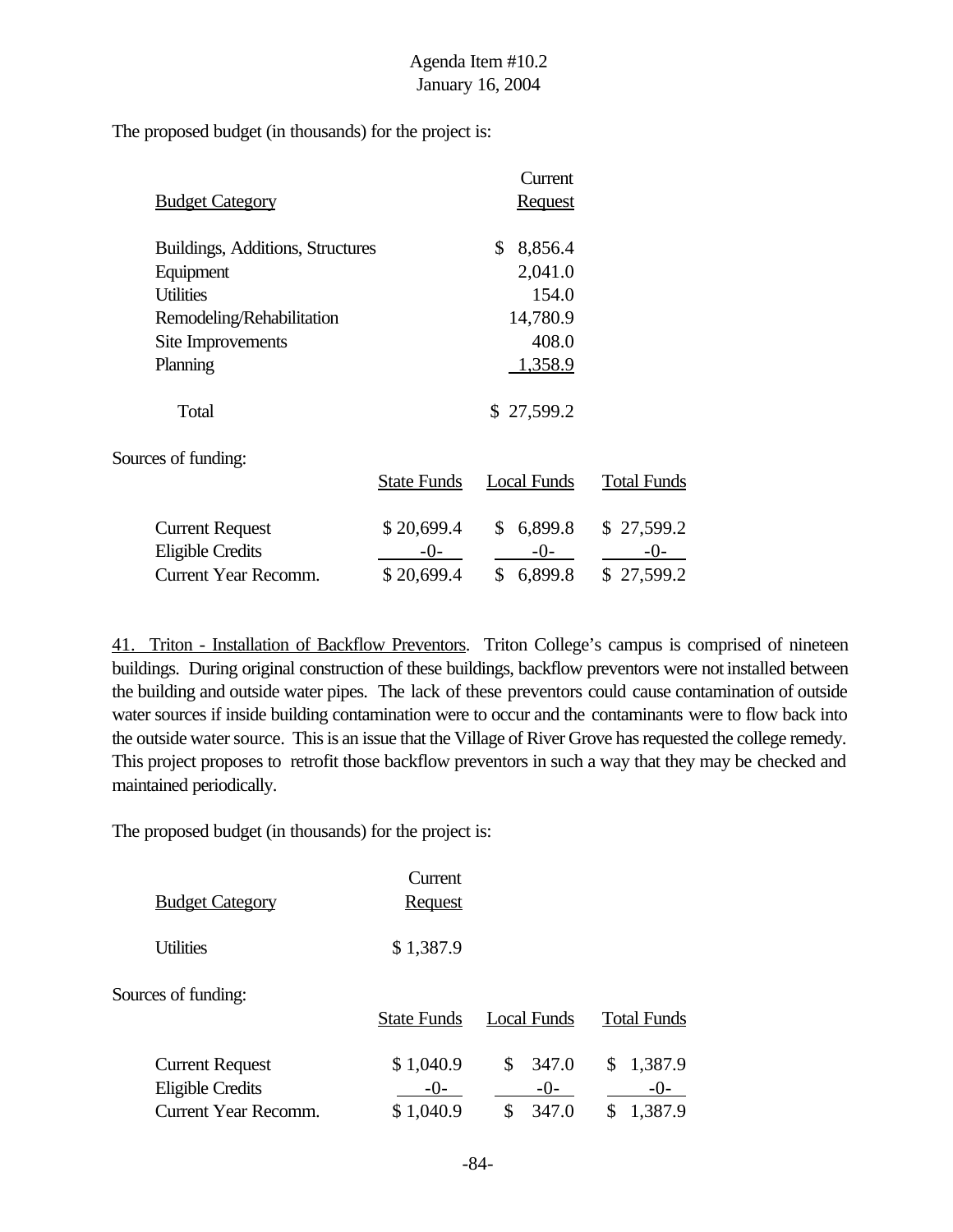42. Shawnee - Cairo Regional Education Center. The district currently offers instructional opportunities out of the Cairo High School and space in the Regional Superintendent of Schools Adult Education Facility in the Cairo region. This space is limited to evening classes since those facilities are otherwise in use during the day. Current arrangements do not allow the district to expand course offerings or facilitate on-going training with business and industry.

This project proposes to construct one story 4,680 gross square foot building on land already owned by the district adjacent to Cairo High School. The construction of these classrooms and office space will enable the college to offer much needed daytime instruction, provide the quality education students need to succeed in college, and enhance the college's abilityto ensure necessary programs are in place to provide a trained workforce that meets the needs of the community.

The scope of the project is:

| <b>Room Use Category</b> | <b>NASF</b> |
|--------------------------|-------------|
| Classrooms               | 1,400       |
| Laboratories             | 800         |
| <b>Offices</b>           | 300         |
| <b>Other General Use</b> | 390         |
| <b>Total NASF</b>        | 2,890       |
| <b>Total GSF</b>         |             |

The proposed budget (in thousands) for the project is:

| <b>Budget Category</b>                                | Current<br><b>Request</b> |
|-------------------------------------------------------|---------------------------|
| Buildings, Additions, Structures<br>Site Improvements | \$1,151.0<br>389.0        |
| Total                                                 | \$1,540.0                 |

Sources of funding:

|                        | <b>State Funds</b> | Local Funds | <b>Total Funds</b> |
|------------------------|--------------------|-------------|--------------------|
| <b>Current Request</b> | \$1,155.0          | \$385.0     | \$1,540.0          |
| Eligible Credits       | $-()$              | $-()$       | $-()$              |
| Current Year Recomm.   | \$1,155.0          | \$385.0     | \$1,540.0          |

43. Southwestern - Academic Building w/ Bookstore. The district currently uses modular buildings originally intended for temporary use as instructional space. These temporary buildings were not designed to be permanent structures, provide substandard instructional space, and are not adequate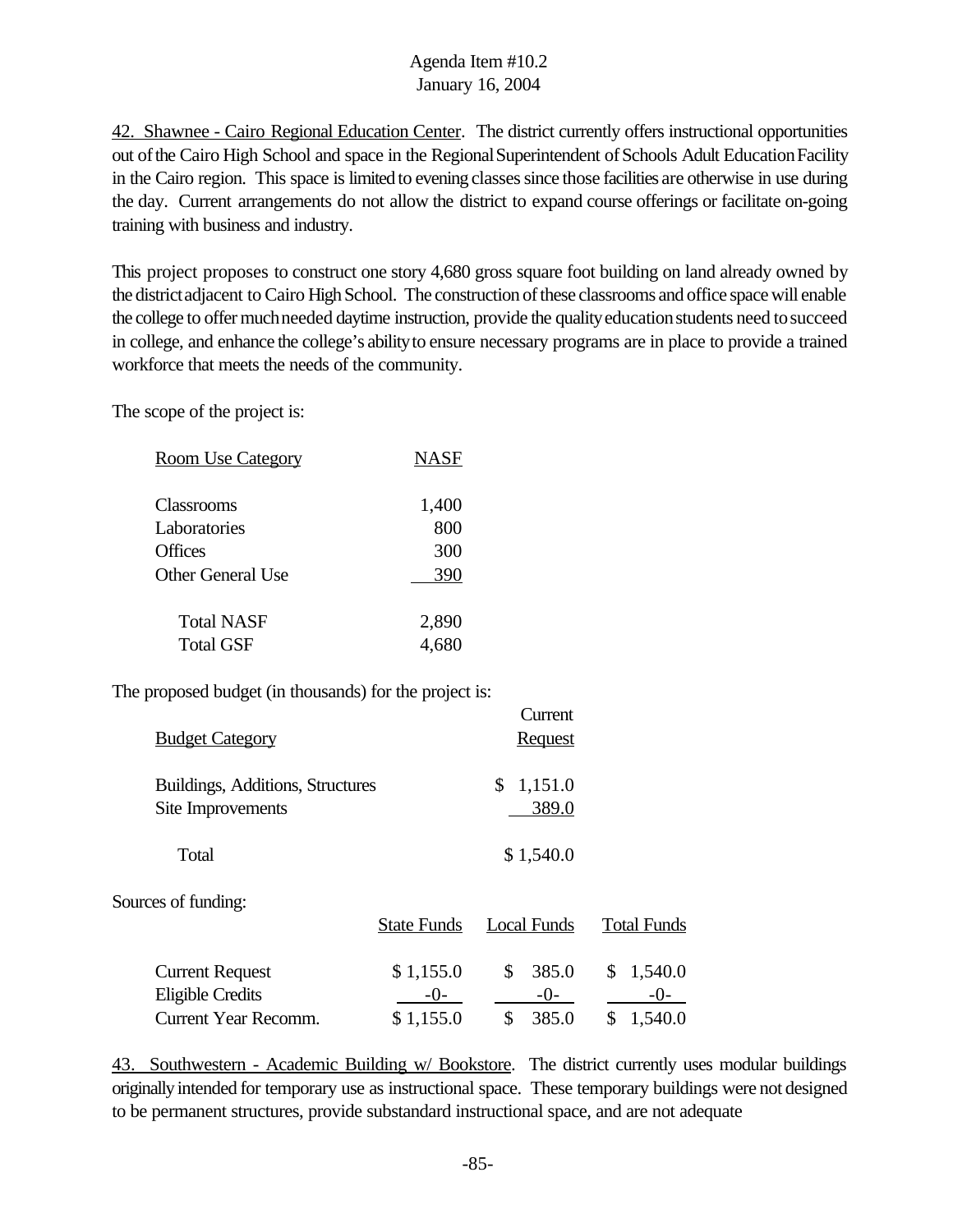to support classroom instruction. The removal of temporary classroom buildings as well asthe addition of a new academic building with a bookstore are both components of the master plan for the Belleville campus.

This project proposes to construct a 40,000 gross square foot building on the main campus to serve as classroom space, a bookstore, and office and support space for faculty and staff. The project would include additional parking area, an asphalt roadway, site lighting, and landscaping. Completion of this project would allow the district to demolish and take out of service the temporary buildings on campus.

The scope of the project is:

| <u>Room Use Category</u> | <b>NASF</b> |
|--------------------------|-------------|
| Classrooms               | 8,000       |
| Offices                  | 2,100       |
| Other General Use        | 12,000      |
| <b>Total NASF</b>        | 22,100      |
| <b>Total GSF</b>         | 40,000      |

The proposed budget (in thousands) for the project is:

|                                  |                    | Current            |                        |
|----------------------------------|--------------------|--------------------|------------------------|
| <b>Budget Category</b>           |                    | <b>Request</b>     |                        |
| Buildings, Additions, Structures |                    | \$<br>6,618.3      |                        |
| Equipment                        |                    | 766.2              |                        |
| <b>Utilities</b>                 |                    | 477.6              |                        |
| Site Improvements                |                    | 3,727.7            |                        |
| Planning                         |                    | 1,872.7            |                        |
| Total                            |                    | \$13,462.5         |                        |
| Sources of funding:              |                    |                    |                        |
|                                  | <b>State Funds</b> | <b>Local Funds</b> | <b>Total Funds</b>     |
| <b>Current Request</b>           | \$10,096.9         |                    | $$3,365.6$ $$13,462.5$ |
| <b>Eligible Credits</b>          | $-0-$              | $-0-$              | $-0-$                  |

Current Year Recomm. \$ 10,096.9 \$ 3,365.6 \$ 13,462.5

44. Danville - Clock Tower Center & Ornamental Horticulture Rehab/Remodeling. The Clock Tower Center was constructed in the early 1900's with portions of the building remodeled in the last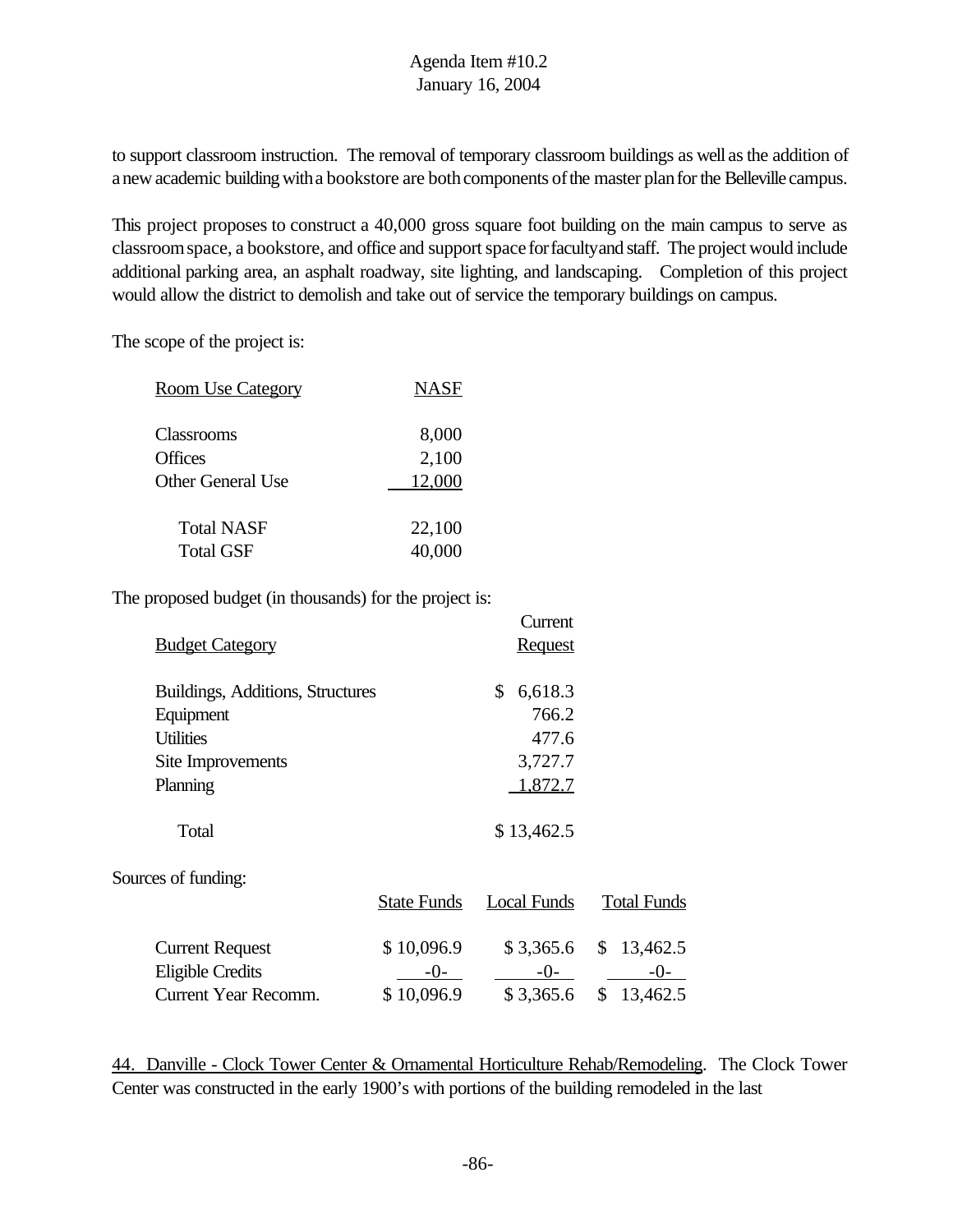few years. Approximately 32,500 gross square feet of classroom and instructors' office space still requires remodeling. Basic infrastructure needs to be rehabilitated including wiring, fire protection, and heating and ventilation mechanical units. The Ornamental Horticulture Building is over thirty years old and has never been rehabilitated. Approximately 11,500 gross square feet of space needs to be remodeled. Electrical, fire protection, heating and ventilation, piping modifications need to be made as well as greenhouse improvements.

This project proposes to make improvements to these two buildings to improve the learning/working environment.

The proposed budget (in thousands) for the project is:

|                             |                    | Current            |                    |
|-----------------------------|--------------------|--------------------|--------------------|
| <b>Budget Category</b>      |                    | <b>Request</b>     |                    |
| Remodeling/Rehabilitation   |                    | 2,358.6            |                    |
| Site Improvements           |                    | 42.2               |                    |
| Planning                    |                    | 428.1              |                    |
| Total                       |                    | \$2,828.9          |                    |
| Sources of funding:         |                    |                    |                    |
|                             | <b>State Funds</b> | <b>Local Funds</b> | <b>Total Funds</b> |
| <b>Current Request</b>      | \$2,121.7          | \$707.2            | 2,828.9<br>\$      |
| <b>Eligible Credits</b>     | $-()$ -            | $-()$ -            | $-()$ -            |
| <b>Current Year Recomm.</b> | \$2,121.7          | \$707.2            | \$<br>2,828.9      |

45. Richland Community College - Community Education Center and Infrastructure Connection. Decatur is a community that has a significant population of citizens who have not attained a high school degree. In a community that has a workforce population of approximately 50,000 it also has a population of over 25,000 18 to 45 year olds who do not have a high school degree. This includes a growing English as a Second language group. However, oncampus facilities provide only a single classroom for adult education classes. This project proposes the construction of a 42,961 gross square foot single story steel and masonry building on the main campus with additional parking and a connecting roadway from the Mound Road intersection.

This project also proposes to construct a masonry and glass structure extending from the front entrance to the drop off zone that will clearly denote a mainentrance to the college and better direct first time students and the community as they use the campus facilities.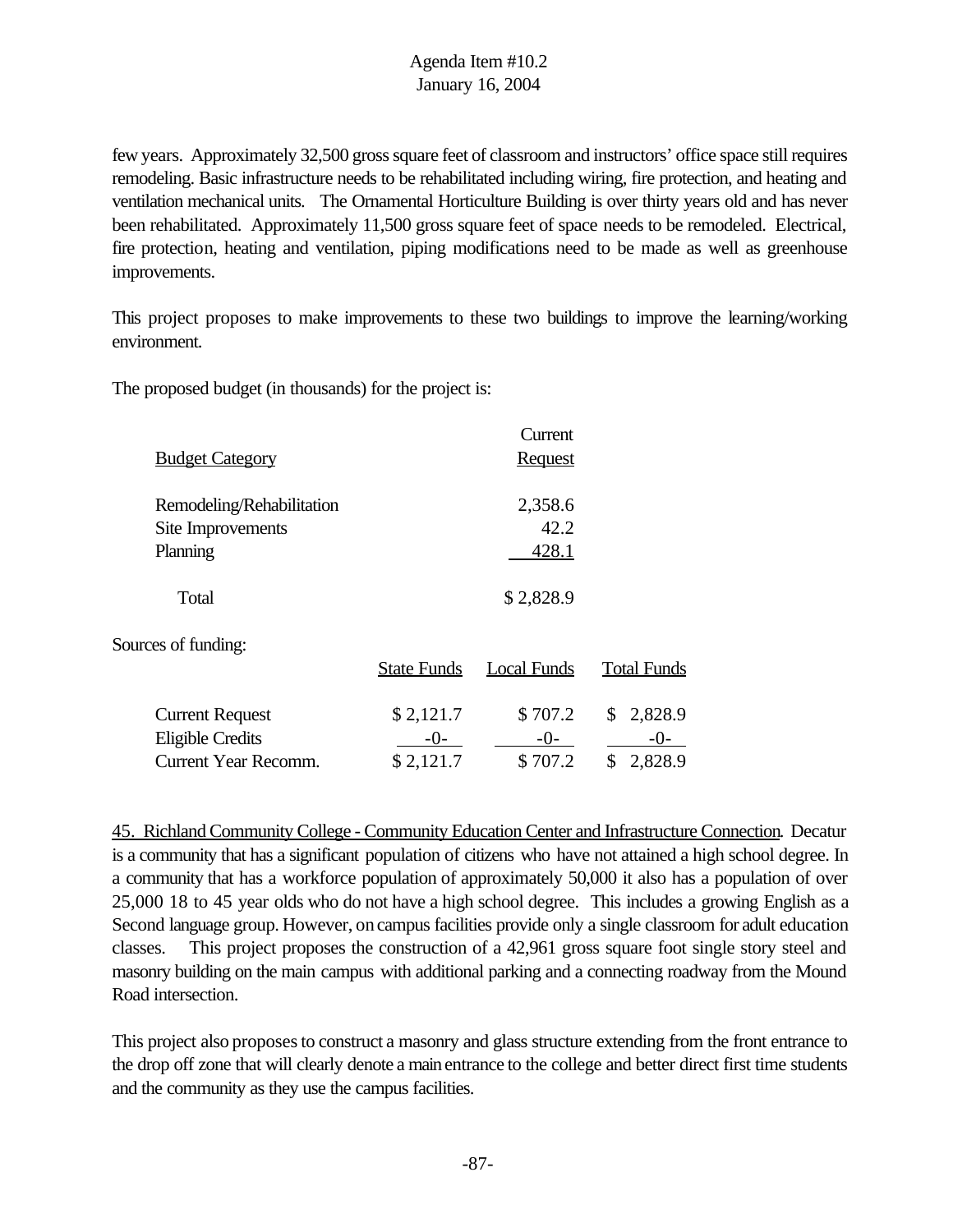The scope of the project is:

| <b>Room Use Category</b> | NASF   |
|--------------------------|--------|
| Classrooms               | 5,100  |
| Laboratory               | 11,975 |
| <b>Offices</b>           | 1,860  |
| Study                    | 1,450  |
| Special Use              | 2,450  |
| <b>General Use</b>       | 1,550  |
| Support                  | 2,400  |
| Total NASF               | 26,785 |
| Total GSF                | 42,961 |

The proposed budget (in thousands) for the project is:

|                                  |                    | Current            |                    |
|----------------------------------|--------------------|--------------------|--------------------|
| <b>Budget Category</b>           |                    | <b>Request</b>     |                    |
| Buildings, Additions, Structures |                    | \$<br>10,312.1     |                    |
| Equipment                        |                    | 423.0              |                    |
| Remodeling/Rehabilitation        |                    | 80.0               |                    |
| <b>Utilities</b>                 |                    | 200.0              |                    |
| Site Improvements                |                    | 1,553.6            |                    |
| Planning                         |                    | 203.4              |                    |
| Total                            |                    | \$12,772.1         |                    |
| Sources of funding:              |                    |                    |                    |
|                                  | <b>State Funds</b> | <b>Local Funds</b> | <b>Total Funds</b> |
| <b>Current Request</b>           | \$9,579.1          | \$3,193.0          | \$12,772.1         |
| <b>Eligible Credits</b>          | $-()$              | $-()$ -            |                    |

Current Year Recomm. \$ 9,579.1 \$ 3,193.0 \$ 12,772.1

46. Moraine Valley Community College - Rehab/Remodeling of Buildings A,B,G, & L. Buildings A, B, G,  $&$  L were each built between 1971 and 1977 and represent the first permanent structures on the Moraine Valley Community College campus. These facilities were originally constructed utilizing an "Open Plan " concept to allow for maximum flexibility. Over time however, this concept has proven unsuccessful and permanent interior partitions were built in an effort to improve the existing functional capabilities of the spaces. Because the build out occurred over many years and the originalinfrastructure does not necessarily support the desired programmatic configurations, the buildings require significant remodeling and rehabilitation in order to provide functional and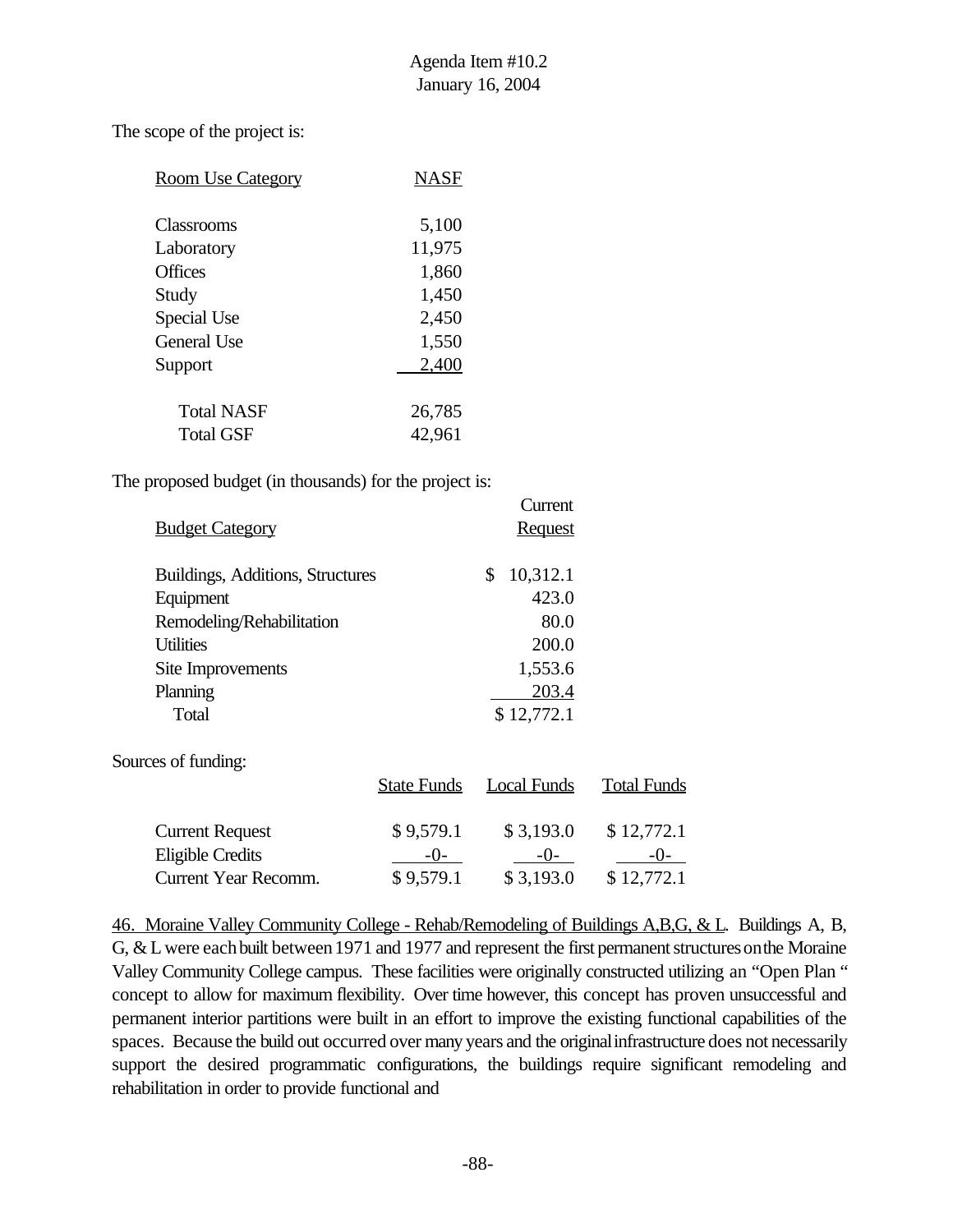comfortable instructional and support spaces that fully comply with current code requirements and best practices. The buildings mechanical systems have also outlived their useful lives and require replacement.

This project proposes to remodel library space, science labs and allied health areas, classrooms and computer labs as well as rehabilitate the mechanical and fire protection systems, plumbing, ceilings and lights in approximately 346,000 gross square feet of Buildings A, B, G, & L.

The proposed budget (in thousands) for the project is:

|                             |                    | Current            |                    |
|-----------------------------|--------------------|--------------------|--------------------|
| <b>Budget Category</b>      |                    | <b>Request</b>     |                    |
| Equipment                   |                    | \$<br>855.8        |                    |
| Remodeling/Rehabilitation   |                    | 28,743.3           |                    |
| Site Improvements           |                    | 258.8              |                    |
| Total                       |                    | \$29,857.9         |                    |
| Sources of funding:         |                    |                    |                    |
|                             | <b>State Funds</b> | <b>Local Funds</b> | <b>Total Funds</b> |
| <b>Current Request</b>      | 22,393.4           | \$7,464.5          | \$29,857.9         |
| <b>Eligible Credits</b>     | $-()$ -            | $-0-$              | -0-                |
| <b>Current Year Recomm.</b> | 22,393.4           | \$<br>7,464.5      | \$29,857.9         |

47. Kaskaskia College - Vandalia Education Center. Kaskaskia College is dedicated to promoting life-long learning and is committed to providing educational opportunities and occupational job skills training to all residents of the district. The district proposes to construct the Vandalia Education Center that would provide space for seminar rooms, labs (training, health and science, technology), distance learning rooms, multi purpose classrooms, bookstore, enrollment center, faculty offices, and a student canteen area. This proposed facility would provide citizens of Fayette and Bond counties with an opportunity for high quality educational services for workforce training and enhancement, as well as comprehensive student services, offered in the Vandalia area. The current facilityserving that area isfully utilized and has reached maximum capacity in course offerings experiencing am enrollment growth from 179 students in the fall 1999 to 560 students in fall 2002 (313 percent increase).

This project proposes to construct a 28,682 gross square foot one story structure at a new location in Vandalia. The project would include parking, sidewalks and lighting, an open floor plan, new utilities to serve agriculture, business, computer science, health services, human services, continuing education, leadership, engineering, technical and arts and sciences programs.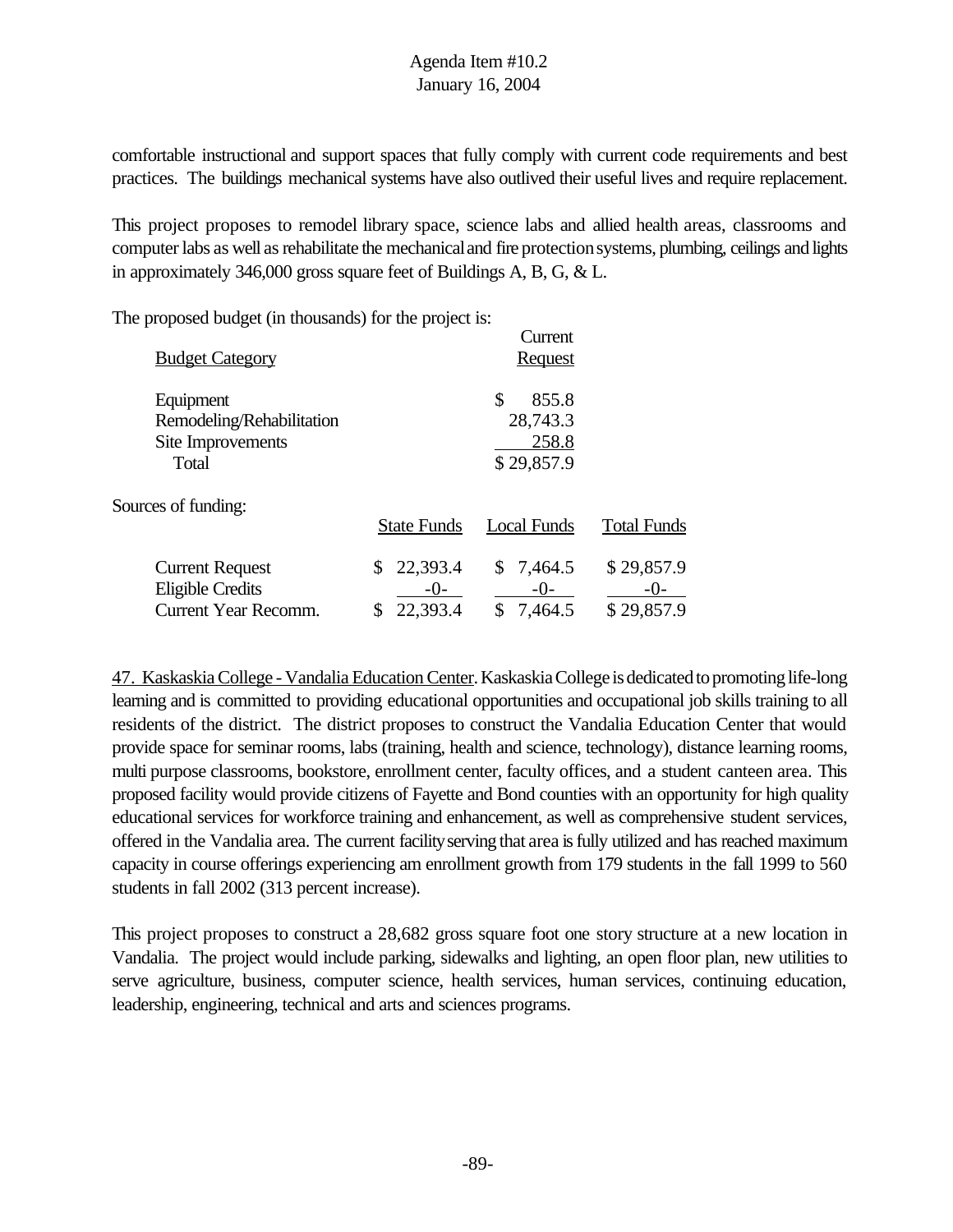The scope of the project is:

| <b>Room Use Category</b>  | <b>NASF</b> |
|---------------------------|-------------|
| <b>Classrooms</b>         | 10,800      |
| Laboratories              | 3,750       |
| <b>Offices</b>            | 1,000       |
| <b>Support Facilities</b> | 3,860       |
| <b>Total NASF</b>         | 19,410      |
| <b>Total GSF</b>          | 28,682      |

The proposed budget (in thousands) for the project is:

|                                  | Current        |
|----------------------------------|----------------|
| <b>Budget Category</b>           | <b>Request</b> |
| Buildings, Additions, Structures | \$7,369.7      |
| L and                            | 600.0          |
| Equipment                        | 200.0          |
| <b>Utilities</b>                 | 150.0          |
| Site Improvements                | 300.0          |
|                                  |                |
| Total                            | \$8,619.7      |

Sources of funding:

|                         | <b>State Funds</b> | Local Funds | <b>Total Funds</b> |
|-------------------------|--------------------|-------------|--------------------|
|                         |                    |             |                    |
| <b>Current Request</b>  | \$4,871.8          | \$3,747.9   | \$8,619.7          |
| <b>Eligible Credits</b> | $-()$              | $-()$       | $-()$              |
| Current Year Recomm.    | \$4,871.8          | \$3,747.9   | \$8,619.7          |

48. Lake Land College - Learning Resource Center. The existing learning resource center occupies approximately half of the 1971 constructed building in which it resides. This space is inadequate for the number of patrons that utilize the library and its services. The building's design was innovative for the period in which it was constructed but is not conducive to quiet study areas typically found in a library. The proposed new construction will address two building deficiencies: noise and space. The existing open environment, round shape, abundance of concrete surfaces, and high ceilings make it extremely noisy when filled with students. A new facility would provide quiet studyrooms forindividuals and groups, classrooms for library instruction, a workroom for the interlibrary loan program, audio/visual listening rooms, conference and office space, a small auditorium and additional room for library volumes. The existing library has not been able to use all of the building in which it resides due to instructional program demands for additional classroom space.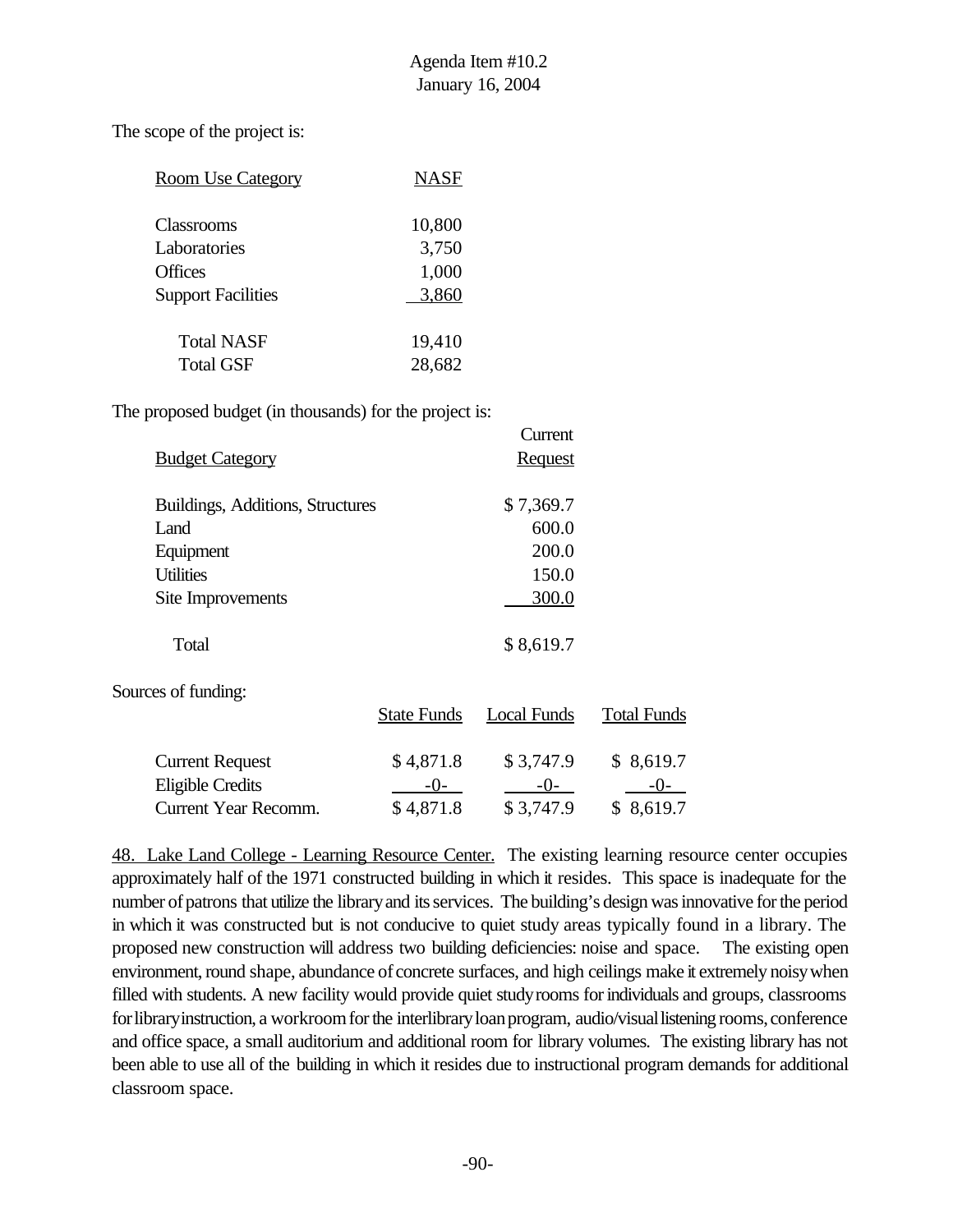This project proposes to construct a 100,000 gross square foot multi-story structure on the main campus. The initial design calls for over half of the new structure to serve as the library. The proposed project would include an additional parking area, landscaping and sidewalks, plumbing additions and modifications, additional heating, ventilation, and air conditioning capacity and addition of appropriate electrical service.

The scope of the project is:

| <b>Room Use Category</b> | NASF    |
|--------------------------|---------|
| Classrooms               | 6,000   |
| Laboratories             | 3,000   |
| <b>Offices</b>           | 8,000   |
| Study                    | 47,000  |
| <b>General Use</b>       | 6,000   |
| <b>Total NASF</b>        | 70,000  |
| Total GSF                | 100,000 |

The proposed budget (in thousands) for the project is:

|                                  |                    | Current            |                    |
|----------------------------------|--------------------|--------------------|--------------------|
| <b>Budget Category</b>           |                    | <b>Request</b>     |                    |
| Buildings, Additions, Structures |                    | \$20,529.3         |                    |
| Equipment                        |                    | 5,611.7            |                    |
| <b>Utilities</b>                 |                    | 205.9              |                    |
| Site Improvements                |                    | 857.7              |                    |
| Planning                         |                    | 2,415.3            |                    |
| Total                            |                    | \$29,619.9         |                    |
| Sources of funding:              |                    |                    |                    |
|                                  | <b>State Funds</b> | <b>Local Funds</b> | <b>Total Funds</b> |
| <b>Current Request</b>           | \$22,214.9         | \$7,405.0          | \$29,619.9         |
| <b>Eligible Credits</b>          | -0-                | $-0-$              | $-()$ -            |
| <b>Current Request</b>           | \$22,214.9         | \$7,405.0          | \$29,619.9         |

49. College of Lake County - Classroom Building (Southlake Center). The district needs to expand the Southlake Educational Center in Vernon Hills to address the current shortage of space in that area for instruction, student services, support services, and administrative functions. The existing center consisting of two computer labs, two distance learning rooms, and eight classrooms opened in 1999 and has seen enrollment grow from 174 to 900 within a year. The population of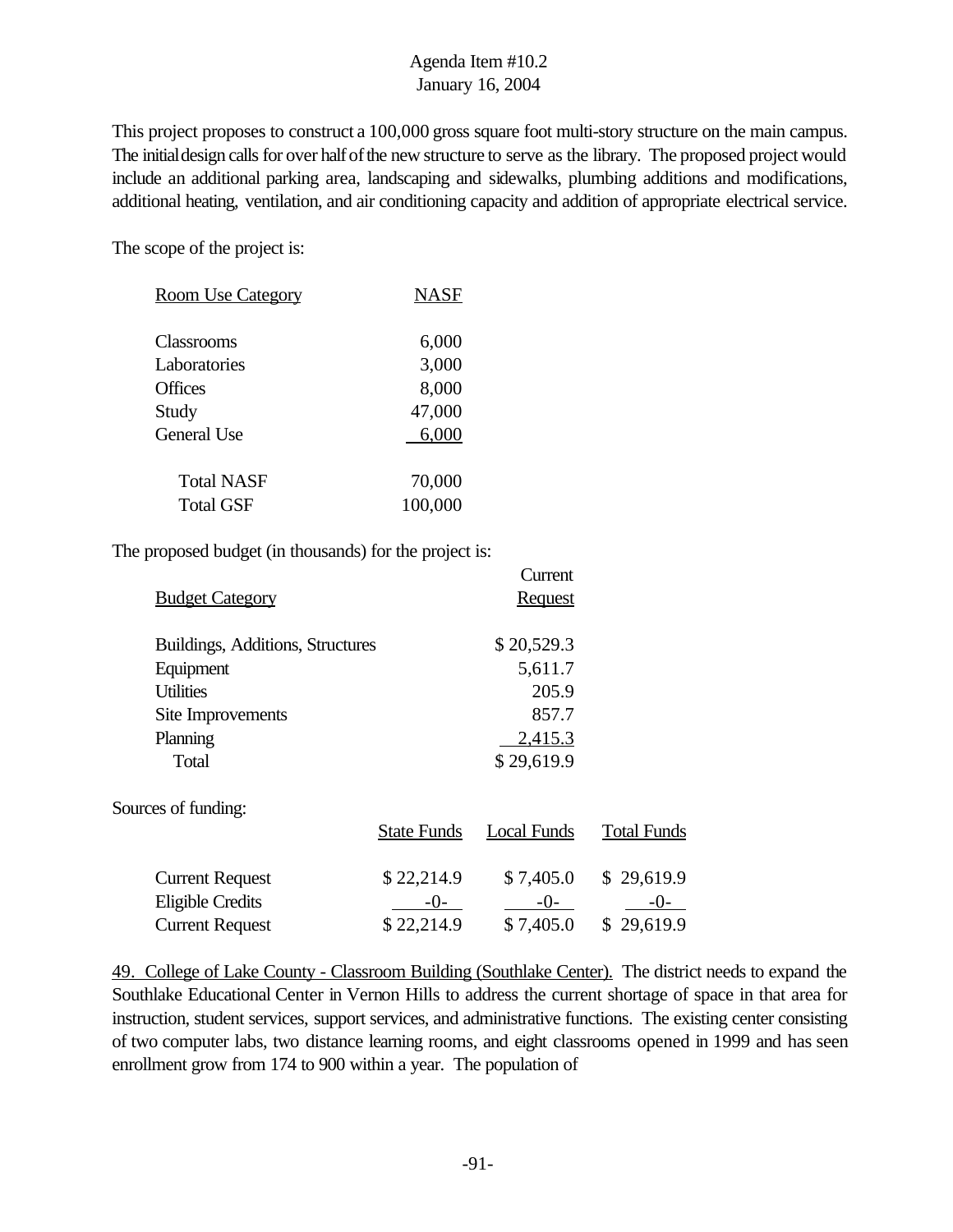the southeast and southwest quadrants of the district grew by more than 30,000 residents (16 percent) during the ten-year period between 1990 and 2000. The existing center is operating at full capacity, and the growing resident population cannot be served unless more space is available for more instructional offerings.

This project proposes to construct a 53,753 gross square foot structure to house nineteen general use classrooms, ten computer labs, twelve staff and facultyoffices, one science lab, one educationaltechnology area, one storage space and one general assembly space. The proposed project includes plumbing modifications, extension of existing electrical service, security and fire alarms, and computer systems, sidewalks, roadways, parking lot, landscaping, light fixtures, and equipment for the new building. The space vacated in the existing structure will either be razed or remodeled using local funds.

The scope of the project is:

| <b>Room Use Category</b>      | NASF           |
|-------------------------------|----------------|
| <b>Classrooms</b>             | 18,500         |
| Laboratories                  | 11,200         |
| <b>Offices</b><br>General Use | 1,900<br>1,750 |
| <b>Support Facilities</b>     | 900            |
| <b>Total NASF</b>             | 34,250         |
| Total GSF                     | 53,753         |

The proposed budget (in thousands) for the project is:

|                                  |                    | Current            |                    |
|----------------------------------|--------------------|--------------------|--------------------|
| <b>Budget Category</b>           |                    | <b>Request</b>     |                    |
| Buildings, Additions, Structures |                    | \$12,871.1         |                    |
| Equipment                        |                    | 1,378.9            |                    |
| <b>Utilities</b>                 |                    | 969.0              |                    |
| Site Improvements                |                    | 2,108.1            |                    |
| Total                            |                    | \$17,327.1         |                    |
| Sources of funding:              |                    |                    |                    |
|                                  | <b>State Funds</b> | <b>Local Funds</b> | <b>Total Funds</b> |
| <b>Current Request</b>           | \$12,995.3         | \$4,331.8          | \$17,327.1         |
| <b>Eligible Credits</b>          | -0-                | $-0-$              | $-0-$              |
| <b>Current Request</b>           | \$12,995.3         | \$4,331.8          | 17,327.1<br>\$     |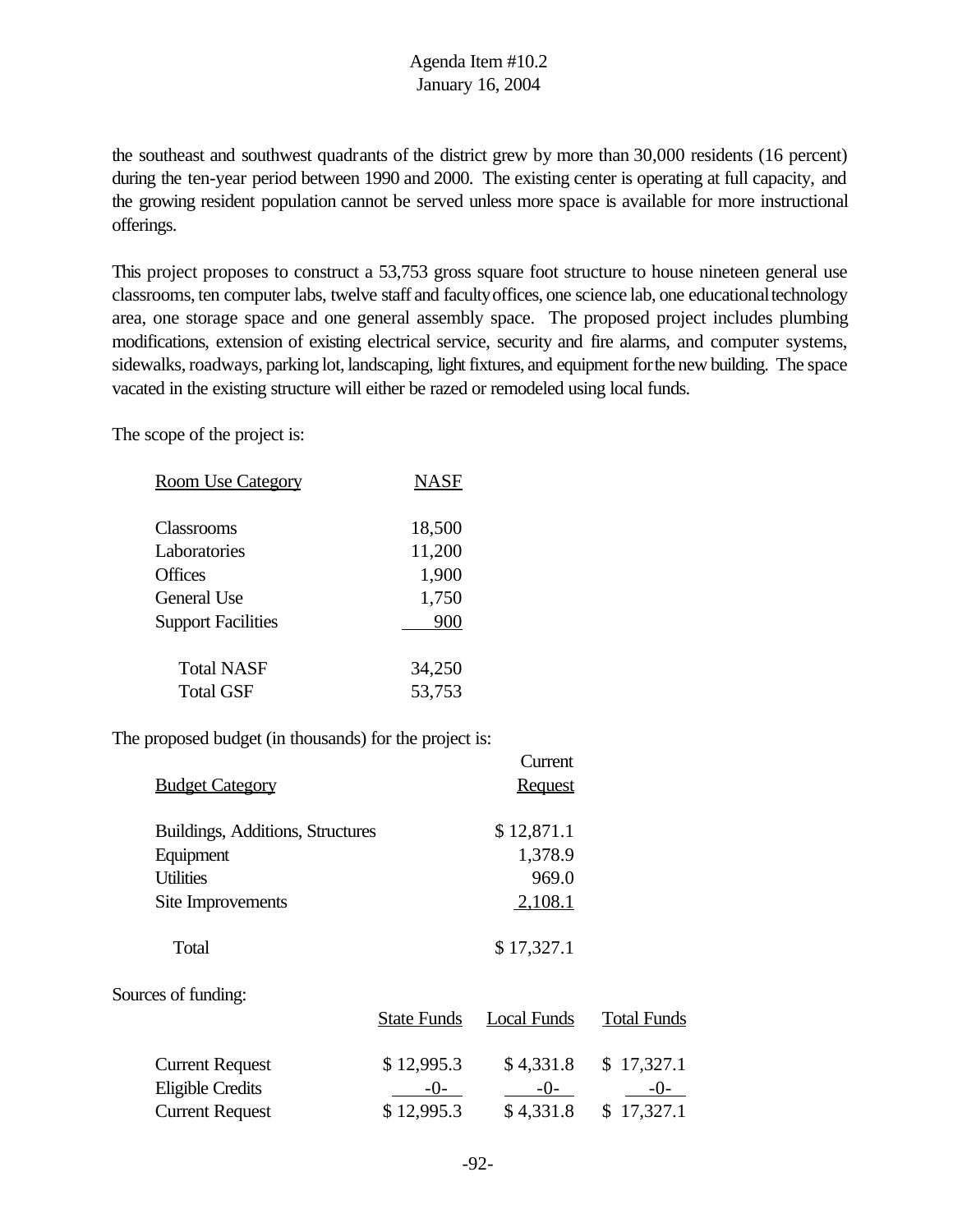50. Rock Valley Community College - Classroom Building III. The district'sfacility master plan includes the construction of a classroom III building to address increasing enrollments, district growth, the need for technology and connectivity to high schools, partnering opportunities with Northern Illinois University and other baccalaureate institutions, and expansion of instructionalprogramming to increase the economic base of the region. The district's population growing by 50,000 residents from 1990 to 2000. This has resulted in enrollment increases in both credit generating and non credit generating enrollments. A technology infrastructure has been developed to provide the capability for connectivity to high schools and students enrolled in dual credit programs. Classrooms designed in this proposed structure to offer dual credit instruction to the high school student in the high school would make the infrastructure more valuable and the possibilities more realistic.

This project proposes to construct a free standing three story 56,816 gross square foot structure to be located to the northeast of the existing classroom building. The proposed building would provide space for university center growth, high school partnerships, general science program growth , technology program growth, student study space, faculty offices, and storage. This project includes additionalparking, lighting, sidewalks, landscaping, and the extension of electrical service and plumbing to the new building, fire protection service, fire alarm, and computer systems.

The scope of the project is:

| <b>Room Use Category</b>  | <b>NASF</b> |
|---------------------------|-------------|
| Classrooms                | 19,400      |
| Laboratories              | 11,000      |
| Offices                   | 3,480       |
| Study                     | 2,000       |
| <b>Support Facilities</b> | 300         |
| <b>Total NASF</b>         | 36,180      |
| <b>Total GSF</b>          | 56,816      |

The proposed budget (in thousands) for the project is:

|                                  | Vancie         |
|----------------------------------|----------------|
| <b>Budget Category</b>           | <b>Request</b> |
| Buildings, Additions, Structures | \$13,142.9     |
| Equipment                        | 657.8          |
| <b>Utilities</b>                 | 527.8          |
| Site Improvements                | 1,248.4        |
| Total                            | \$15,576.9     |

Current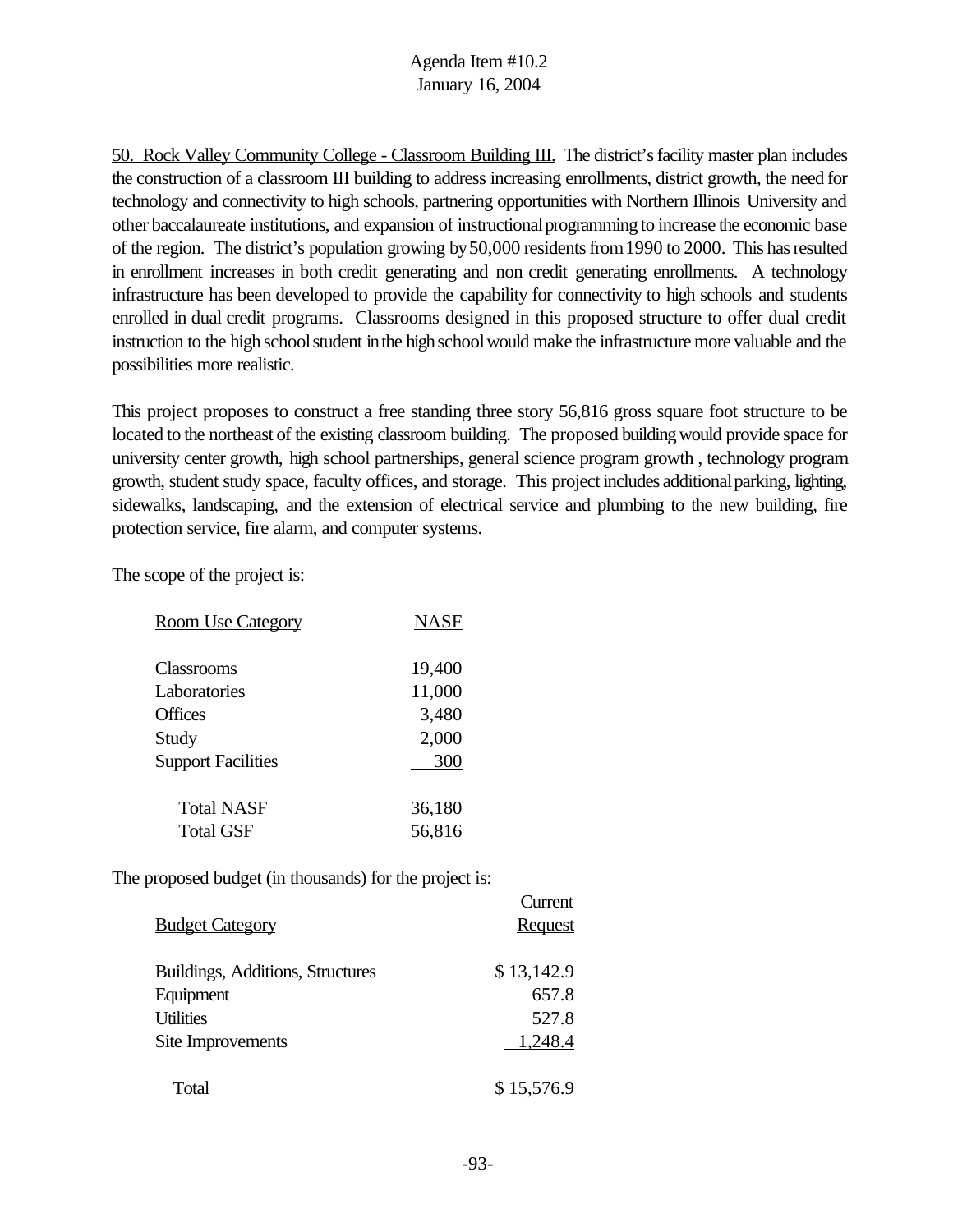| Local Funds | <b>Total Funds</b>                                          |
|-------------|-------------------------------------------------------------|
|             |                                                             |
|             | \$15,576.9                                                  |
| $-()$       |                                                             |
| \$3,894.3   | \$15,576.9                                                  |
|             | <b>State Funds</b><br>\$11,682.6<br>\$3,894.3<br>\$11,682.6 |

51. South Suburban College - Allied Health Addition. The district's enrollment trends display a dramatic increase in allied health and nursing with over 25% of the total student population choosing career pathways in these fields. The district has added classes and utilized creative scheduling strategies for optimal room utilization in an attempt to serve these students. However, even with these efforts the district had a waiting list of over 200 students in the fall 2002 for the nursing program. Fifty students were on a waiting list for the radiological technology program and over 1,000 students were on waiting lists for classes in general. In addition to increased demand and enrollments in these areas, recent changes in the field of teacher education in Illinois and throughout the nation have added additional responsibilities for community colleges. Community colleges are to be a key provider of an education program of coursework and training for paraprofessionals in the K-12 environment to meet requirements of the federal "No Child Left Behind" legislation. The following described proposed facility would provide additional classroom and laboratory space for allied health and education majors who will have immediate job placement opportunities within the district, accessible child care to allow students with educational goals to attain those goals at South Suburban College, and a teaching environment and observation space for the educational enhancement of students in the teacher education program.

This project proposes to construct a 130,000 gross square foot building on the south end of the main building. The new addition will accommodate nursing, licensed practical nursing, radiology, occupational therapy, pharmacy technician, medical transcription, phlebotomy, medical assistant, medical records, coding specialist and an expanded child care space.

The scope of the project is:

| <b>Room Use Category</b> | <b>NASF</b> |
|--------------------------|-------------|
| Classrooms               | 46,920      |
| Laboratories             | 21,480      |
| Offices                  | 3,800       |
| General Use              | 9,100       |
| <b>Total NASF</b>        | 81,300      |
| <b>Total GSF</b>         | 129,357     |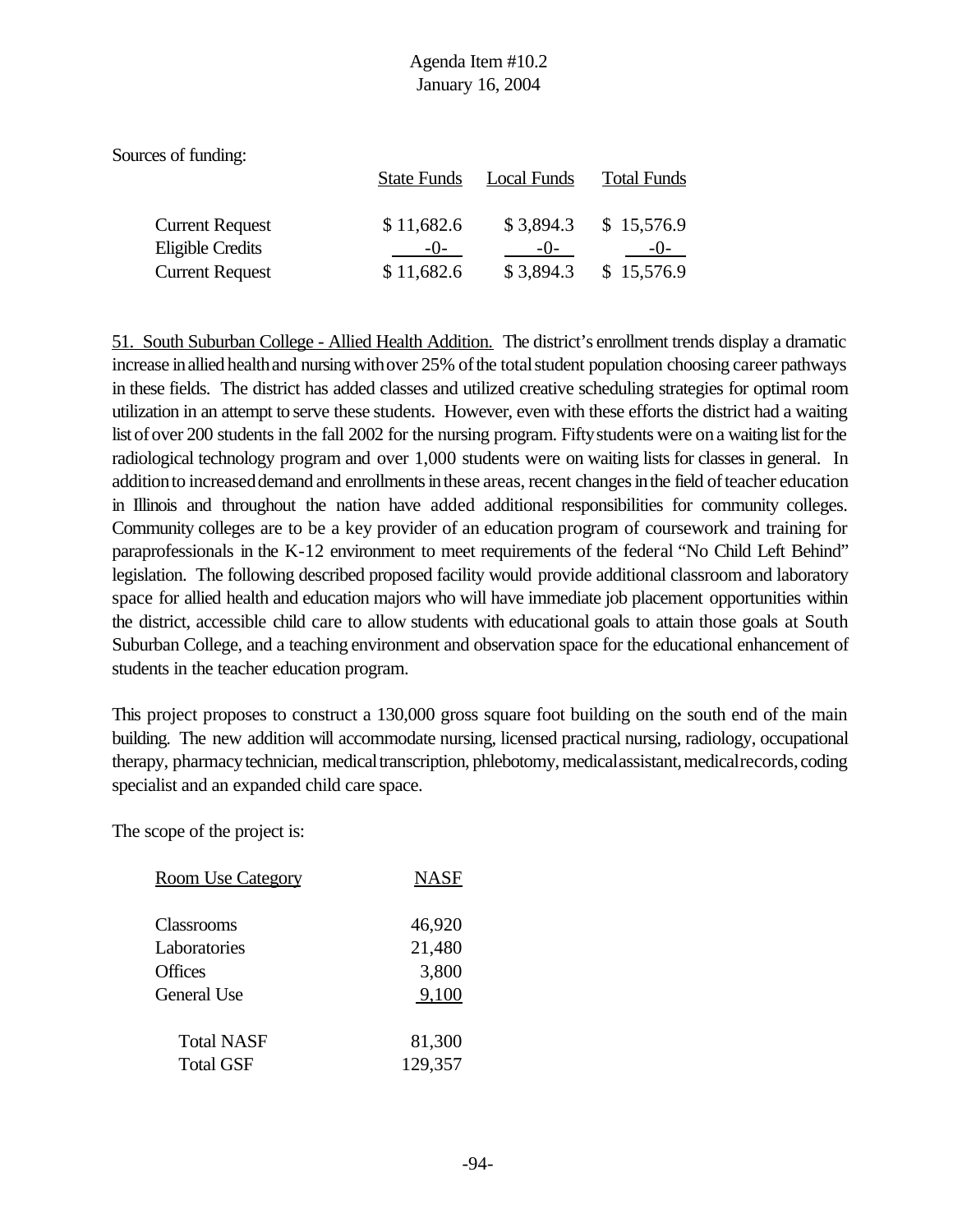The proposed budget (in thousands) for the project is:

| <b>Budget Category</b>                            |                       | Current<br><b>Request</b> |                       |
|---------------------------------------------------|-----------------------|---------------------------|-----------------------|
| Buildings, Additions, Structures                  | \$33,575.1            |                           |                       |
| Sources of funding:                               | <b>State Funds</b>    | Local Funds               | <b>Total Funds</b>    |
| <b>Current Request</b><br><b>Eligible Credits</b> | \$25,181.3<br>2,220.2 | \$8,393.8<br>(2,220.2)    | \$33,575.1<br>$-()$ - |
| <b>Current Request</b>                            | \$27,401.5            | \$6,173.6                 | \$33,575.1            |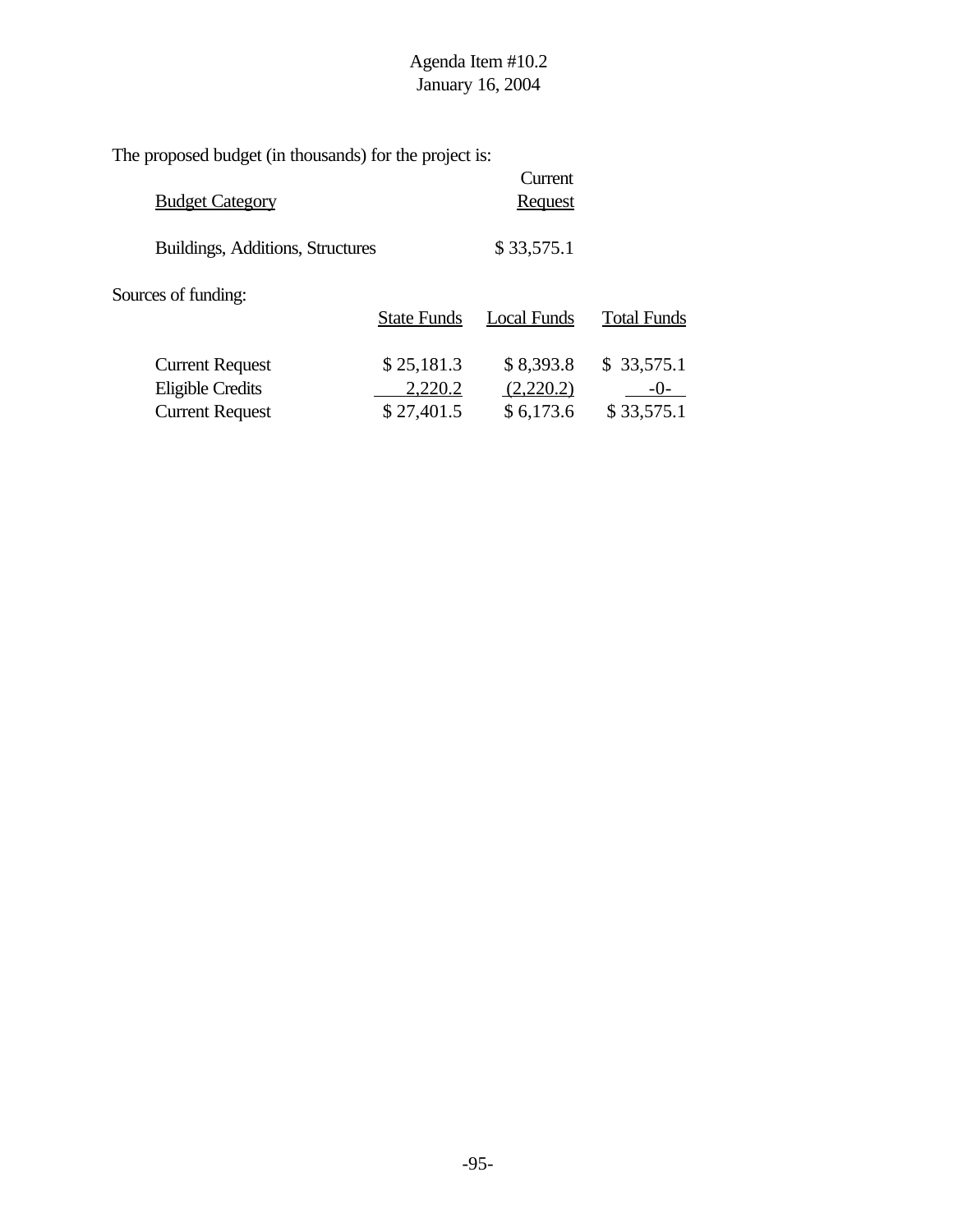#### Illinois Community College Board

#### **FISCAL YEAR 2005 ADULT EDUCATION AND FAMILY LITERACY SYSTEM OPERATING BUDGET REQUEST**

ICCB staff have analyzed current funding needs for Adult Education and Family Literacy and now recommend a fiscal year 2005 operating budget of \$39.9 million (see Table 1). Thisis anincrease instate resources of \$5.7 million or 16.6 percent from fiscal year 2004. This recommendation is based upon multiple considerations, including (1) the need to continue to expand the Adult Education and Family Literacy services at a manageable rate, (2) the current need of the multiple providers of Adult Education and Family Literacy and 3) an increase in the number of units of instruction in Adult Education of over 17 percent. This fiscal year request will place Adult Education funding at the level achieved prior to significant budget reductions in fiscal year 2003.

#### **RECOMMENDED ACTION**

It is recommended that the following motions be adopted:

The Illinois Community College Board hereby:

- 1. approves the fiscal year 2005 Adult Education and Family Literacy System Operating Budget Request for grants to approved adult education providers administered by the ICCB as presented in the attached Table 1:
- 2. authorizes the submission of the request to the Illinois Board of Higher Education; and
- 3. authorizes its President/CEO, with concurrence of the Chair, to make necessary adjustments and reallocation based upon information received subsequent to approval of this budget request.

**BACKGROUND**. Pledge Three of the *Promise for Illinois: Illinois Community College System Strategic Plan* "Expanded Adult Education" and the combined Vision and Goals Statement for Adult Educationand FamilyLiteracyadopted bythe Illinois Adult Educationand FamilyLiteracyCouncil provide the basis for the development of the fiscal year 2005 budget request for Adult Education and Family Literacy. The *Promise* contains guiding principles that state that Illinois community colleges will develop strategies and obtain resources to support actions such as:

- Assure adequate, stable flexible resources which promote and enable program growth and innovation for all adult education students
- Build a strong, multi-provider deliverysystem that is responsive to multiple learning needs of adults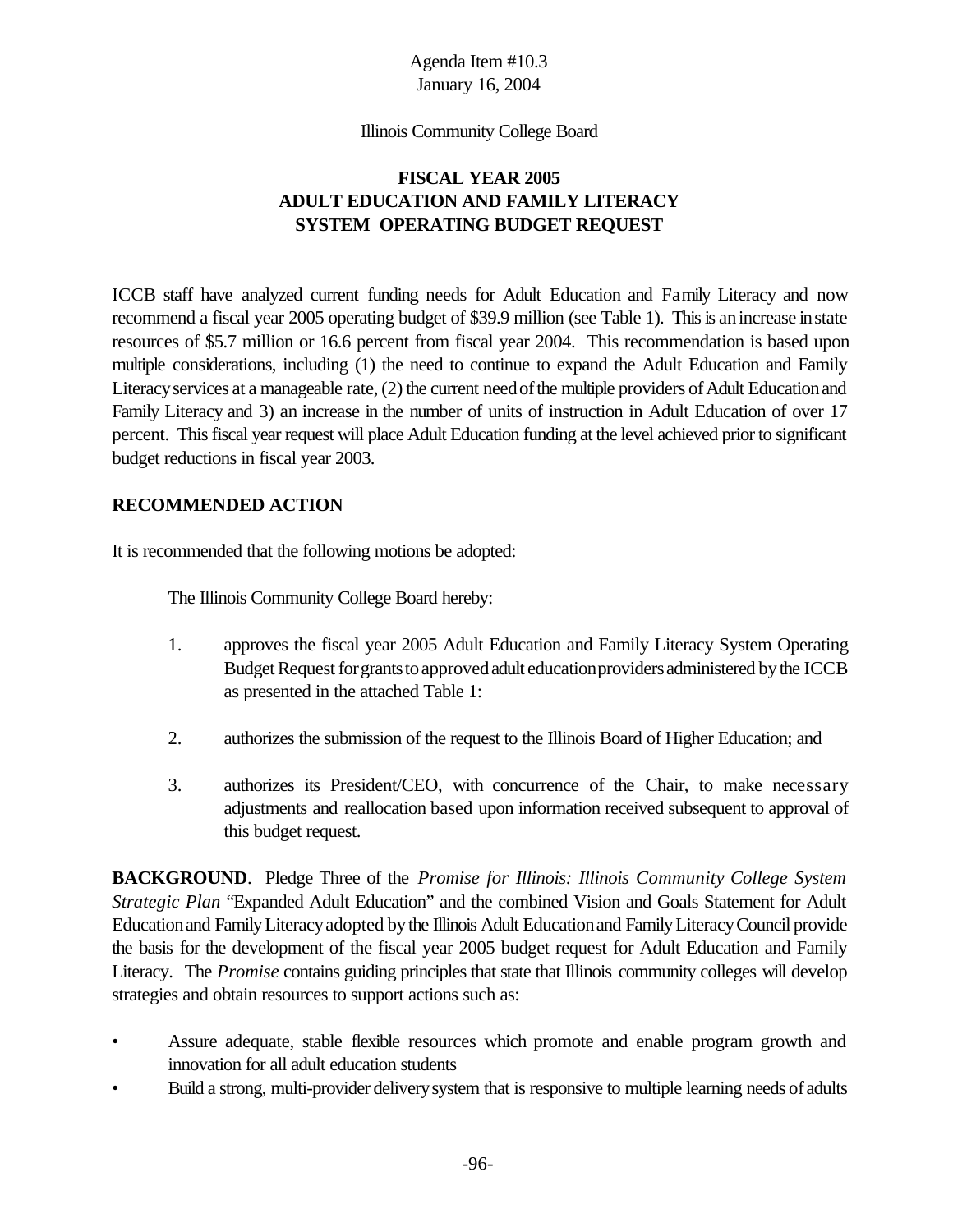- Develop adult education programs that focus on outcomes and offer a variety of methods to meet diverse and changing learner needs
- Ensure a professionally competent and committed adult education staff through high quality staff development
- Support full and authentic relationships with business, industry, and community agencies
- reduce barriers to access and increase accessibility to programs through technology and workplace/community locations

The Visions and Goals for Adult Educationand FamilyLiteracycombinesthe *"Adult Education Ten Year Vision and Three Year Goals"*, the *"Learn to Earn: Taking Illinois into the 21st Century with New Literacy Policy"* and the *"Proposed Work Plan forImplementing the Literacy Action Agenda"*, and reflects the work of the Adult Education Advisory Council, the Illinois Adult Continuing Educators Association, and ICCB staff. It also provides recommendations for funding support for adult education programs in Illinois. Several facts follow:

- Higher levels of literacy in reading, writing, and mathematics are assumed for employment that pays a self-sufficient wage and are necessary to position an individual for further advancement.
- Economic and demographic changes are increasing the need for basic education and English as a Second Language. Illinois is projected to experience the  $5<sup>th</sup>$  largest of the states net international migration gain ofone millionpeople between1995-2025. Most will need ESL. Yet, opportunities for ESL education are not sufficient to meet the level of need of limited English proficient adults in Illinois.
- Many of the 107 adult education programs in Illinois have experienced a decline in staffing to the point that some programs no longer employ any full-time staff and others continue to expand their use of part-time instructional and support staffs.
- Data systems need to be updated to reduce duplication, provide accountability, assess learner performance outcomes, and provide expanded learner demographics.
- Many programs have waiting lists for classes or cannot locate classroom space to offer classes requested because they cannot afford instructors or classroom/computer lab costs.
- Adult education needs to incorporate technology advances and on-line learning as an instructional deliverysystem. It is suggested that there is a substantial, undocumented populationof adults who may be interested instudying for the GED in the privacy of their own homes. *GED Illinois* which is in its pilot stage, is on-line learning which will expand instructions and also enhance in-class instruction. Resources are needed to continue the project through completionand implementation.

Investing in adult education and literacy programs can pay dividends for the individual, society, and future generations. There is a growing need for trained, highly literate workers to provide Illinois with a competitive advantage inthe globalmarketplace. Increased literacy levels contribute to new and improved employment opportunities, better health, a greater sense of civic responsibility, and improved quality of life.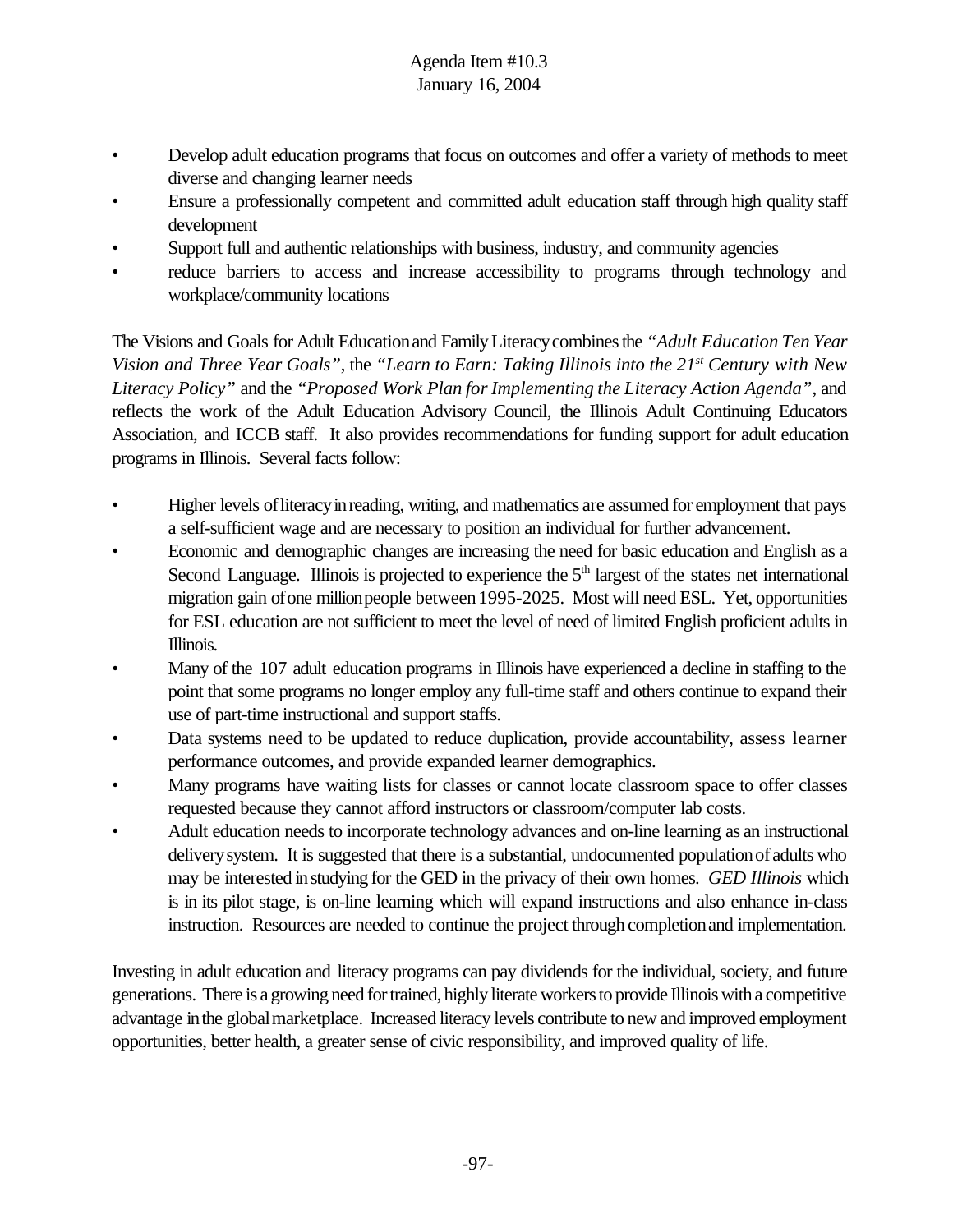#### Illinois Community College Board Table 1 FISCAL YEAR 2005 ADULT EDUCATION AND FAMILY LITERACY SYSTEM OPERATING BUDGET

| <b>Adult Education and</b><br><b>Family Literacy Grants</b> | FY 2004<br>Final<br>Appropriation |     | FY 2005<br><b>ICCB</b><br>Request |      | Difference<br>from<br>FY 2004 | Percent<br><i>Difference</i> |
|-------------------------------------------------------------|-----------------------------------|-----|-----------------------------------|------|-------------------------------|------------------------------|
| <b>Basic Grants</b>                                         | \$<br>15,829,600                  |     | \$19,099,300                      | - \$ | 3,269,700                     | 20.7%                        |
| <b>Public Assistance Grants</b>                             | \$<br>7.922.100                   | S   | 8.159.700                         | - \$ | 237,600                       | $3.0\%$                      |
| Performance Grants                                          | \$<br>10.491.800                  |     | \$12,659,000                      | - S  | 2.167.200                     | 20.7%                        |
| <b>Total State Resources</b>                                | 34,243,500                        | \$. | 39.918.000                        | \$   | 5.674.500                     | $16.6\%$                     |
| <b>Federal Grants</b>                                       | \$<br>28,997,300                  |     | \$29,867,200                      | - \$ | 869,900                       | $3.0\%$                      |
| Total                                                       | 63,240,800                        | \$. | 69.785.200                        | .Я   | 6.544.400                     | $10.3\%$                     |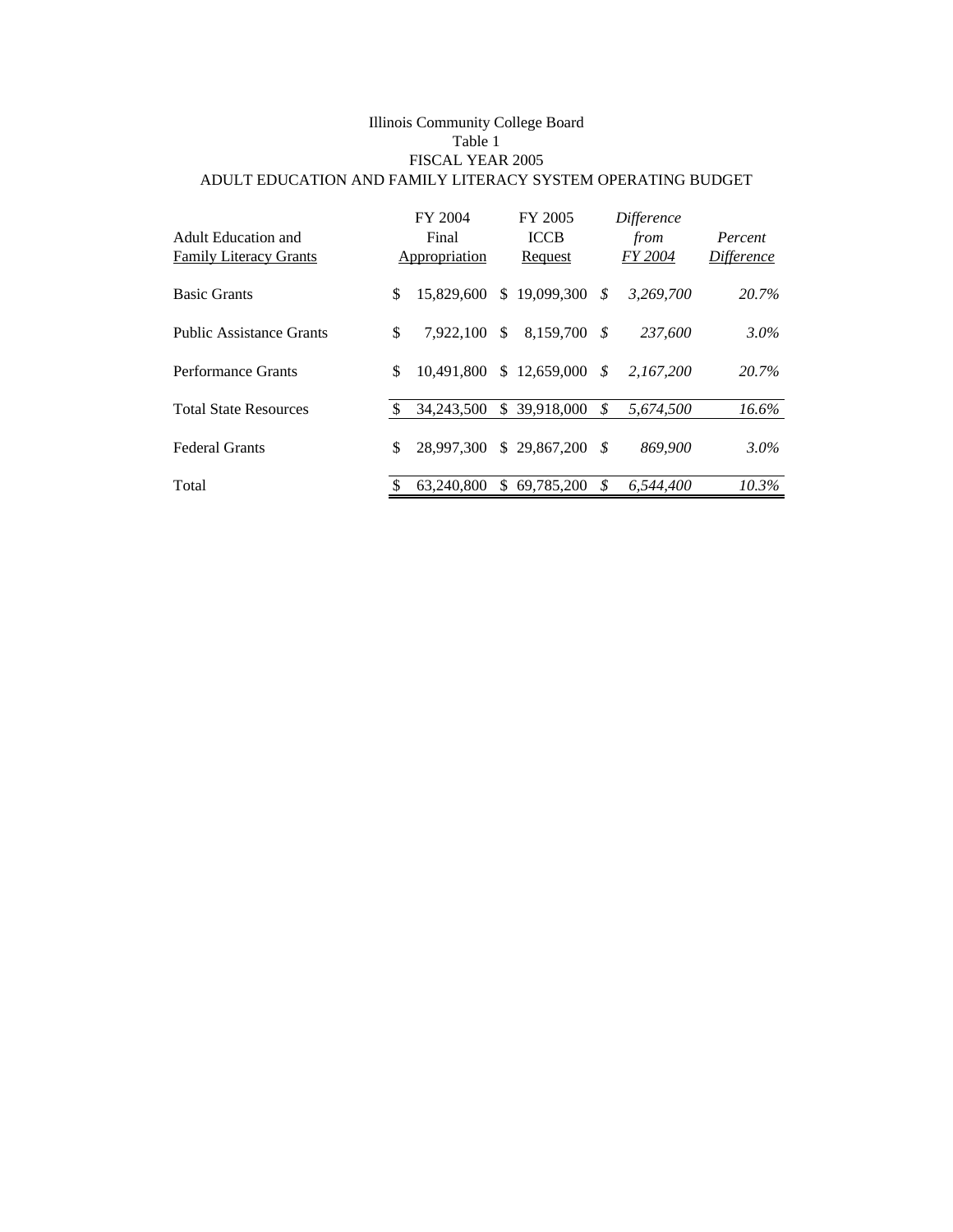#### Illinois Community College Board

# **FISCAL YEAR 2005 COMMUNITY COLLEGE CAREER AND TECHNICAL EDUCATION SYSTEM OPERATING BUDGET REQUEST**

ICCB staff have analyzed current funding needs for Career and Technical Education and recommend a fiscal year 2005 operating budget of \$12.3 million (see Table 1). This is an increase in state resources of \$0.4 million or 3.0 percent from fiscal year 2004. This recommendation includes grants to colleges and universities.

#### **RECOMMENDED ACTION**

It is recommended that the following motions be adopted:

The Illinois Community College Board hereby:

- a. approvesthe fiscalyear 2005CommunityCollege Career and TechnicalEducationSystem Operating Budget request for grants to community colleges as presented in the attached Table 1;
- b. authorizes the submission of the request to the Illinois Board of Higher Education; and
- c. authorizes its President/CEO, with concurrence of the Chair, to make necessary adjustments and reallocation based upon information received subsequent to approval of this budget request.

**BACKGROUND**. In fiscal year 2003, the ICCB assumed administrative responsibility , previously carried out by the Illinois State Board of Education (ISBE), for certain aspects of postsecondary career and technical education programs and the funds to support them. This is currently being accomplished by a contractual agreement.

**Grants to Colleges and Universities**. These various grants reimburse colleges and universities for costs associated with providing career and technical education courses and provides support to programs with various equipment, curriculum, and other instructional needs.

**Federal Perkins III Funds.** Historically, the Perkins Act provides direction and funding from the federal level to support continuous improvement in vocational, career and technical education, including Tech Prep. ISBE is designated as the sole state agency in Illinois to receive Perkins funds. The Act specifies how the state's Perkins allocation is to be distributed: 85 percent distributed by formula to local programs, 10 percent for state leadership, and 5 percent for state administration. Of the 85 percent of the funds that go to local programs, 60 percent goes to secondary programs and 40 percent to postsecondary programs.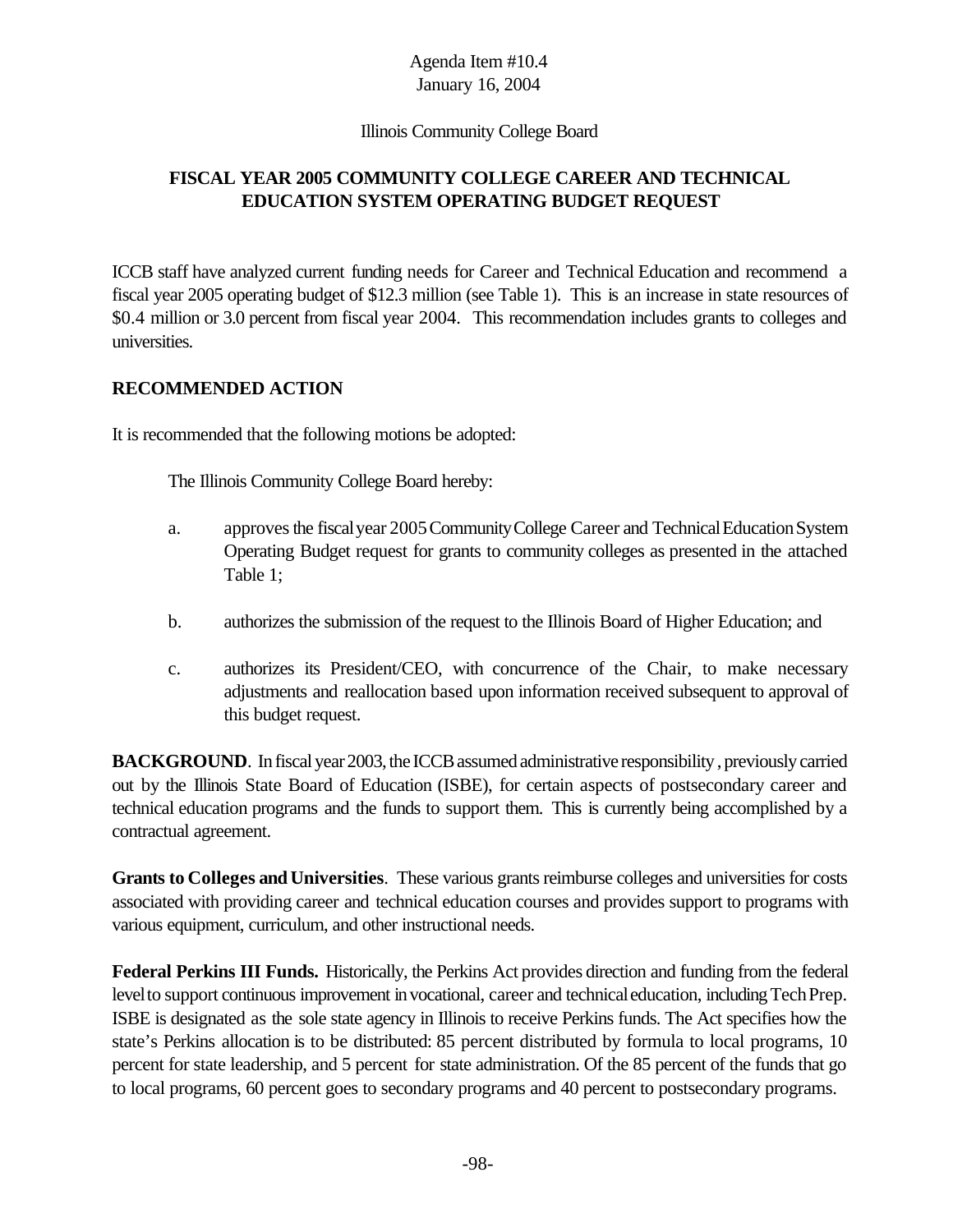#### Illinois Community College Board Table 1 FISCAL YEAR 2005 CAREER AND TECHNICAL EDUCATION SYSTEM OPERATING BUDGET

|                                   |     | FY 2004<br>Final<br>Appropriation |     | FY 2005<br><b>ICCB</b><br>Request |     | Difference<br>from<br><i>FY 2004</i> | Percent<br>Difference |
|-----------------------------------|-----|-----------------------------------|-----|-----------------------------------|-----|--------------------------------------|-----------------------|
| Grants to Colleges & Universities | \$. | 11,911,695                        |     | $$12,269,000$ \$                  |     | 357.305                              | $3.0\%$               |
| <b>Total State Resources</b>      |     | 11,911,695                        |     | \$12,269,000                      | - S | 357,305                              | $3.0\%$               |
| Federal Perkins III Grant         | \$  | 17.120.000                        |     | $$17,633,600$ \$                  |     | 513.600                              | $3.0\%$               |
| Total                             |     | 29.031.695                        | \$. | 29,902,600                        | \$  | 870.905                              | $3.0\%$               |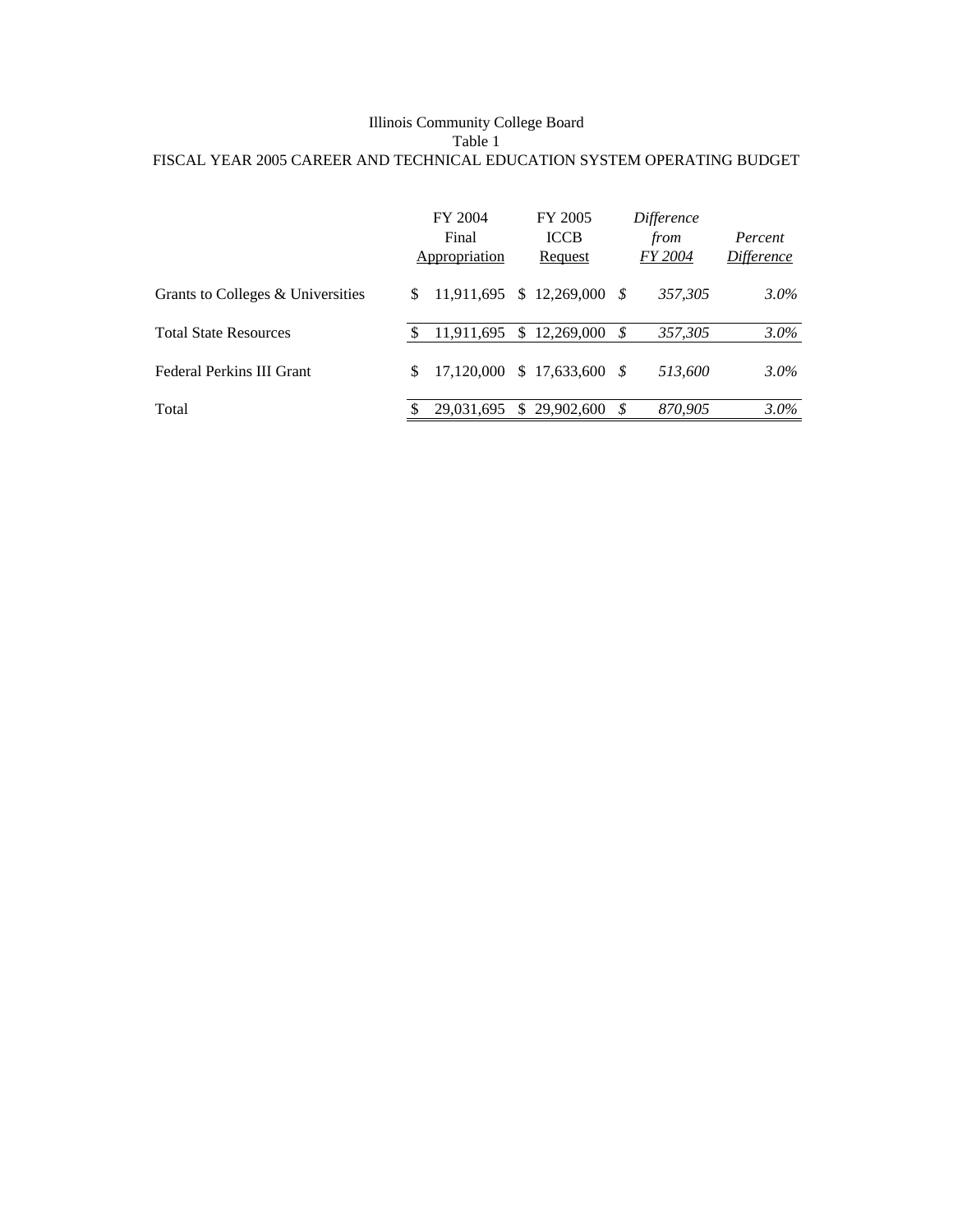Illinois Community College Board

# **STUDENT ENROLLMENTS AND COMPLETIONS IN THE ILLINOIS COMMUNITY COLLEGE SYSTEM FISCAL YEAR 2003**

The externally attached annual report on student enrollments and completions in the Illinois Community College System is based on fiscal year 2003 data for students as provided by the colleges at the close of the fiscalyear. For comparison with past enrollments and completions, summary data for the four previous fiscal years (1999-2003) are also presented. Detailed tables comparing fiscal year 2002 and fiscal year 2003 credit headcount, full-time equivalent (FTE) enrollments, and graduates by college are included. Additionally, the report contains information on the characteristics of students participating in noncredit courses. The following background material includes highlights from the report.

**BACKGROUND.** Annual student enrollment and completion (A1) data are reported for all students who are officially enrolled at the college in credit coursework at any time during the fiscal year. An A1 record is also submitted for students who graduate but are not officially enrolled during the fiscal year. As in last year's report, completions are reported only for collegiate-level programs. Advancements in adult education and Englishas a Second Language programs are excluded but willbe provided inthe 2004 editionof *Data and Characteristics of the Illinois Public Community College System*. Noncredit student information is not a part of the A1 database. Fiscal year 2003 is the fifthyearthat communitycolleges have submitted annual noncredit course enrollment data (N1) on an individual student basis to supply both demographic and course specific informationonthe wide range ofnoncredit instructionthe colleges provide. Between fiscal years 1994 and 1998, only aggregate noncredit enrollment data were gathered through the use of a yearly survey. For fiscal year 2003 the N1 was exclusively used for noncredit data.

#### **Overview of Student Enrollments**

- The Illinois community college system recorded a total of 970,574 students in credit and noncredit courses in fiscal year 2003, an increase of 2.6 percent since fiscal year 2002.
- Credit-generating students accounted for 71.4 percent of the overall fiscal year 2003 headcount.
- During fiscal year 2003, the 48 public community colleges in Illinois enrolled 693,285 students in instructional credit courses. This is an increase of 2.5 percent from the previous year. The full-time equivalent (FTE) enrollment was 238,894, an increase of 4.7 percent since fiscal year 2002.
- Statewide, 27,322 noncredit course sections were conducted during fiscal year 2003.
- $\blacktriangleright$  For fiscal years 2002 to 2003, the number of individuals receiving instruction through noncredit course offerings increased 3.0 percent to 277,289 students.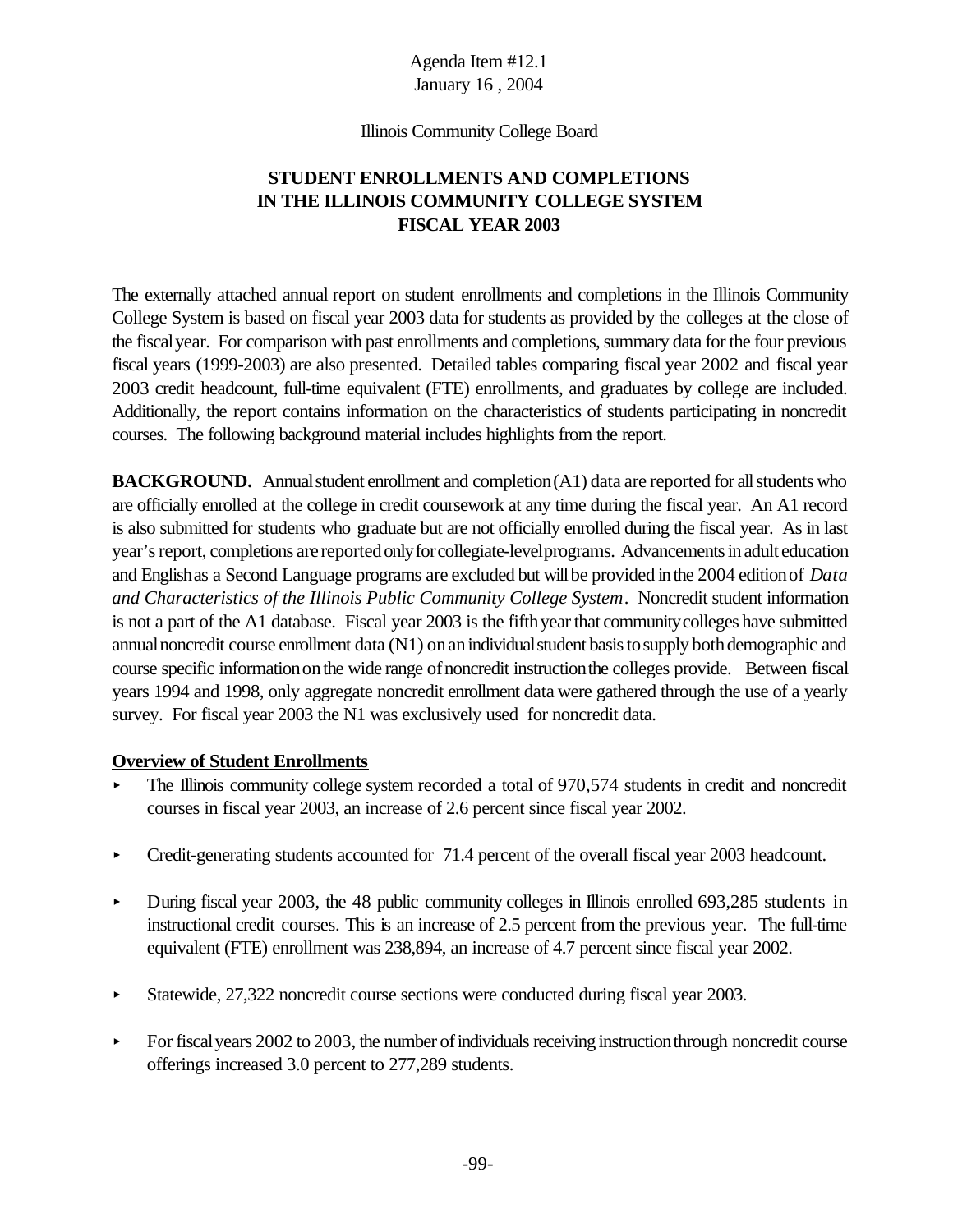$\blacktriangleright$  Statewide, 34,400 students of the 970,574, enrolled in both credit and noncredit courses during fiscal year 2003 (A1 and N1). While there is some overlap, these data suggest that credit and noncredit courses are meeting largely different student and community needs.

**Credit Enrollments**. Students enrolled in courses that are eligible for state credit hour reimbursement grants include baccalaureate/transfer, occupational, vocational skills, remedial/ developmental, adult basic education, adult secondary education and English as a Second Language. These courses must meet state standards as defined by the ICCB.

- $\blacktriangleright$  Females comprised 56.0 percent of the fiscal year 2003 student population enrolled incredit-generating programs.
- Representation of minority (non-white) students remained unchanged from  $2002$  at 35.9 percent. Black student representation rose slightly from the previous year to 14.4 percent. Representation of Hispanic students decreased slightly (16.0 percent) as did Asian representation (4.5 percent). Foreign/non-resident alien participation remained virtually unchanged at 0.7 percent.
- $\blacktriangleright$  The median age of credit-generating students was 26.5 during fiscal year 2003, slightly younger than the previous year. Likewise, the average age decreased slightly to 31.0 years.
- $\blacktriangleright$  Baccalaureate/transfer remained the largest credit instructional program area enrolling 37.3 percent of fiscal year 2003 Illinois community college system students. Enrollments in baccalaureate/transfer programs increased 5.6 percent from last year.
- < Statewide, occupationalcredit program enrollments accounted for more thanone-quarter of all credit students (27.0 percent). Enrollments in occupational programs increased 2.9 percent from the previous year.
- < Although 37.2 percent of the fiscal year 2002 credit student population was enrolled in the baccalaureate/transfer area, only 28.9 percent of all students indicated an intent to transfer.
- < Students enrolled in adult education courses in community colleges comprised 19.0 percent of the credit generating students. Enrollment in adult education decreased by 1.8 percent over fiscal year 2002.
- Of the students in adult education, nearly 59 percent were enrolled in English as a Second Language (ESL) courses. This is up from 56.1 percent in fiscal year 2002
- $\blacktriangleright$  More than one-half (54.7 percent) of the fiscal year 2003 credit students enrolled in Illinois community colleges indicated that they were not pursuing a degree, but attending only to complete one or several courses. Participation in college with a focus on taking courses instead of degree or certificate completion decreased by 1.7 percent over last year.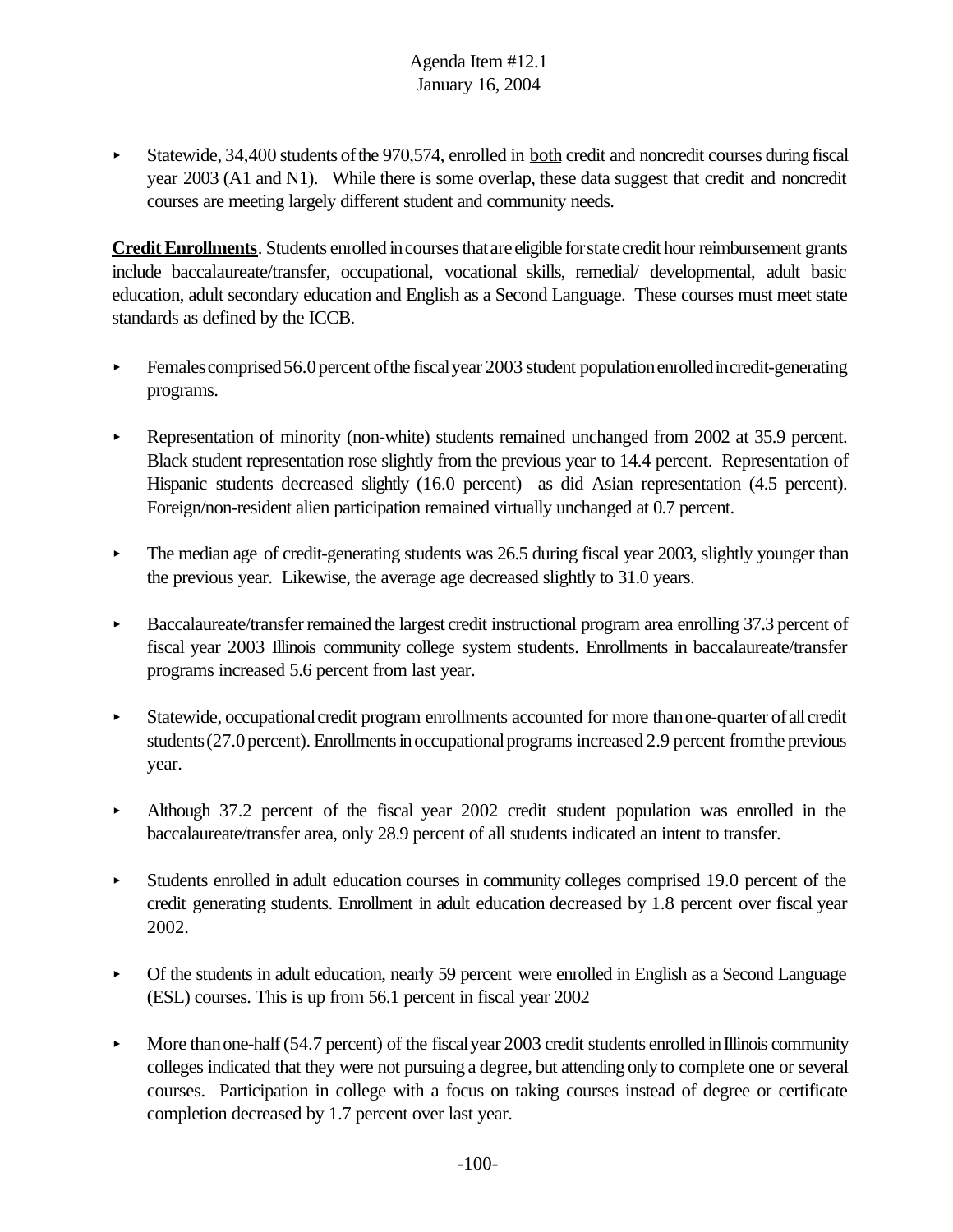- About three out of four credit students attended on a part-time basis during both the fall  $(71.8 \text{ percent})$ and spring (73.4 percent) semesters in fiscal year 2003.
- < Over 17 percent of the credit-generating students are known to already have earned some type of college certificate or degree. This includes 37,720 who earned a bachelor's degree or higher which is an increase of 2,942 over last year.
- Illinois community college students were enrolled in  $7,166,821$  credit hours throughout fiscal year  $2003$ and earned 76.5 percent of those hours.
- Accumulated credit hours were available for 69.0 percent of the fiscal year 2003 student population. Nearly one-third (32.5 percent) had accumulated 30 or more college-level hours (sophomore level).
- Cumulative grade point average data were reported for nearly two-thirds (65.6 percent) of the fiscal year 2003 students. Over 46 percent (46.4) held an A-B average.

**Noncredit Enrollments.** Noncredit courses are not eligible for state credit hour reimbursement grants and include those designed for and funded by special groups such as a specific business or industry as well as those offered for social and personal development for the general public. Noncredit course enrollment figures in the report for fiscal year 2003 come from the Noncredit Course Enrollment Data submission (N1).

- < Fiscal year 2003 unduplicated noncredit headcount increased 3.0 percent over last year. However, the duplicated headcount or "seat count" was 2.8 percent lower than the previous year.
- Reasons for the recent declines in noncredit activity and participation vary by locality. Part of the reason for these declines may be traced to the economy. The state and national economy has been in a recessionary period over the last two years. Some individuals and businesses have fewer discretionary funds and are searching for ways to cut their expenses. Additionally, selected colleges may still be encountering some resistence from participants in noncredit courses about providing complete information. Likewise, noncredit coursework is offered by multiple entities within each college and some parts ofthe college maynot have begun collecting the necessaryinformationand are therefore missing from the counts in fiscal year 2003. Records were not added to the noncredit database unless category of activity information was supplied – business/industry contract; professional/vocational development; personal/social development; and youth programs. Overall, the noncredit database is a movement toward more stringent and detailed reporting.
- Female students accounted for 56.1 percent of 2003 noncredit enrollments for which gender data were reported.
- < Minority students accounted for one-quarter of the individuals enrolled in noncredit programs who supplied racial/ethnic data.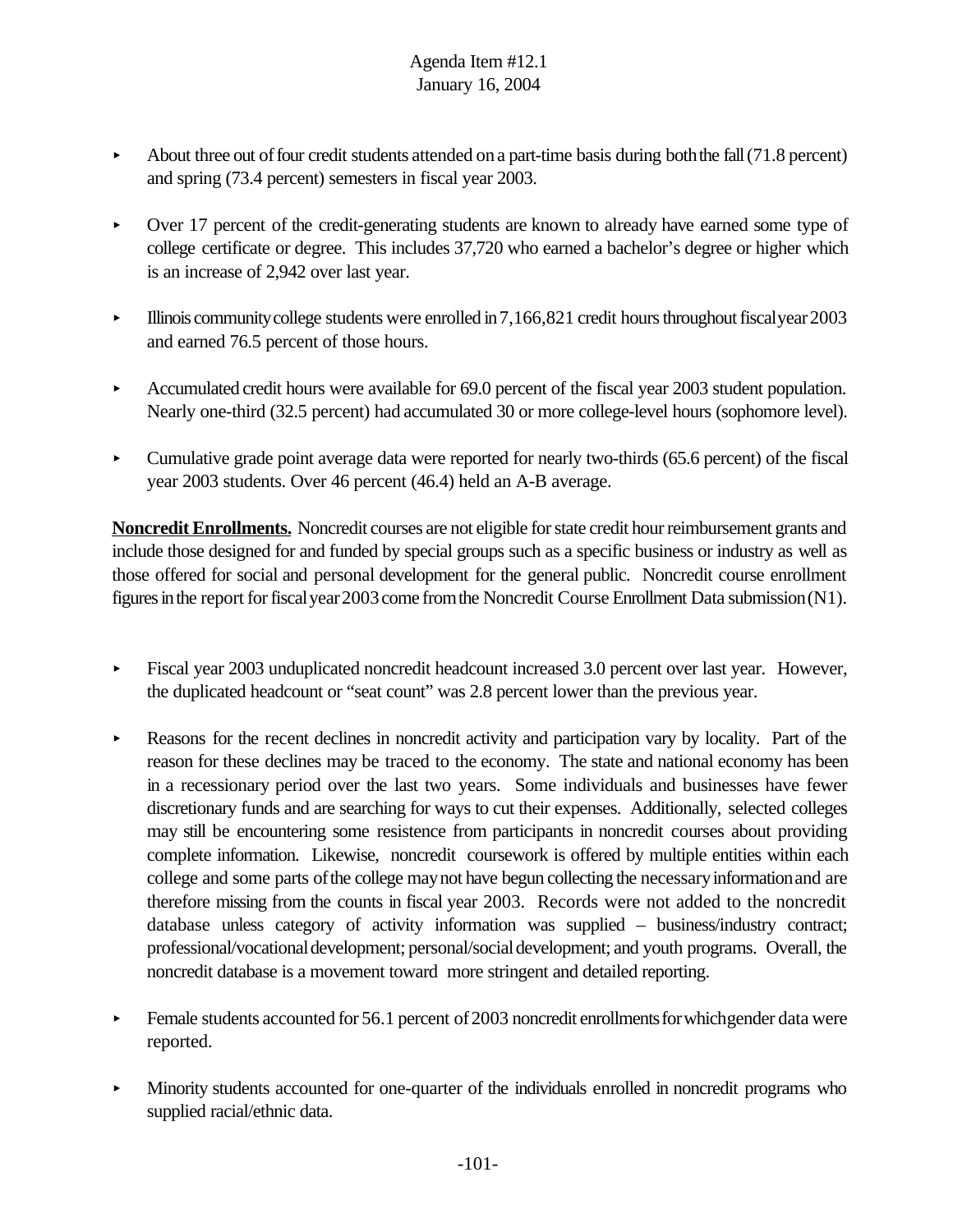- < Just under one-half of the noncredit students were 40 years of age or above based on the individuals who supplied this information.
- < Fifty-five percent of the noncredit offerings (duplicated) were in the personal and social development category of activity. Nearly 30 percent of the noncredit coursework was dedicated to developing workplace skills: professional/vocational (18.7 percent) and business and industry contractual training (10.6 percent). The remaining 15.5 percent helped serve the needs of youth in the community (i.e., academic enrichment activities, athletic skills building, etc.).
- < Across all categories of activity, seven programs (two-digit CIP) had over 7,000 noncredit students enrolled. These seven program areas accounted for approximately 68.1 percent of the students enrolled in noncredit courses whereCIP data were reported. About 40 percent of these enrollments were in work related programs: business management (18.5 percent), transportation workers (12.0 percent), health professions (5.7 percent) and computer information systems (3.9 percent).
- $\blacktriangleright$  Instructional site information shows that 61.5 percent of the noncredit courses offered in 2003 were held on main college campuses.

#### **Overview of Student Completions**

- < A total of 45,329 collegiate-level degrees and certificates were awarded to students at Illinois community colleges in fiscal year 2003, 16.4 percent more than in fiscal year 2002.
- Nearly 13,600 baccalaureate/transfer degrees were earned during the fiscal year. This was up  $6.6$ percent from a year ago. Baccalaureate/transfer degrees accounted for 30.0 percent of all completions.
- < Approximately 68 percent of all fiscal year 2003 collegiate degrees and certificates were earned through completion of occupational programs.
- < Students successfully completed 30,854 occupational degrees and certificates in Illinois community colleges during fiscal year 2003, a 21.6 percent increase from the previous year.
- Approximately 27.6 percent of the occupational degrees and certificates awarded in fiscal year  $2003$ were associate in applied science degrees.
- **Example 3** Females accounted for 57.7 percent of all completions during fiscal year 2003. A similar proportion was reflected in the occupational program areas. In the baccalaureate/transfer programs females accounted for 60.9 percent of the completions.
- $\blacktriangleright$  The largest number (8,216) of male completers of a specific degree or certificate was in the category of occupational certificates of less than one year program. However, the majority of those receiving these certificates (52.4 percent) were female.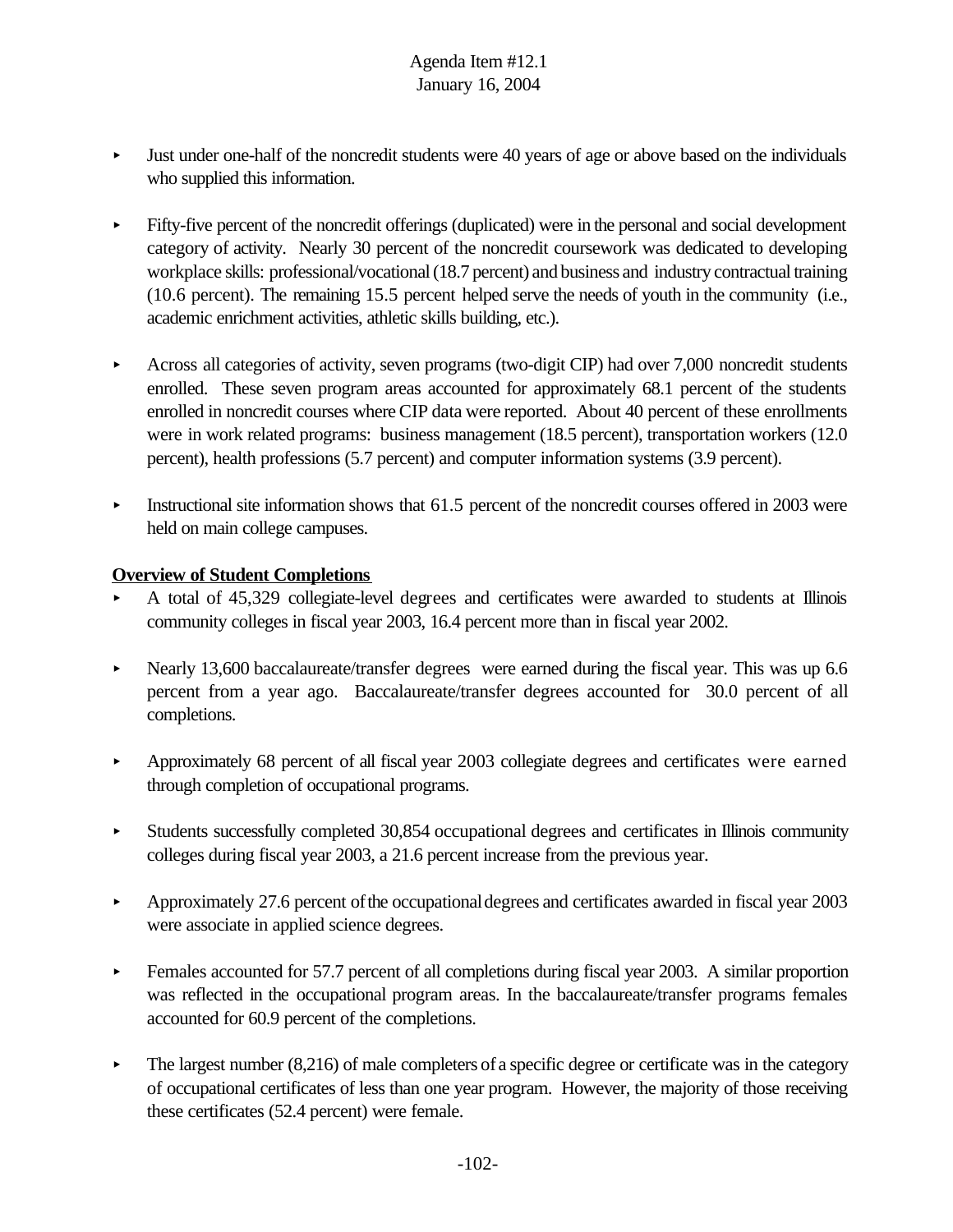- $\blacktriangleright$  Although small in number (93), the Associate in Engineering Science program had the highest proportion of male graduates (84.5 percent).
- < Minority students earned nearly 29 percent of the collegiate-level degrees and certificates granted in the Illinois community college system during fiscal year 2003. Black students achieved 14.8 percent, Hispanic students earned 8.1 percent, and Asians earned 5.0 percent of the degree and certificates.
- Minorities accounted for more than 18 percent of the total baccalaureate/transfer degree recipients. Black students accounted for 8.3 percent, 6.4 percent were Hispanic, and 3.2 percent were of Asian origin.
- $\blacktriangleright$  A larger number of minority graduates was found in the occupational area (10,166) than in the baccalaureate/transfer area (2,507).
- Among the largest minority groups, Black students completed 3,048 more collegiate-level programs than Hispanic students.
- Approximately 13.2 percent of the students who were awarded degrees and certificates during fiscal year 2003 were less than 21 years of age. The age groups with the largest percentages of graduates were the 21 to 24 (31.5 percent), 25 to 30 (17.9 percent), and 40 to 55 year olds (17.6 percent).
- $\triangleright$  The proportion of occupational graduates increased as age advanced.
- < Over 74 percent of the students who successfully completed baccalaureate/ transfer degrees in fiscal year 2003 indicated an intent to transfer to a four-year institution.
- $\triangleright$  Over 22 percent (22.6) of the fiscal year 2003 AAS degree graduates indicated their goal was to only complete one or several courses or finish a certificate, *not* to earn an associate degree. This demonstrates that students sometimes alter their goals as they progress through the community college system.

Community colleges as a whole experienced a substantial increase in completions (16.4 percent). Of the 45,329 completions during fiscal year 2003, 50.7 percent were associate degrees, and 49.3 percent were certificates. The incidence of more associate degrees being awarded than certificates has persisted over the past five fiscal years, despite the fact that by definition acquiring a certificate always involves a shorter program of study. However, additionalefforts to encourage students to obtain the certificates they earn once they have completed the required coursework has benefitted students.

Inanera ofincreased accountability, fullycapturing and reporting graduates through the Annual Enrollment and Completion Submission $(A1)$  is becoming increasingly important. At the same time, it is recognized that there are individuals served by community colleges who attend with an exclusive